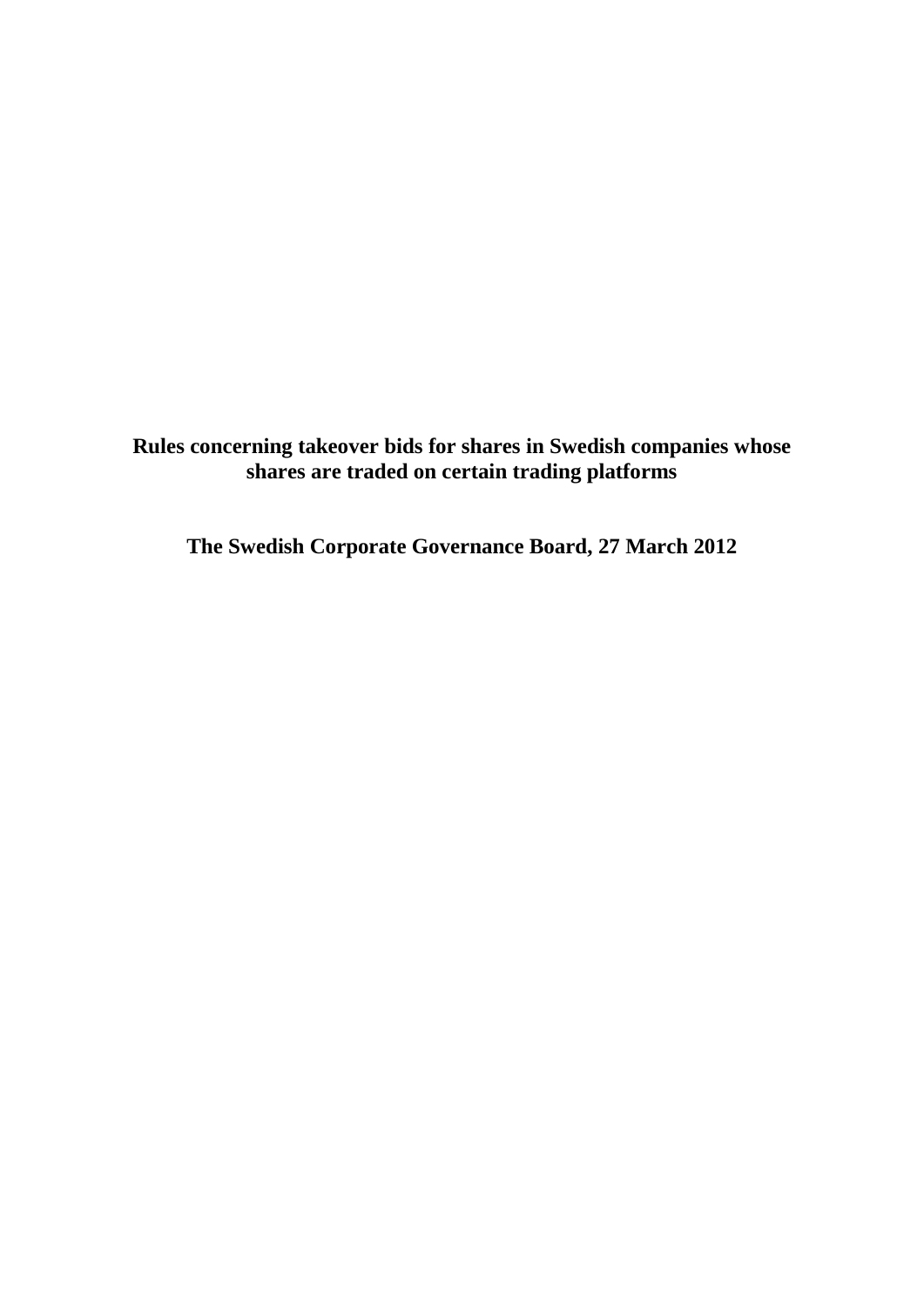# **Table of Contents**

| <b>INTRODUCTION</b>        |                                                                                                                                         |    |    |
|----------------------------|-----------------------------------------------------------------------------------------------------------------------------------------|----|----|
| I                          |                                                                                                                                         |    | 7  |
|                            |                                                                                                                                         | 7  |    |
| I.I                        | Scope of the rules<br>                                                                                                                  |    |    |
| I.2                        | The right for the Securities Council to interpret and grant exemptions from<br>the rules                                                | 8  |    |
| I.3                        | Measures taken by parties closely related to the offeror manumum                                                                        | 10 |    |
| I.4                        | Announcements                                                                                                                           | 12 |    |
| $\boldsymbol{\mathit{II}}$ | RULES GOVERNING THE PROCEDURE, DRAFTING THE OFFER,<br>ETC.                                                                              |    | 14 |
| II.1                       | Pre-conditions to making an offer manufactured in the conditions to making an offer manufactured in the condition                       | 14 |    |
| II.2                       | The offeror's obligation to refrain from trading in the offeree company's<br>shares after commencement of a due diligence investigation | 15 |    |
| II.3                       | The offeror's obligation to make an offer public manuman-                                                                               | 15 |    |
| II.4                       | Possibilities for the offeror to stipulate conditions to completion of the offer                                                        |    | 20 |
| II.5                       |                                                                                                                                         | 23 |    |
| II.6                       | The offeror's obligation to prepare and publish an offer document $\ldots \ldots \ldots$ 25                                             |    |    |
| II.7                       | Acceptance period                                                                                                                       | 26 |    |
| II.8                       | The shareholders' obligation to honour their acceptances of the offer                                                                   |    | 27 |
| II.9                       | Revision of an offer that has been made                                                                                                 | 29 |    |
| <i>II.10</i>               | The offeror's obligation to treat equally all holders of shares with identical                                                          | 31 |    |
| <i>II.11</i>               | Treatment of holders of shares with non-identical terms and conditions                                                                  |    | 33 |
| <i>II.12</i>               | Treatment of holders of equity-related transferable securities other than shares                                                        | 34 |    |
| II.13                      | Acquisitions prior to the offer<br>                                                                                                     | 36 |    |
| <i>II.14</i>               | Acquisitions during the offer<br>                                                                                                       | 40 |    |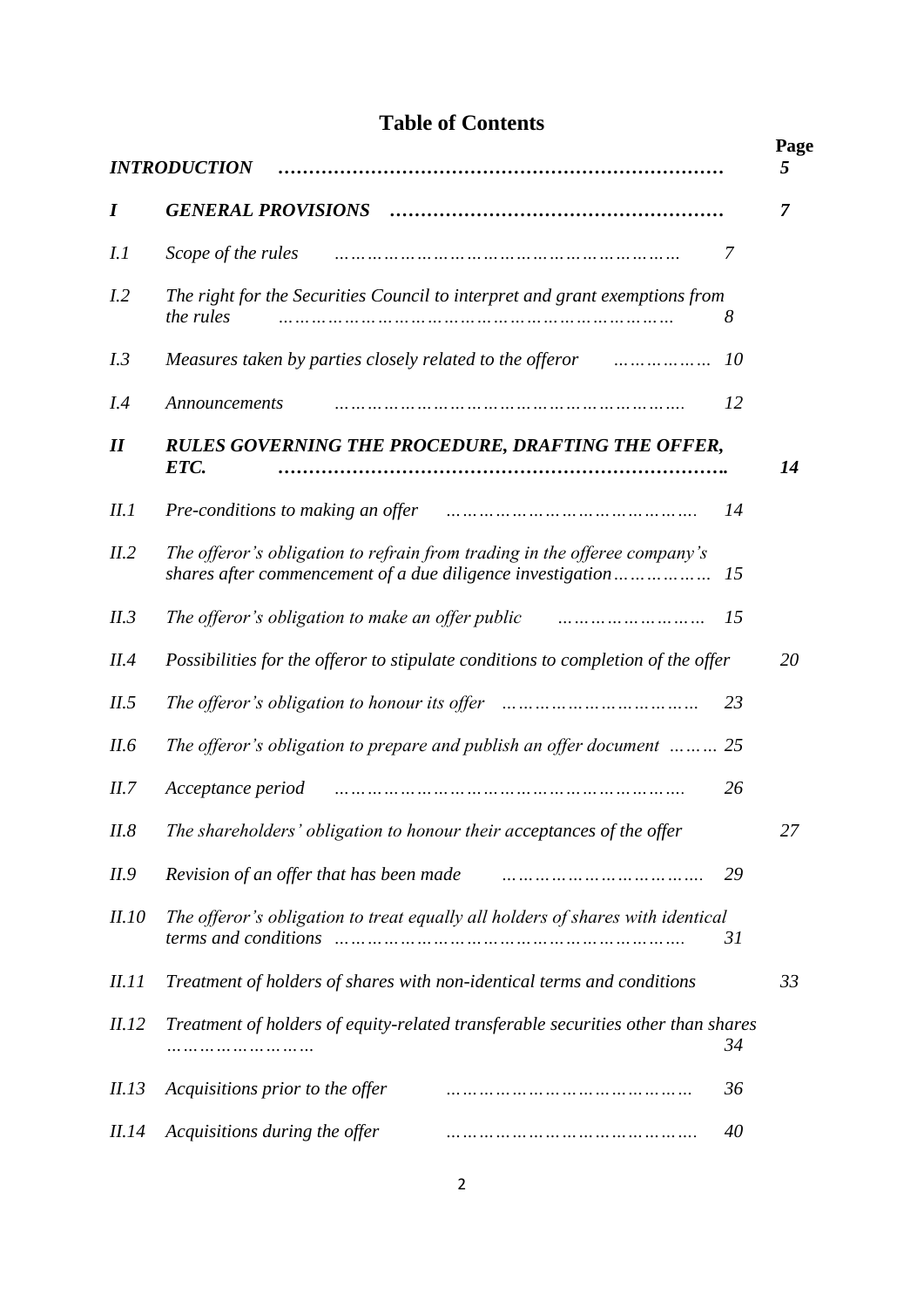| II.15                    | Acquisitions after the offer                                                                                                                                      | 42 |    |
|--------------------------|-------------------------------------------------------------------------------------------------------------------------------------------------------------------|----|----|
| II.16                    |                                                                                                                                                                   | 44 |    |
| <i>II.17</i>             |                                                                                                                                                                   | 45 |    |
| II.18                    | Conflicts of interest<br>.                                                                                                                                        | 46 |    |
| <i>II.19</i>             | The obligation for the board of the offeree company to state its views regarding<br>the offer<br>                                                                 | 47 |    |
| II.20                    | The participation of the offeree company in a due diligence investigation                                                                                         |    | 49 |
| II.21                    | Defence measures                                                                                                                                                  | 51 |    |
| II.22                    | The offeror's obligation to announce the outcome of the offer<br>$\dots \dots \dots 52$                                                                           |    |    |
| II.23                    |                                                                                                                                                                   | 54 |    |
| II.24                    | Limitations placed on the offeror's right to make a new offer<br>. 54                                                                                             |    |    |
| Ш.                       | <b>Mandatory offers</b>                                                                                                                                           |    | 56 |
| $III.1-$<br><i>III.4</i> | The conditions giving rise to a requirement to make a mandatory offer                                                                                             |    | 56 |
| III.5                    | The conditions for lapse of the requirement to make a mandatory offer                                                                                             |    | 61 |
| III.6                    | Procedures, wording of conditions, etc. in mandatory offers<br>$\ldots \ldots \ldots 62$                                                                          |    |    |
| IV.                      | Rules applicable if a director or senior executive of the offeree company<br>makes or participates in a takeover bid or if a parent company makes or participates |    |    |
| IV.1                     | Participation in an offer by a director or senior executive<br>.                                                                                                  |    | 65 |
| IV.2                     | Acceptance period<br>                                                                                                                                             | 66 |    |
| IV.3                     | Valuation opinion<br>                                                                                                                                             | 66 |    |
| IV.4                     | Offer by a parent company for shares in a subsidiary                                                                                                              |    | 67 |
| IV.5                     | Supplementary information in press releases                                                                                                                       |    |    |
| V                        | Rules concerning the structure of an offer document, etc.                                                                                                         | 68 |    |
| V.I                      |                                                                                                                                                                   |    |    |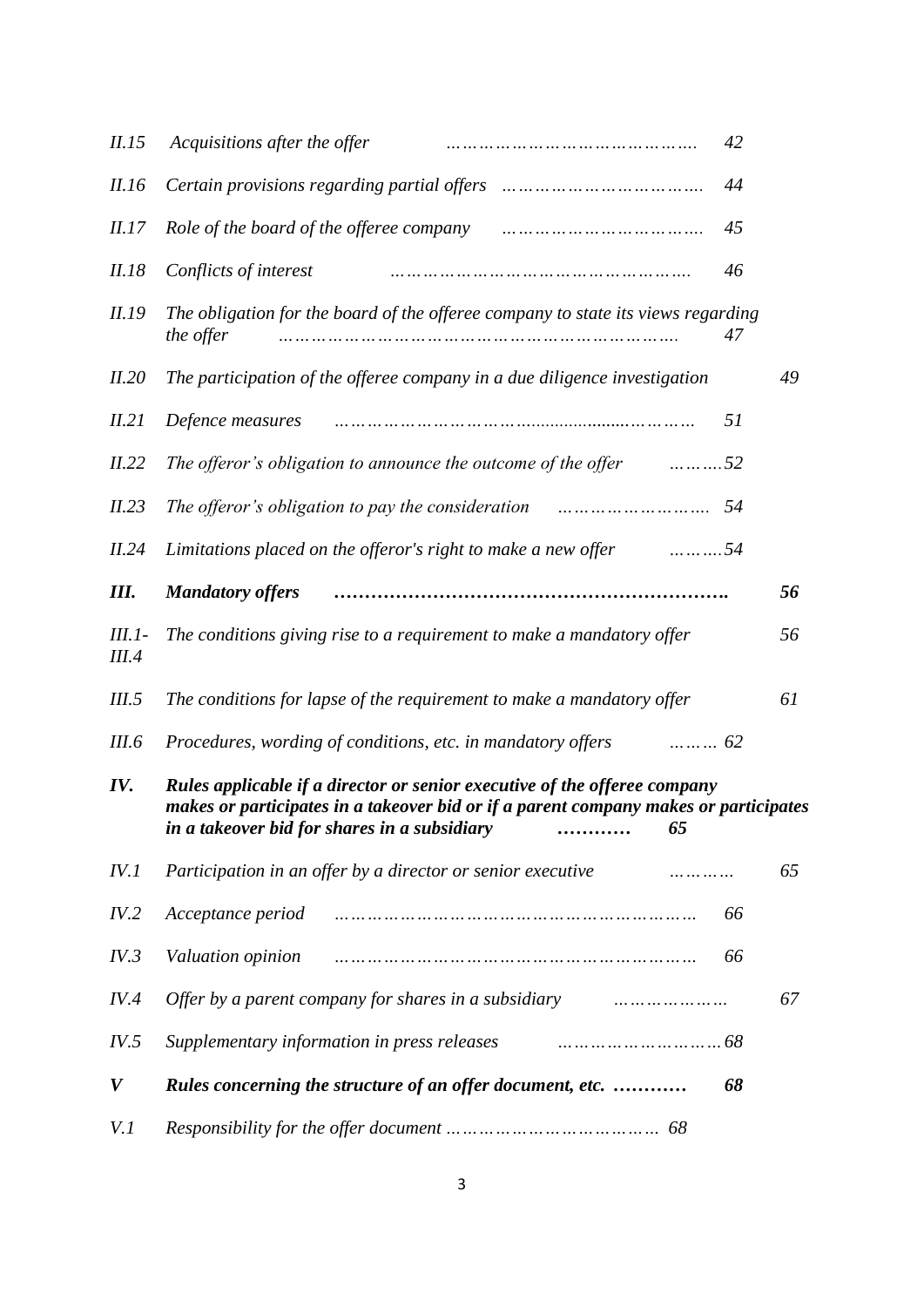|                                    | V.2 Examination of the offer document by auditors contain the summan contained by $69$ |  |
|------------------------------------|----------------------------------------------------------------------------------------|--|
| V.3 Contents of the offer document |                                                                                        |  |
| V.4 Information brochures          |                                                                                        |  |

# *APPENDIX 72*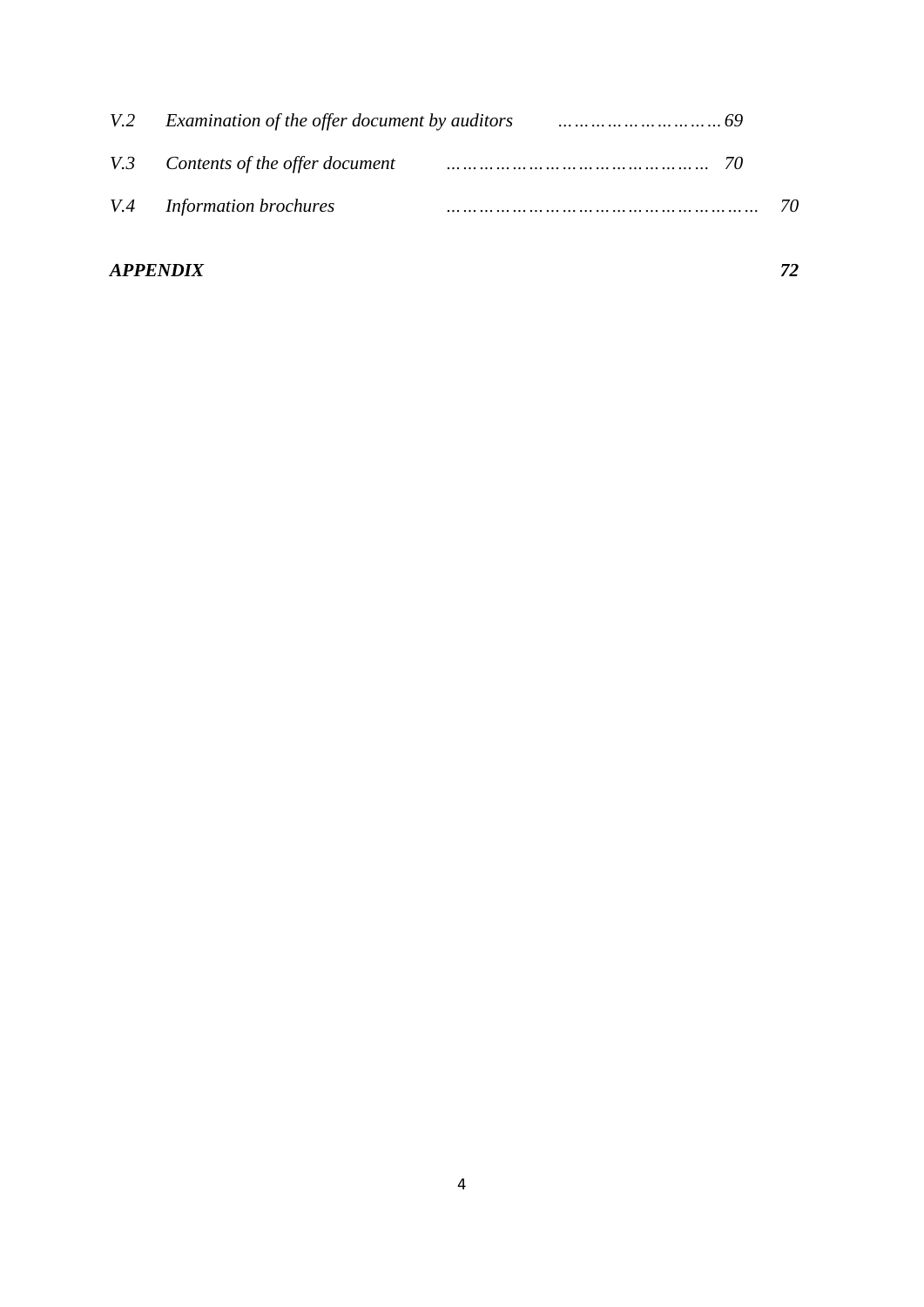#### **Introduction**

The Stock Market (Takeover Bids) Act (SFS 2006:451) ("TBA") contains fundamental provisions governing takeover bids for shares in companies whose shares are admitted to trading on a regulated market in Sweden. The TBA also contains provisions regarding mandatory offers and defence measures.

Furthermore, under the Securities Market Act (SFS 2007:528) ("SMA"), a stock exchange must adopt rules regarding takeover bids for shares which are admitted to trading on a regulated market operated by the relevant stock exchange. The stock exchanges NASDAQ OMX Stockholm AB and Nordic Growth Market NGM AB have adopted such rules.

The Swedish Corporate Governance Board, which is required to promote generally accepted practices on the Swedish stock market, recommends that rules which are analogous in all material respects be applied to Swedish companies whose shares are traded on the trading platforms NASDAQ OMX First North, Nordic MTF and AktieTorget. In 2009, the Swedish Industry and Commerce Stock Exchange Committee issued such rules in respect of these trading platforms, and the rules came into effect on 1 January 2010. Since then, the Swedish Corporate Governance Board has assumed the responsibilities of the Committee. The Board has conducted a review of the takeover rules of the stock exchanges and hereby issues corresponding, revised rules for the above-mentioned trading platforms.

The rules set out below must be observed by offerors and offeree companies. A reference in the rules to the "Marketplace" means the trading platform on which the relevant offeree company's shares are traded following an application. It is of the utmost importance for public confidence in the stock market and in the business community that the rules are also respected by those who, in various capacities, provide advice or otherwise assist offerors, offeree companies or other parties involved in takeover bids.

The specific provisions apply to the various stages of an offer, and broadly follow the chronological order of events in the offer process. On a detailed level, the circumstances often differ from one offer to another. As a result, the provisions are, for the most part, drafted on a relatively general level. The Securities Council, whose task it is to promote generally accepted practices on the Swedish stock market by, *inter alia*, providing opinions on individual cases, may issue rulings concerning the manner in which the provisions are to be interpreted and applied and how the different parties should proceed in specific situations.

The provisions should be interpreted teleologically. This means that the purpose of the various provisions should be respected, not merely their wording.

The rules are based, *inter alia*, on certain principles derived from Directive 2004/25/EC of the European Parliament and of the Council of 21 April 2004 on takeover bids (the Takeover Directive). These principles should serve as guidance in situations not covered by the rules or where the rules do not appear to be appropriate in a specific case. These principles are as follows:

a) All holders of the same class of securities in an offeree company must receive equal treatment and, if a person has acquired control of a company, other holders of securities must be protected.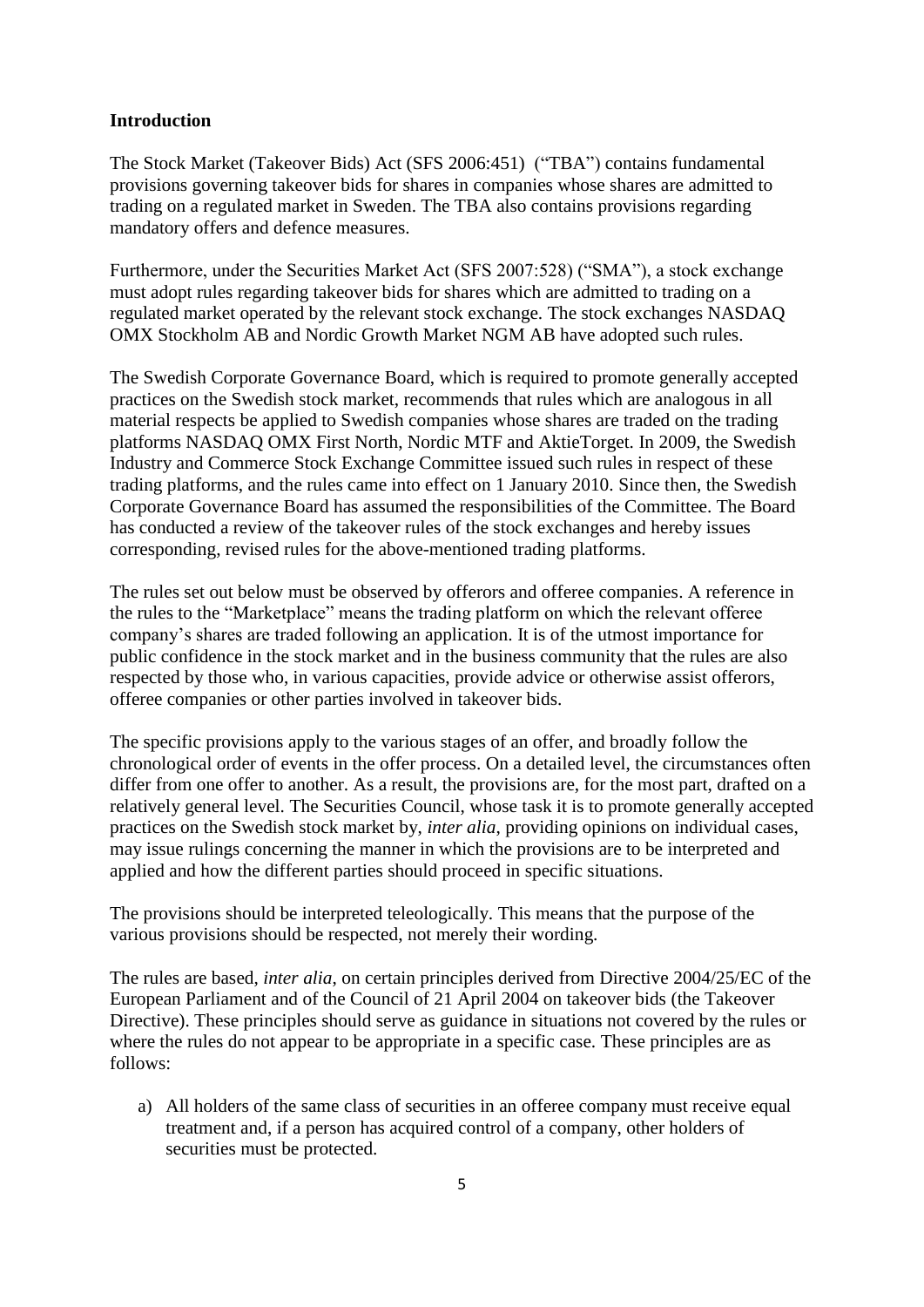- b) Holders of securities in an offeree company must be given sufficient time and information to reach a soundly-based decision about the offer. When the board of the offeree company gives advice to the holders of securities, it must express an opinion as to how implementation of the offer will affect the level of employment, terms and conditions of employment, and the location of the company's operations.
- c) The board of the offeree company must take into account the interests of the company as a whole and may not deprive holders of securities of an opportunity to make a decision on the offer.
- d) The markets on which securities in the offeree company, the company making the offer, or any other company affected by the offer are traded may not be manipulated in a manner that causes the price of the security to rise or fall artificially and that distorts the normal functioning of the markets.
- e) An offeror may not announce an offer until it has been ascertained that cash consideration, where offered, can be paid in full and only after all reasonable steps have been taken to ensure payment of all other forms of consideration.
- f) An offer relating to securities in an offeree company may not prevent the company from conducting its business for a period that is longer than reasonable.

To the extent possible, a takeover bid should be drafted such that it is characterised by simplicity and clarity and such that complex elements can be understood.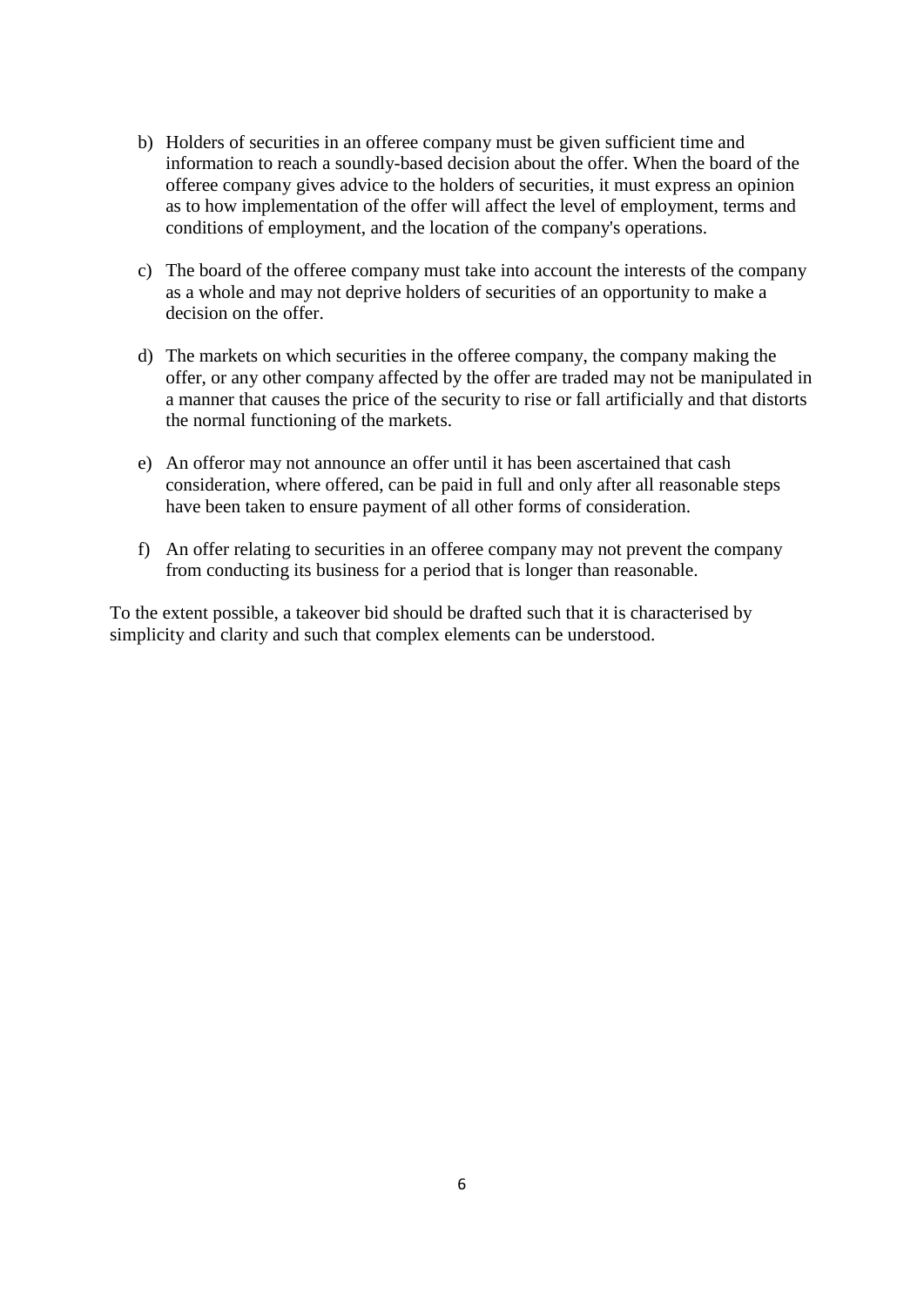# **I. GENERAL PROVISIONS**

#### *Scope of the rules*

**I.1 These rules apply to an offer made by any natural or legal person (the offeror) to holders of shares issued by a Swedish company which, following an application, are traded on the Marketplace (the offeree company) to sell all or some of such shares to the offeror (a takeover bid).**

**With respect to such takeover bids, references to shares also apply, to the extent applicable, to convertible securities, warrants, principal-linked participating debentures, dividend-linked participating debentures, subscription rights and other equity-related transferable securities issued by the company whose shares are the target of the takeover bid (the offeree company). Holders of such securities are thereupon to be regarded as shareholders.**

**Provisions regarding shares shall also apply to a shareholder's rights vis-à-vis the party holding shares in safe keeping on his or her behalf (depository receipts).** 

#### *Commentary*

According to the *first paragraph*, the rules apply to takeover bids for shares issued by a Swedish company whose shares, following an application by the company, are traded on the Marketplace. This means that the rules apply in their entirety not only in cases where the shares are traded exclusively on the Marketplace but also in cases where the shares are traded on both the Marketplace and on a foreign marketplace.

The offeror's national domicile does not determine whether the rules will apply, and it is also irrelevant whether the offeror is a natural or legal person.

In parallel with an increase in foreign ownership of shares in Swedish companies, situations arise in which an offeror making a takeover bid to shareholders of such companies must observe the rules of one or more foreign jurisdictions in addition to the Swedish rules. Drafting an offer to meet the requirements in all of the jurisdictions concerned may prove to be very time-consuming and expensive. In such circumstances, in accordance with section 1.2, the offeror may request an interpretation of the rules by the Securities Council and, where so required, exemption from the obligation to address the offer to shareholders in all jurisdictions and from the obligation to apply the Swedish rules in full in all respects. In accordance with established practice, there is no need to apply for exemption in respect of shareholders in jurisdictions outside the European Economic Area provided that, at the time the offer is made, the number of shares held by shareholders in such a jurisdiction may be assumed to represent only a negligible proportion of the total number of shares in the company (up to three per cent), the relevant shares are not admitted to trading on a marketplace in the jurisdiction, and there are no other circumstances of sufficient weight to justify any other procedure.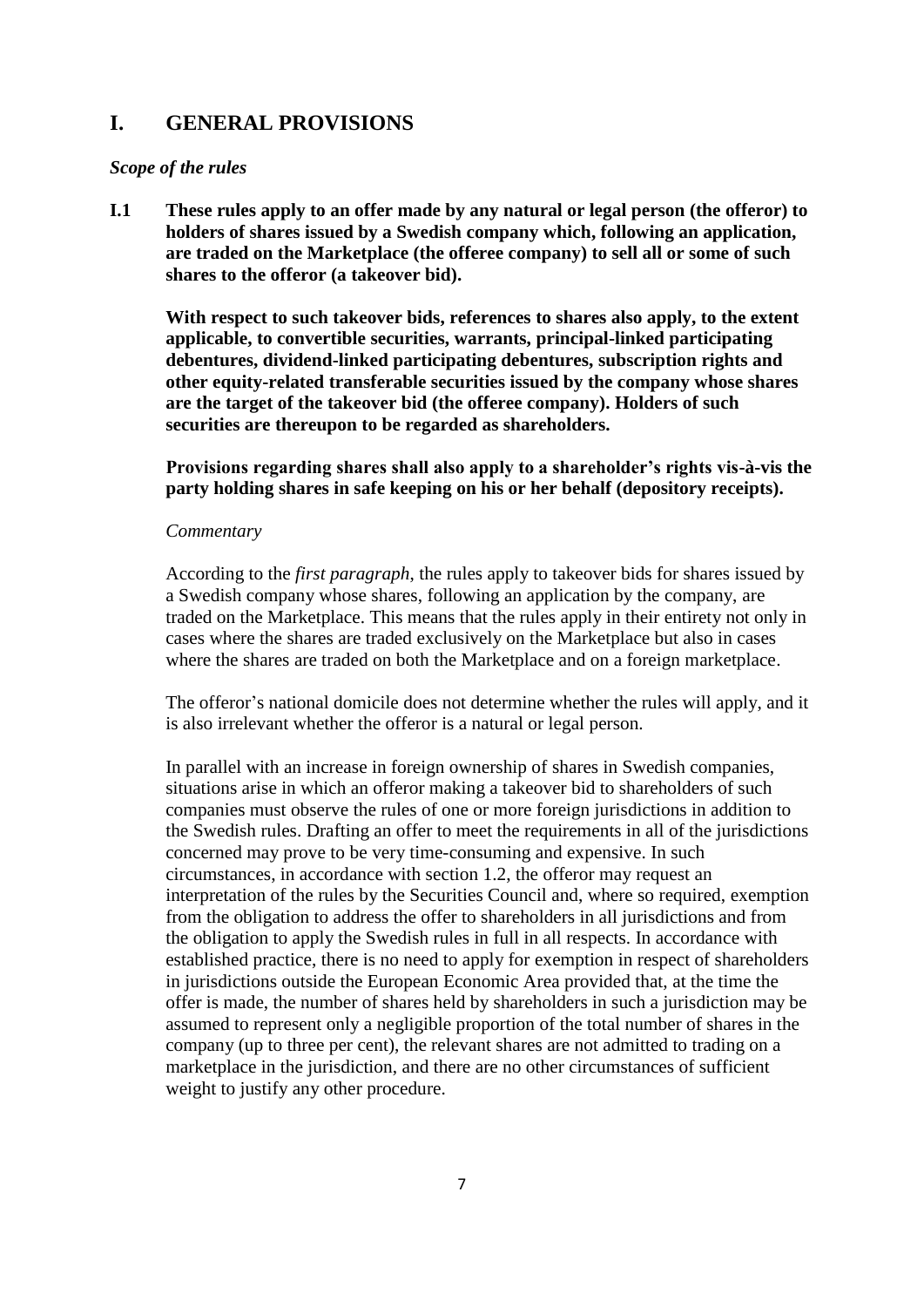The rules apply not only to offers for all of the shares in the offeree company, but also to partial offers. Section II.16 contains certain provisions that apply exclusively to partial offers.

According to the *second paragraph*, unless otherwise stated, when applying the rules references to shares also apply, to the extent appropriate, to convertible securities, warrants, dividend-linked participating debentures, principal-linked participating debentures, subscription rights and other equity-related transferable securities which are issued by the company whose shares are the target of the takeover bid. An example of the latter are call options regarding shares issued by the offeree company. Holders of such securities are to be regarded as shareholders in this context. However, the rules do not apply to takeover bids involving call options issued by a party other than the offeree company.

Securities which are not transferable securities, such as non-transferable employee options, are not covered by the rules, irrespective of whether they are issued by the offeree company or a third party.

According to the *third paragraph*, depository receipts are equated with shares.

In these rules, subject to certain exceptions, the terms "share" and "shareholder" are also used when reference is made to other securities herein equated to shares and holders of such securities, respectively.

# *The right for the Securities Council to interpret and grant exemptions from the rules*

## **I.2 The Securities Council may issue rulings regarding the interpretation and application of the rules. The Council may also grant exemptions from the rules, where special cause exists. The Council may stipulate conditions for such exemptions.**

#### *Commentary*

A regulatory framework for takeover bids is unable to cover in detail all of the issues that may arise in practice in connection with such offers. As a result, it is of the utmost importance that there is a body which can provide authoritative rulings on the interpretation and application of the rules. The Securities Council has been assigned this task.

The rules are to be interpreted and applied in a manner which is compatible with their aims. In many instances, the provisions expressly stipulate that the Securities Council should be consulted in order to eliminate uncertainty regarding the meaning of a provision in a specific case. This may also be the case in other instances, even where not expressly stated.

Certain provisions provide that special cause may justify deviation from the rule. In cases where the provisions fail to provide sufficient guidance, the Securities Council should be consulted.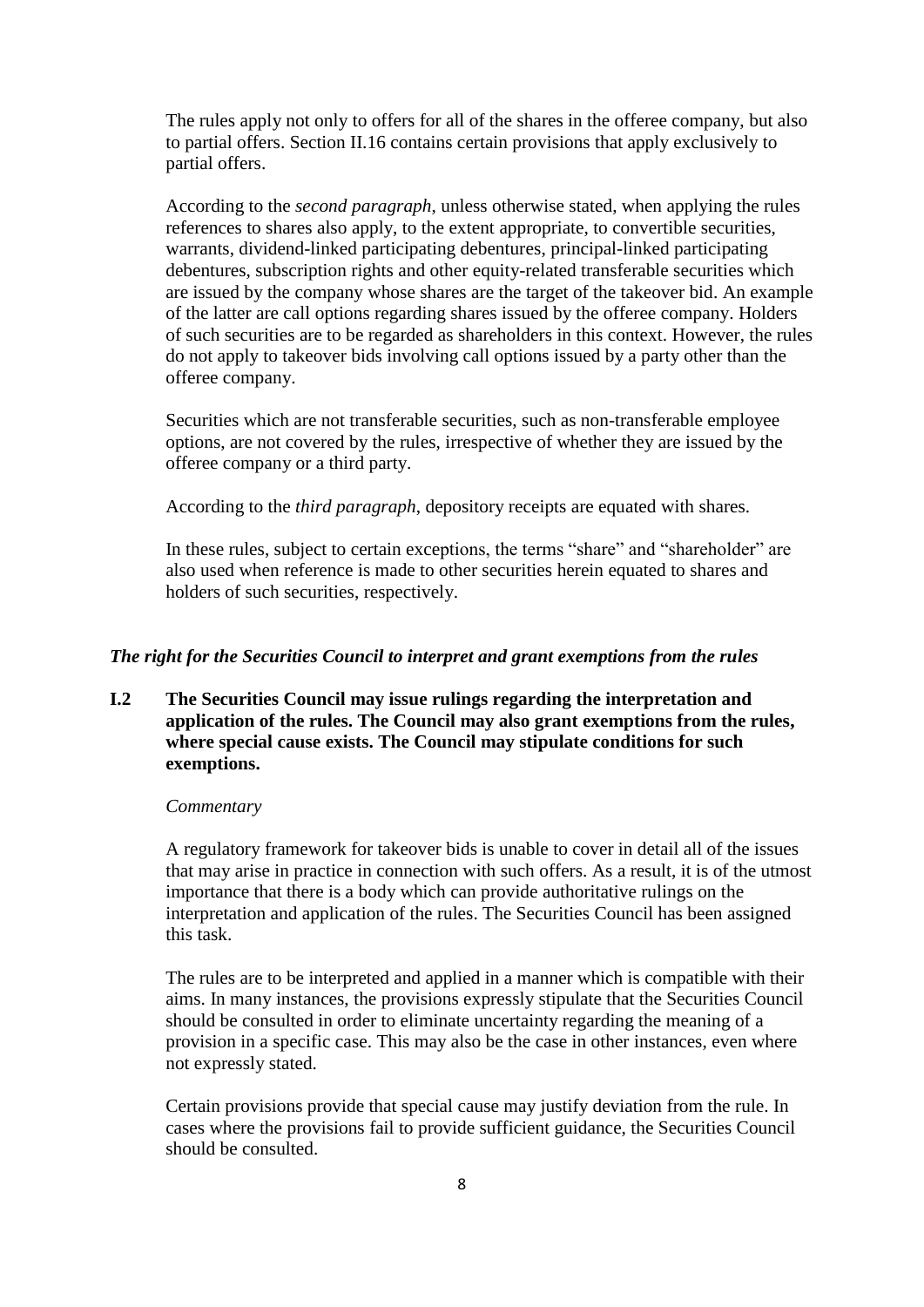The circumstances in different takeover bids are rarely the same. It is not possible to take such differences into account fully when formulating rules intended for general application. As a result, it is necessary to combine the rules with a provision permitting exemptions from all rules or specific rules, where there is special cause for doing so. This is another task performed by the Securities Council.

Issues regarding exemptions may arise, for example, with respect to mandatory offers (see Part III). The possibility of being granted an exemption is intended for a party who is about to make a mandatory offer acquisition. The exemption issue may be determined in each individual case based on the purpose of the rules governing mandatory offers, i.e. to allow other shareholders to exit the company in a certain manner when a party has taken control of the company through its shareholding. In some cases, the circumstances may be such that no *de facto* change of control can be said to have occurred, despite the fact that the company has a new owner who holds three-tenths or more of the voting rights.

There are probably usually grounds for granting an exemption where the shareholding has arisen as a result of an acquisition to which the relevant shareholder has not actively contributed, for example through inheritance or a gift. Another reason which should be capable of constituting grounds for granting an exemption from the requirement to make a mandatory offer is that the shareholding has arisen as a result of a shareholder subscribing for shares in a new issue by exercising its pre-emption rights. A further reason is that the shareholding has arisen as a result of an issue of shares which either constitutes consideration in an acquisition of a company or other property, or is a necessary step in the restructuring process of a company in severe financial difficulties. The Securities Council is required to make a comprehensive assessment to determine whether an exemption is in the interests of the shareholders as a whole, and these interests may be deemed to outweigh the possibility for a shareholder to exit the company, which would be the result of the mandatory offer. In making such a determination, *inter alia* the extent to which the issue of shares is supported or requires the support of shareholders at a general meeting can be taken into account.

Another reason for granting an exemption is that the articles of association contain provisions limiting the number of votes each shareholder is entitled to cast at a general meeting. If the consequence of a provision of this nature is that a shareholder, irrespective of the size of its shareholding, is unable to exercise voting rights for shares representing three-tenths of the voting rights for all of the shares in the company, this may justify an exemption from the requirement to make a mandatory offer.

An exemption from the requirement to make a mandatory offer does not mean that the shareholder in question can subsequently increase its share of voting rights in the company by making further acquisitions of shares, without this triggering a requirement to make a mandatory offer. However, where special cause exists, the decision granting the exemption may prescribe that the exemption also applies to additional acquisitions. For example, it may be prescribed that the exemption applies to additional acquisitions which have a marginal effect on the influence the acquirer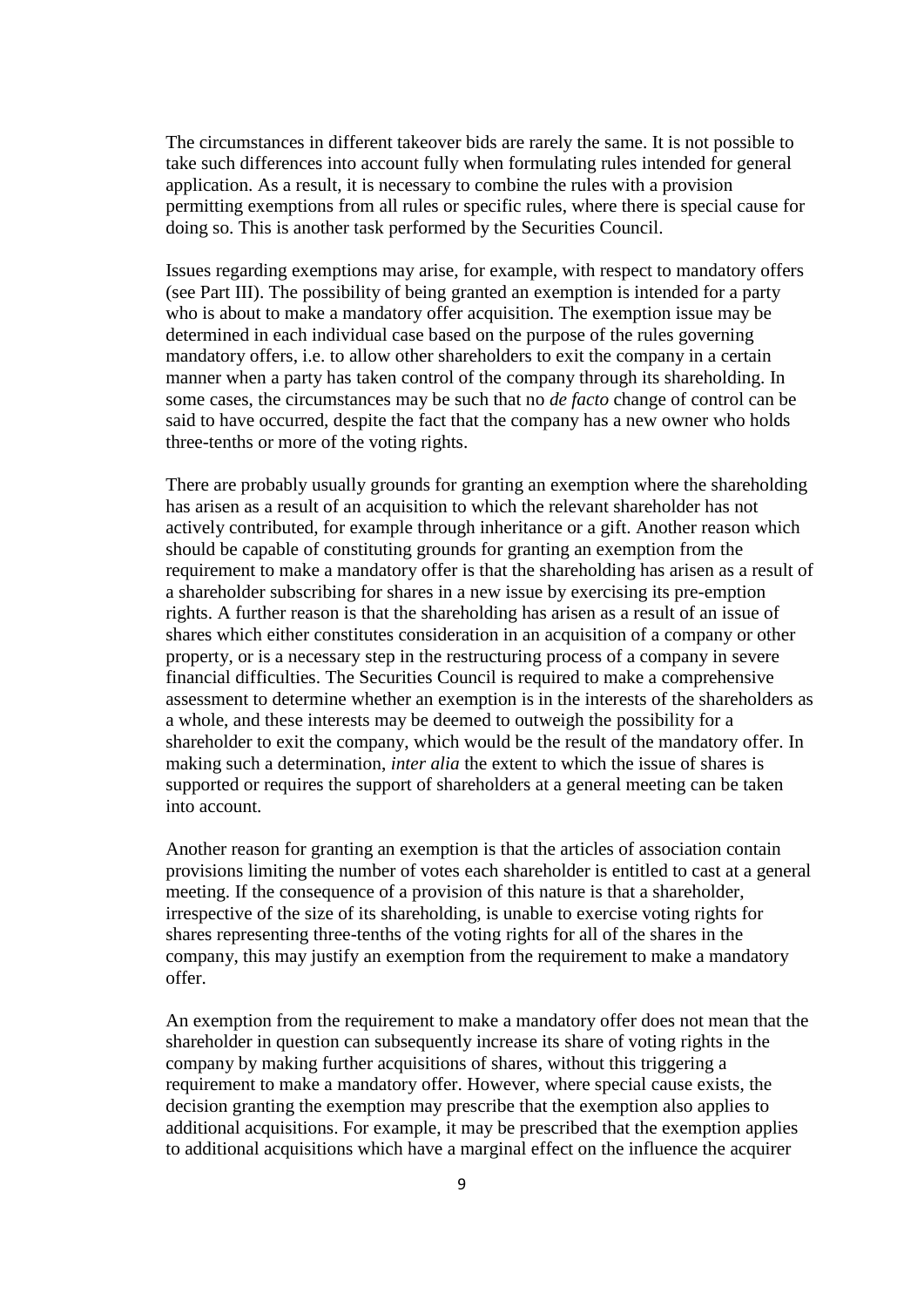exercises over the company. This type of exemption may be justified if the exemption is granted to a larger group of shareholders (such as a family or relations) whose individual members should be entitled to make minor adjustments to their share portfolios without triggering a requirement to make a mandatory offer.

There may be grounds for granting an exemption from the requirement to make a mandatory offer if the three-tenths threshold is met or exceeded as a result of an acquisition of such shares as are subject to restrictions on transfer. Another situation which may arise is where the shareholding attains or exceeds this threshold, but some of the shares held by other shareholders are subject to post-transfer purchase rights or other restrictions on transfer. An exemption from the requirement to make a mandatory offer may be granted either in full or in respect of the requirement to make an offer for the shares subject to restrictions on transfer.

Within the scope of the general responsibilities of the Securities Council, the Council may also issue opinions as to generally accepted practices on the stock market in matters relating to a takeover bid. On that basis, the Council may, for example, issue opinions regarding the conditions under which various parties involved in an offer may or may not deviate from opinions they have issued relating to the offer. In certain respects this matter is addressed in the rules (see section II.7 regarding announcements that the acceptance period will not be extended).

#### *Measures taken by parties closely related to the offeror*

## **I.3 Where stated in sections of the rules and to the extent provided therein, measures taken by:**

- **a) an undertaking in the same group as the offeror;**
- **b) the spouse or cohabitee of the offeror;**
- **c) a child of the offeror who is in the custody of the offeror;**
- **d) a party with whom an agreement has been reached to take a long-term common position with the purpose of achieving a controlling influence over the management of the company through a coordinated exercise of the voting rights; and**
- **e) any party who cooperates with the offeror for the purpose of facilitating the implementation of the offer; and**
- **f) any party who cooperates with the offeror for the purpose of acquiring control of the company,**

**shall be equated with measures taken by the offeror.**

#### *Commentary*

This rule lists the parties who, in certain cases, are to be equated with the offeror. This applies in cases where so specifically stated in the rules. In determining whether or not there is a requirement to make a mandatory offer, "the offeror" means an acquirer as referred to in section III.1.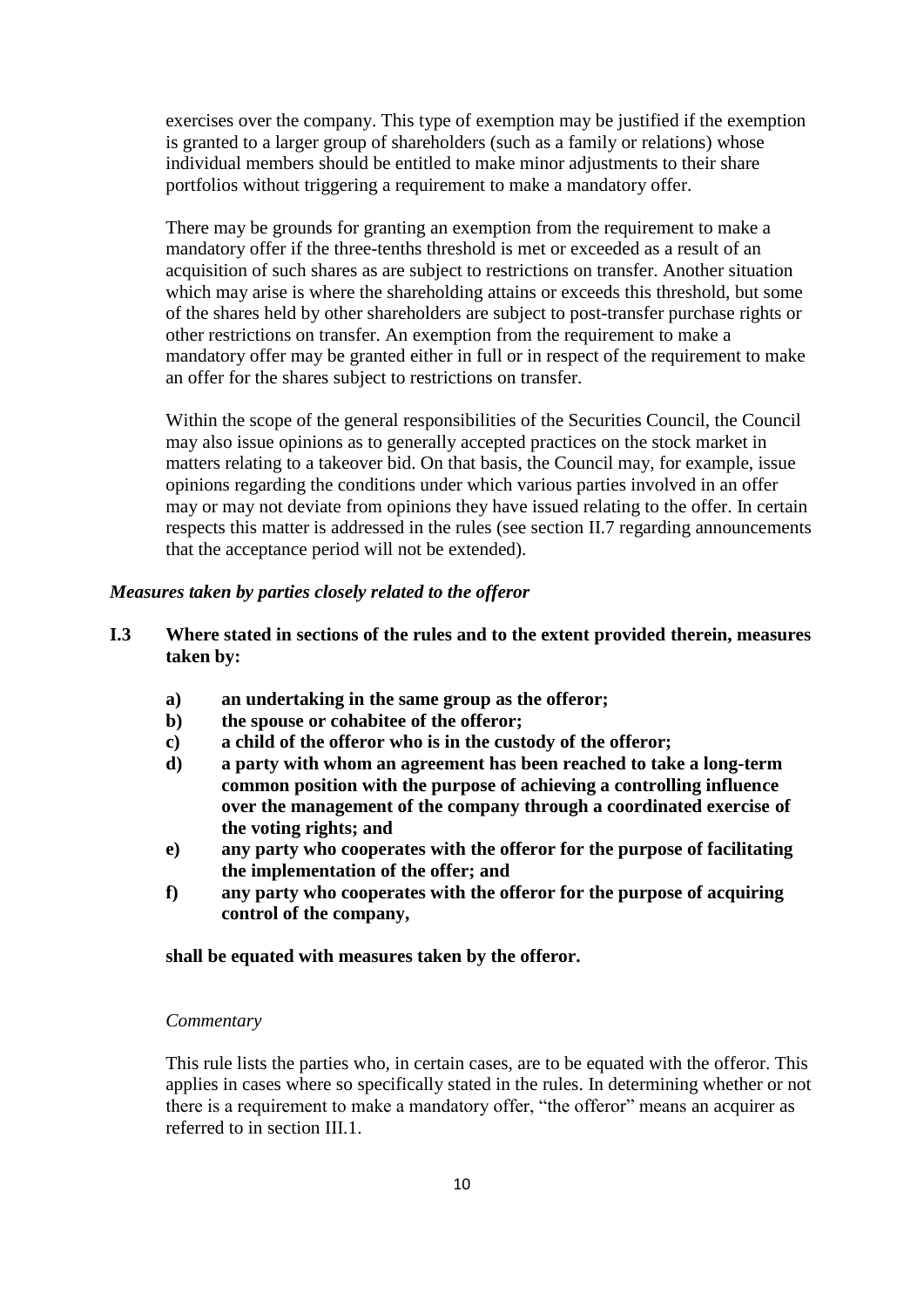In *subsection a)*, the offeror is equated with an undertaking which is a member of the same group as the offeror. The definition of group is the same as in the Swedish Companies Act (SFS 2005:551), although the statutory provisions regarding parent companies also apply in this context to natural persons and legal entities other than limited companies. This means that, *inter alia*, this rule may also apply even if the offeror is a member of a foreign group.

In *subsection b),* the offeror is equated with the offeror's spouse or cohabitee. The definition of a cohabitee is the same as in the Cohabitees Act (SFS 2003:376), i.e. two persons living together on a permanent basis as a couple and with a joint household.

In *subsection c)*, the offeror's children who are in the offeror's custody are equated with the offeror.

A close relationship as described in *subsection d)* assumes the existence of a written or oral agreement between the offeror and another natural or legal person to take a longterm common position with the purpose of achieving a controlling influence over the management of the company, through a coordinated exercise of the voting rights. This provision may apply, for example, if there is an agreement to coordinate the exercise of the voting rights over an extended period of time, i.e. several financial years, to ensure the election of such a number of directors as is sufficient, in any event, to constitute a majority on the board. On the other hand, this provision is not designed to cover temporary or merely *ad hoc* cooperation prior to the election of a board of directors or other shareholder resolutions, for example within the scope of a nominating committee.

*Subsection e)* assumes that a party is cooperating with the offeror by virtue of an agreement for the purpose of facilitating the implementation of an offer. This provision may apply, for example, where a party acquires shares for the purpose of selling the shares to the offeror. Another example is where a party acquires shares in order to hold them on behalf of the offeror for a shorter or longer period of time (known as a parking arrangement). Thus, in these cases, the price paid by the cooperating party for the shares is to be "attributed to" the offeror. This provision is not intended to apply to cooperation with investment banks, lawyers, accountants or other advisers who are acting in such capacity.

*Section f)* only has a bearing on the issue of whether or not there is a requirement to make a mandatory offer (see Part III). The close relationship as described assumes the existence, in an acquisition situation, of a written or oral agreement between the acquirer and one or more natural or legal persons to cooperate in conjunction with the acquisition for the purpose of acquiring control of the company. "Control" means a shareholding representing not less than three-tenths of the voting rights for all of the shares in the company.

The Securities Council should be consulted if there is any doubt as to whether a certain relationship is to be regarded as a close relationship in accordance with this rule.

#### *Announcements*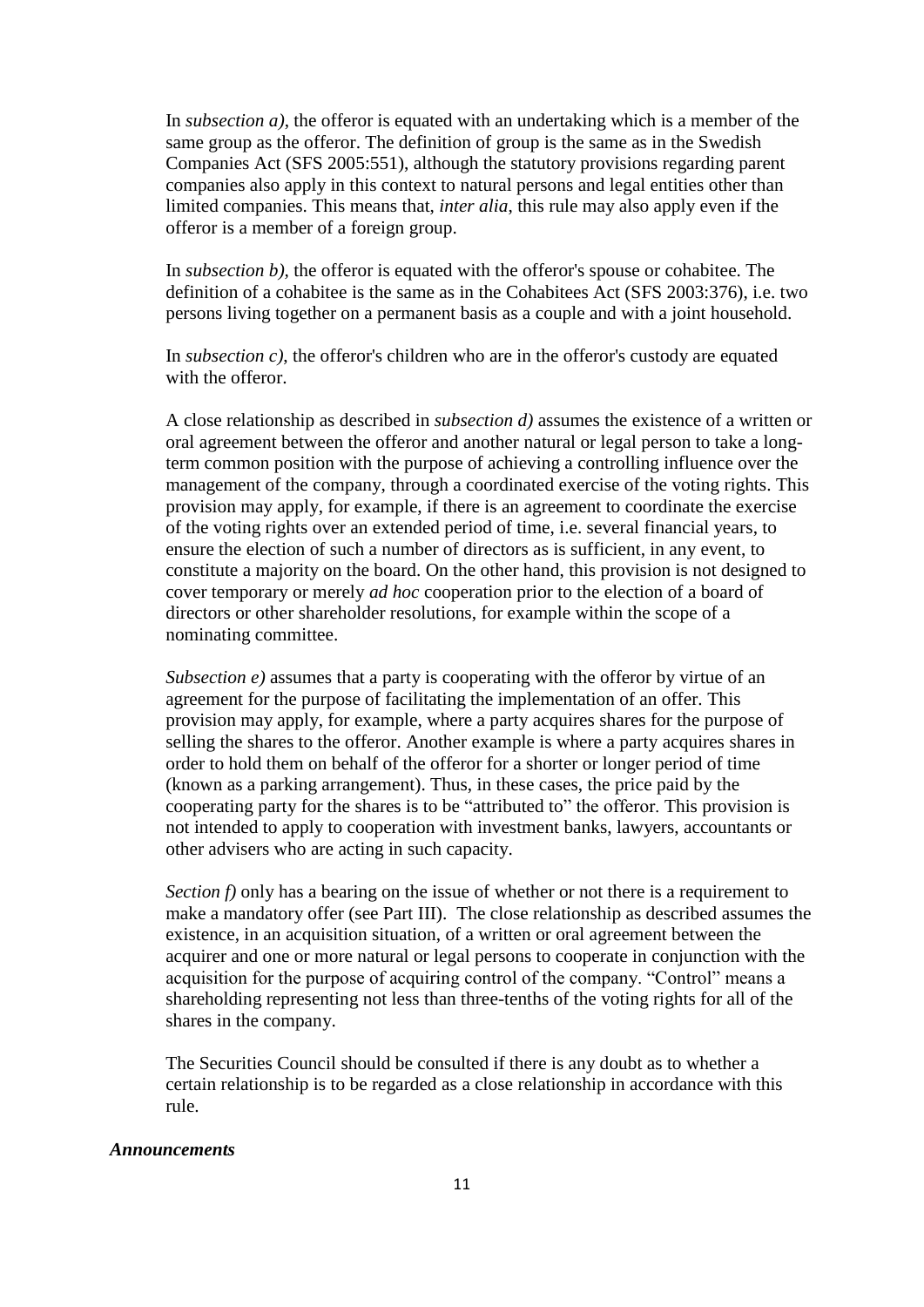**I.4 Information which is made public as a result of a planned or actual offer must be accurate, relevant and clear. The information may not be misleading.**

**The information must be disclosed in such a manner that it becomes available to the general public promptly and in a non-discriminatory manner. Corresponding information must simultaneously be submitted to the Marketplace, as well as to the Securities Council.**

**The information must state the time and date on which it was made public, and a contact person and telephone number.**

**The information must also be made available on the offeror's website as soon as possible after being made public, unless there are particular reasons for not doing so.**

**Information which is to be made public by an offeror in accordance with the rules must simultaneously be submitted to the offeree company, and must be made available on the offeree company's website as soon as possible, unless there are particular reasons for not doing so.**

#### *Commentary*

It is stipulated in several places in the rules that certain information must be made public. A general requirement is that such information may not be misleading or otherwise inaccurate (*first paragraph*). The information must be adapted to, and focused on, the decision or event giving rise to the announcement.

The rules governing the manner in which publication is to take place are based on, *inter alia*, Chapter 17, section 2 of the SMA and in the Financial Supervisory Authority's Regulations governing operations on trading venues (FFFS 2007:17). In practice, the rules entail that an information distributor must be engaged in order to ensure simultaneous dissemination of the information. Distribution exclusively by email directly from the party who is obliged to publish the information is not permitted.

The *second paragraph* provides that the information which is to be made public must also be submitted to the Marketplace and the Securities Council, not later than the same time and date.

The *third paragraph* provides that the information which has been made public must state the time and date on which it was made public. The information must also state the name of the contact person in the matter.

The information which is to be made public must also be made available on the offeror's website as soon as possible after being made public. This is stipulated in the *fourth paragraph*. However, there may be particular reasons - such as the fact that the offer is not addressed to shareholders in certain jurisdictions (*cf.* the commentary on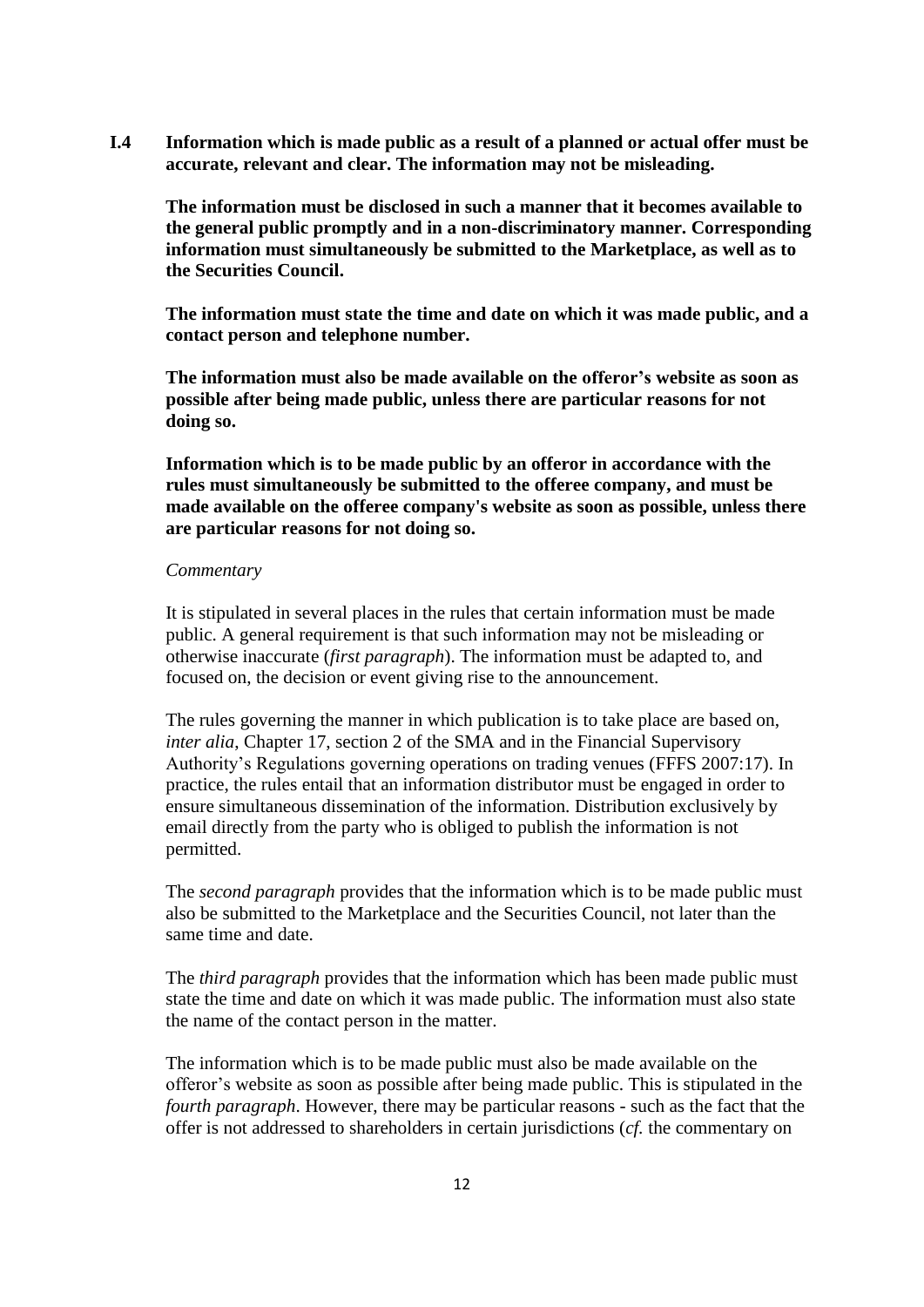section I.1) - which may justify the information not being made universally available in this manner.

In order to make it easier for the offeree company's shareholders to receive information relating to a takeover bid for their shares, an offeror who makes information public in accordance with the rules (such as a press release in accordance with section II.3) must simultaneously submit that information to the offeree company – usually to the board of the offeree company - which, in turn, must make the information available on the offeree company's website. The *fifth paragraph* contains a provision on this. In keeping with the aims of the rules, the offeree company may be required to make the information available in such a manner as makes it easy for the shareholders to find the information. However, there may be particular reasons - such as the fact that the offer is not addressed to shareholders in certain jurisdictions which may justify the information not being made universally available in this manner by the offeree company.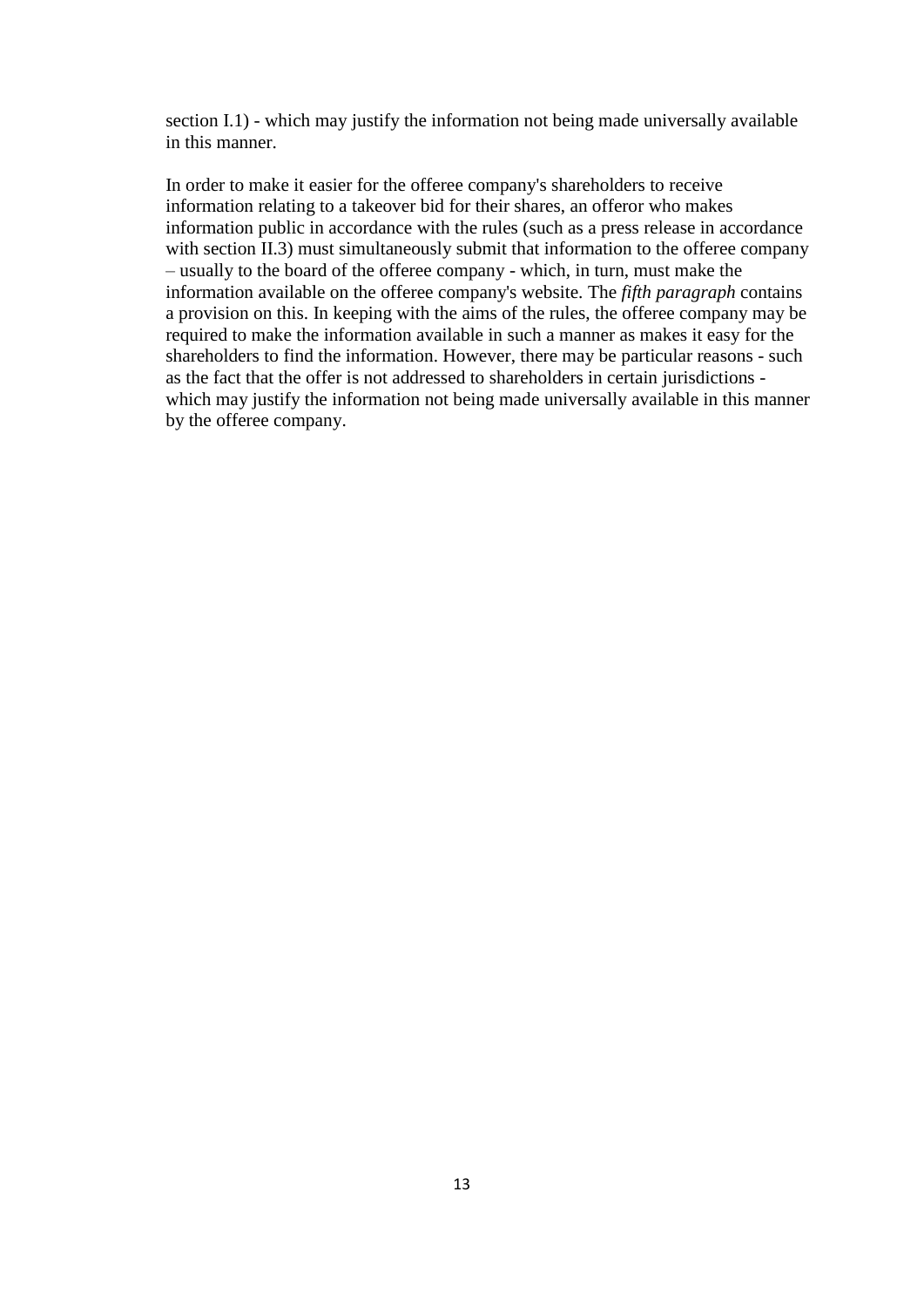# **II Rules governing the procedure, drafting the offer, etc.**

## *Pre-conditions to making an offer*

## **II.1 A takeover bid may only be made after preparations have been made which demonstrate that the offeror is capable of implementing the offer.**

#### *Commentary*

A takeover bid usually has an impact on the offeree company's share price. In some cases, it also affects the price of the shares of the offeror company. Thus, a takeover bid has a considerable impact on share trading, but it is also relevant for the offeree company's board and senior management, and it may also have an impact on the business conducted by the company.

In light of the above, it is important that an offer is made public only if the offeror seriously intends to implement the offer and has made careful preparations for implementation. "Indicative bids" or other "trial balloons" are not compatible with the rules as such, or with the principles upon which the rules are based. Such press releases (other than in connection with a leak or a risk of a leak) must not be issued without the Securities Council's consent. Note that press releases in response to a leak may be issued under certain circumstances (see section II.3).

The requirement for preparations means, *inter alia*, that the offeror must have used experts familiar with the Swedish stock market and its rules and regulations.

According to this rule, the preparations made must have established that the offeror possesses the ability to implement the offer. In the case of an offer wholly or partly in cash, this means, *inter alia*, that the offeror must have ensured that it has sufficient financial resources to implement the offer (*cf.* the principle to this effect stated in the introduction to the rules).

The offeror must ensure that necessary financing will be available throughout the entire offer period, including such extensions of the acceptance period as may reasonably be expected.

The offeror must subsequently be able to show how the preparatory process has been carried out, for example by means of written documentation.

This rule should not be interpreted to mean that the offeror must have ensured, where applicable, that requisite official authorisations/regulatory clearances, will be granted. Nor does it mean that the offeror must have ensured that requisite shareholder resolutions will be passed, if so required. However, if the offeror is dependent on the implementation of a cash issue in order to finance the offer, the preparation requirement may be deemed to include that the offeror has acquired underwriting commitments necessary to ensure that the issue is sufficiently subscribed.

# *The offeror's obligation to refrain from trading in the offeree company's shares after commencement of a due diligence investigation*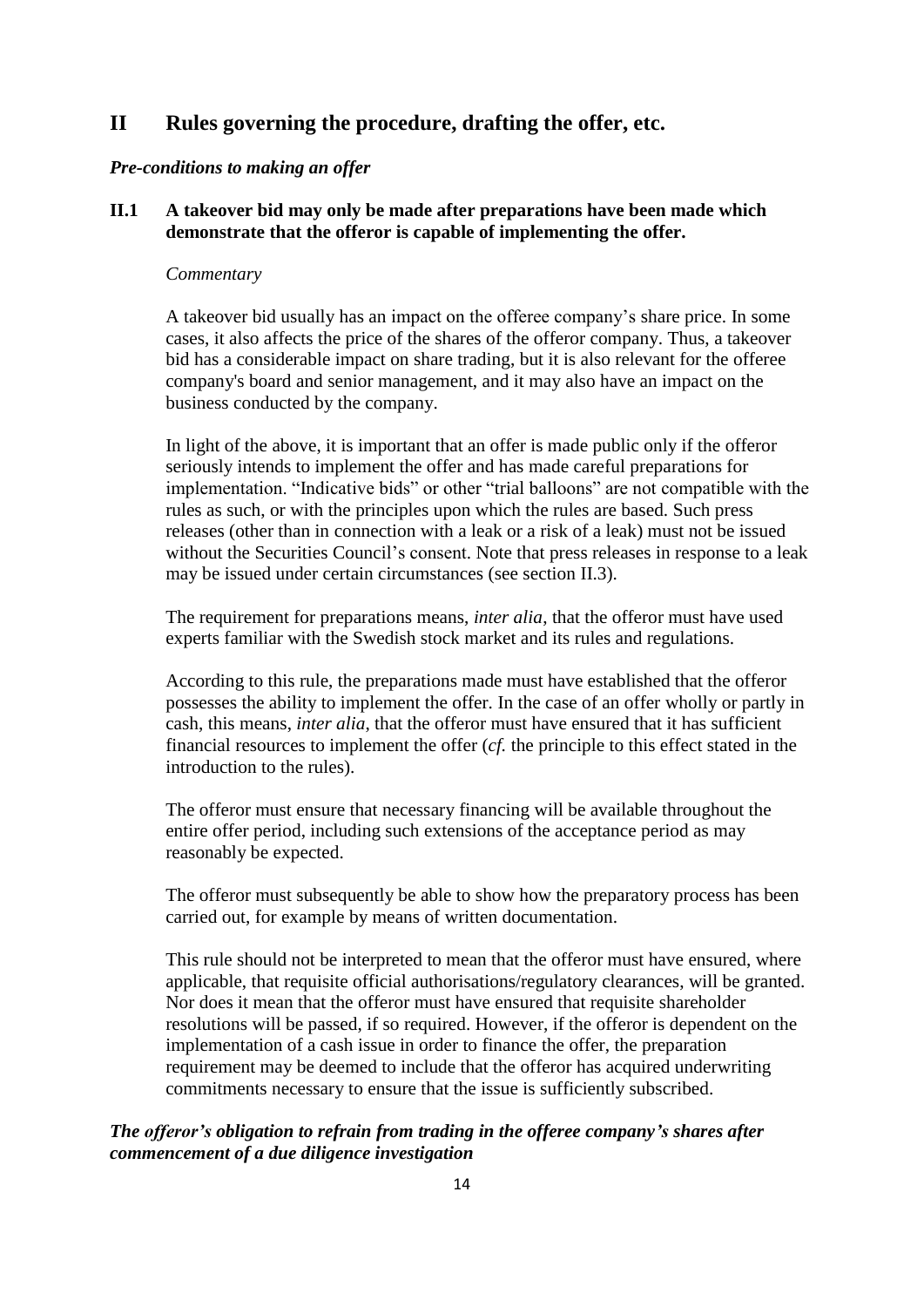**II.2 If a person intending to make a takeover bid conducts a due diligence investigation on the offeree company and thereupon receives non-public pricesensitive information from the offeree company, such person may not trade in such shares until corresponding information has been made public.**

#### *Commentary*

A potential offeror sometimes conducts a due diligence investigation on the offeree company as part of the preparations for the offer and in cooperation with the offeree company. As a result, the offeror may receive non-public price-sensitive information. Consequently, in order to uphold the principle of equal treatment of shareholders and maintain public confidence in the functioning of the stock market, an offeror which has commenced a due diligence investigation and received information of this nature must refrain from trading in shares in the offeree company until corresponding information has been made public. The purpose of this rule is to prevent the offeror from exploiting a knowledge advantage. Thus, application of the rule cannot be deemed necessary if the offeror carries out a transaction with, or obtains an undertaking to accept the offer from, a counterparty who is aware of the impending offer and the fact that a due diligence investigation has been conducted.

The requirement stipulated in the rule that the information received can "reasonably be expected to constitute non-public price-sensitive information" is more stringent than under the Financial Instruments Trading (Market Abuse Penalties) Act (SFS 2005:377). In cases where an offeror receives information referred to in the Act in the course of a due diligence investigation, the offeror must comply with the trading rules contained in the Act.

In determining whether the information is "non-public price-sensitive information", consideration must be given to the possible impact on the price of the offer itself. This also applies, where applicable, if a competing offer is made.

Section II.20 states that if, in connection with a due diligence investigation, the offeree company provides the offeror with non-public price-sensitive information, the offeree company must ensure that the information is made public as soon as possible.

### *The offeror's obligation to make an offer public*

- **II.3 Following a decision to make an offer as referred to in section I.1, the offeror must announce the offer as soon as possible through a press release containing the following information:**
	- **the offeror's identity;**
	- **the number of shares in the offeree company held or otherwise controlled by the offeror, and the proportion of the share capital and voting rights for all of the shares in the offeree company represented by these shares;**
	- **any holdings of financial instruments which give the offeror financial exposure equivalent to a shareholding in the offeree company;**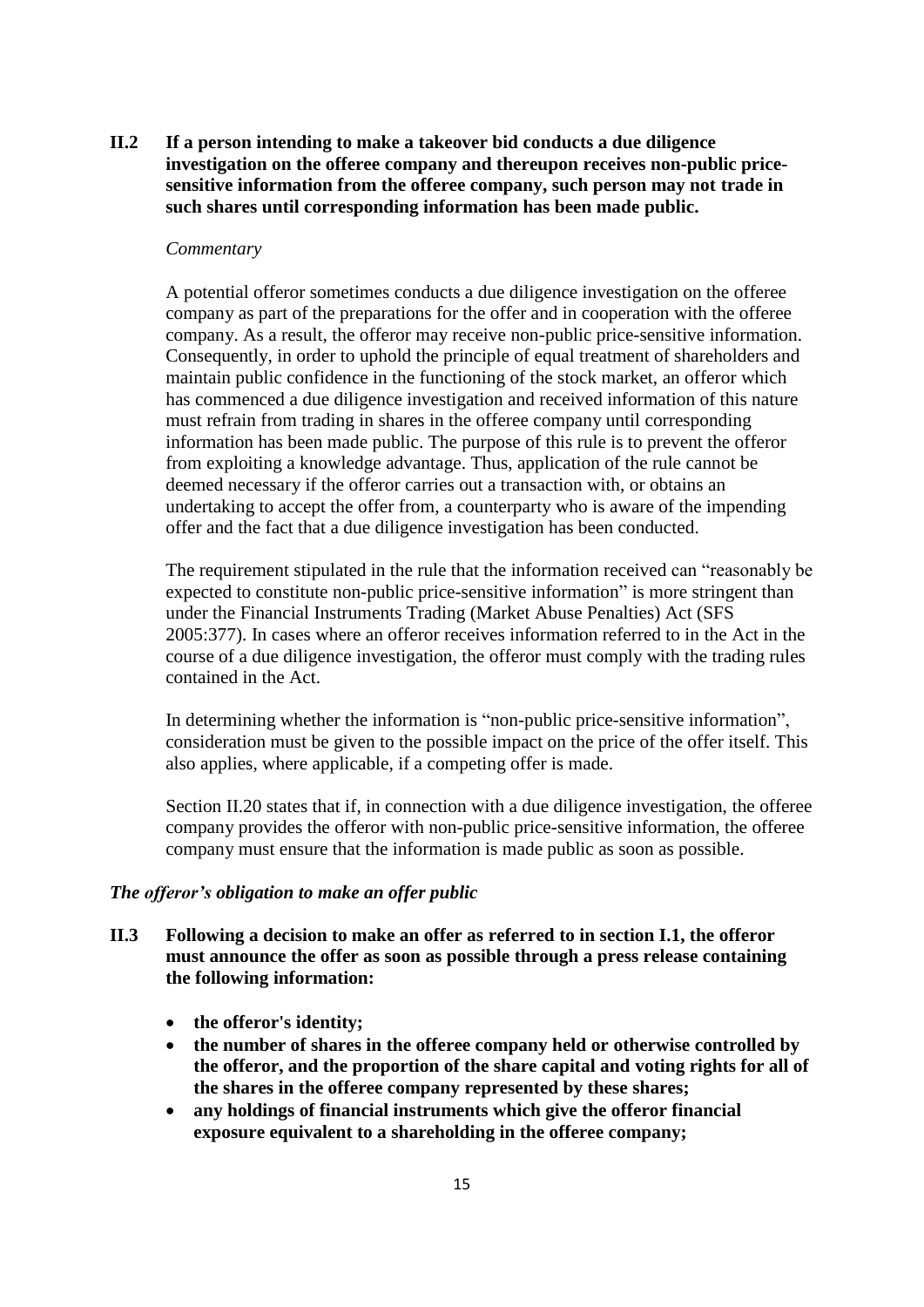- **the extent to which the offeror has received binding or conditional commitments to accept the offer from shareholders of the offeree company, or whether shareholders have expressed favourable opinions of a general nature concerning the offer;**
- **bonus arrangements or the equivalent offered by the offeror to employees of the offeree company prior to the announcement of the offer;**
- **which securities are covered by the offer;**
- **the main terms and conditions of the offer, including the price, premium (if any), and the basis for calculating such a premium;**
- **the manner in which the offer is to be financed;**
- **possible conditions to completion of the offer (conditions to completion);**
- **an assurance that the offer is governed by these rules;**
- **rulings by the Securities Council of relevance to the offer which the Council has ordered the offeror to describe in the offer;**
- **the extent to which the offeror has received information indicating that shareholders of the offeror company intend to vote in favour of a requisite resolution regarding the offer at a general meeting of the offeror company;**
- **subscription or underwriting commitments received in respect of a cash issue necessary for completion of the offer;**
- **a brief summary of the reasons for the offer and, if the consideration is to consist of shares or equity-related securities issued by the offeror, to the extent practicable, the impact of the acquisition - immediately and in the future - on the offeror company's earnings and financial position, where relevant, also expressed on a per-share basis;**
- **the anticipated publication date of an offer document and a timetable for implementation of the offer that is as precise as possible; and**
- **information as referred to in section IV.5, if any person as referred to in section IV.1 is making or participating in the offer or if a parent company is making or participating in an offer for the shares in a subsidiary.**

**A person who is considering making an offer may issue a special press release (a press release in response to a leak), for the purpose of establishing a level informational playing field, if the offeror knows or has justified reason to believe that information about the offer has been, or may be, leaked. This press release must clearly state that it is not a press release regarding an offer as referred to in the first paragraph. It must also state the reason why the press release is being issued. If the press release contains information corresponding to information which, in accordance with the first paragraph, must be contained in a press release regarding an offer which has been made, the provisions of the first paragraph shall, as far as possible, apply** *mutatis mutandis***. The press release should also state, if possible, the date when an offer is expected to be made. The Securities Council may set a deadline by which the offer must be made and, in connection with this, in the event the offer is not made, may also set the earliest date on which the offeror, or a party which is closely related to the offeror according to section I.3, may subsequently make an offer for the shares in the company.**

#### *Commentary*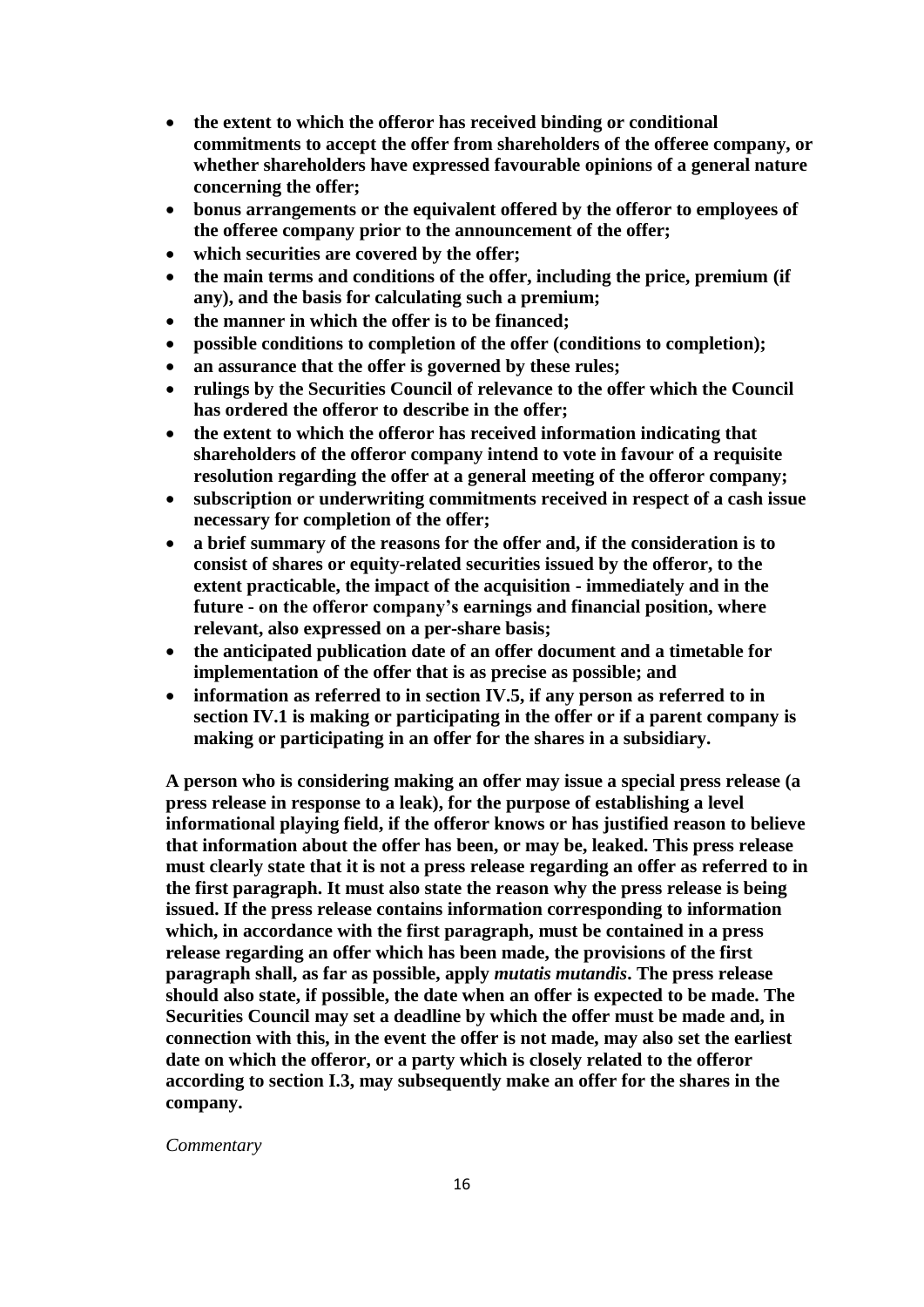Following a decision to make a takeover bid, it is of the utmost importance that the offer be made public as soon as possible, *inter alia* in view of the impact on the share prices. This must take place through a press release which, as far as possible, presents facts relevant to the share price. The *first paragraph* stipulates the contents of the press release.

The press release must disclose the *offeror's identity*. If the offeror is a listed company, it is generally sufficient to indicate the offeror's name. In other cases, the offeror must be presented in a manner which is relevant to the shareholders of the offeree company and to the stock market. The presentation must, *inter alia*, indicate the offeror's legal corporate domicile, the address of its head office, an outline of its ownership structure, and the nature and scope of its business. The latter requirement also entails that certain relevant financial key ratios be reported.

The press release must also indicate *the number of shares in the offeree company held or otherwise controlled by the offeror*, for example pursuant to option contracts, and the proportion of the total number of shares and voting rights in the offeree company represented by these shares. Any terms and conditions relating to an option arrangement must be reported if they are relevant to the assessment of the strength and full purport of the arrangement. If the offeror holds warrants or convertible securities issued by the offeree company, details of these must be provided within the scope of the report of the number of shares controlled by the offeror.

In the press release, the offeror must also disclose *any holdings of financial instruments which give the offeror financial exposure equivalent to a shareholding in the offeree company,* such as cash-settled equity swaps.

If the offeror has secured conditional or unconditional acceptances from shareholders of the offeree company, this must be stated in the press release. If this is not the case, no specific statement is required. An example of a conditional acceptance is a declaration by the shareholder that he will accept the offer provided that no other party makes a more favourable offer. It is in the nature of the thing that, in such cases, the condition must also be made public so that the market can form an opinion as to the strength and full purport of the shareholder's commitment. If approaches to shareholders to sound out their views on the offer have only resulted in generally favourable opinions, this must be stated. In this case, it is important that the press release clearly states that such expressions of opinion do not constitute binding undertakings.

If the offeror has offered employees of the offeree company a *bonus arrangement or the equivalent* prior to the announcement of the offer, an arrangement which is conditional on the prior approval of the board of the offeree company (see the commentary on section II.17), details of the arrangement must be provided in the press release. This may include, for example, an arrangement whereby employees are promised in advance that they may participate in a bonus programme after the implementation of the offer or that they may receive a certain cash payment if they remain with the company for a certain shorter or longer period of time after the offer is implemented.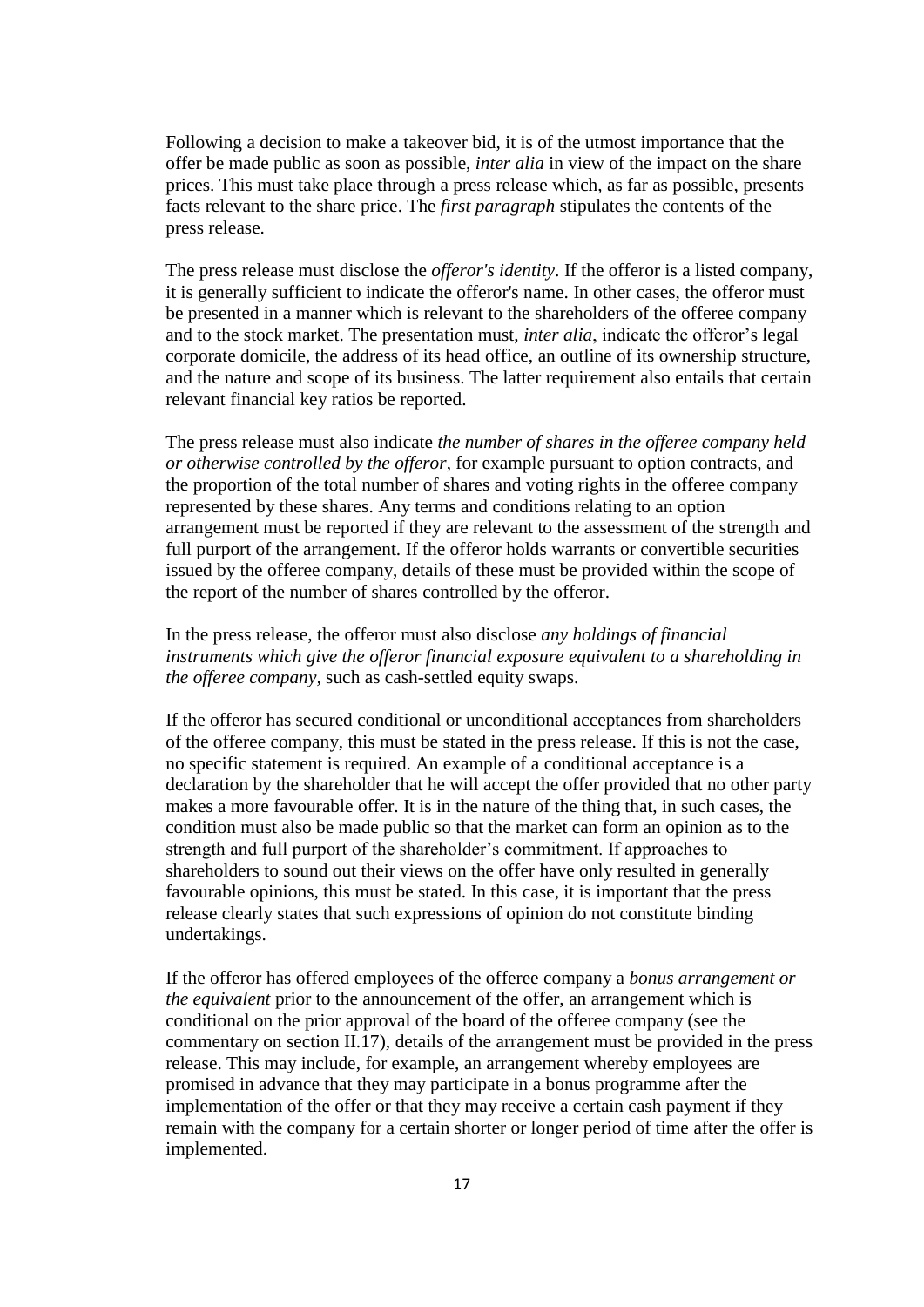The press release must disclose *which securities are covered by the offer*. If, for example, the offer applies to shares, warrants or convertible securities issued by the offeree company, this must thus be disclosed in the press release.

The press release must also state the *main terms and conditions of the offer*, for example the form and amount of consideration. Details must be provided of any premium which the offered consideration entails as compared with the trading price. The premium must be indicated relative to the share price immediately prior to the announcement of the offer and relative to the average share price during an appropriate period of time immediately prior to announcement. The basis for calculating the premium must be stated.

If the offeror reserves the right to extend the acceptance period or postpone the payment of consideration, this must be stated in the press release and the offer document (see section II.7).

The press release must also disclose *the manner in which the offer is to be financed*. This means, *inter alia*, that the press release must state the extent to which the offer is being financed from the offeror's own resources or from borrowed funds. If the offeror's implementation of the offer is dependent on contributions or other financing by shareholders or third parties, the relevant information must be provided. Disclosure of the financing arrangements is particularly important if the offer is made by a company established specifically for this purpose.

If the offeror's implementation of the offer is dependent on external financing and the lender imposes conditions for disbursement of the loan or the equivalent, a description of the financing terms must be provided in the press release. This is the case irrespective of whether or not the offeror makes the offer conditional on the loan being disbursed by the lender. It is not necessary to provide details of all of the terms and conditions; a summary is sufficient. The important thing is that the market receives information about all of the terms and conditions which may be of relevance for assessing the offeror's ability to make full payment in respect of the offer. If the financing terms make reference to other agreements entered into between the offeror and the lender, details of the relevant terms and conditions of those agreements must also be provided. For details of the conditions which may be imposed by the lender or invoked by the offeror for not completing the offer, see sections II.4 and II.5. The disbursement terms and conditions may not be drafted in such a way as to conflict with the requirement in section II.1 that the offeror ensure that it has sufficient financial resources to implement the offer.

If the offeror stipulates *conditions to completion of the offer*, these conditions must be stated in the press release. Conditions to completion of this nature must normally be stated in detail. Very extensive conditions may apply - based on practices in other jurisdictions - particularly in the case of cross-border offers. Conditions to completion of this nature may be stated in a summarised form, provided that the essential meaning is clear.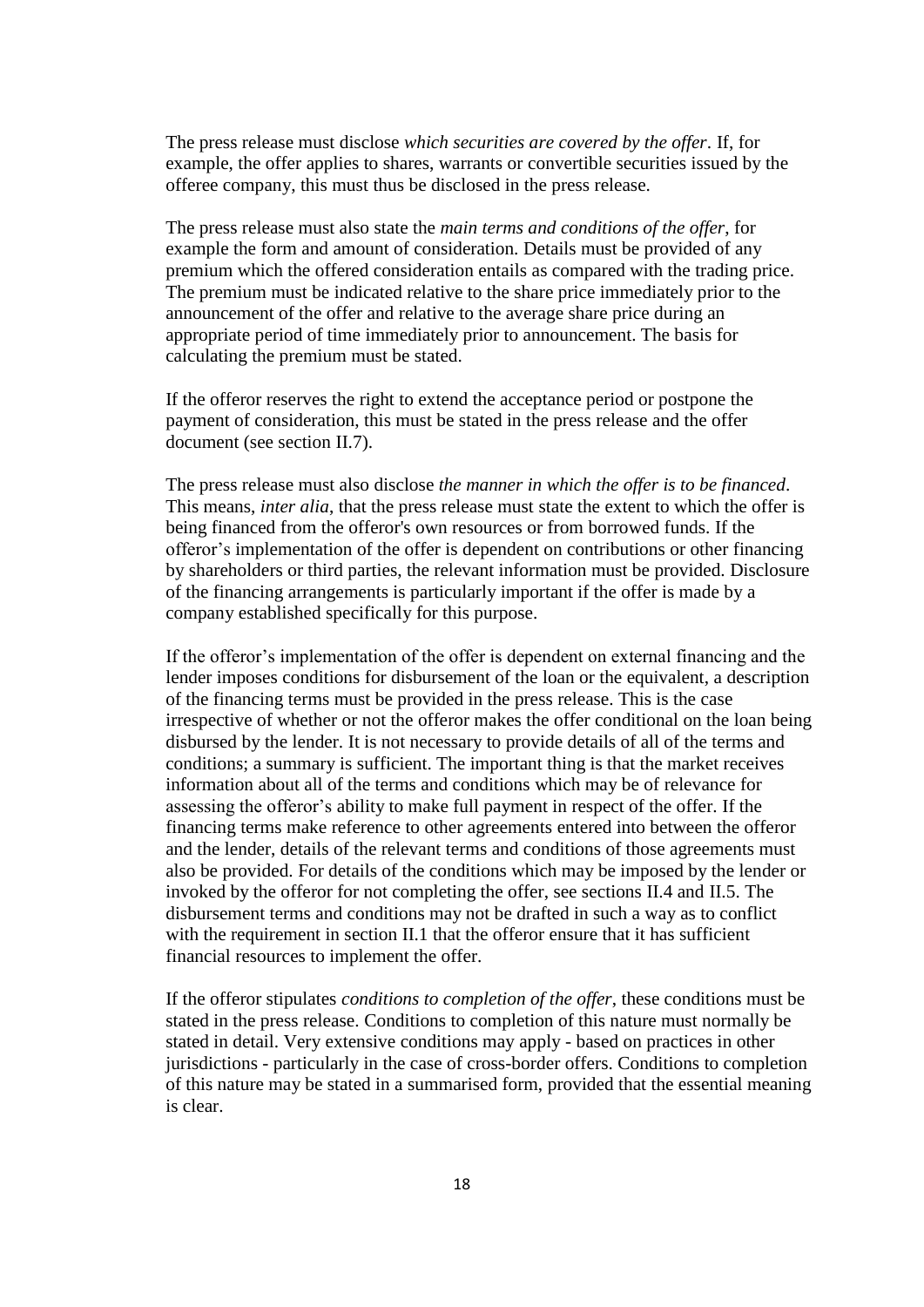According to the fifth paragraph of section II.4, if conditions to completion are stipulated, it must also be indicated that the offeror may, in principle, withdraw the offer based on an express condition to completion only if non-fulfilment of the condition is of material importance to the acquisition of the offeree company by the offeror.

Sections II.4 and II.8 provide that the offeror may reserve the right to control, i.e. waive in whole or in part, one or more of the stipulated conditions to completion. If a reservation of this nature has been made, this must be stated in the press release and in the offer document.

The offeror must also state *that the offer is governed by these rules issued by the Swedish Corporate Governance Board*. These rules thereby also become part of the contractual relationship between the offeror and the shareholders of the offeree company. It also means that the offeror and the offeree company's shareholders are bound by the Securities Council's ruling if the Council has issued a ruling on the interpretation or application of the rules with regard to a specific issue (*cf.* section I.2). This is the case irrespective of whether the Council has issued a ruling at the direct request of the offeror or a third party as regards the specific case, or whether the ruling has been issued in another context but addresses a question of interpretation which is also of immediate relevance to the current situation. Clearly, in the latter case, it must be assumed that the Council's ruling has been made public, thus enabling the offeror to be aware of the ruling.

If the Securities Council has issued a *ruling of relevance to the offer* and the Council has ordered the offeror to provide details of the ruling at the time the offer is made, such details must be provided in the press release.

If the offeror is dependent on the adoption of a specific resolution regarding the offer at a general meeting of the offeror company, for example a resolution to *issue new shares which are to constitute consideration under the offer*, the press release must contain details of the extent to which the offeror has received information that the company's shareholders intend to vote in favour of such resolution at the general meeting. Correspondingly, the offeror must disclose *subscription or underwriting commitments received in respect of a cash issue necessary to implement the offer* (*cf.*  the commentary on section II.1).

The offeror must state *the anticipated publication date of an offer document and a timetable for implementation of the offer that is as precise as possible*. If the latter indicates that the offer document will be published significantly later than stated in the press release, it is appropriate that this be notified in a separate press release.

Section IV.5 contains provisions regarding supplementary information in the press release when *any person as referred to in section IV.1 is making or participating in the offer or if a parent company is making or participating in an offer for the shares in a subsidiary*.

In light of section II.1, as a starting point no party need announce an intention, or that it is considering, to make a takeover bid (a pre-announcement). However, this does not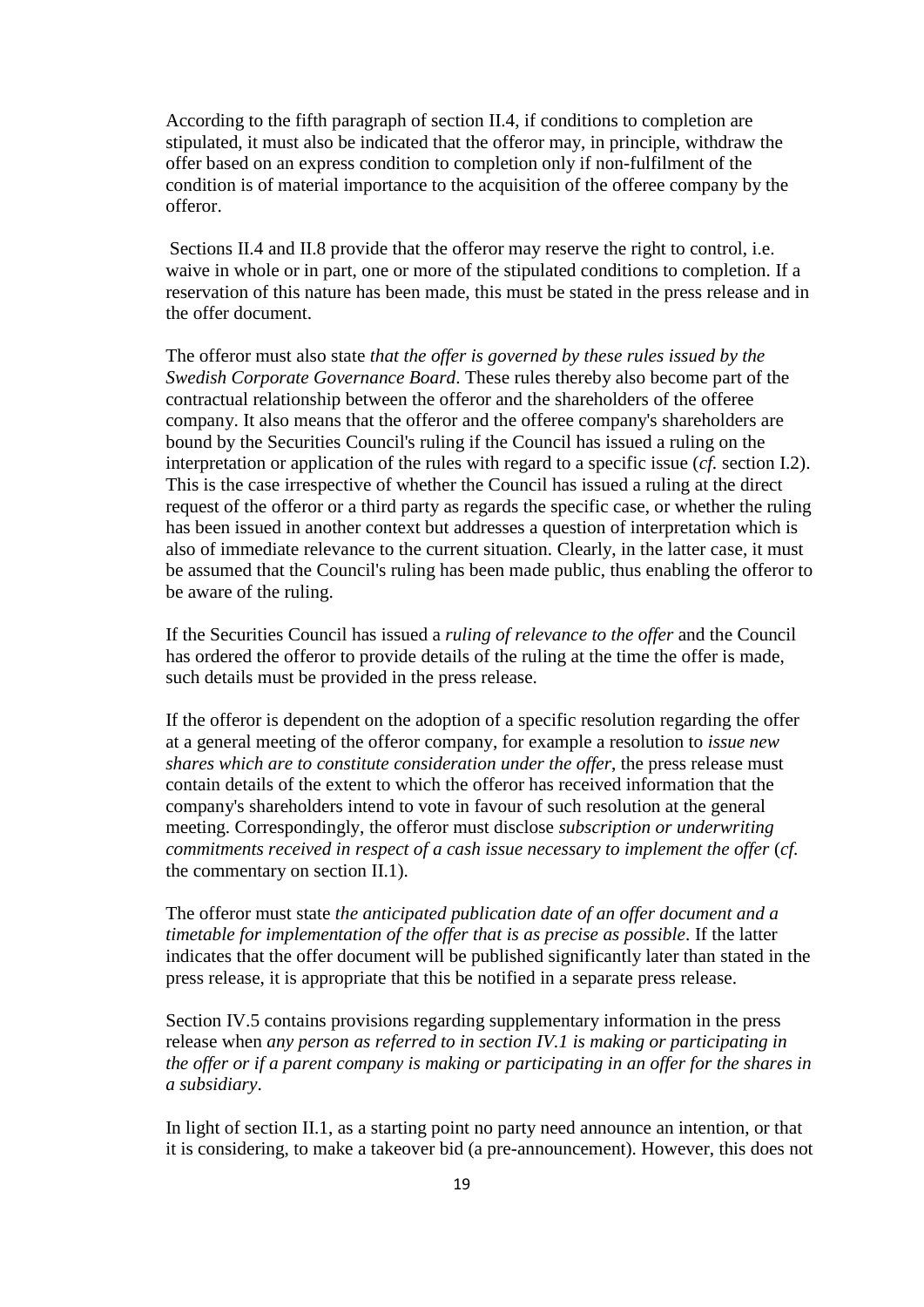prevent a person who is considering making an offer from issuing a special press release aimed at establishing a level informational playing field, if such person knows or has reason to believe that information about the offer has been, or may be, leaked before an obligation to issue a full press release has been triggered. The *second paragraph* supports the view that, under such circumstances, a press release in response to a leak should be issued, something which is probably appropriate in most situations where there has been a leak.

The press release should clearly state that it is not such a press release regarding an offer which has been made as referred to in the first paragraph. It should also state the reason for issuing the press release. The amount of detail which the press release should contain is to be determined on a case-by-case basis in light of, *inter alia*, the information which has been leaked and how far advanced the planning relating to the offeror is. If the press release in response to a leak contains information corresponding to information which, in accordance with the first paragraph, must be contained in a press release regarding an offer which has been made, the provisions of the first paragraph shall apply, as far as possible, *mutatis mutandis*. The more detailed the information provided in the press release in response to a leak, the more important it is that the press release also contain information as to the date on which an offer is expected to be made and which steps need to be completed before the offer can be made. In order to avoid any extended period of uncertainty in this matter, the Securities Council can, upon request or on its own initiative, set a deadline by which the offer must be made. In keeping with, *inter alia*, the principle stated in the introduction to the rules that an offer may not prevent the company from conducting its business for a period that is longer than reasonable, in this context the Securities Council may also set the earliest date on which – in the event the offeror does not make an offer within the stipulated period - the offeror (including closely related parties as referred to in section I.3) may subsequently make an offer to acquire the shares in the company. Such a decision by the Council may be combined with terms, for example, that an offer may be made before the stipulated date if a third party makes an offer to acquire shares in the offeree company.

It is the Securities Council's responsibility to determine whether there are grounds for setting a deadline by which an offer must be made in cases other than when a press release is issued in response to a leak. Such grounds might, for example, be that a planned offer is preventing the offeree company from conducting its business for a period that is longer than is reasonable (cf. the principle to this effect stated in the introduction to the rules).

As stated in the commentary on section II.1, press releases regarding an intention, etc. to make an offer (other than in connection with a leak or risk of a leak) are not to be issued without the Securities Council's consent.

## *Possibilities for the offeror to stipulate conditions to completion of the offer*

# **II.4 The offeror may stipulate conditions to completion of the offer (conditions to completion).**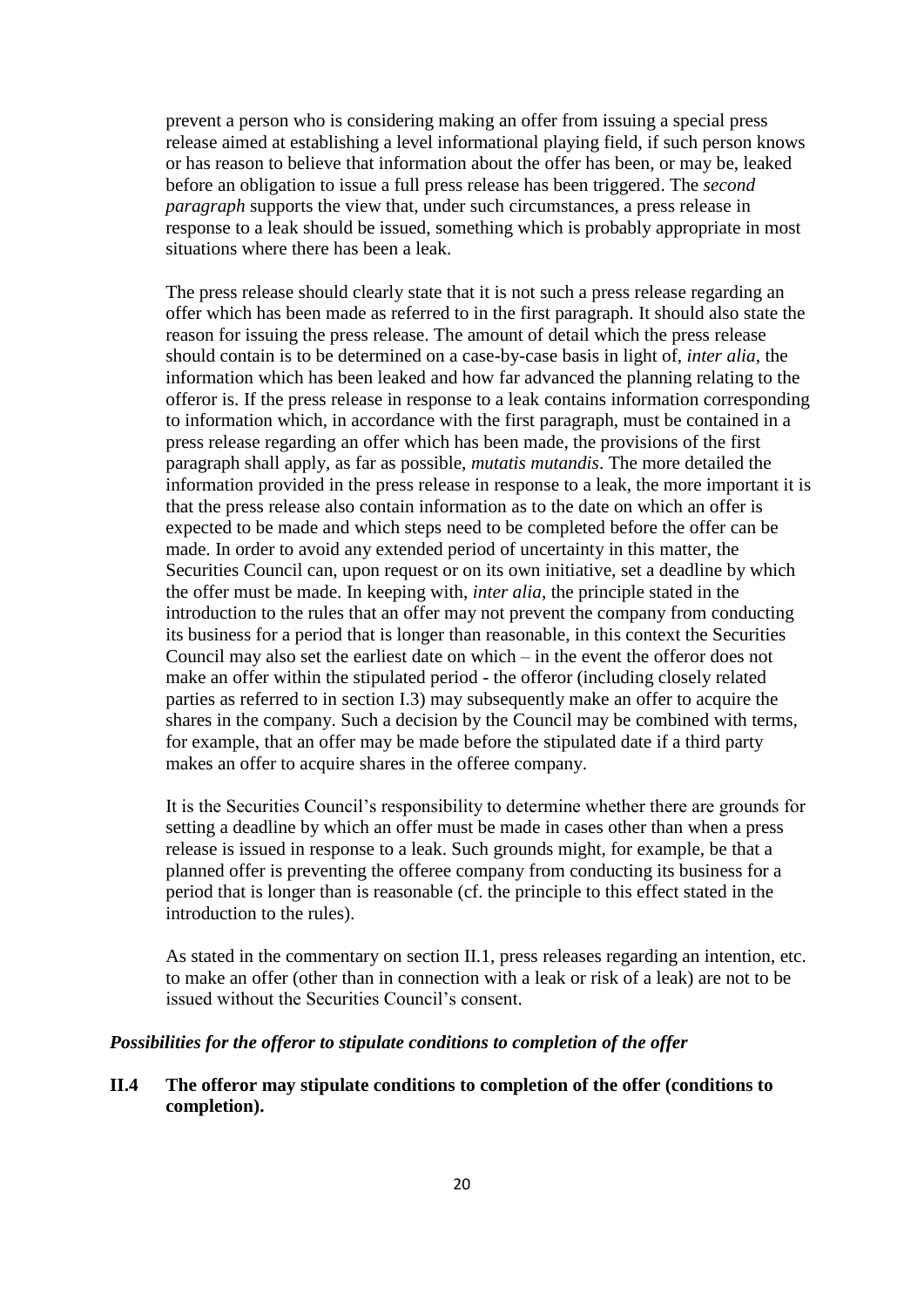**A condition to completion must be drafted such that it can be determined objectively whether or not the condition has been satisfied. The condition may not be drafted such that the offeror has a decisive influence over its satisfaction.**

**Notwithstanding the first sentence of the second paragraph, completion of the offer may be conditional on the offeror being granted the requisite official authorisations/regulatory clearances on terms which are acceptable to the offeror.**

**The offeror may make the offer conditional on a lender disbursing the acquisition loan. However, conditions for disbursement of the loan which are stipulated in the acquisition loan agreement may not be invoked by the offeror as grounds for not completing the offer. In order to be invoked, such conditions must be stipulated as conditions to completion of the offer and must therefore satisfy the requirements set forth in the second paragraph.** 

**If conditions to completion are stipulated, the offeror must state that the offer may be withdrawn based on a condition to completion only if the non-fulfilment of the condition is of material importance to the acquisition of the offeree company by the offeror. However, this does not apply to conditions regarding achievement by the offeror of a certain level of acceptances of the offer.**

**A condition to completion may be waived, in whole or in part, if the offeror has reserved the right to do so.**

#### *Commentary*

Takeover bids in the stock market have considerable implications for the pricing of the shares of the companies concerned and, as a result, for trading in such shares. By definition, a takeover bid is addressed to a wide group of shareholders with varying ability to assess the offer. Thus, it is important that, to the extent possible, offers are characterised by simplicity and clarity. Against this must be weighed the fact that a decisive factor for the offeror's interest in, and ability to complete, the offer may be that certain circumstances pertain when the offer is completed and, as a result, the offeror may need to stipulate conditions to completion of the offer. The *first paragraph* states that such conditions are, in principle, permitted. This may, for example, involve conditions providing that a specific level of acceptances of the offer be achieved, that requisite official authorisations/regulatory clearances be granted, that no other party announces an offer to acquire shares in the offeree company on terms which are more favourable for the holder than the offeror's offer, or that the offeree company not take any measures referred to in section II.21.

The *second paragraph* states that a condition to completion must be drafted in a manner which makes it possible to determine objectively whether or not it has been satisfied. Consequently, the determination of this question is not a matter for the offeror's subjective judgement. The aim should be that it is possible for a third party to verify whether or not the condition has been satisfied. According to the second sentence of the paragraph, a condition to completion may not be drafted in a manner which gives the offeror a decisive influence over its satisfaction. Consequently, the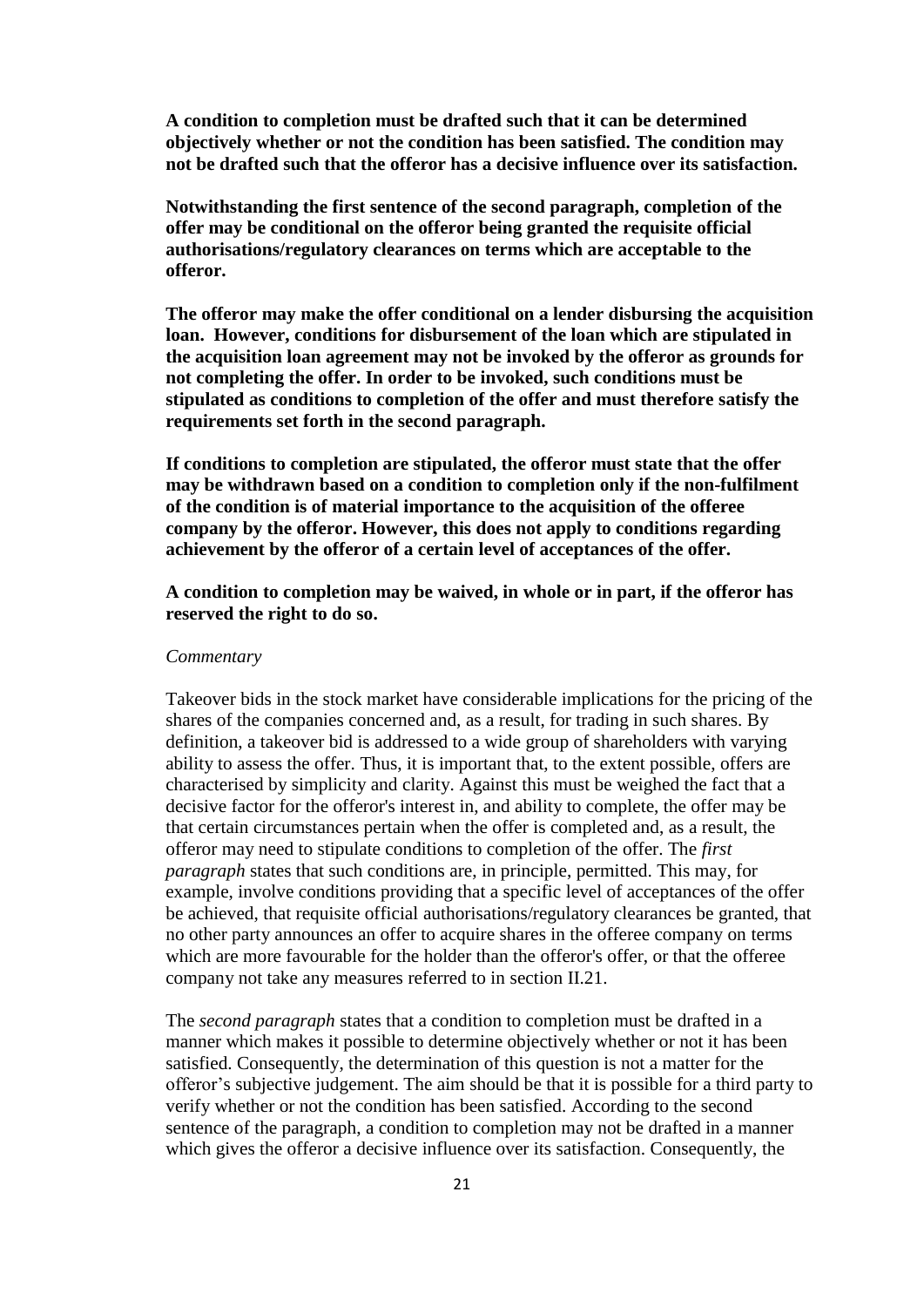offeror may not stipulate conditions which, in practice, entitle the offeror to determine in its discretion whether or not it wishes to complete the offer. Obviously, the offeror is obliged to endeavour to ensure that the stipulated conditions are satisfied, for example by seeking clearance from a competition authority if the offer is conditional on such clearance being obtained.

The offeror often stipulates a condition to completion that the offeror be entitled to withdraw the offer if, after the offer has been made public, information concerning the offeree company comes to light which differs significantly from what the offeror had reason to expect given the information published or provided by the offeree company. Such a condition must also be drafted with sufficient precision to allow for an objective determination of whether the condition has been satisfied or not.

A certain degree of subjective assessment must be accepted for some types of conditions where it is not possible to rely solely on objective criteria. Official authorisations/regulatory clearances in respect of which the offeror has stipulated a proviso may be associated with such requirements that only the offeror can determine whether or not the pre-conditions to completing the offer still apply. This may be the case, for example, with respect to decisions by competition authorities. Consequently, the *third paragraph* makes an exception from the principle stated in the second paragraph, specifically relating to official authorisations/regulatory clearances.

The offeror may make the offer conditional on a lender disbursing the acquisition loan. A condition to completion of this nature gives the offeror an opportunity not to complete the offer in the event the lender fails to disburse the loan, in breach of the loan agreement, for example due to the lender's insolvency. According to the fourth paragraph, conditions for disbursement of the loan contained in the acquisition loan agreement may not be invoked as grounds for not completing the offer. In order to be invoked, such conditions must be stipulated as conditions to completion of the offer. As a result, reliance on the condition may be subject to an assessment of materiality by the Securities Council in accordance with section II.5. However, notwithstanding the aforementioned, the offeror may accept that the lender stipulates conditions for disbursement of the loan which are not included as conditions to completion of the offer. However, in order to ensure that such conditions do not conflict with the requirement in section II.1 that the offeror must have ensured that it has sufficient financial resources to implement the offer, the conditions must be such that the offeror is personally able to ensure that the conditions can be satisfied in practice. This may include, for example, conditions that agreed security will be provided and the requisite loan documentation signed. Non-fulfilment of such conditions may not constitute the basis for withdrawing the offer and, consequently, the offeror itself bears the risk that the loan will not be disbursed for such reasons. Section II.3 states that the offeror must provide details of any loan terms and conditions in the press release regarding the offer.

Section II.5 states that, subject to a certain specified exception, the offeror may withdraw an offer based on a stipulated condition to completion only if the nonfulfilment of the condition is of material importance to the acquisition of the offeree company by the offeror. The *fifth paragraph* provides that this must be stated together with conditions to completion enumerated in a press release and offer document. If, in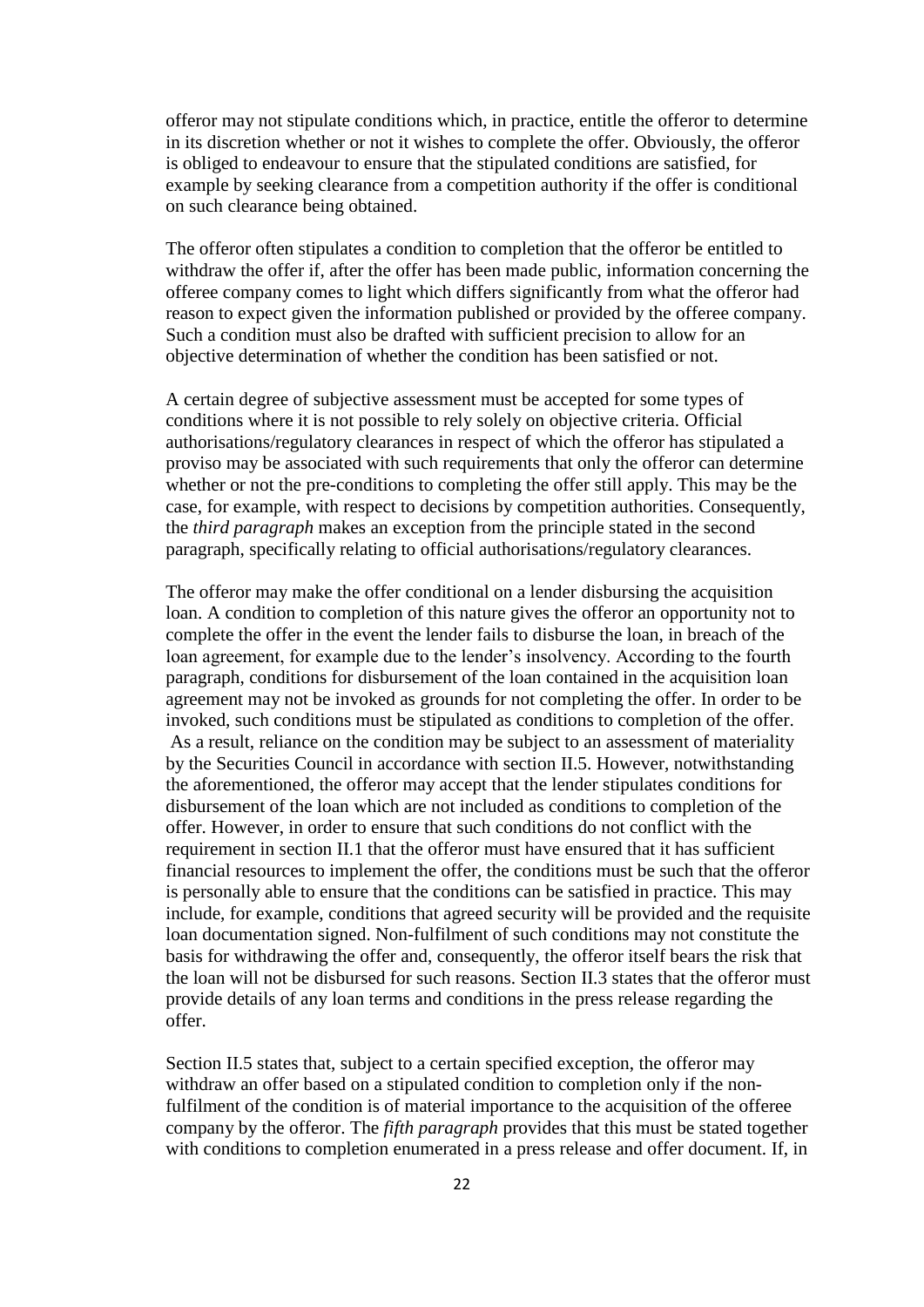actual fact, non-fulfilment of a particular condition can never be assumed to be of material importance for the offeror's acquisition, the condition may not be stipulated other than where the Securities Council has granted an exemption due to the circumstances in the individual case. A condition to completion that the offeree company's board recommends that the shareholders accept the offer is usually not deemed to be of material importance to the acquisition of the offeree company and therefore may not usually be stipulated. This is also applies to a condition to completion that the board of the offeree company not withdraw a positive recommendation which it has made.

The sixth paragraph states that a condition to completion may be waived if the offeror has reserved the right to do so. If a reservation of this nature has been made, it must be stated in the press release regarding the offer and in the offer document.

#### *The offeror's obligation to honour its offer*

**II.5 The offeror may not withdraw an offer which has been made.**

**Notwithstanding the first paragraph, the offeror may withdraw the offer if:**

- **the offeror has made the offer conditional on the offeror achieving a given level of acceptances of the offer and it is clear that this condition has not been, or cannot be, satisfied; or**
- **the offeror has made the offer conditional on some other condition, and it is clear that this condition has not been, or cannot be, satisfied, and this is of material importance to the offeror's acquisition of the offeree company.**

## **If the offeror decides to withdraw the offer in accordance with the second paragraph, this must be made public immediately.**

#### *Commentary*

The rules are based on the offeror being bound by its offer. Consequently, the *first paragraph* stipulates that, as a general rule, the offeror may not withdraw an offer which has been made.

The *second paragraph* provides for two exceptions from the principle that the offeror is obliged to honour its offer, based on the offeror having stipulated conditions to completion. Firstly, the offer may be withdrawn if the offeror made the offer conditional on the offeror achieving a certain level of acceptances of the offer and it is clear that the condition has not been, or cannot be, satisfied.

Secondly, an offeror who has stipulated some other condition to completion, in accordance with section II.4, is entitled to withdraw the offer, if it is clear that the condition has not been, or cannot be, satisfied. However, the right to withdraw the offer is in this case not uncircumscribed. The offeror must carefully consider whether developments justify withdrawal of the offer. The offer may be withdrawn only if nonfulfilment of the condition is of material importance to the offeror's acquisition of the offeree company. What is considered to be of material importance may be determined in light of the nature of the condition and the circumstances in the particular case.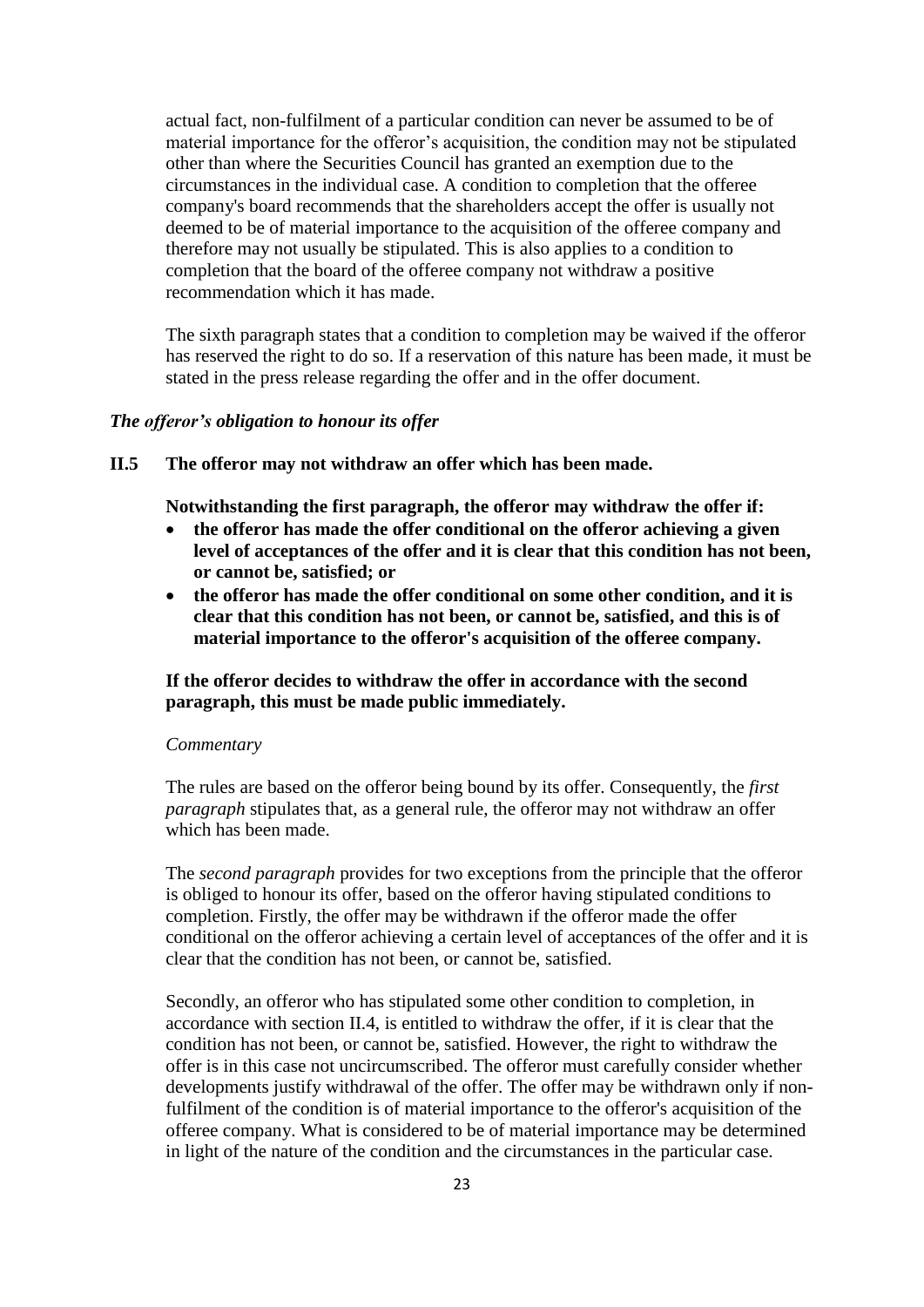However, more stringent demands are usually imposed regarding the offeror's ability to demonstrate that non-fulfilment of the condition is of material importance to the acquisition of the offeree company if the condition is drafted in relatively general terms.

It is not uncommon for an offeror to make the offer conditional on no other party announcing an offer to acquire shares in the offeree company on terms which are more favourable for the holder than the offeror's offer. The use of alternative forms of consideration as well as increasingly complex consideration structures often makes it difficult to determine immediately whether one offer is more favourable than another. The non-fulfilment of a condition of this nature does not automatically confer a right to withdraw the offer. Rather, the situation may be assessed based on the second point.

It is also not uncommon for an offeror to make completion of the offer conditional on the adoption of a certain resolution regarding the offer by shareholders at a general meeting of the offeror company or the offeree company. An assessment of whether the non-fulfilment of such a condition entitles the offeror to withdraw the offer may also be made pursuant to the second point. In certain cases, it may be clear that nonfulfilment is of material importance to the acquisition of the offeree company by the offeror, such as where the relevant shareholder resolution is required to issue the shares which are to constitute consideration under the offer.

In case of any doubt as to whether a stipulated condition to completion can be invoked in order to withdraw an offer, the offeror should request that the Securities Council issue a ruling on the matter.

The Securities Council can also grant exemptions from the requirement of material importance. Under certain circumstances, for example, this may be justified in the case of negotiated offers and offers which take the form of a merger between two companies. The Securities Council is the appropriate body for advance or *ad hoc* decisions regarding whether the circumstances justify a waiver of the materiality requirement without neglecting the interests of the shareholders.

The purpose of this rule provides that the offeror must always actively endeavour to implement the offer. Such active conduct on the part of the offeror is particularly important if withdrawal of the offer would be detrimental to the offeree company's shareholders. It may, for example, be deemed incumbent on an offeror who has made its offer conditional on certain official authorisations/regulatory clearances being obtained to submit or supplement an application for such official authorisations/regulatory clearances. On the other hand, it cannot be required that the offeror take measures which would more than marginally increase the costs of implementing the offer. The offeror is at no time obliged to pay a higher price for the shares or to buy shares on the market in order to satisfy a condition requiring a specific level of acceptances of the offer. The offeror is also not obliged to extend the acceptance period in order to make it possible for a condition to be satisfied (see, however, the commentary on section II.7 as regards a particular situation).

If the offeror decides to withdraw the offer, the *third paragraph* states that this must be made public immediately.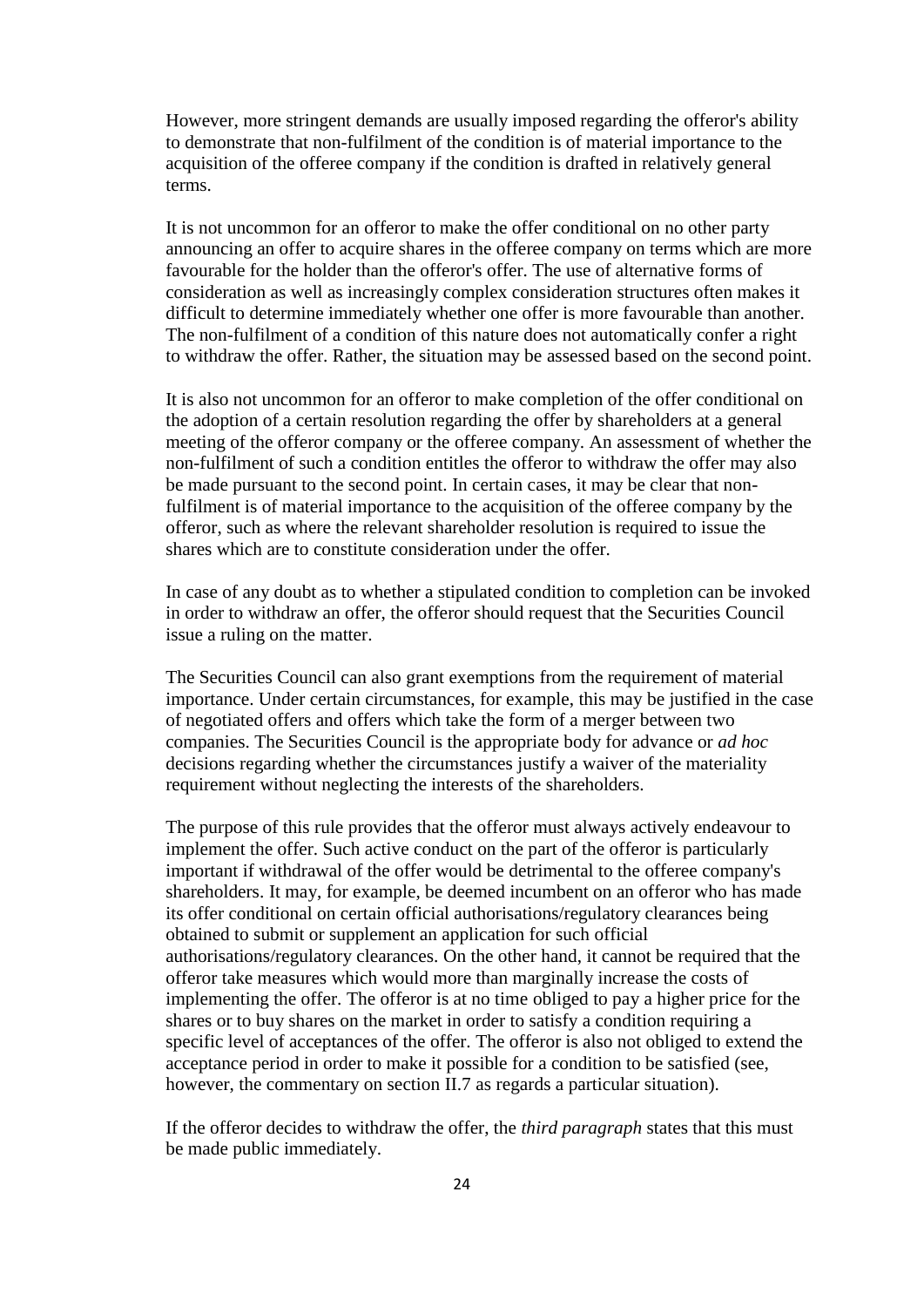#### *The offeror's obligation to prepare and publish an offer document*

**II.6 The offeror must publish an offer document within six weeks of making the offer.**

**If, prior to the expiry of the acceptance period of the offer, an event occurs, new circumstances arise or any factual error or omission is discovered in the offer document which may affect the assessment of the offer, a supplement to the offer document must be published immediately.**

**The offeror may prepare an information brochure to supplement the offer document. Provisions concerning the contents of the offer document and the information brochure are presented in Part V.**

#### *Commentary*

According to the *first paragraph*, the offeror must publish an offer document within six weeks of making the offer. Publication must be in the manner stated in the Financial Instruments Trading Act (SFS 1991:980) ("FITA") as regards such offer documents as are referred to in Chapter 2(a) of the FITA.. Chapter 2(a), section 11 of the FITA which, in turn, refers to Chapter 2, sections 29-31 states that the offeror may publish the offer document on its website, however shareholders who so request are entitled to receive a hard copy of the offer document free of charge. The publication is also governed by section I.4. This means, *inter alia*, that the offer document must also be submitted to the Marketplace and the Securities Council, as well as to the offeree company in order to be made available on its website.

The circumstances in a specific case may be such that it is impossible to adhere to the six-week deadline, as in the case of an offer where consideration is to consist of newly-issued shares or an offer that involves foreign markets. In such cases, the Securities Council may grant an exemption upon request by the offeror.

According to the *second paragraph*, a supplement to the offer document must be prepared if, prior to the expiry of the acceptance period of the offer, new circumstances arise or any factual error or omission is discovered in the offer document which may affect the assessment of the offer.

According to section II.8, fifth paragraph, there is an entitlement to withdraw an acceptance within five business days of the publication of a supplement. Naturally, this must be disclosed in the supplementary offer document.

According to the *third paragraph*, the offeror may prepare a shorter information brochure as a supplement to the offer document to facilitate the dissemination of information concerning a takeover bid and make the contents of the offer more easily accessible. Provisions concerning the contents of the information brochure are presented in section V.4. An offer acceptance form may be included with both the offer document and the brochure.

#### *Acceptance period*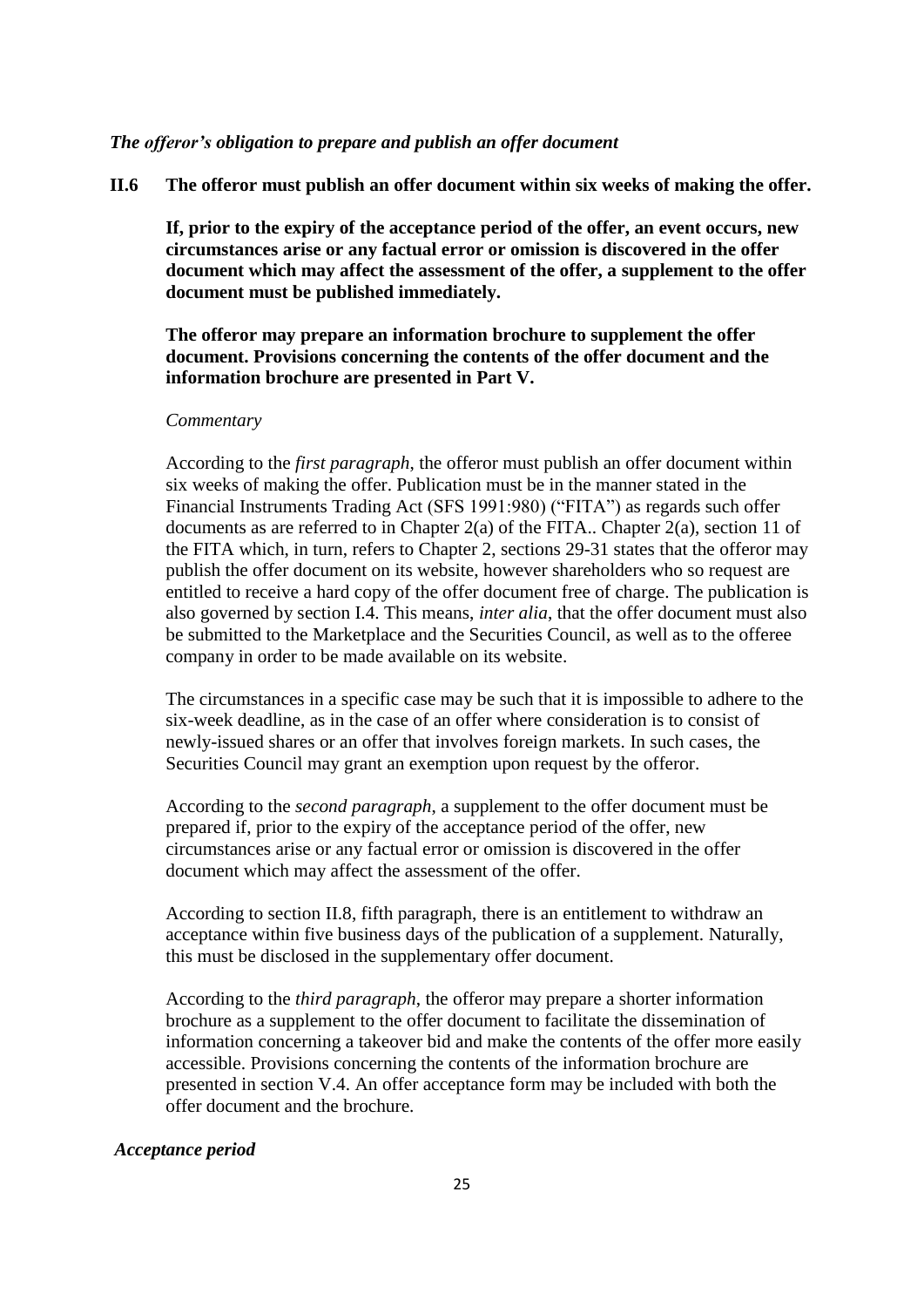**II.7 The acceptance period for the offer must be not less than three weeks and not more than ten weeks. The period may not start to run until the offer document has been published. Section IV.2 states that in certain cases the acceptance period must be not less than four weeks.**

**The acceptance period may be extended if the offeror has reserved the right to do so or if payment of consideration to those who have already accepted the offer is not delayed by the extension. Payment of the consideration may only be postponed if a reservation thereon is specified. The acceptance period may not be extended if the offeror has announced that there will not be an extension. The period may not be extended for an indefinite time.**

**The total acceptance period may not exceed three months. If the offer is conditional on official authorisations/regulatory clearances being obtained, the total acceptance period pending such authorisation/clearance may not exceed nine months.**

#### **Notwithstanding the above, the acceptance period may be extended without limitation once the offeror has completed the offer.**

#### *Commentary*

According to the *first paragraph*, the acceptance period for the offer must be not less than three weeks (or, in respect of offers covered by Part IV, four weeks) and not more than 10 weeks. The acceptance period may not start to run until the offer document has been published. The rule does not stipulate a deadline by which the acceptance period must start to run. In keeping with, *inter alia*, the principle stated in the introduction to the rules that an offer may not prevent the company from conducting its business for a period that is longer than reasonable, the acceptance period should usually start to run close to publication of the offer document, but the circumstances in a specific case may be such that it is justifiable for the acceptance period to start to run at a later date.

In determining the duration of the acceptance period, the offeror must take into consideration the conditions to completion stipulated for the offer. For example, if the offeror stipulates a condition for completion as regard official authorisation/regulatory clearance, the acceptance period must be at least long enough to ensure that there is a reasonable opportunity to obtain requisite official authorisations/regulatory clearances in such time that the offer can be completed in connection with the announcement of the outcome after the expiry of the initial acceptance period. Where the offer is conditional on clearance from a competition authority, the initial acceptance period may be determined without taking into consideration the delay which arises if the competition authority initiates a special investigation or an equivalent in-depth investigation (known as a Phase 2 investigation). As stated in the commentary on section II.5, the offeror is not obliged to extend the acceptance period to make it possible for a condition to completion to be satisfied. However, with respect to a requisite official authorisation/regulatory clearance, the situation is different if the offeror has reason to expect prompt handling by a competition authority and,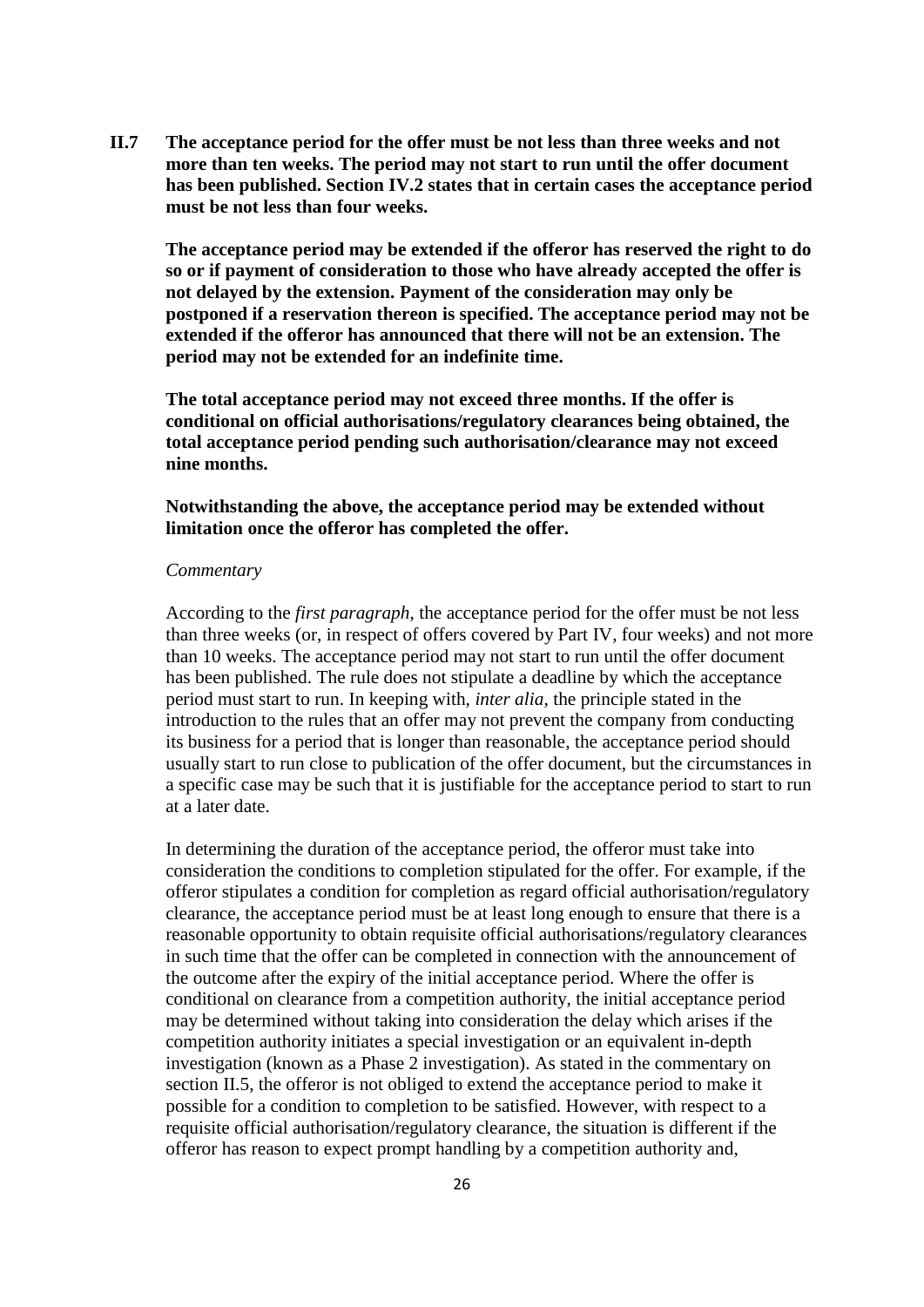consequently, establishes a shorter initial acceptance period than the authority's longest Phase 1 handling procedure, but the decision is delayed nonetheless . In this case, the offeror may be deemed obliged to extend the acceptance period until such time as the Phase 1 decision has been made.

The *second paragraph* states that the acceptance period may be extended if the offeror has reserved the right to do so or if payment of consideration to those who have already accepted the offer is not delayed by the extension. However, without the consent of the Securities Council, the period may not be extended if the offeror has announced that there will not be an extension. The period may not be extended for an indefinite time. The *second paragraph* also states that payment of the consideration under the offer may only be postponed if a provision is stipulated to this effect. If the offeror reserves the right to extend the acceptance period or to postpone payment of the consideration, this must be stated in the press release regarding the offer and in the offer document.

In keeping with, *inter alia*, the principle stated in the introduction to the rules that an offer may not prevent the company from conducting its business for a period that is longer than reasonable, the *third paragraph* stipulates that the total acceptance period may not exceed three months. However, if the offer is conditional on official authorisations/regulatory clearances being obtained, the total acceptance period pending such authorisation/clearance may not exceed nine months. The Securities Council may grant an exemption from the time limits at the request of the offeror (*cf.* section I.2).

The *fourth paragraph* provides that the rule does not prevent the offeror from extending the acceptance period once the offeror has announced the completion of the offer, since such an extension can be viewed as a service to shareholders.

## *The shareholders' obligation to honour their acceptances of the offer*

**II.8 A shareholder who has accepted the offer may not withdraw his acceptance other than in circumstances specified in this section.**

**If the offeror has made the offer conditional on the satisfaction of certain conditions, which the offeror has reserved the right to control, the shareholder is entitled to withdraw his acceptance until the offeror announces that all such conditions have been satisfied, or until the date stated in the offer as the deadline for acceptances, if no such announcement is made. If conditions in accordance with the first sentence continue to apply in the event of an extension of the acceptance period for the offer, the right to withdraw acceptances applies in a corresponding manner during the extension period.**

**If the total acceptance period following an extension exceeds 10 weeks, any shareholder who accepted the offer is entitled to withdraw his acceptance as from the eleventh week.**

**If an offer involving consideration in the form of shares or equity-related securities issued by the offeror has been reviewed by a competition authority and**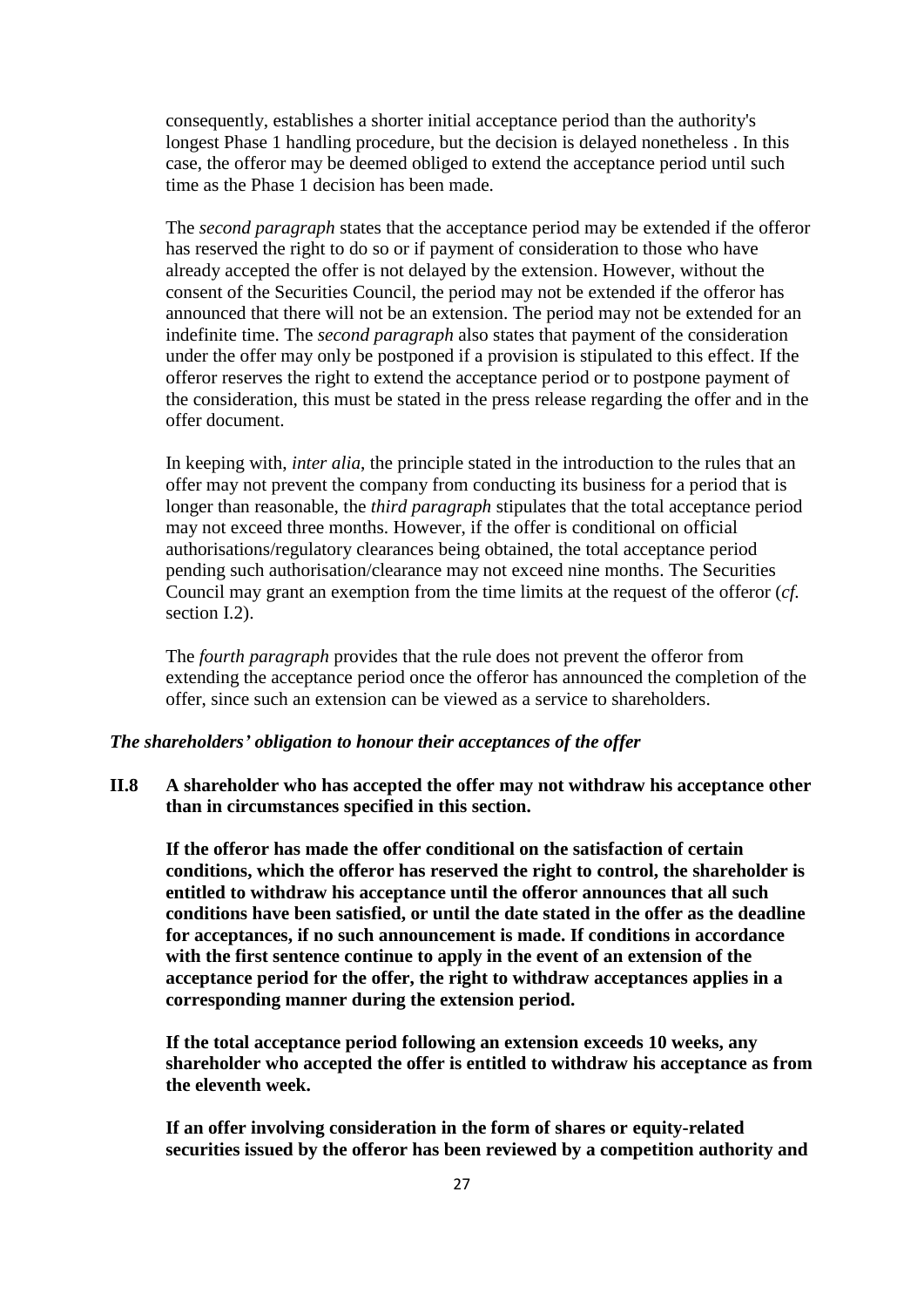**clearance by the authority requires material changes being made to the businesses of the offeree company or the offeror, the shareholder is entitled to withdraw his acceptance. The offeror must announce that there is a right to withdraw acceptances, stating the period during which the right of withdrawal may be exercised. The period during which the right of withdrawal may be exercised may not be less than one week from the date of the announcement.**

## **A shareholder is entitled to withdraw his acceptance within five business days of the publication of a supplement to the offer document pursuant to section II.6, second paragraph.**

#### *Commentary*

The main principle is that a shareholder who has accepted the offer is bound by his action. This applies in all cases where the offer does not contain any conditions which the offeror has reserved the right to control (i.e. waive in whole or in part). If, on the other hand, the offeror has stipulated conditions which the offeror has reserved the right to control, the shareholders should be allowed to withdraw their acceptances (see the *first and second paragraphs*). One example of such a condition is where the offer is conditional on the offeror achieving a holding of more than 90 per cent of the shares in the offeree company, but the offeror also reserves the right to complete the offer in the event of a lower level of acceptances. Section II.4 states that implementation of an offer may be made conditional on the offeror being granted requisite official authorisations/regulatory clearances on terms which are acceptable to the offeror. The fact that a condition of this nature contains a subjective element does not mean that the offeror is deemed to have reserved the right to exercise control over the condition.

In order to avoid any uncertainty as regards the obligation to honour an acceptance, if such conditions are stipulated the offeror must clearly state in the offer document the pre-conditions to withdrawal of acceptances by shareholders (*cf.* the Appendix).

An acceptance may normally be withdrawn until the deadline for acceptances stated in the offer. However, in certain cases, the right to withdraw lapses prior to this deadline; in other cases, it remains in force after the deadline. If the offeror's conditions are satisfied prior to the expiry of the acceptance period and the offeror has announced this, it is not reasonable for a shareholder to continue to be able to withdraw his acceptance after this date. The second paragraph has been drafted with this in mind. For the sake of clarity, it should be emphasised that a shareholder's right to withdraw his acceptance does not cease simply because the offeror has announced during the acceptance period that it is renouncing a condition stipulated by the offeror.

The right to withdraw an acceptance remains in force after the deadline for acceptances stated in the offer if the offeror's conditions and the reservation regarding the control of the conditions also remain in force during an extension of the acceptance period.

The provision does not prevent the offeror, in the offer, from granting shareholders the right to withdraw acceptances in cases other than those stated.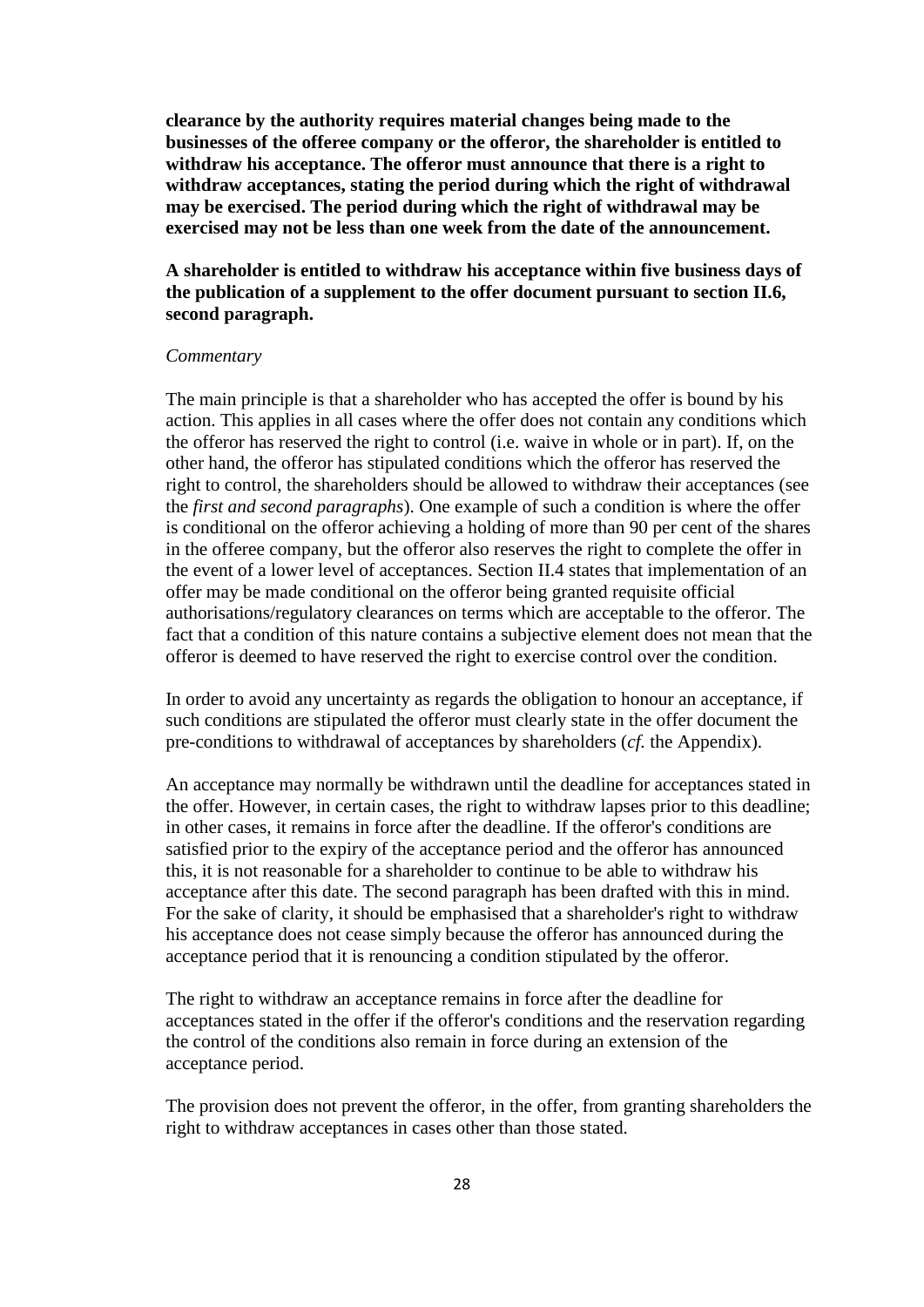According to section II.7, the acceptance period may not exceed 10 weeks, but may be extended if the offeror has reserved the right to do so or if the payment of consideration to those who have already accepted the offer is not delayed by the extension. The *third paragraph* provides that an extension which results in the total acceptance period exceeding 10 weeks is only permitted if the shareholders who have already accepted the offer, or who will accept the offer during the extension, are granted the right to withdraw their acceptances from the beginning of the eleventh week. The rule does not apply if the offeror has completed the offer (declared the offer unconditional) and thereupon extended the acceptance period or if the offer was unconditional when it was made.

In connection with a takeover bid, a competition authority may sometimes require undertakings regarding divestments of certain operations or similar measures as a condition to granting clearance for the acquisition. If such a requirement is so farreaching that the satisfaction of the requirement would result in a material change in the business of the offeree company or the offeror, but the offeror nonetheless wishes to complete the offer, it is reasonable (with respect to offers for shares) that shareholders who have accepted the offer be given the opportunity to reconsider their decision. A rule of this nature is stated in the *fourth paragraph*. If there is any doubt as to whether the authority's requirements may be considered to constitute a requirement for a material change in the business, the Securities Council should be consulted. The offeror must announce that there is a right to withdraw acceptances, stating the period during which the right of withdrawal may be exercised. The period during which the right of withdrawal may be exercised must be not less than one week from the date of the announcement. This also applies if the acceptance period has expired.

The *fifth paragraph* states that there is a right to withdraw an acceptance within five business days of the publication of a supplement to the offer document pursuant to section II.6, second paragraph. An equivalent provision is included in Chapter 2, section 34 of the FITA, to which reference is made in Chapter 2(a), section 11 of the FITA.

#### *Revision of an offer that has been made*

**II.9 The offeror may amend conditions of an offer that has been made if, as a result, the offer becomes more favourable for the shareholders and there remain not less than two weeks of the acceptance period following the amendment.**

**The first paragraph does not prevent the offeror, after having made reservation for this in the offer, from adjusting the value of the consideration in light of any dividend paid or other value transfer made by the offeree company during the offer period.**

#### *Commentary*

There are several reasons why the conditions of an offer that has been made may need to be amended. An amendment may, for example, be necessary because the offeror has carried out one or more transactions on the side at a price which is higher than the consideration under the offer. As a result, the offer must be adjusted on the basis of the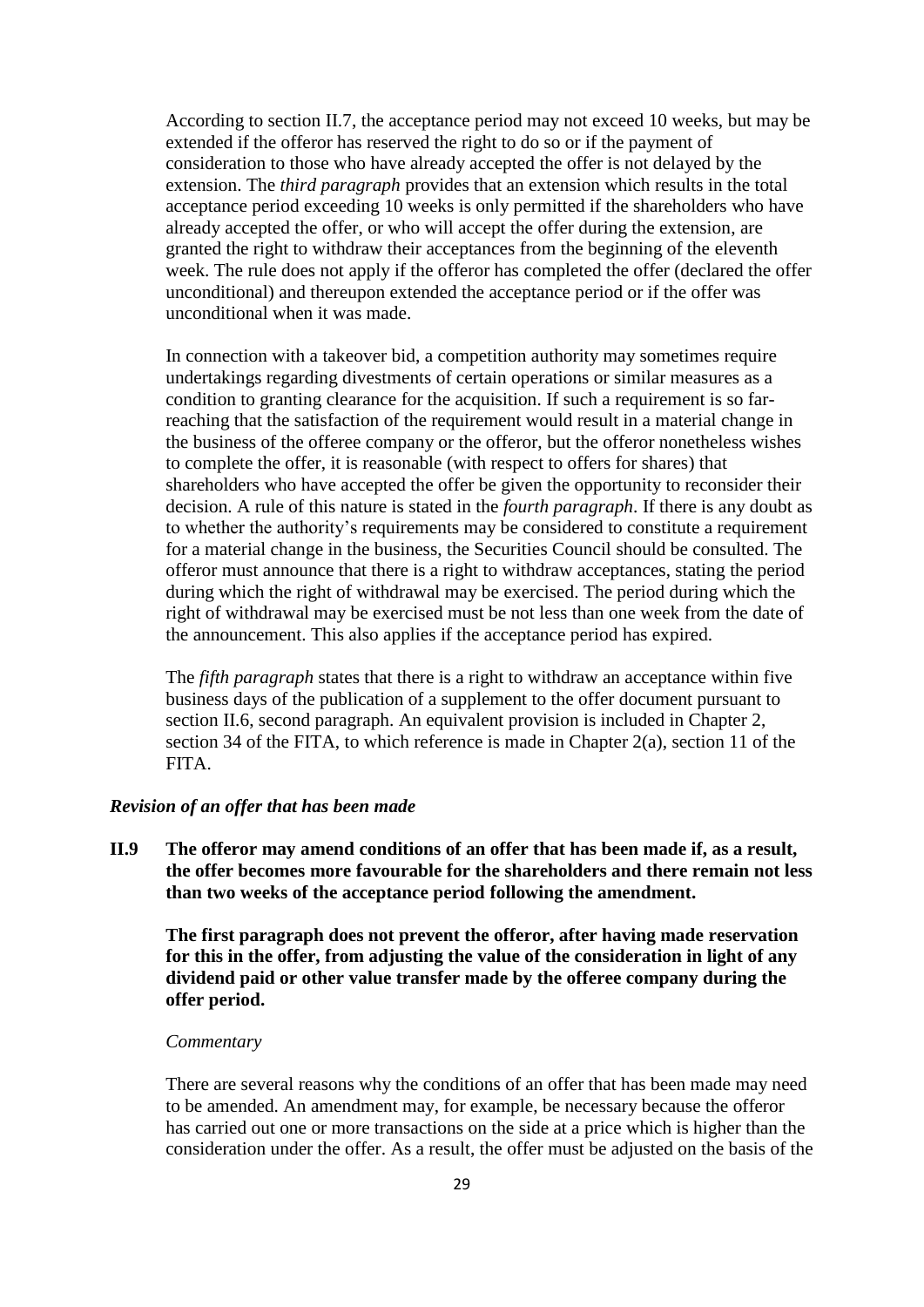side transactions (*cf.* section II.14, first paragraph). It may also be the case that, in respect of an offer where the consideration consists of shares in the offeror company, the extent of the side transactions carried out by the offeror in exchange for cash consideration is such as to require the inclusion of a cash option in the offer (*cf.* section II.14, fourth paragraph). An offeror may, of course, also voluntarily wish to amend the conditions.

According to the *first paragraph,* amendments to conditions are permitted, provided that the offer becomes more favourable for the shareholders as a result of the amendments and that not less than two weeks of the acceptance period remain following the amendment. The assessment as to whether the offer becomes more favourable for the shareholders as a result of an amendment must be made based on each individual condition. For example, it is permitted to increase a cash offer or to increase the cash component of an offer which consists of a combination of shares and cash. On the other hand, it is not permitted to reduce the share component and, at the same time, increase the cash component. It is ultimately for the Securities Council to determine whether an amendment is permitted in each individual case.

This rule does not apply to the situation where the offeror stipulates in the original conditions to the offer that a certain alternative form of consideration will lapse after a certain period of time and, consequently, will not be available throughout the entire acceptance period. The principles underlying sections II.7 and IV.2 provide that the acceptance period for all alternative forms of consideration must be not less than three weeks or, in respect of offers covered by Part IV, not less than four weeks. Furthermore, this rule does not apply to the situation where the offeror, according to a provision to this effect, waives or moderates one or more of the stipulated conditions to completion, e.g. where a condition which provides that completion of the offer is conditional on the offeror holding more than 90 per cent of the shares in the offeree company is amended so that a holding of more than 50 per cent of the shares in the offeree company is required.

The requirement that at least two weeks of the acceptance period must remain following the amendment means that the offer may not be amended during the last two weeks of the acceptance period, unless the offeror extends the acceptance period in connection with the amendment of the offer and in accordance with the provisions of section II.7.

Provisions regarding the obligation for the board of the offeree company to state its opinion also on a revised offer are contained in the final paragraph of section II.19.

The *second paragraph* states that an offeror may, in the offer, reserve the right to adjust the value of the consideration in light of any dividend paid or other value transfer made by the offeree company during the offer period. Such an adjustment is compatible with the principle of equal treatment as it is expressed in, *inter alia*, the rules concerning prior transactions. There is nothing to prevent the offeror, if it so wishes, from reserving the right to rely upon the value transfer instead as grounds for withdrawing the offer. However, it should be noted that the possibility to withdraw the offer on this ground is conditional on the event being of material importance to the offeror's acquisition of the offeree company (*cf.* section II.5).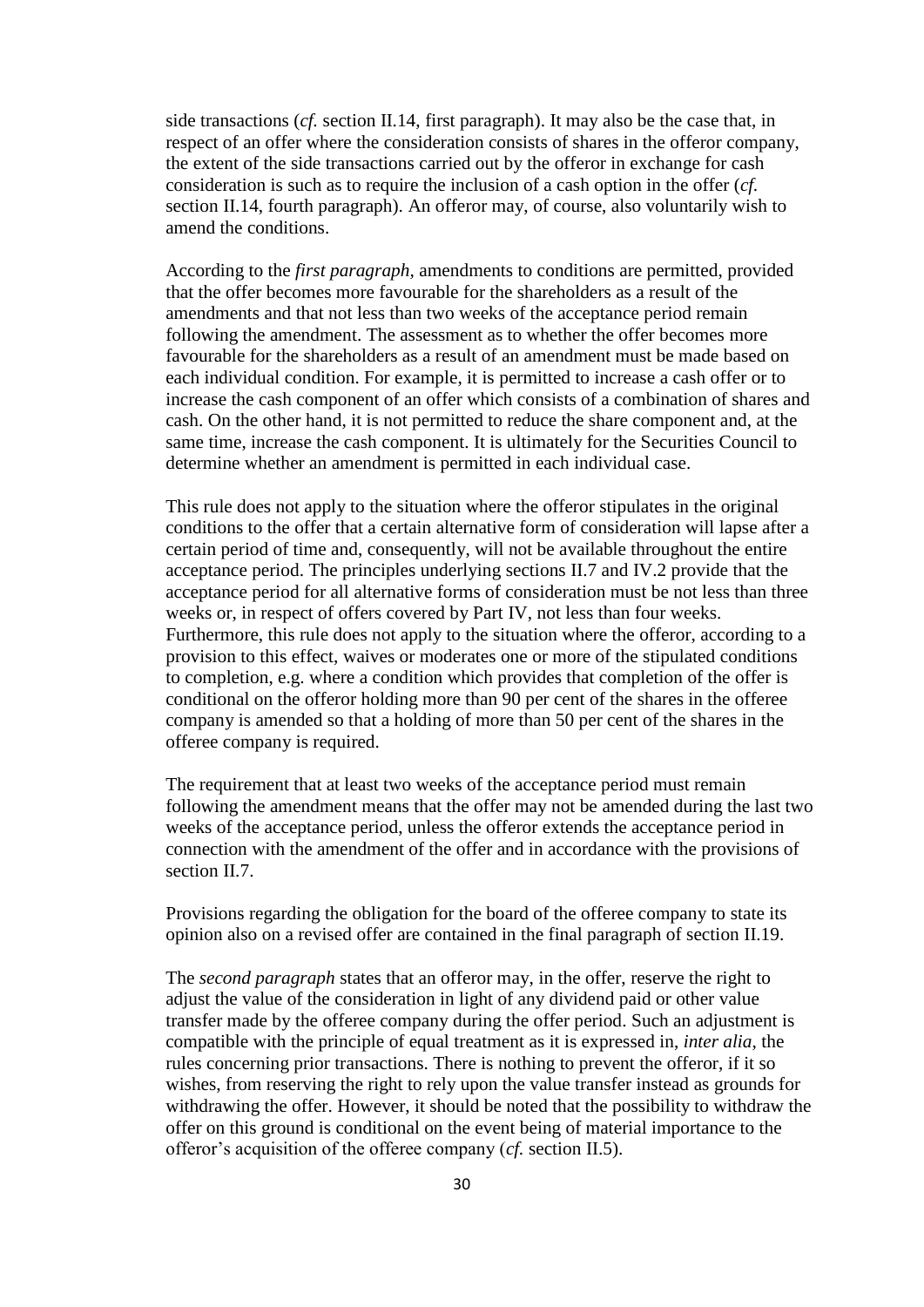## *The offeror's obligation to treat equally all holders of shares with identical terms and conditions*

**II.10 The offeror must offer all holders of shares with identical terms and conditions identical consideration per share. However, if special cause applies for certain shareholders, they may be offered consideration in a different form, but of the same value.**

#### *Commentary*

A fundamental principle is that shareholders of the offeree company must be treated equally. The principle is reflected, *inter alia*, in the current provision that all holders of shares with identical terms and conditions must be offered identical consideration per share, both in terms of form and value. The expression "identical terms and conditions" refers primarily to the rights conveyed by shares in financial terms and in terms of influence, according to law and the company's articles of association. Typically, this involves the right to receive dividends and the right to participate with certain voting rights in the adoption of resolutions at general meetings.

The consideration usually consists of shares in the offeror company, cash or a combination of shares and cash. However, other assets may also serve as consideration.

This rule does not prevent the offeror from offering the shareholders the opportunity to choose between different forms of consideration, such as shares and cash, nor from assigning different values to these forms of consideration. It is also permitted to stipulate that one or more forms of consideration will no longer be available after a certain period of time. However, the principles underlying sections II.7 and IV.2 provide that all alternative forms of consideration must be available for not less than three weeks or, in respect of offers covered by Part IV, four weeks.

In cases of combined consideration, such as shares and cash, shareholders may be granted the opportunity to choose to sell a larger proportion of their shares in the offeree company in exchange for e.g. cash or shares, provided that the choice can be matched with the choice of other shareholders, as long as this opportunity is available to all of the shareholders.

In special cases, deviations may be made from the principle that all holders of shares with identical terms and conditions are to be offered identical consideration per share in terms of both form and value. One example is where certain shareholders are unable to receive consideration in the form the offeror intends to offer the other shareholders, for legal or similar reasons. There may also be important practical reasons that justify a deviation from the general principle. For example, in the case of offers for companies with a very large number of shareholders, it may be justified to offer payment in cash for small blocks of shares, despite the fact that another form of consideration is paid in other cases, provided that, at the time the offer is made, this cash payment does not differ from the value of the consideration which is offered to the other shareholders. However, drafting the offer in such a way that all shareholders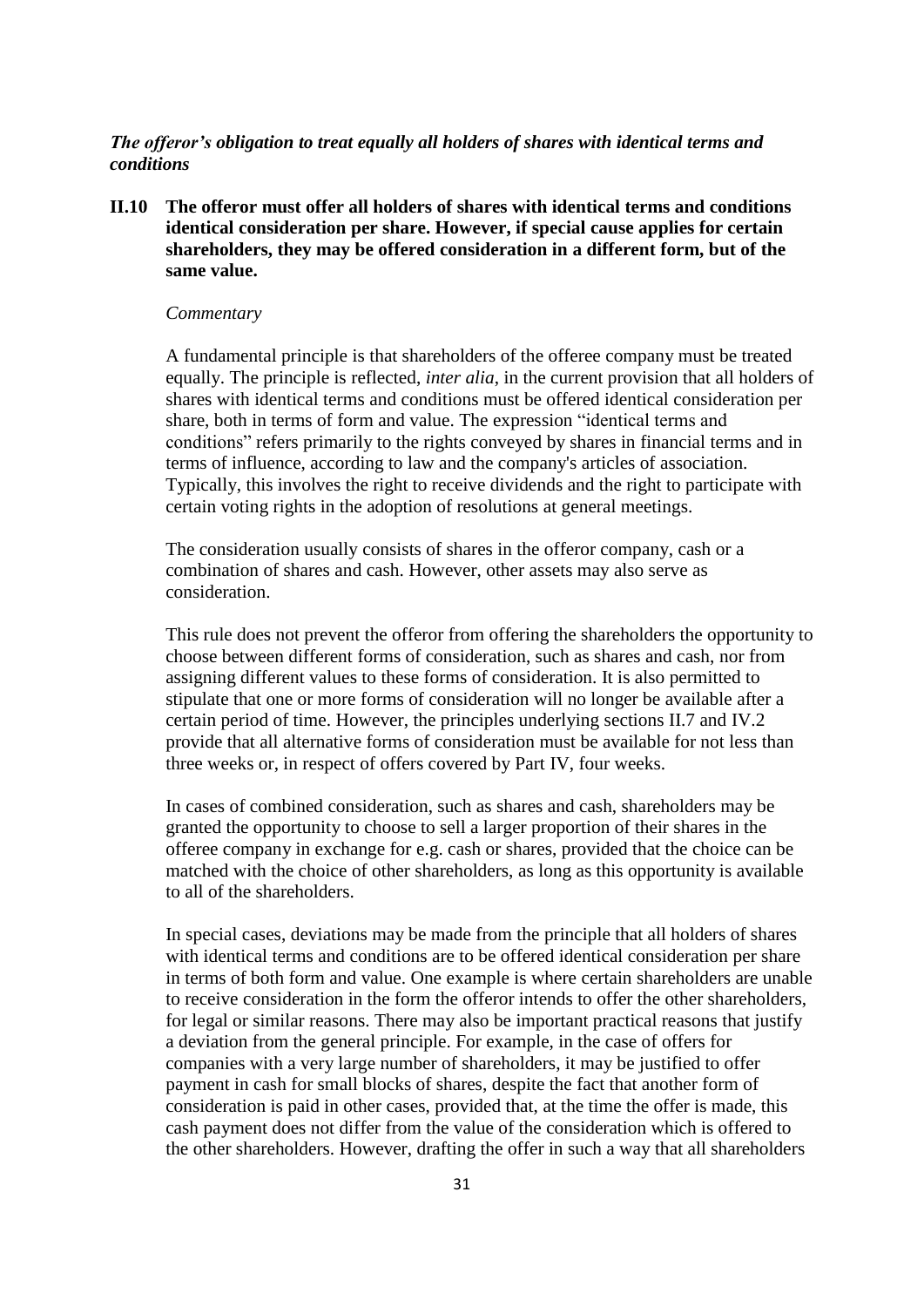are offered payment in cash for a certain number of shares is not compatible with the principle of equal treatment.

This rule, in principle, does not prevent consideration being structured such that shareholders with large holdings receive the consideration in foreign currency, e.g. Euro, while the consideration to shareholders with limited holdings is automatically converted into Swedish krona at an exchange rate applicable at the time the consideration is reported. However, in this case, the procedure must be arranged such that, on the day or days on which the offeror places the amount to be paid at the disposal of the payer bank, shareholders who receive the consideration in Swedish krona receive consideration, expressed as the corresponding value of the other currency, which is equal to the consideration received by the shareholders in that currency.

The principle that all holders of shares with identical terms and conditions must be offered identical consideration per share, in terms of both form and value, also means that the offeror is prevented, within the scope of the offer, from offering a specific shareholder or shareholders the opportunity, for example, to acquire shares in the offeror company or in another company or to acquire another asset. Such arrangements are not permitted within the scope of the offer, irrespective of the value of the consideration.

Another situation may arise whereby one or more shareholders of the offeree company participate in the offer in their capacity as shareholders of the offeror company. For example, this may involve several major shareholders of the offeree company cooperating with a private equity firm to make an offer to acquire the shares in the offeree company through a jointly-owned offeror company created specifically for this purpose. Whether such procedure is compatible with the principle of equal treatment is to be determined on a case-by-case basis through an overall assessment in which the main issue is whether the parties in the offeror company/consortium are *de facto* the offeror or shareholders of the offeree company enjoying special treatment. Circumstances to be taken into account in making such an assessment may include the number of shareholders who were contacted concerning ownership stakes in the offeror company, the type of shareholder involved, on whose initiative and when the discussions regarding cooperation began, the manner in which the relevant shareholder contributed to financing the offeror company, and the terms and conditions applicable to ownership stakes in, and exit from, the offeror company. It may not be considered compatible with the rules for a shareholder to act as an offeror by participating in the offeror company while at the same time retaining all or part of his shareholding in the offeree company, thus being included in the offer as well. However, this does not prevent the members of a bidding consortium from contributing their shares to a joint offeror company only after it is established that the offer will be completed. See also the commentary on the fourth paragraph of section II.13.

Reference is also made in the commentary on section I.1 to certain specific problems which may arise if the offeree company has foreign owners.

#### *Treatment of holders of shares with non-identical terms and conditions*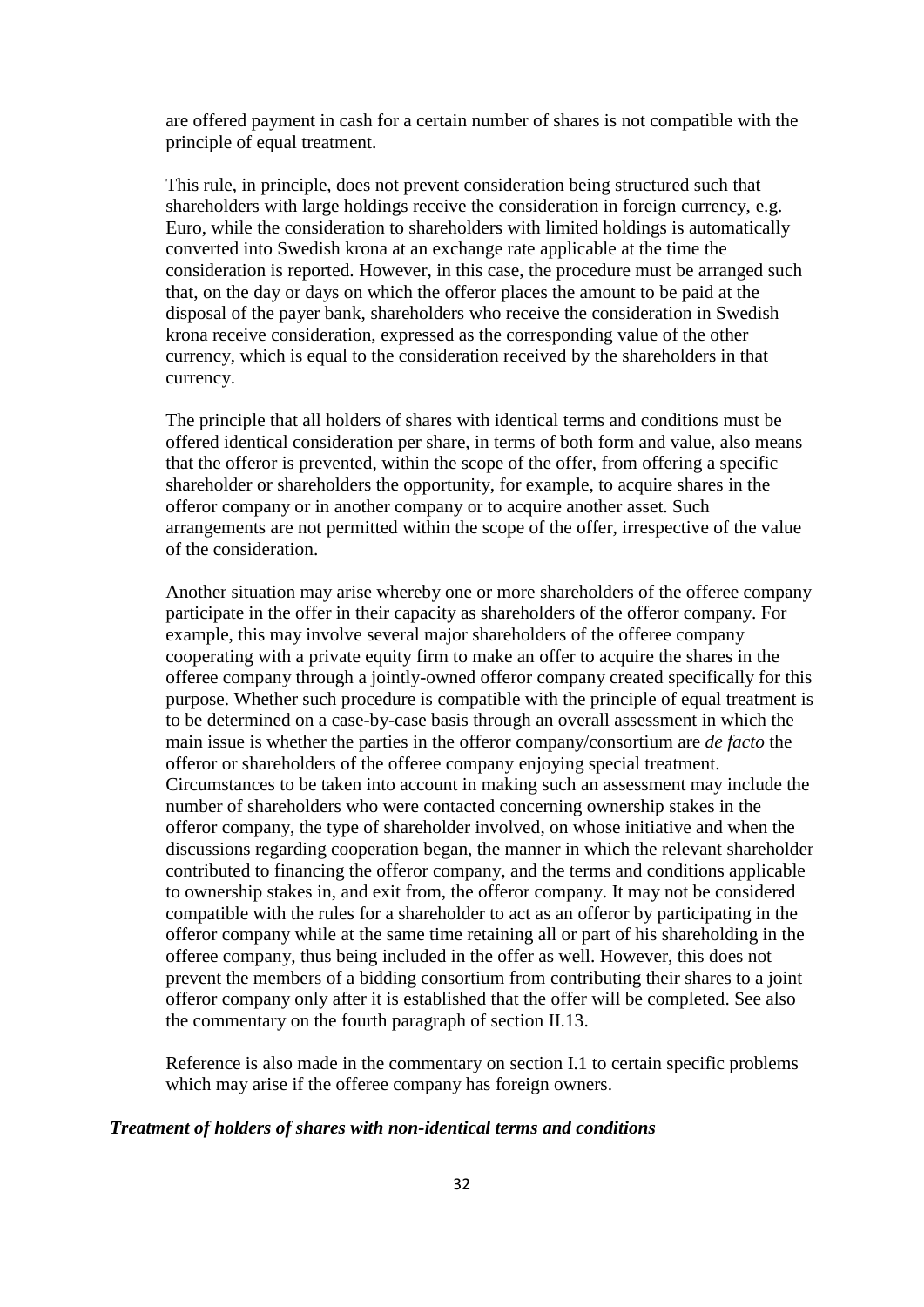**II.11 If the offeree company has different classes of shares, the same form of consideration must be offered for all classes of shares.**

**If the offer applies to different classes of shares which differ in terms of the economic rights carried by the shares, the difference in terms of the value of the consideration may not be unreasonable.**

**If the offer applies to different classes of shares which only differ in terms of the voting rights carried by the shares and all classes of shares are not traded on the Marketplace, the value of the consideration must be the same for all shares.**

**If the offer applies to different classes of shares which only differ in terms of the voting rights carried by the shares and all classes of shares are traded on the Marketplace, the general principle is that the value of the consideration must be the same for all shares. Subject to the Securities Council's consent, the offeror may offer a price for each class of shares which is equal to the trading price of the shares and, in addition, may offer a premium which, for each class of shares, represents an equal percentage of the price of all such classes of shares. The Securities Council may only consent to this type of consideration structure if:**

- **the liquidity in the relevant classes of shares is sufficient to provide a fair and true price structure;**
- **the price difference is not merely temporary; and**
- **the price difference is not due solely to demand from only one or a small number of buyers.**

#### *Commentary*

If the offeree company has different classes of shares, the *first paragraph* states that the same form of consideration must be offered for all classes of shares. This means, for example, that an offeror may not offer shares in the offeror company to holders of one class of shares and cash to holders of another class of shares.

The principle that the same form of consideration must be offered for all classes of shares does not prevent an offeror from offering shares carrying high voting rights in the offeror company as consideration for shares carrying high voting rights in the offeree company and from offering as consideration shares carrying lower voting rights for shares carrying lower voting rights in the offeree company.

The *second to fourth paragraphs* address the issue of the value of the consideration. If the offer relates to different classes of shares carrying different economic rights in the company (such as ordinary shares and preference shares), the offeror may offer the holders of each class of share consideration which differs in terms of value. A difference in terms of the value of the consideration might arise where, for example, any of the classes of shares involves shares carrying no rights or limited rights to a share in the growth in value of the company. However, the difference in terms of the value of the consideration offered may not be unreasonable.

In cases where the difference between the classes of share only relates to the voting rights carried by the shares (for example, Class A and Class B shares), a distinction is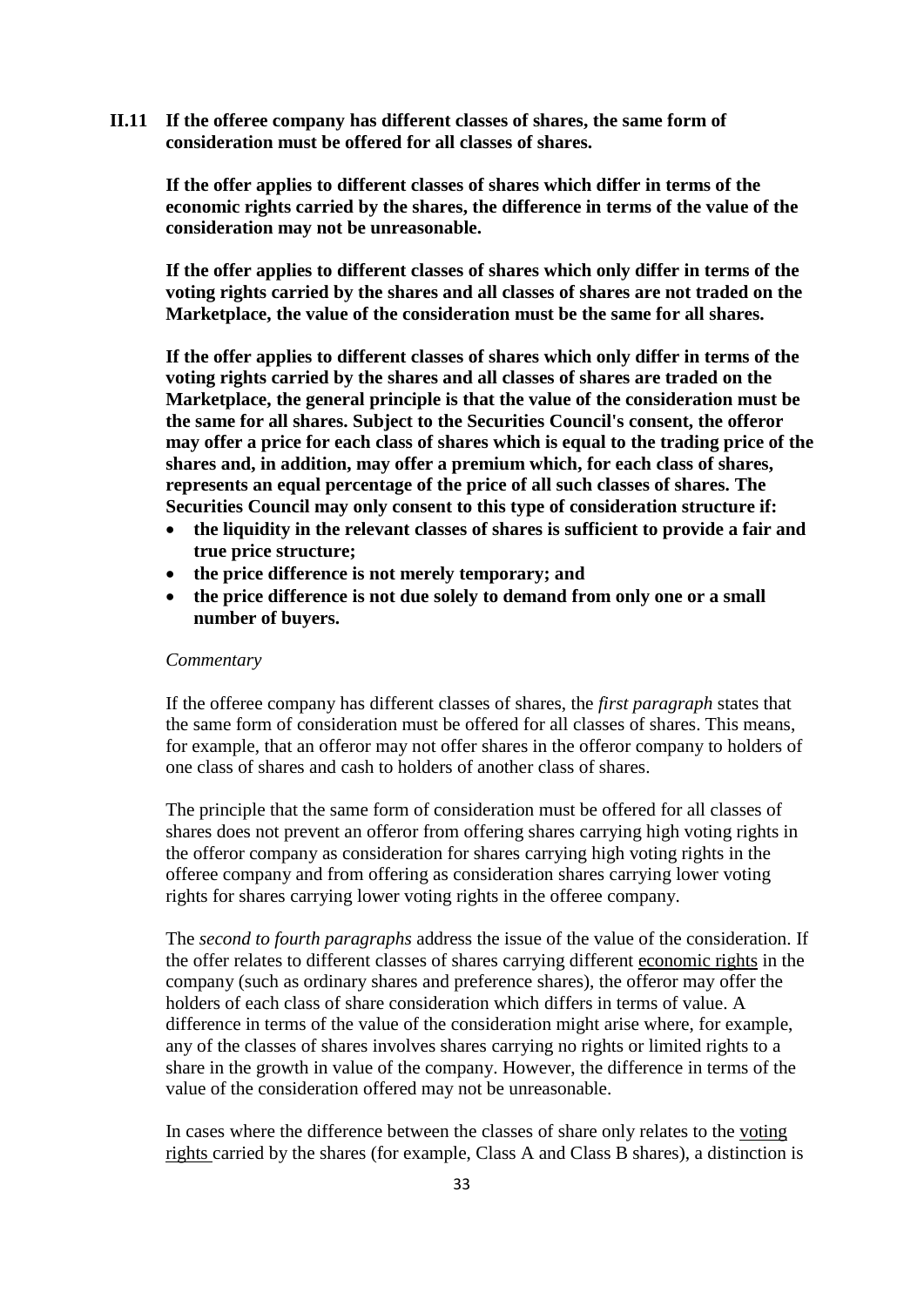made between, on the one hand (which is the most common in practice), the case where shares of only one class are traded on the Marketplace and, on the other hand, the case where both classes of shares are admitted to trading on the Stock Exchange.

If only one class of shares is traded on the Marketplace, the principle is that consideration of the same value must be offered for all classes of shares. If, for example, Class B shares are traded but Class A shares are not, consideration of the same value must be offered for both Class A and Class B shares.

If all classes of shares are traded on the Marketplace, the general principle is that the offeror must offer consideration of the same value for all classes of shares. However, if the trading price differs for different classes of shares, the offeror may apply to the Securities Council for permission to offer consideration of a different value for the shares concerned. The *fourth paragraph* states that the Securities Council may only grant such a request if three specified requirements are met. The first requirement relates to the liquidity in the classes of shares concerned. The liquidity in the classes of shares concerned need not be identical, but must be sufficient to provide a fair and true price structure. The second requirement relates to the stability of the price difference. The third and final requirement is that the price difference is not due solely to the acquisition of a certain class of shares by one or a small number of buyers.

According to section I.2, the Securities Council may consent to consideration of different value being offered for the different classes of shares in other cases as well. However, in light of the wording of the rule, this can only take place in very specific circumstances, namely where, following an overall assessment, the Securities Council comes to the conclusion that this type of consideration structure would be in the interests of all of the shareholders and could not diminish public confidence in the rules.

## *Treatment of holders of equity-related transferable securities other than shares*

**II.12 If the offer also applies to equity-related transferable securities issued by the offeree company other than shares, the consideration for the securities must be reasonable.**

**The offeror may only exclude from the offer holders of equity-related transferable securities issued within the scope of an incentive programme of the offeree company, provided the holders are otherwise afforded reasonable treatment.**

**Other than in circumstances specified in the second paragraph, the offeror may only exclude from the offer holders of a certain class of equity-related transferable security issued by the offeree company where it can be assumed that the price of these securities would not be materially affected by the delisting of the shares or other securities to which the offer relates.**

**If an offer applies to both shares and call options regarding shares to which the offer relates, the total consideration for the call options and the shares may not**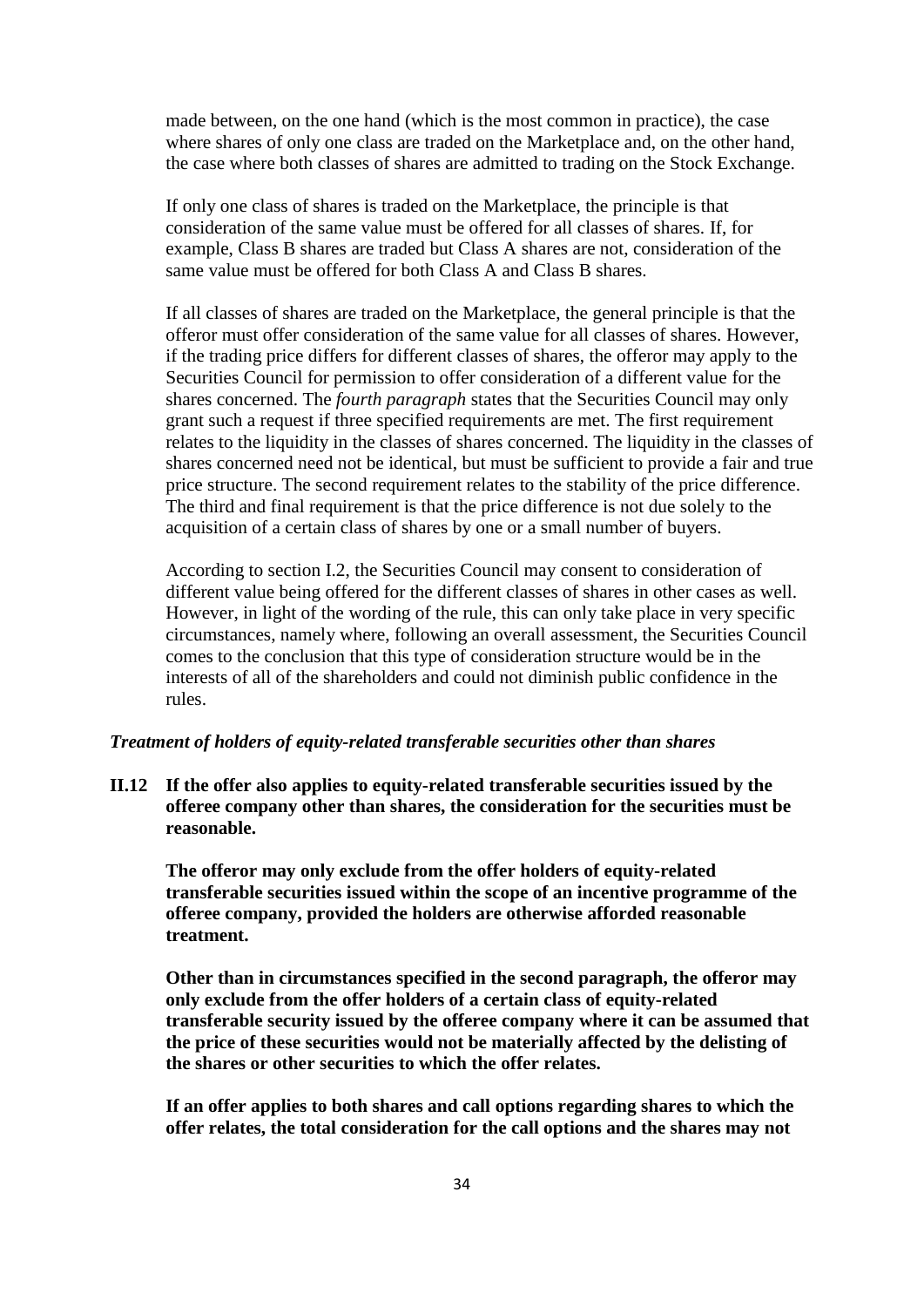**exceed the consideration for corresponding shares of the same class which do not constitute the underlying asset for the call options.**

#### *Commentary*

The *first paragraph* addresses the situation where the offer also applies to equityrelated transferable securities issued by the offeree company other than shares, such as convertible securities or warrants (*cf.* also the commentary on section I.1).

The consideration for other equity-related transferable securities to which the offer relates must be reasonable, i.e. neither too low nor too high. As a starting point in assessing reasonableness, factors that should be taken into account include the consideration offered for the shares, the conditions governing the relevant securities and the market value of the securities, as well as other relevant circumstances. The requirement to take into account the consideration offered for the shares is, first and foremost, a rule to protect the holders of such securities - the price must not be too low. However, the requirement also functions as a rule protecting shareholders, provided the relevant securities represent a potentially substantial proportion of the shares or voting rights. On the other hand, where the securities have been issued to such a limited extent that the consideration offered for the securities cannot be assumed to affect the pricing of the shares in the offer (which is often the case if the securities have been issued to employees), there is usually no reason to take into account the consideration offered for the shares other than as a circumstance of significance for determining the minimum amount that must be offered for the securities.

The general requirement that shareholders of the offeree company must be treated equally provides that, in cases where certain holders of other securities are also shareholders, the offeror may not set the price of the securities in a way which results in part of the price being attributed, in practice, to the shares.

The price of outstanding warrants or convertible securities issued by the offeree company to which the holders are entitled shall be calculated based on the circumstances immediately prior to the offer, i.e. with their full remaining time-value and without taking into account the possibility that the warrants or the conversion right may lose their value at a later stage due to the deadline for subscription or conversion being brought forward, for example as a result of the initiation of a squeeze-out procedure.

The second paragraph prescribes that equity-related transferable securities which are issued within the scope of an incentive programme of the offeree company may be excluded from the offer. In such case, the holders of such securities must instead be afforded reasonable treatment outside the offer, for example in the form of cash consideration or participation in an incentive programme of the offeror (in respect of certain cases of offers to employees of the offeree company, see the commentary on section II.17). The offeror must announce the main terms and conditions of the compensation to the holders. Securities held by a wholly-owned subsidiary of the offeree company may be excluded from the offer without payment of consideration.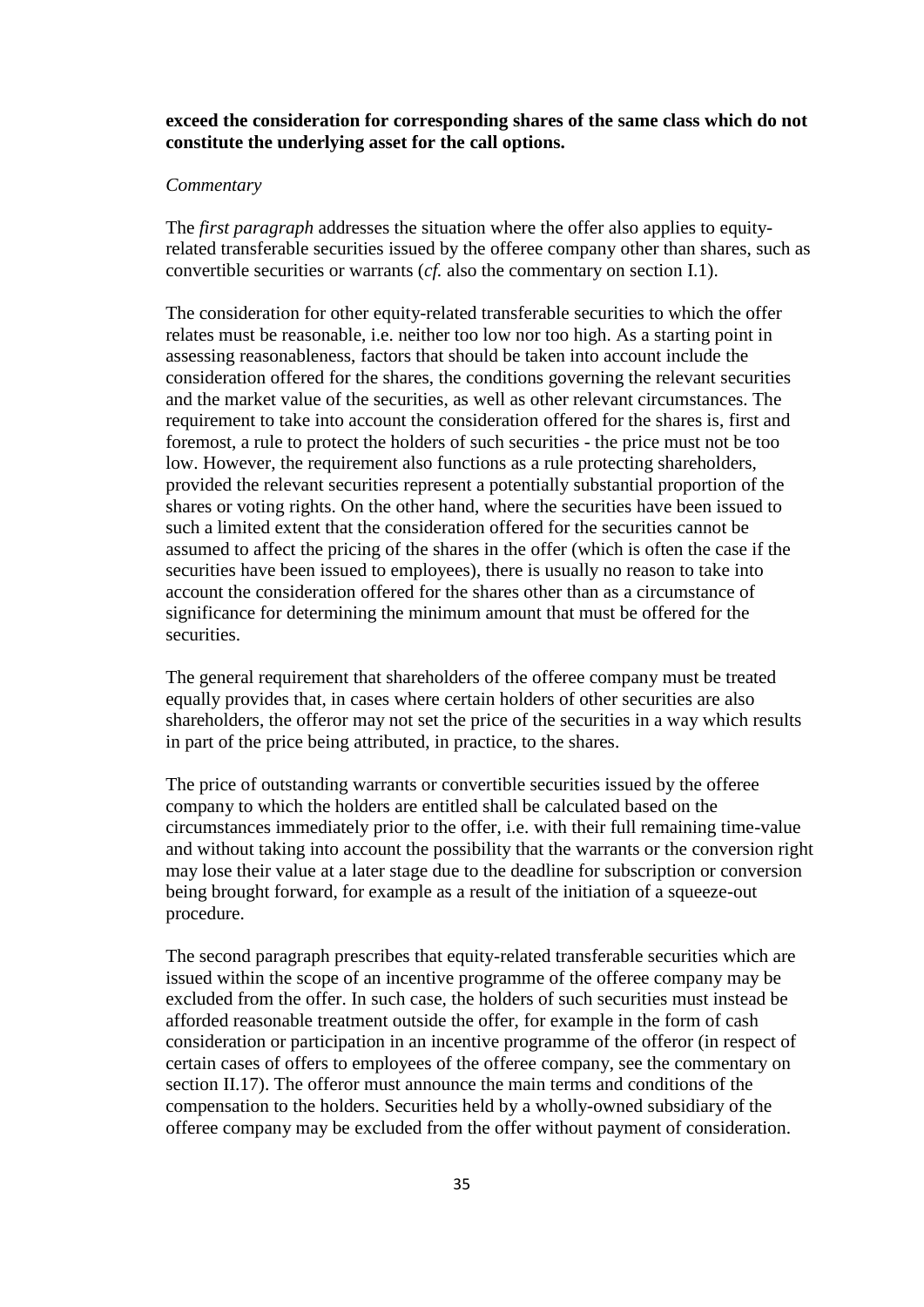The *third paragraph* states that an offer must in all cases apply to transferable securities (both listed and unlisted) issued by the offeree company which are related to another class of security, provided the pricing of the former is materially affected by the price of the latter. There is usually an impact on the price if the shares and any other securities to which the offer is primarily intended to relate will be delisted. Consequently, the offer must apply to, for example, securities which may be converted into shares, or which entitle the holder to subscribe for new shares, which may be delisted as a result of the offer. This also applies to securities where the interest rate or repayment of principal is linked to the company's share price or suchlike.

It follows from the purpose of the rule that it is not necessary for the offeror to make an offer to acquire outstanding warrants issued by the offeree company if their value is negligible or virtually negligible and it cannot be assumed on any other grounds to be in breach of generally accepted practices on the stock market to exclude the warrant holders from an offer. However, the offeror must usually make an offer to acquire outstanding convertible securities issued by the offeree company, even if the value of the conversion right is negligible or virtually negligible. The debt instrument per se may in fact have a value. However, the Securities Council may grant an exemption from this obligation, depending on the circumstances of the individual case.

The *fourth paragraph* provides that the total consideration offered by the offeror for a share and an outstanding call option regarding the relevant share may not exceed the consideration paid for other shares of the same class which do not constitute the underlying asset for the call option. Removing obstacles to acceptance of the offer may be considered to be the shareholder's responsibility. An issued call option constitutes such an obstacle, and means that the shareholder must be free from the option commitment if the shareholder is to be in a position to accept the offer for the share without committing a breach of contract. If the offeror eliminates this obstacle on the shareholder's behalf by also addressing the offer to holders of call options, the costs therefor (the amount offered for call options) is borne by the shareholder in the form of a corresponding reduction in the price offered for his shares.

### *Acquisitions prior to the offer*

**II.13 If, less than six months prior to publishing the offer, the offeror acquires shares in the offeree company otherwise than through a previous takeover bid (a "prior transaction"), the terms and conditions of the offer may not be less favourable than the terms and conditions of the prior transaction. If the offeree company has different classes of shares, the consideration under the offer will be governed by the provisions of section II.11.**

**Notwithstanding the first paragraph, when determining the terms and conditions for the offer, the offeror may take into account any fall in the price of the offeree company's shares that occurs in the period between the prior transaction and the announcement of the offer and which is substantial and not merely temporary. However, if, in the prior transaction, the offeror paid a premium in relation to the offeree company's share price, an equivalent premium in percentage terms must be provided in the offer.**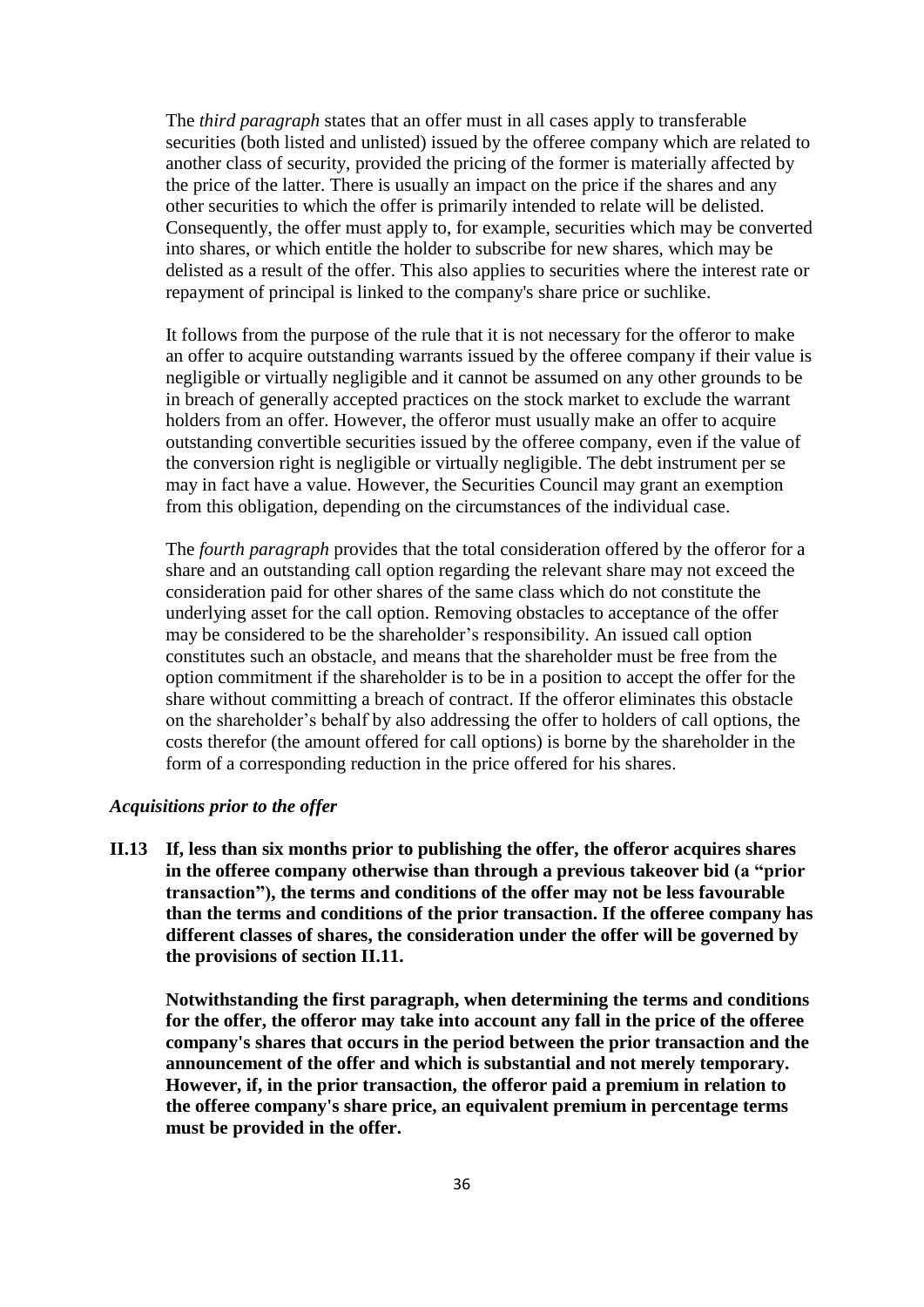**If, during the period referred to in the first paragraph, a party other than the offeror announces an offer to acquire shares in the offeree company on terms which are less favourable for the holder than the terms and conditions of the prior transaction, the offeror is no longer bound by the prior transaction when drawing up the offer.**

**If, during the period referred to in the first paragraph, the offeror has acquired more than ten per cent of the shares in the offeree company in exchange for cash consideration and otherwise than through a previous takeover bid for all of the shares in the offeree company, the offer must provide for an alternative form of consideration which entitles shareholders to receive payment in cash.**

**If, during the period referred to in the first paragraph, the offeror has acquired more than ten per cent of the shares in the offeree company in exchange for consideration in the form of shares or other securities and otherwise than through a previous takeover bid for all of the shares in the offeree company, the offer must provide for an equivalent alternative form of consideration.**

**In applying this section, prior transactions carried out by any party who, on the date of the prior transaction, was closely related to the offeror according to section I.3 are to be equated with prior transactions carried out by the offeror.**

#### *Commentary*

The principle that shareholders of the offeree company must be afforded equal treatment means that the terms and conditions of an offer must, in certain cases, be adjusted based on the terms and conditions of other acquisitions of shares carried out by the offeror. Consequently, in accordance with the *first paragraph*, an offer which is made public after an acquisition of shares must be at least as favourable for recipients of the offer as the previous acquisition (the prior transaction) if less than six months have elapsed between the prior transaction and the offer.

The adjustment requirement means that a comparison must be made between the terms and conditions of the prior transaction and the terms and conditions of the offer. This comparison must relate to the value of the consideration paid and the consideration offered, whereupon the consideration paid in the prior transaction must normally be valued based on the prevailing conditions on the contract date of the prior transaction. This means, *inter alia*, that if the consideration in the prior transaction consists wholly or partly of shares, and the value of the shares has increased, such increase in value of the shares should be disregarded and, instead, the offer must be made involving consideration which corresponds to at least the price of the shares paid as consideration on the contract date of the prior transaction.

If a prior transaction is carried out as a cash deal but in a currency other than the currency of the consideration under the offer, the value of the prior transaction must be determined on the basis of the exchange rate at the time of the prior transaction. For example, if the offer is made in Swedish krona and a prior transaction was carried out in US dollars, the value of the prior transaction must be determined based on the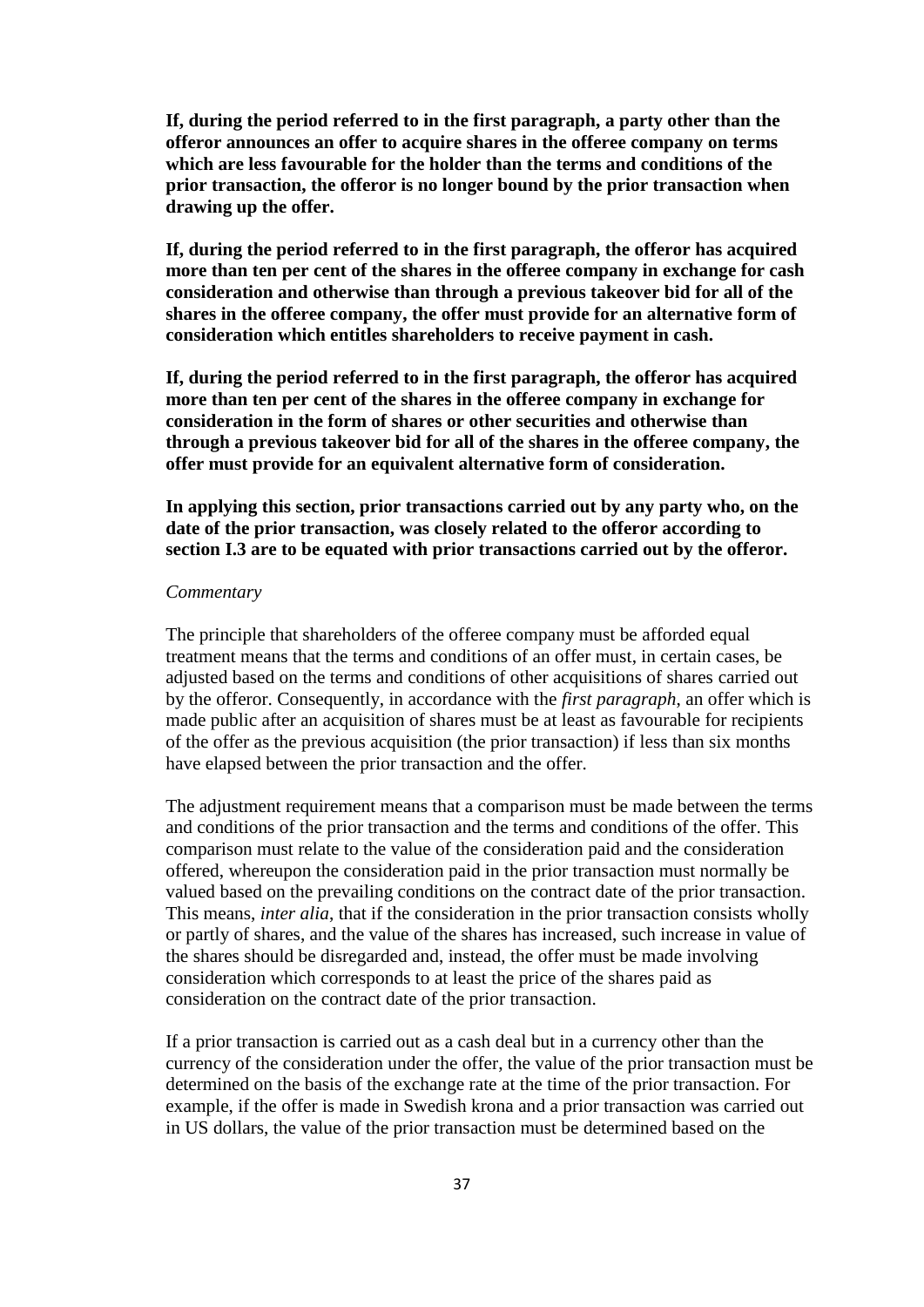corresponding value of the prior transaction in Swedish krona, applying the exchange rate applicable on the date of the prior transaction.

In some prior transactions, the seller may have been offered an additional purchase price payable in the event the offeror in turn sells the relevant shares within a certain period of time at a higher price to a third party, such as a competing offeror. Agreements of this nature are not compatible with the principle of equal treatment unless a comparable offer regarding an additional purchase price is made to all of the shareholders, or the Securities Council grants an exemption in an individual case.

In some prior transactions, the offeror may also, prior to an impending offer, promise to pay the seller an equivalent additional purchase price in the event the price under the offer is ultimately higher than the price under the prior transaction. A prior transaction formulated in this manner does not violate the principle of equal treatment.

The equal treatment requirement need not necessarily be maintained in all situations. The *second paragraph* states that the equal treatment requirement may be derogated from if the price of the offeree company's shares at the time the offer is announced is substantially lower than the price which applied on the date of the prior transaction, and this decline in the share price is not merely temporary but has a certain permanence. Clearly, the fall in the share price may be ignored if it is a result of the prior transaction.

If the exception rule is applicable, the circumstances in question may be taken into account when the terms and conditions of the offer are determined, although this does not mean that all connections with the previous acquisition cease to apply. A percentage increment in relation to a trading price in the prior transaction must be followed by an increment of at least the same percentage in relation to the share price at the time the offer is announced.

Another situation in which the main principle of equal treatment need not necessarily be maintained is addressed in the *third paragraph*. In this case, a party other than the offeror announces an offer to acquire shares in the offeree company during the period referred to in the first paragraph, on terms which are less favourable for the holder than the terms and conditions of the prior transaction. In a situation such as this, it is unreasonable for the offeror to be bound by its prior transaction when drawing up the terms and conditions of the offer - otherwise, bidders would not be competing on equal terms. Accordingly, in a situation such as this, the offeror is free to offer terms and conditions that differ from the terms and conditions of the prior transaction.

The provisions apply irrespective of whether the prior transaction was carried out as a stock market trade or otherwise. An executed acquisition is equated with an agreement for a future acquisition. This is also the case where an option is issued that entitles the offeror to acquire shares in the offeree company.

The provisions do not apply to intra-group transactions. Nor do they apply to acquisitions through subscription for shares in a rights issue. It is for the Securities Council to determine whether the provisions apply to subscription for shares in a private placement in an individual case.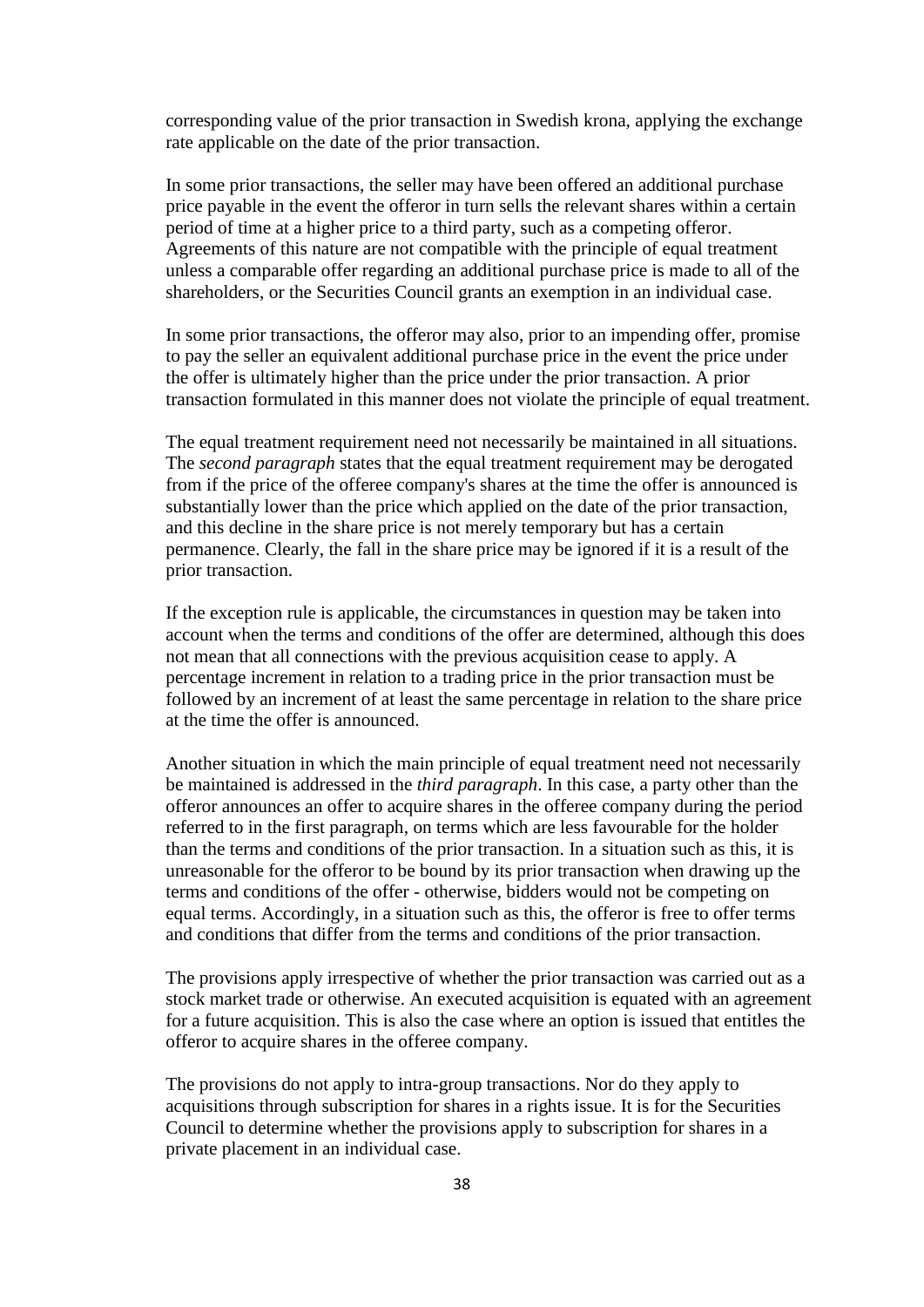The adjustment requirements address primarily shares with identical terms and conditions. However, the question of adjustment also arises in other cases as a result of the application of the second to fourth paragraphs of section II.11 concerning the value of the consideration in cases where the offeree company has different classes of shares.

When making a comparison between the consideration in the prior transaction and the consideration under the offer, dividends payable must be taken into account. Interest to compensate for the time factor may, but need not, be paid to the other shareholders. The offeror's commission costs or equivalent costs should not be taken into account. If, during the period between the prior transaction and the offer, the offeree company carries out a share split or reverse share split in respect of shares in the offeree company or carries out a rights issue, this must be taken into account.

If an offer provides for alternative forms of consideration, the offeror may, as a basis for the comparison, select the alternative which, at the time the comparison is made, appears to be the most favourable for parties to whom the offer is made.

In keeping with the fundamental principle that the offeree company's shareholders be treated equally, the *fourth paragraph* stipulates that if the offeror has acquired more than ten per cent of the shares in the offeree company less than six months prior to the announcement of an offer, in exchange for cash consideration and otherwise than through a previous takeover bid for all of the shares in the offeree company, the offer must provide for an alternative form of consideration which entitles shareholders to receive payment in cash. The application of this provision is not conditional on the prior transactions having been carried out exclusively in exchange for cash consideration. The provision also applies to transactions involving mixed forms of consideration, provided the cash component of the consideration is sufficiently large that, as a result of this component, the offeror can be considered to have acquired shares representing more than ten per cent of the shares in the offeree company in exchange for cash consideration.

The *fifth paragraph* states that if the offeror has acquired more than ten per cent of the shares in the offeree company in exchange for consideration in the form of shares or other securities, an equivalent alternative form of consideration must be included in the offer. This means, for example, that if, in a prior transaction, the offeror has acquired more than ten per cent of the shares in the offeree company through a noncash issue, the offer must provide for a share alternative. The provisions of section II.11 should be taken into account in this context. The application of this provision is not conditional on the prior transactions having been carried out exclusively in exchange for consideration in the form of, for example, shares. The provision also applies to transactions involving mixed forms of consideration, if, for example, the share component of the consideration is sufficiently large that, as a result of this component, the offeror can be considered to have acquired shares representing more than ten per cent of the shares in the offeree company in exchange for consideration in the form of shares.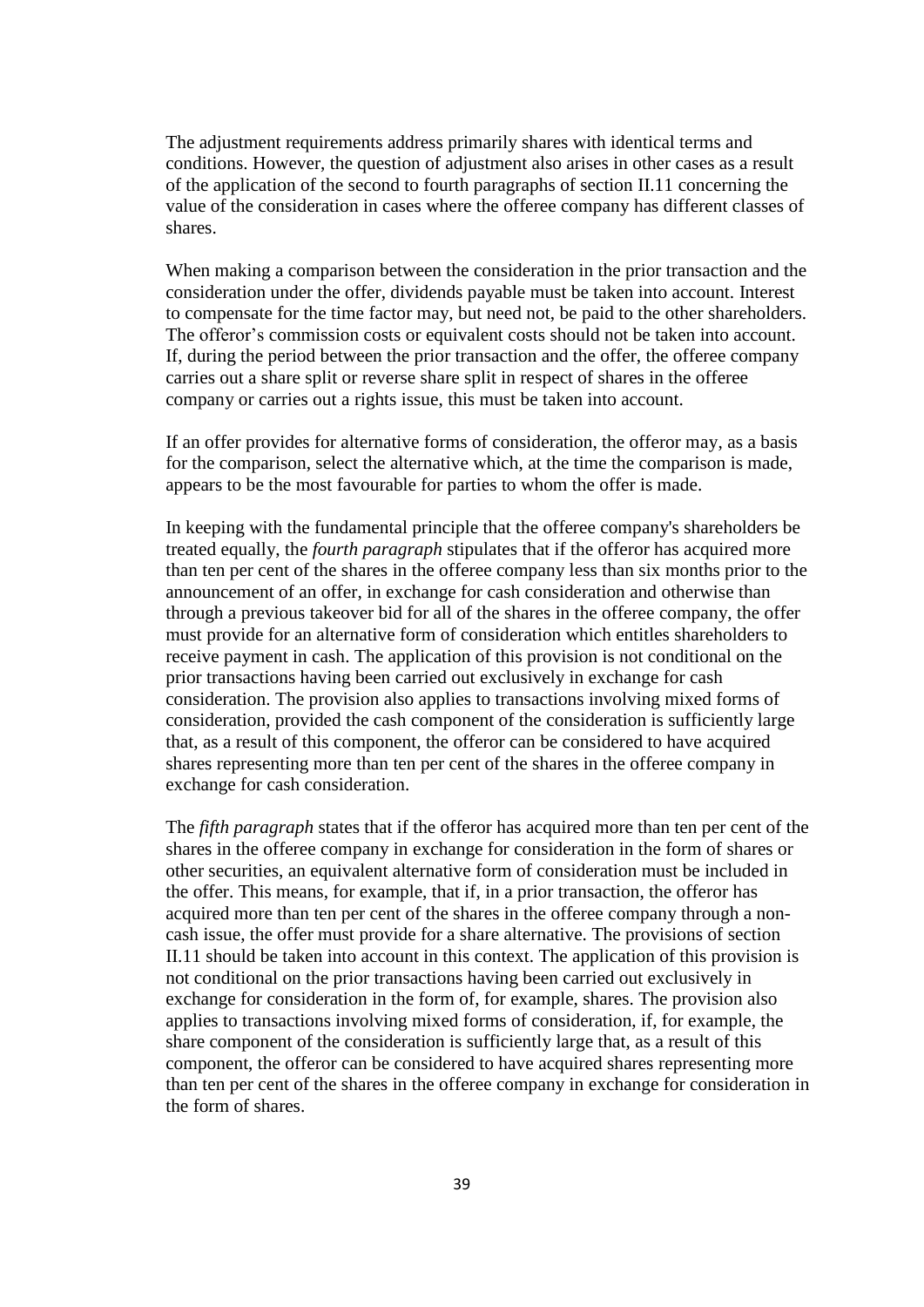The rules in this section address transactions which are carried out with shareholders who would have been covered by the offer if the prior transaction had not been carried out. Thus, they do not address the terms and conditions applicable to the participation of one or more shareholders in an offeror company, such as the terms and conditions of the sale of shares by members of a consortium to a jointly-owned offeror company which, in these types of cases, may differ from the terms and conditions of the offer. *Cf.* also the commentary on section II.10.

According to the *sixth paragraph*, prior transactions carried out by any party who is closely related to the offeror according to section I.3 are to be equated with prior transactions carried out by the offeror. The wording of the provision provides that it only applies if the close relationship existed on the date of the relevant transaction.

## *Acquisitions during the offer*

**II.14 If the offeror acquires shares in the offeree company after an offer has been made public (a "side transaction") on terms which are more favourable for the holder than the terms and conditions of the offer, the offeror must adjust the terms and conditions of the offer to a corresponding extent. If the offeree company has different classes of shares, the consideration under the offer will be governed by the provisions of section II.11.**

**The first paragraph applies to side transactions which are carried out outside the offer, prior to commencement of payment of the consideration under the offer. Section II.15 applies to subsequent acquisitions.**

**The offeror must, as soon as possible, publish the price and, where applicable, other terms and conditions on which side transactions referred to in the first paragraph have been carried out and also disclose the new terms and conditions applicable to the offer as a result of the side transactions.**

**If, during the period referred to in the first and second paragraphs, the offeror acquires shares in exchange for cash consideration and otherwise than through a previous takeover bid for all of the shares in the offeree company which, together with shares acquired in the manner referred to in the fourth paragraph of section II.13, represent more than ten per cent of the shares in the offeree company, the offer must provide for an alternative form of consideration which entitles shareholders to receive payment in cash.**

**If, during the period referred to in the first and second paragraphs, the offeror acquires shares in exchange for consideration in the form of shares or other securities and otherwise than through a previous takeover bid for all of the shares in the offeree company which, together with shares acquired in the manner referred to in the fifth paragraph of section II.13, represent more than ten per cent of the shares in the offeree company, the offer must provide for an equivalent alternative form of consideration.**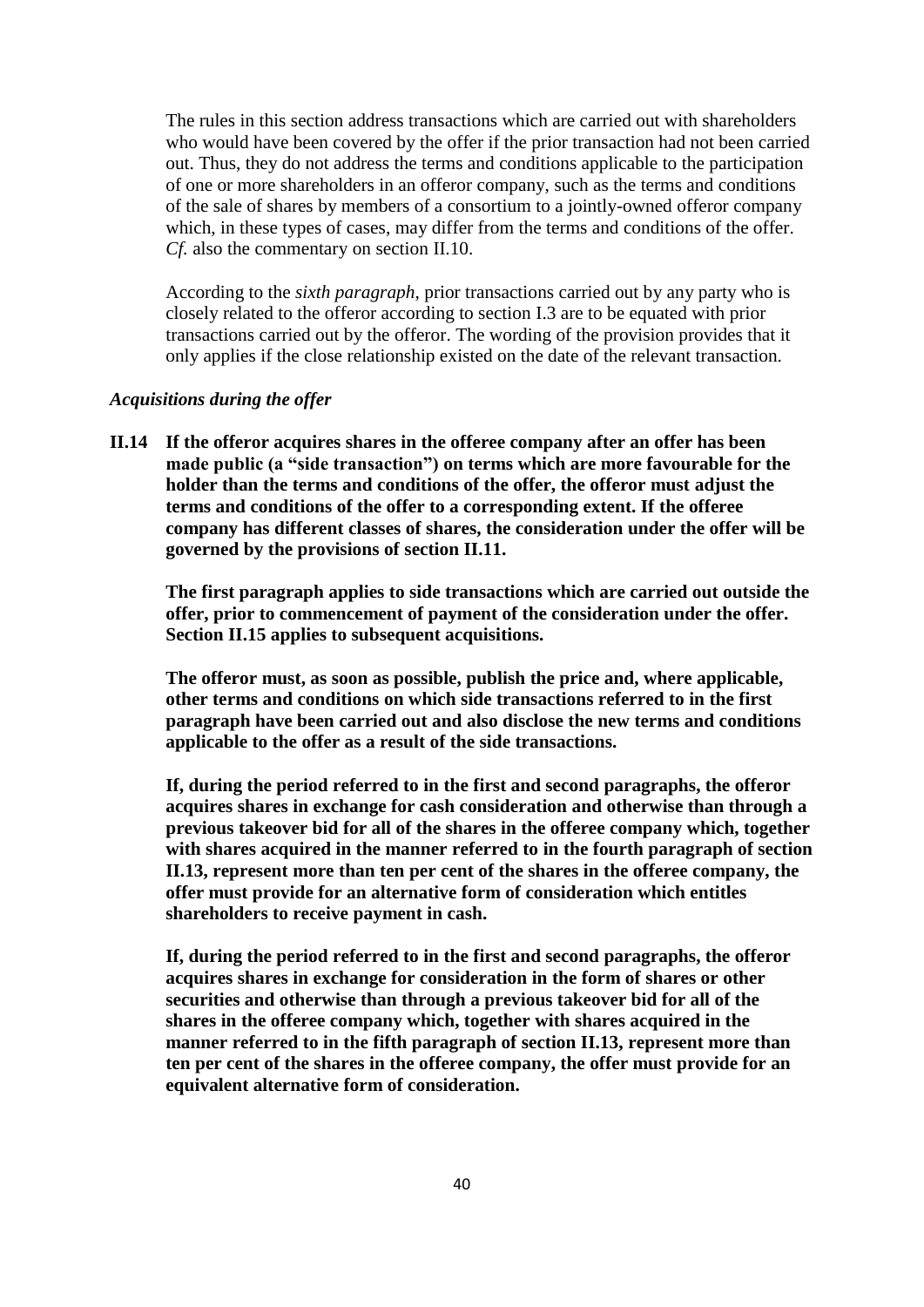**In applying this section, side transactions carried out by any party who, on the date of the side transaction, was closely related to the offeror according to section I.3 are to be equated with side transactions carried out by the offeror.**

### *Commentary*

An offeror may acquire shares in the offeree company by means of a side transaction, both on and off the Marketplace. This type of acquisition may be carried out using the same form of consideration as that under the offer, but it may also be carried out using a different form of consideration. If the terms and conditions of the side transaction are more favourable for the holder than the terms and conditions of the offer, in accordance with the *first paragraph*, a corresponding amendment to the terms and conditions of the offer must be made. Consequently, a comparison must be made between the terms and conditions of the offer and the terms and conditions of the side transaction. The consideration under the offer and the consideration in the side transaction must usually be valued based on the market conditions on the date of the side transaction. This means, *inter alia*, that if the consideration under the offer consists wholly or partly of shares, or if shares constitute one or more alternative forms of consideration, and the shares have risen in value, side transactions may be carried out at the new share price, without the requirement for compensation to be paid to those who have accepted the offer.

These provisions apply irrespective of whether the side transaction was carried out as a stock market trade or otherwise. An executed acquisition is equated with an agreement for a future acquisition. This is also the case where an option is issued that entitles the offeror to acquire shares in the offeree company.

The adjustment requirements address primarily shares with identical terms and conditions. However, the question of adjustment also arises in other cases as a result of the application of the second to fourth paragraphs of section II.11 concerning the value of the consideration in cases where the offeree company has different classes of shares.

When making a comparison between the consideration under the offer and the consideration in the side transaction, dividends payable must be taken into account. Interest to compensate for the time factor may, but need not, be paid to the other shareholders. The offeror's commission costs or equivalent costs should not be taken into account.

If an offer provides for alternative forms of consideration, the offeror may, as a basis for the comparison, select the alternative which, at the time the comparison is made, appears to be the most favourable for those who accept the offer.

In cases where side transactions result in an adjustment of the terms and conditions of the offer, in accordance with the *third paragraph*, the offeror must, as soon as possible, publish the price and, where applicable, other terms and conditions of the side transactions and also disclose the new terms and conditions applicable to the offer.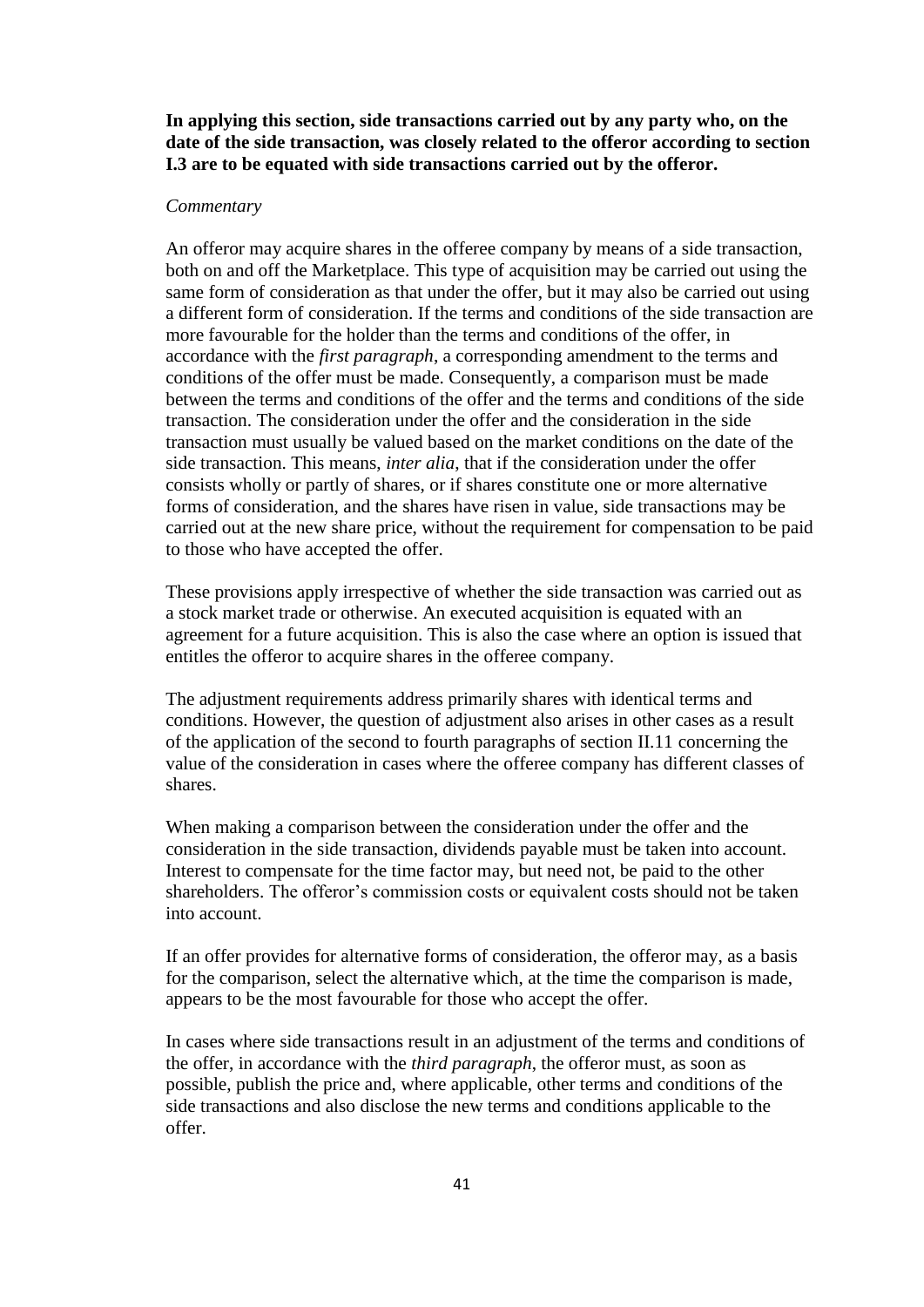In keeping with the fundamental principle that the offeree company's shareholders be treated equally, the *fourth paragraph* stipulates that if, during the period referred to in the first and second paragraphs, the offeror acquires shares in exchange for cash consideration and otherwise than through a previous takeover bid for all of the shares in the offeree company which, together with shares acquired in the manner referred to in the fourth paragraph of section II.13, represent more than ten per cent of the shares in the offeree company, the offer must provide for an alternative form of consideration which entitles shareholders to receive payment in cash. The application of this provision is not conditional on the transactions having been carried out exclusively in exchange for cash consideration. The provision also applies to transactions involving mixed forms of consideration, provided the cash component of the consideration is sufficiently large that, as a result of this component, the offeror has *de facto* acquired shares representing more than ten per cent of the all of the shares in the offeree company.

The *fifth paragraph* states that if the offeror has acquired more than ten per cent of the shares in the offeree company in exchange for consideration in the form of shares or other securities, an equivalent alternative form of consideration must be included in the offer. This means, for example, that if, in a side transaction, the offeror has acquired more than ten per cent of the shares in the offeree company through a noncash issue, the offer must provide for a share alternative. In this context, the provisions of the second to fourth paragraphs of section II.11 must be taken into account as regards the value of the consideration in cases where the offeree company has different classes of shares. The application of this provision is not conditional on the transactions having been carried out exclusively in exchange for consideration in the form of, for example, shares. The provision also applies to transactions involving mixed forms of consideration, provided, for example, that the share component of the consideration is sufficiently large that, as a result of this component, the offeror can be considered to have acquired shares representing more than ten per cent of the shares in the offeree company in exchange for consideration in the form of shares.

According to the *sixth paragraph*, side transactions carried out by any party who is closely related to the offeror according to section I.3 are to be equated with side transactions carried out by the offeror. The wording of the provision provides that this only applies if the close relationship existed at the time of the relevant transaction.

# *Acquisitions after the offer*

**II.15 If the offeror acquires shares in the offeree company (a "subsequent transaction") within a period of six months after the commencement of payment of the consideration in a takeover bid on terms which are more favourable than the terms and conditions of the offer, the offeror must pay compensatory cash consideration to those who have accepted the offer. If the offeree company has different classes of shares, section II.11 applies to the consideration under the offer.**

**The first paragraph does not apply if a party other than the offeror has announced an offer to acquire shares in the offeree company on terms which are more favourable for the shareholder than the terms and conditions of the offer.**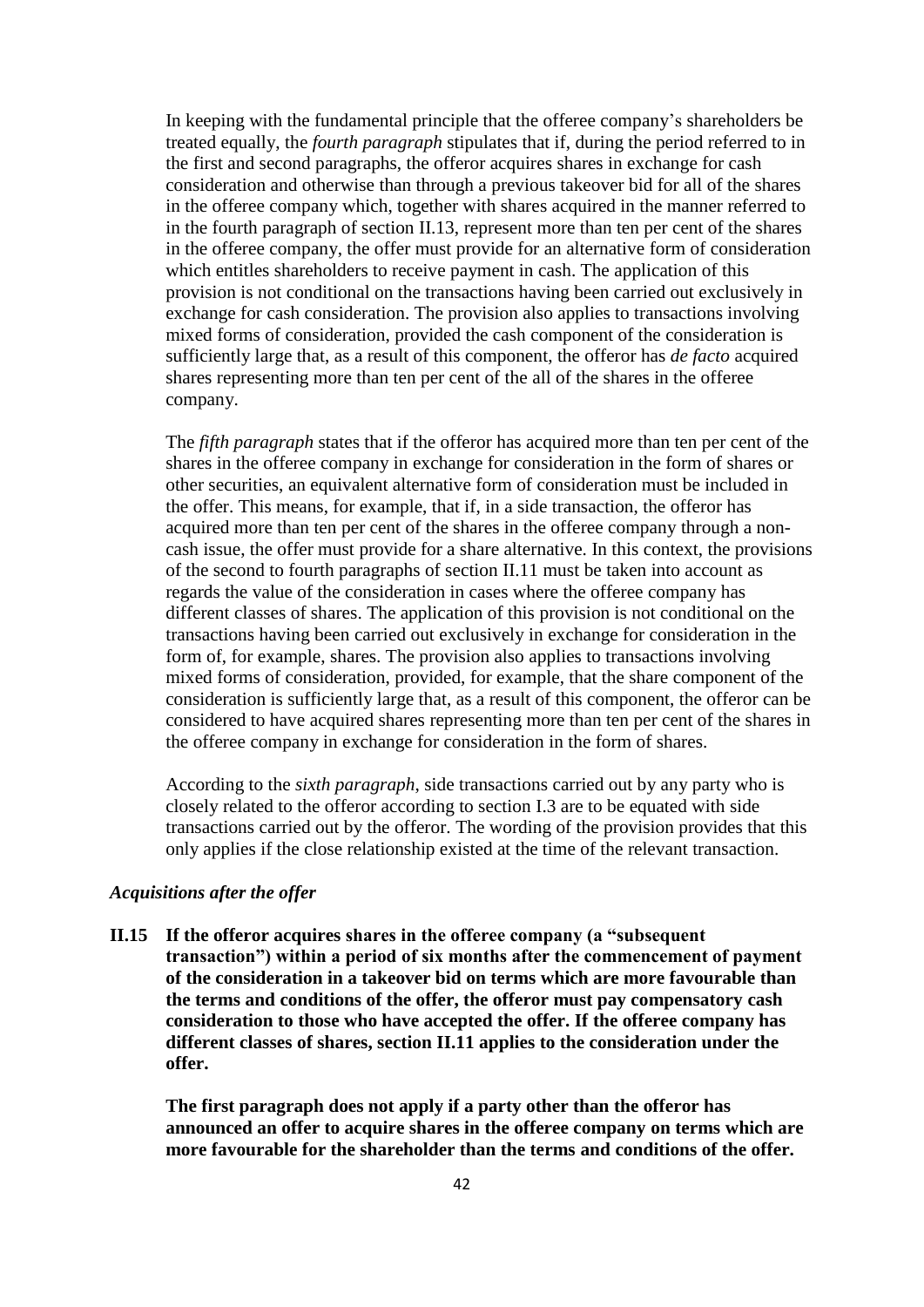**In applying this section, subsequent transactions carried out by any party who, at the time of the subsequent transaction, was closely related to the offeror according to section I.3 are to be equated with subsequent transactions carried out by the offeror.**

### *Commentary*

If the offeror acquires shares in the offeree company less than six months after the commencement of payment of the consideration in a takeover bid on terms which are more favourable for the holder than the terms and conditions of the offer, in accordance with the *first paragraph* the offeror must pay compensatory cash consideration to those who have accepted the offer. Consequently, a comparison must be made between the terms and conditions of the offer and the terms and conditions of the subsequent transaction.

The consideration under the offer and the consideration in the acquisition must normally be valued based on the market conditions at the time it was announced that the offer would be completed. This means, *inter alia*, that if the consideration under the offer consists wholly or partly of shares, or if shares are one of several alternative forms of consideration, and the value of the shares has risen, the increase in the share price should not be taken into account. Thus, the terms or conditions of a subsequent transaction may not be more favourable for the seller in the subsequent transaction than the terms and conditions of the offer at the time it is announced that the offer will be completed.

This provision addresses transactions which are carried out after the offer has been implemented. Thus, it does not prevent the offeror, in connection with one or more extensions of the acceptance period in an offer in which consideration consists wholly or partly of shares, from paying consideration at different times in accordance with the original exchange ratio, notwithstanding any increase in the price of the share constituting consideration.

This provision applies irrespective of whether the subsequent transaction was carried out as a stock market trade or otherwise. An executed acquisition is equated with an agreement for a future acquisition. This is also the case where an option is issued that entitles the offeror to acquire shares in the offeree company.

This provision does not apply to acquisitions which are carried out within the scope of a squeeze-out procedure, where the squeeze-out has been considered by an arbitration tribunal. Nor does the provision apply to a private offer made by an offeror in connection with a squeeze-out procedure, whereby the offeror offers to acquire shares for a price equal to the price claimed in the squeeze-out procedure. However, this does not apply if, in order to circumvent the rules concerning subsequent transactions, the party entitled to exercise squeeze-out rights has submitted the matter to arbitration in order therein to concede the other party's claim and to reach a settlement on terms which, for the parent company, manifestly deviate from generally accepted practices in squeeze-out cases, or otherwise waive its rights.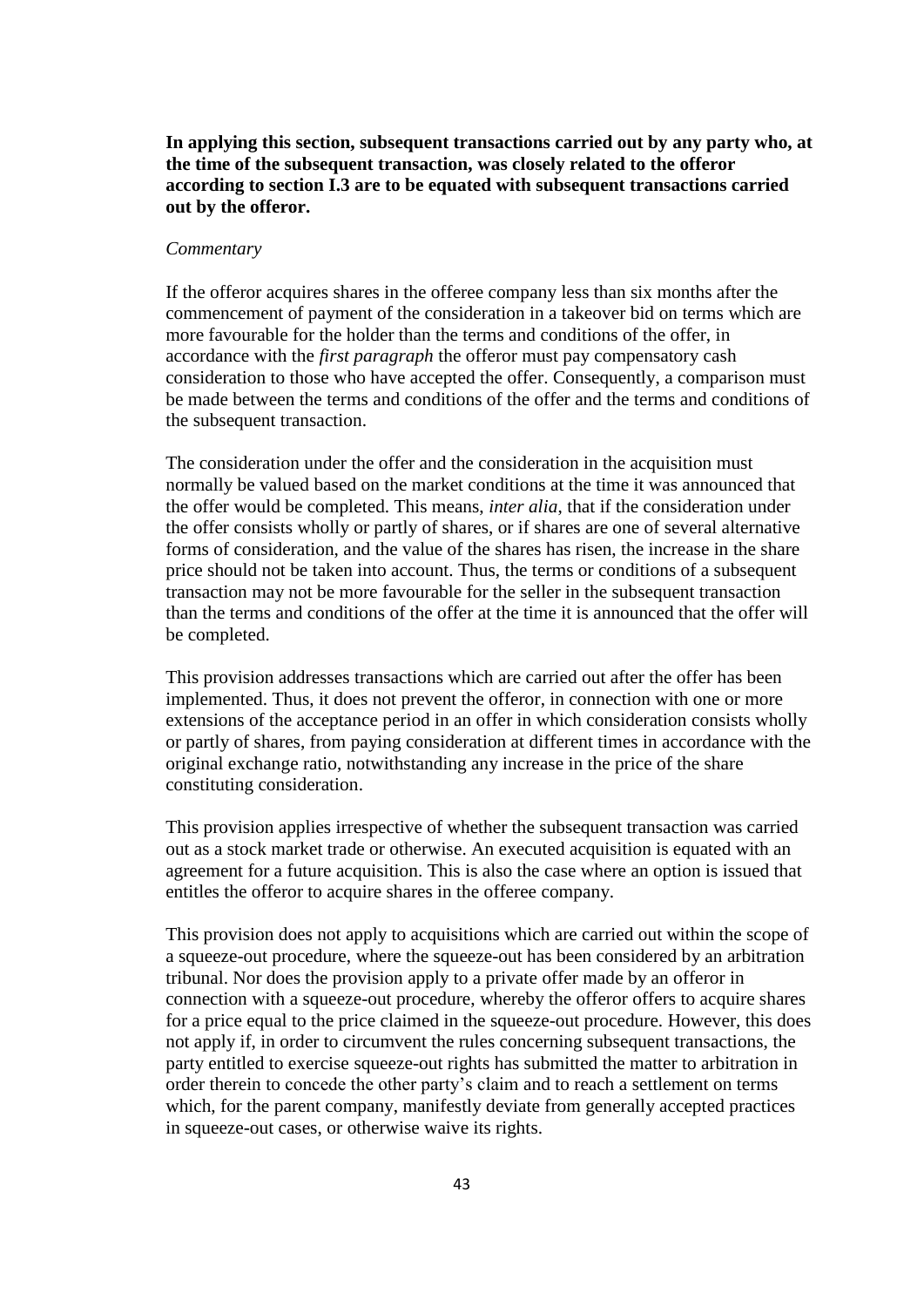The adjustment requirements address primarily shares with identical terms and conditions. However, the question of adjustment also arises in other cases as a result of the application of the second to fourth paragraphs of section II.11 concerning the value of the consideration in cases where the offeree company has different classes of shares.

When making a comparison between the consideration under the offer and the consideration in the subsequent transaction, dividends payable must be taken into account. Interest may, but need not, be taken into account. If interest is to be taken into account, it must be calculated no earlier than from the date on which the offeror commenced payment of the consideration (*cf.* section II.23). The offeror's commission costs or equivalent costs should not be taken into account.

If an offer provides for alternative forms of consideration, the offeror may, as a basis for the comparison, select the alternative that, at the time the comparison is made, appears to be the most favourable for those who have accepted the offer.

The *third paragraph* states that the provision also applies to transactions carried out by any party who is closely related to the offeror according to section I.3.

# *Certain provisions regarding partial offers*

- **II.16 A takeover bid may relate to fewer than all of the shares in the offeree company (a partial offer) if:**
	- **a) as a result of the offer, the offeror, either alone or together with a party closely related to the offeror according to section I.3, could not become the owner of shares representing 30 per cent or more of the voting rights for all of the shares in the offeree company; or**
	- **b) at the time the offer is made public, the offeror, either alone or together with a party closely related to the offeror according to section I.3, owns shares representing 30 per cent or more of the voting rights for all of the shares in the offeree company, and there is no requirement to make a mandatory offer.**

**When a partial offer is announced, the maximum number of shares which the offeror wishes to acquire pursuant to the offer must be stated in the press release referred to in section II.3, as well as whether the offeror reserves the right to acquire additional shares pursuant to the offer.**

**If the maximum desired number of shares stated in the offer is exceeded and the offeror has not reserved the right to acquire additional shares, the offeror must make a proportional reduction in the blocks of shares covered by acceptances submitted. In assessing whether a certain minimum number of shares have been acquired, shares covered by acceptances submitted pursuant to the offer will be added to shares which the offeror has acquired outside the offer, after the offer was announced.**

*Commentary*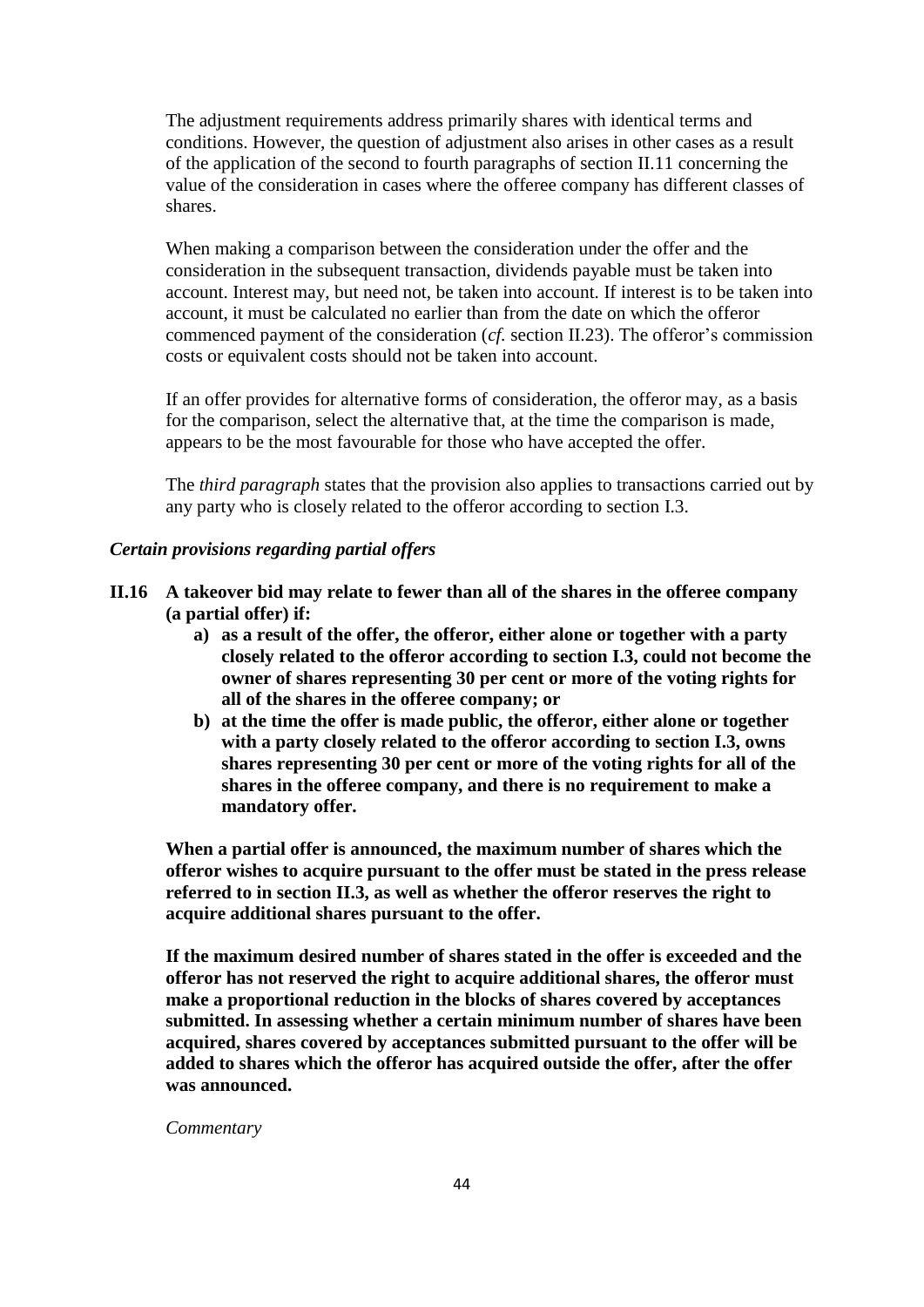A takeover bid usually applies to all of the shares in the offeree company not already held by the offeror. However, offers are sometimes made for more limited acquisitions of shares. Offers which relate to fewer than all of the shares in the offeree company not already held by the offeror are referred to as partial offers. Unless otherwise stated in the rules, the rules also apply to partial offers. Certain provisions which only apply to partial offers are presented in this section.

The rules relating to mandatory offers restrict the scope for partial offers. Consequently, in accordance with the *first paragraph*, a partial offer may not be made if, as a result of the offer, the offeror, either alone or together with a closely related party in accordance with section I.3, could become the owner of shares representing three-tenths or more of the voting rights for all of the shares in the company. Thus, a partial offer which does not meet the threshold triggering a mandatory offer is permitted. But the offeror, either alone or together with a closely related party, may already hold shares representing three-tenths or more of the voting rights in the offeree company and not be subject to the requirement to make a mandatory offer, such as where the relevant shares were already held when the provisions regarding mandatory offers in these rules originally entered into force (on 1 January 2010). In this case, a partial offer relating to some of the other shares in the company may be made. If the shareholding is based on an exemption from the requirement to make a mandatory offer granted by the Securities Counsel, the possibility to make a partial offer for some of the other shares depends on the wording of the exemption.

In the case of partial offers, in a press release as referred to in section II.3 the offeror must state the number of shares in the offeree company to which the offer relates. This is stated in the *second paragraph*. There is nothing to prevent the offeror from reserving the right to acquire additional shares pursuant to the offer, as long as the threshold triggering a mandatory offer is not met, if it proves to be the case that interest in selling shares is sufficient to permit this.

This provision does not preclude the offeror from stating a price range within which the offeror makes an offer to acquire shares and each shareholder stating the minimum price at which they are prepared to sell, after which the offeror eliminates surplus acceptances on this basis, provided this is done in a predictable, fair and uniform manner.

## *Role of the board of the offeree company*

# **II.17 The board of the offeree company must act in the interests of shareholders in matters relating to the offer.**

### *Commentary*

A takeover bid is addressed to the offeree company's shareholders, who must decide whether to accept or reject the offer. However, this does not mean that the board of the offeree company is not involved in the offer procedure. The board has a key role in the procedure and must endeavour, throughout the entire procedure, to act in the interests of shareholders. The board may not act in its own interests or allow itself to be directed by the interests of only one or some shareholders. Also, if there is more than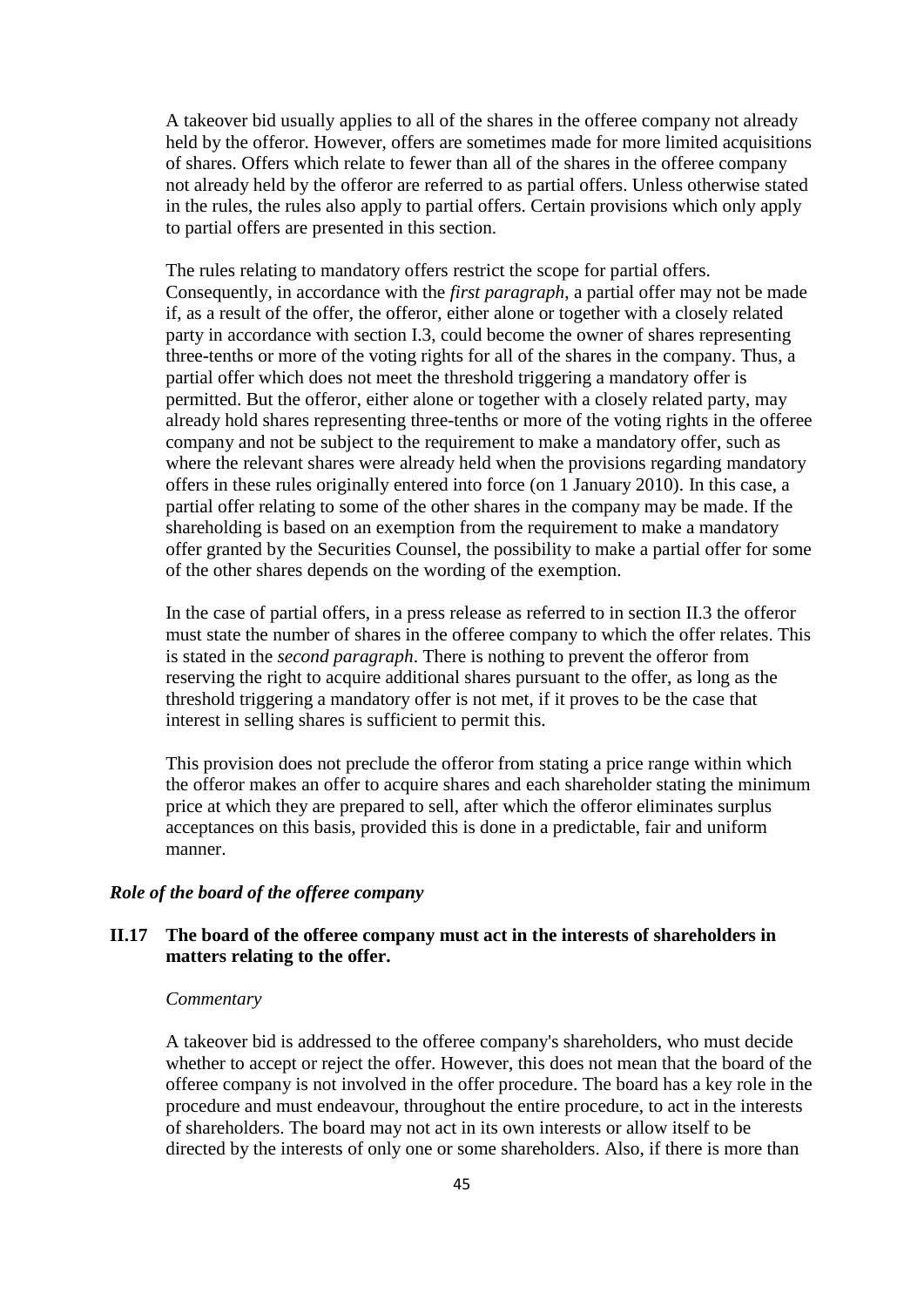one bidder, the board may not promote a particular offeror without objective grounds. Section II.21 contains provisions which prohibit the board from taking measures, without the approval of shareholders, which are intended to impair the conditions for making or implementing the offer. The provisions do not prevent the board from considering or providing information about alternatives other than the offer that has been made, or from entering into discussions with other potential bidders, provided the board is of the opinion that this is in the interests of shareholders.

The general disclosure obligations of the offeree company as a listed company remain unchanged in a takeover situation. If new information is published by the offeree company in a takeover situation, it may be necessary to make a supplement to the offer document (see the second paragraph of section II.6). If information is available which may affect the assessment of the offer without the offeree being obliged to publish the information immediately, the offeree company should endeavour to publish the information not later than two weeks prior to the expiry of the acceptance period (cf. the board's obligation under section II.19 to announce its reasoned opinion on the offer not later than two weeks prior to the expiry of the acceptance period.)

As a consequence of a takeover bid, the board is often assigned the task of deciding whether one or more potential bidders are entitled to conduct a due diligence investigation and to determine, in this context, *inter alia*, the scope and the forms of the investigation. Section II.20 contains a provision on this. Correspondingly, given its obligation to act in the interests of shareholders, it is the board's responsibility to decide upon, for example, an offeror's request for assistance in the drafting of applications for requisite official authorisations/regulatory clearances.

If, prior to completion of the offer, an offeror wishes to offer employees of the offeree company a bonus arrangement or the equivalent, the prior approval of the board of the offeree company must be obtained. A determination of whether such approval should be given must also be made based on the obligation to act in the interests of shareholders.

In some cases, the offeror may wish to enter into an agreement with the offeree company to regulate certain matters prior to making the offer. This may include an agreement which limits the right for the offeree company to enter into discussions with, or actively seek, other potential bidders for a certain period of time. It may also include an agreement under which, on certain conditions, the offeree company wholly or partly compensates the offeror for costs incurred if the deal fails to materialise and a competing offer is completed instead. Such agreements should only be entered into where the board of the offeree company considers there to be special reasons justifying doing so. Where such an agreement is entered into, the board must not only ensure that the terms and conditions of the agreement comply with applicable law, but also carefully consider whether the agreement is in the interests of all shareholders.

### *Conflicts of interest*

**II.18 A director of the offeree company may not participate in discussions on a matter related to the offer if, as a result of a shared interest with the offeror or for any other reason, the director may have an interest in the matter that conflicts with**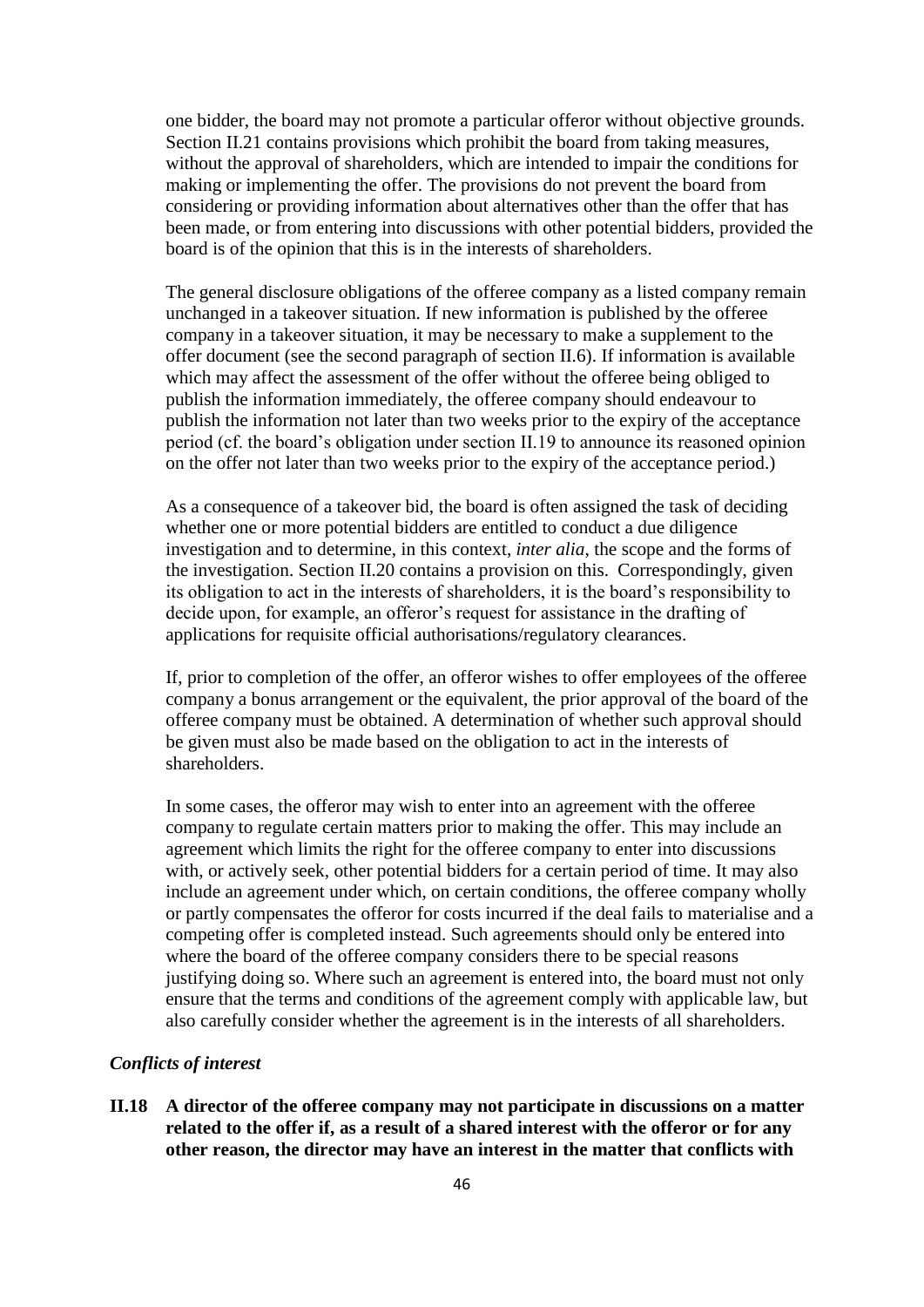# **the interests of shareholders. This also applies to the managing director of the offeree company.**

### *Commentary*

In some cases, a director or the managing director of an offeree company may have a shared interest with the offeror or a third party, such as a potential competing offeror, which means that his objectivity in relation to the offer can be called into question. A clear case of such a shared interest is where the director is also an owner of the offeror company; but there may also be a shared interest where, for example, the director or managing director is employed or otherwise engaged to provide services to the offeror company. If the shared interest indicates that the director may have an interest which is in conflict with the interests of the offeree company's shareholders, the director must declare this to the board and refrain from participating in discussions on any matters addressed by the board which, in a broad sense, are related to the offer. This may, for example, involve matters relating to contacts and negotiations with the offeror or other potential bidders, other alternative forms of conduct, the retention of advisers, the board's opinion of the offer, and any defence measures. The words "may have" denote that the provision even applies in a situation where directors typically have a conflict of interest.

It is not possible to provide an exhaustive list of circumstances constituting such a conflict of interest as referred to in the provision. This must be determined in each individual case taking into account, for example, the nature and scope of the director's connection to the offeror, undertakings relating to board duties, etc. The rules must also be applied in light of their purpose, namely to maintain public confidence in the market.

The fact that a director of the offeree company is also a shareholder of the company does not normally give rise to a conflict of interest. However, if, in connection with the offer, the director has entered into an agreement to sell his shares to the offeror or provided an undertaking to accept the offer, he may be considered to have a conflict of interest. This must be disclosed in the press release regarding the offer and in the offer document. If the sale is governed by special terms and conditions, such as being made conditional on the completion of the offer, a description of these terms and conditions must also be provided.

The above also applies to any director who is a proxy for or otherwise represents a shareholder of the offeree company.

## *The obligation for the board of the offeree company to state its views regarding the offer*

**II.19 The board of the offeree company must announce its opinion of the offer, and the reasons for this opinion, not later than two weeks prior to the expiry of the acceptance period.**

**Based on the press release or offer document issued by the offeror, the board must present its opinion regarding the impact that the implementation of the offer will have on the company, particularly in terms of employment, and its**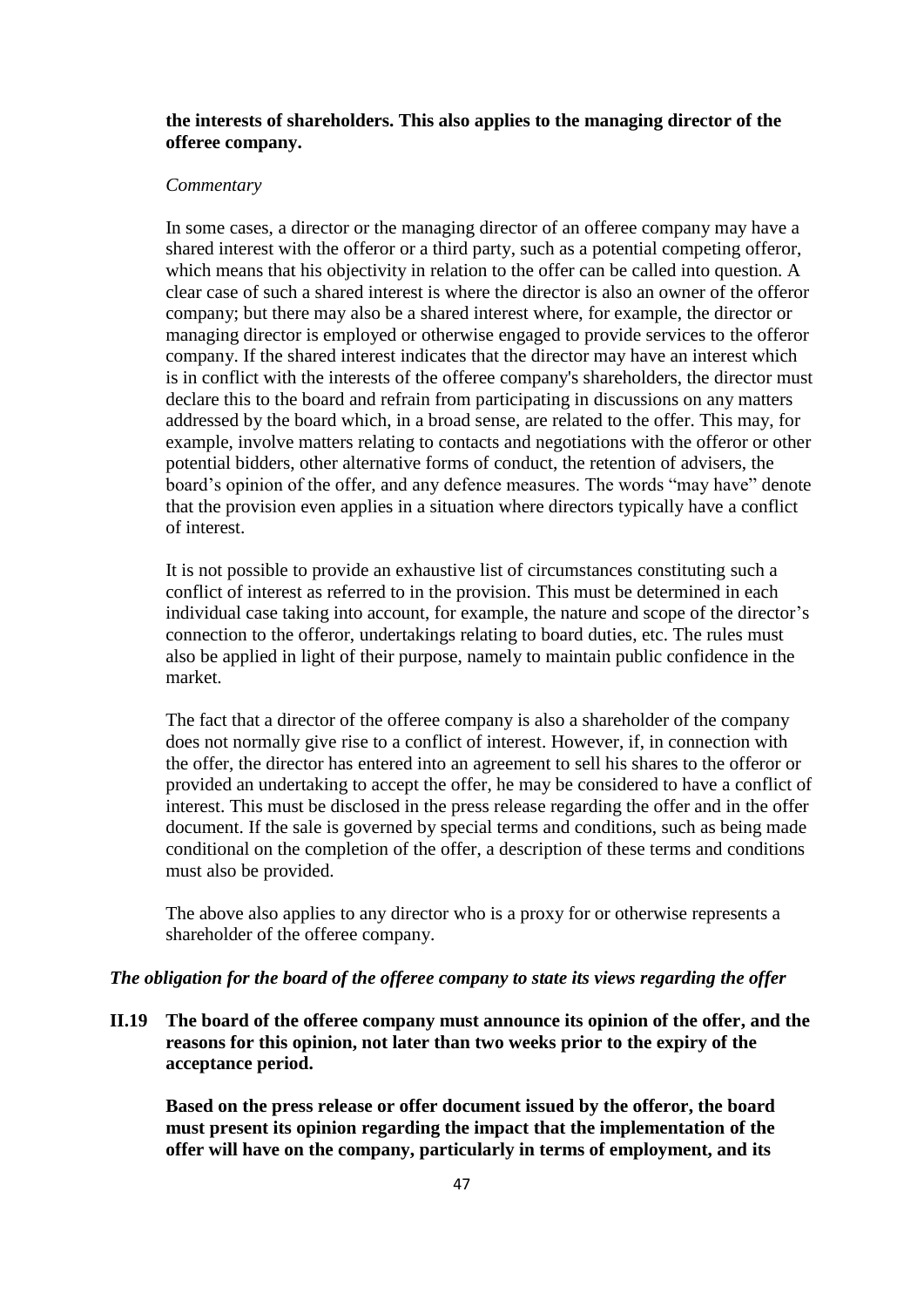**opinion regarding the offeror's strategic plans for the offeree company and the effects it is anticipated that such plans will have on employment and on the communities in which the company conducts its business. If, within a reasonable period of time, the board receives a separate statement of opinion from employee representatives expressing different views on the impact of the offer on employment, this statement must be attached to the board's opinion.**

**The board's opinion must also state whether a director has not participated in discussions on the matter due to a conflict of interest or whether a director has expressed reservations regarding the board's decision. If a relevant board meeting is not quorate, the other directors are entitled, but not obliged, to announce their opinion of the offer. In such case, a valuation opinion pursuant to section IV.3 must be obtained and published, irrespective of whether or not the other directors choose to express their views on the offer.**

**If the offeror amends the terms and conditions of an offer which has been made, the offeree company's board must announce its opinion of the revised offer, and the reasons for this opinion, as soon as possible and, in any event, not later than one week prior to the expiry of the acceptance period.**

#### *Commentary*

The opinion held by the board of the offeree company about the offer is very often of considerable interest to shareholders when faced with a decision. The board's views on the offer are of value to shareholders since the board usually has useful insights into the matters concerned. Consequently, in accordance with the *first paragraph*, the board must announce its opinion of the offer and state the reasons for this opinion. This rule must be understood in the sense that the board must state its views not only on the total amount that the offeror is offering to pay for the company but, above all, on the consideration and other terms and conditions that the offeror is offering for each share and, where applicable, each class of shares.

If the offer is of the nature of a merger, whereby the consideration consists of shares in the offeror company, it is usually appropriate for the board to expand upon its views on the industrial logic, synergies, etc.

The amount of detail required in the reasons for the board's opinion on an offer may otherwise be determined based on the circumstances of the particular case. If the board's position is straightforward, detailed reasons are not usually required, whilst more detailed reasons are required in borderline cases which are difficult to assess, where there may be circumstances worthy of consideration both for and against the offer.

The board needs a certain amount of time to evaluate the offer and provide its opinion. As a result, the board cannot always be required to provide a statement of its opinion immediately when the offer is announced. However, it is an advantage if the opinion is provided in sufficient time for it to be included in the offer document. The opinion must be provided not later than two weeks prior to the expiry of the acceptance period. This usually allows for sufficient time remaining in the acceptance period for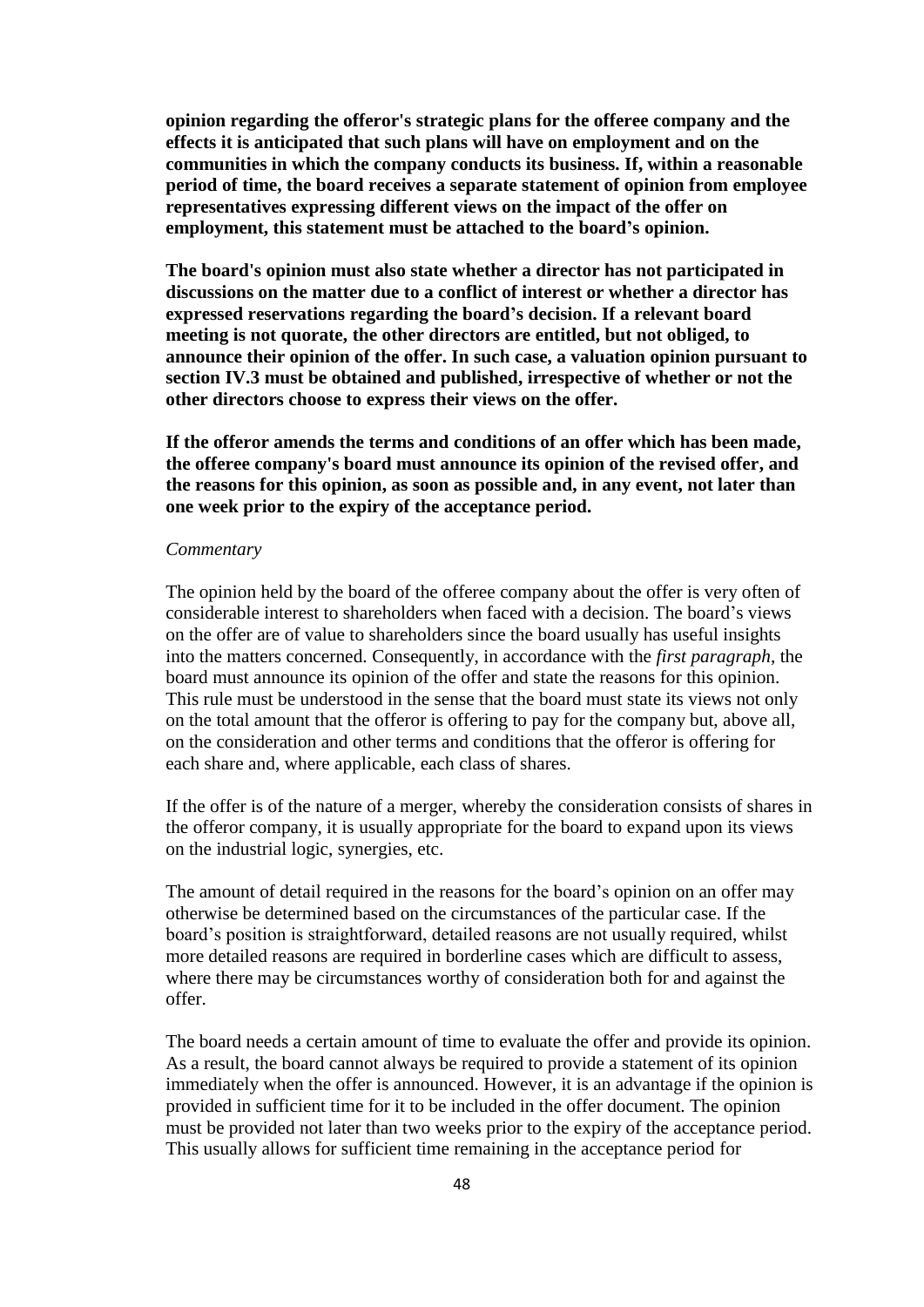shareholders who elected to await the opinion to be considered to have a reasonable amount of time to evaluate the board's opinion.

According to the *second paragraph*, based on the press release or offer document issued by the offeror, the board must present its opinion regarding the impact that the implementation of the offer will have on the company, particularly in terms of employment, and its opinion regarding the offeror's strategic plans for the offeree company and the effects it is anticipated that such plans will have on employment and on the communities in which the company conducts its business. If, within a reasonable period of time, the board receives a separate statement of opinion from employee representatives expressing different views on the impact of the offer on employment, this statement must be attached to the board's opinion. This provision is based on the provisions of the Takeover Directive.

If the board of the offeree company has provided its opinion of the offer in sufficient time for it to be reproduced in the offer document, the entire opinion must be reproduced in the offer document, in accordance with Part 4 of the Appendix. If the opinion is not available in time to be reproduced in the offer document, it must be disclosed in the offer document when it is expected to be available.

If a director has not participated in discussions on the matter due to a conflict of interest or for any other reason, according to the *third paragraph* this must be stated in the board's opinion. Similarly, if a director has expressed reservations regarding the board's decision, this must be stated together with the reasons for the reservations, if stated. If a sufficient number of board directors are prevented from participating in the formulation of the board's opinion for the relevant board meeting to be declared inquorate, the other directors are entitled, but not obliged, to announce their opinion of the offer (this is usually what happens in these cases). In a situation such as this, a valuation opinion in accordance with section IV.3 must be obtained and published, even if a squeeze-out situation as referred to in Part IV is not involved. The obligation to obtain a valuation opinion applies irrespective of whether or not the other directors choose to express their views on the offer. The board may also have reason to obtain a valuation opinion in other cases. If so, the valuation opinion must be published.

Pursuant to section II.9, an offeror may amend the terms and conditions of an offer which has been made. The board of the offeree company must also announce its opinion of the revised offer. The *fourth paragraph* states that this must take place as soon as possible and not later than one week before the expiry of the acceptance period.

## *The participation of the offeree company in a due diligence investigation*

**II.20 If the offeror requests that it be permitted to conduct a due diligence investigation on the offeree company, the board of the offeree company must decide whether the company can, and should, participate in such an investigation and, if so, on what terms and conditions and to what extent. The board must limit the investigation to factors relevant to making and implementing the offer.**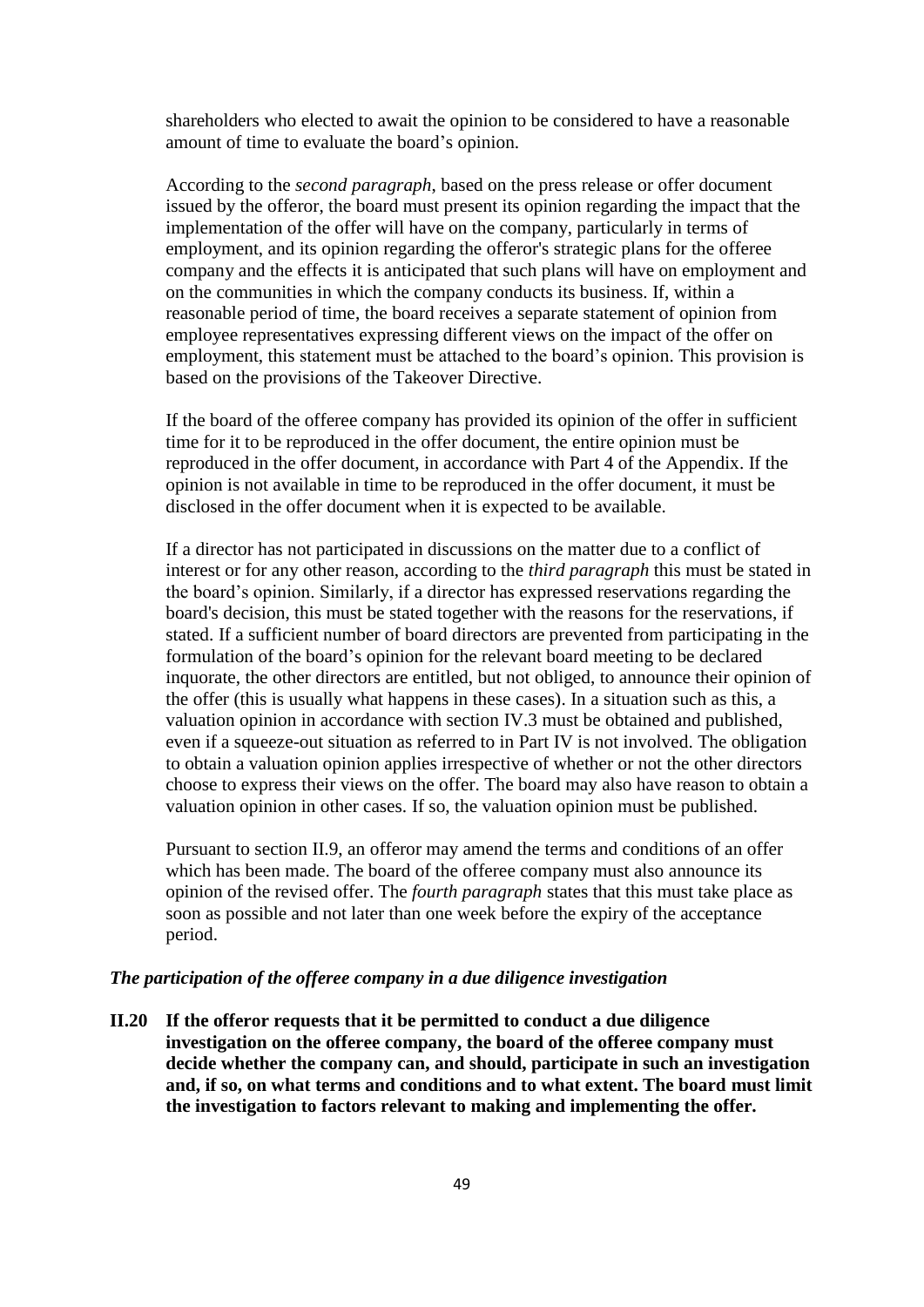# **If, in the investigation, the offeree company provides the offeror with non-public price-sensitive information, the offeree company must ensure that the information is made public as soon as possible.**

### *Commentary*

In connection with a takeover bid, the offeror may sometimes ask the offeree company for permission to conduct a due diligence investigation in order to obtain more information about the company. According to the *first paragraph*, the board of the offeree company is responsible for determining the extent to which such a request can, and should, be complied with based on the circumstances of the individual case, and taking into account, first and foremost, the scope permitted for such participation under the relevant legislation, in particular the Companies Act, and the Marketplace's rules. The board must also comply with the rules on insider trading. The board may consent to participation by the offeree company in a due diligence investigation only if the board considers that the potential offer will be of interest for consideration by shareholders and if the offeror has presented a written request for permission to conduct the investigation concerned as a condition to making the offer.

In arriving at its decision, the board must weigh up the risks of harm to the company, such as through the disclosure of trade secrets. In light of, *inter alia*, these risks, the board should ensure that the investigation is no more extensive than is necessary for the offer. The board should also ensure that a confidentiality agreement is prepared which, *inter alia*, places limitations on the offeror's right to use and disseminate the information, and that the company documents the information provided, the persons who have received it, and when this occurred. The board should also endeavour to ensure that the investigation is conducted as quickly as possible in order to avoid unnecessary disruptions to the offeree company's business.

If, in the course of the due diligence investigation, the offeree company provides the offeror with non-public price-sensitive information, according to the *second paragraph* the offeree company must ensure that this imbalance in the provision of information is rectified as soon as possible. This may take the form of information – in any event summarised in relevant parts - being published and included in the offer document.

The obligation to publish the information provided in accordance with these rules does not apply before the offer has been made. If no takeover bid is made after the due diligence investigation, this obligation no longer applies.

If more than one bidder plans to make an offer for the shares in the offeree company, it is of the utmost importance that the offeree company applies the rules uniformly visà-vis all bidders. Consequently, if information has been provided to one bidder and another bidder requests equivalent information, the offeree company must comply with this request, provided the circumstances are similar in other respects. Clearly, the board must also consider the risks to the company which may result from the provision of information as regards the other bidder. Circumstances may differ from one bidder to another, depending on the level of competition, for example.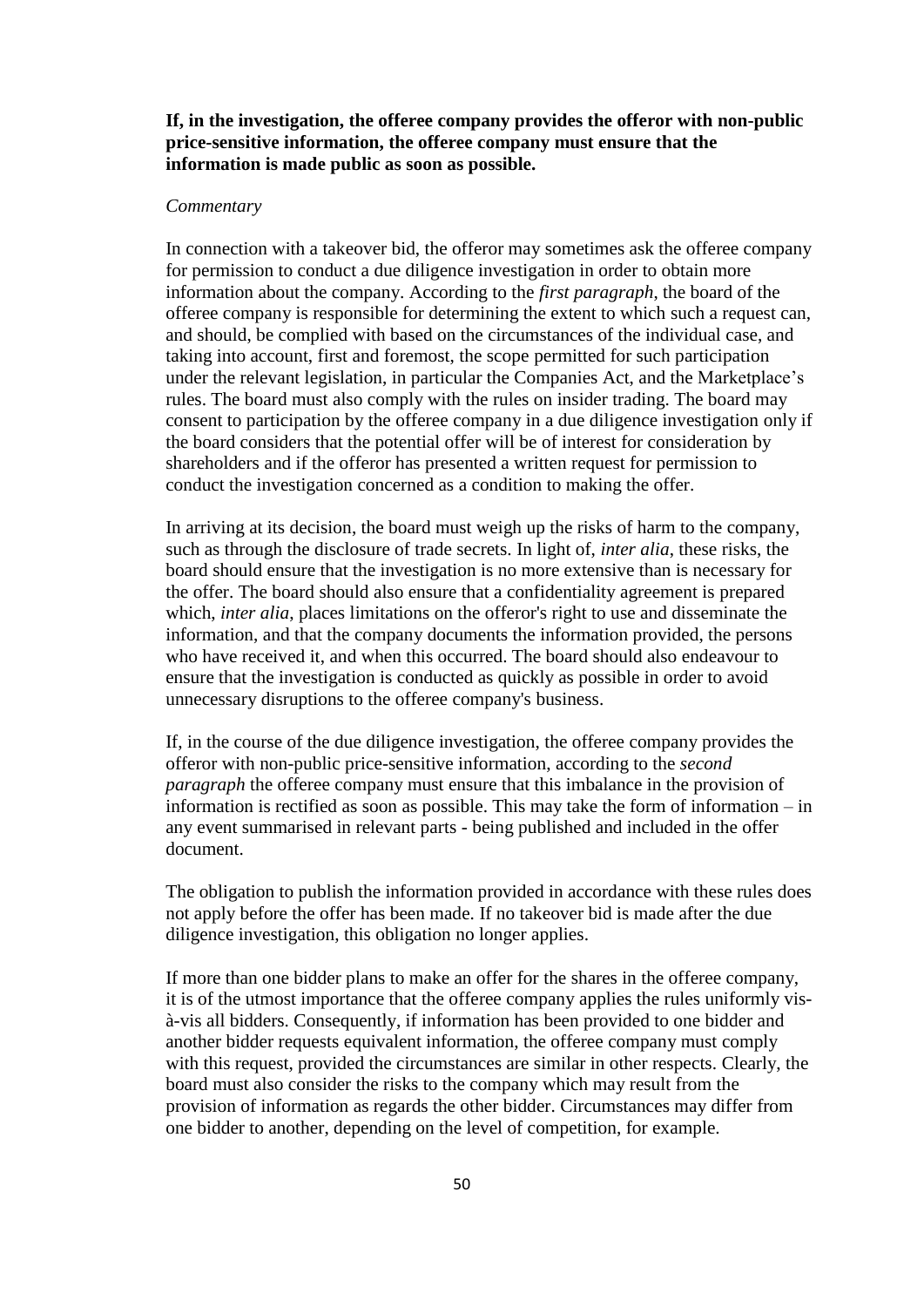The above comments apply to due diligence investigations which are begun before the offer is announced. The question of whether such an investigation may also be conducted after the offer has been announced is quite a different matter. This should only occur if required to determine whether or not the conditions to completion stipulated in the offer have been satisfied.

### *Defence measures*

**II.21 Where, based on information originating from a person who intends to make a takeover bid for the shares in the offeree company, the board of directors or managing director of an offeree company has a well-founded reason to believe that such a takeover bid is imminent, or if such a takeover bid has been made, the offeree company may only take measures which are intended to impair the conditions for making or implementing the takeover bid following the adoption of a resolution by the shareholders at a general meeting.**

**Notwithstanding the first paragraph, the offeree company may seek alternative bids.**

### *Commentary*

The rule corresponds in substance with the provisions of Chapter 5, section 1 of the TBA.

According to the *first paragraph*, the board of directors of an offeree company may not take measures which are intended to impair the conditions for making or implementing the takeover bid. The obligation to refrain from taking such so-called defensive measures applies not earlier than the time at which the board of directors or managing director of the offeree company has a well-founded reason to believe that a takeover bid is imminent, based on information originating from the person who intends to make a takeover bid for the shares in the offeree company. The section also applies when the information has not been provided directly to the board of directors or the managing director, but has first passed through one or more stages, for example through shareholders. As regards the board of directors, it is sufficient for one director to have gained such knowledge. Where a takeover bid is made without any information being provided by the offeror, or without the board having become aware of the takeover bid in any other manner, the crucial time is the date on which the takeover bid is published.

The requirement that, in order to limit the possibilities for the offeree company to take action, the information regarding the takeover bid must provide "a well-founded reason to believe that a takeover bid is imminent" means, *inter alia*, that the information must be fairly specific and that the offeror can be assumed to have the requisite financial resources to implement the takeover bid. The mere fact that the board is of the opinion that the takeover bid will not be attractive enough for the shareholders does not in itself constitute a circumstance which entitles the board to take measures on its own initiative to thwart the takeover bid.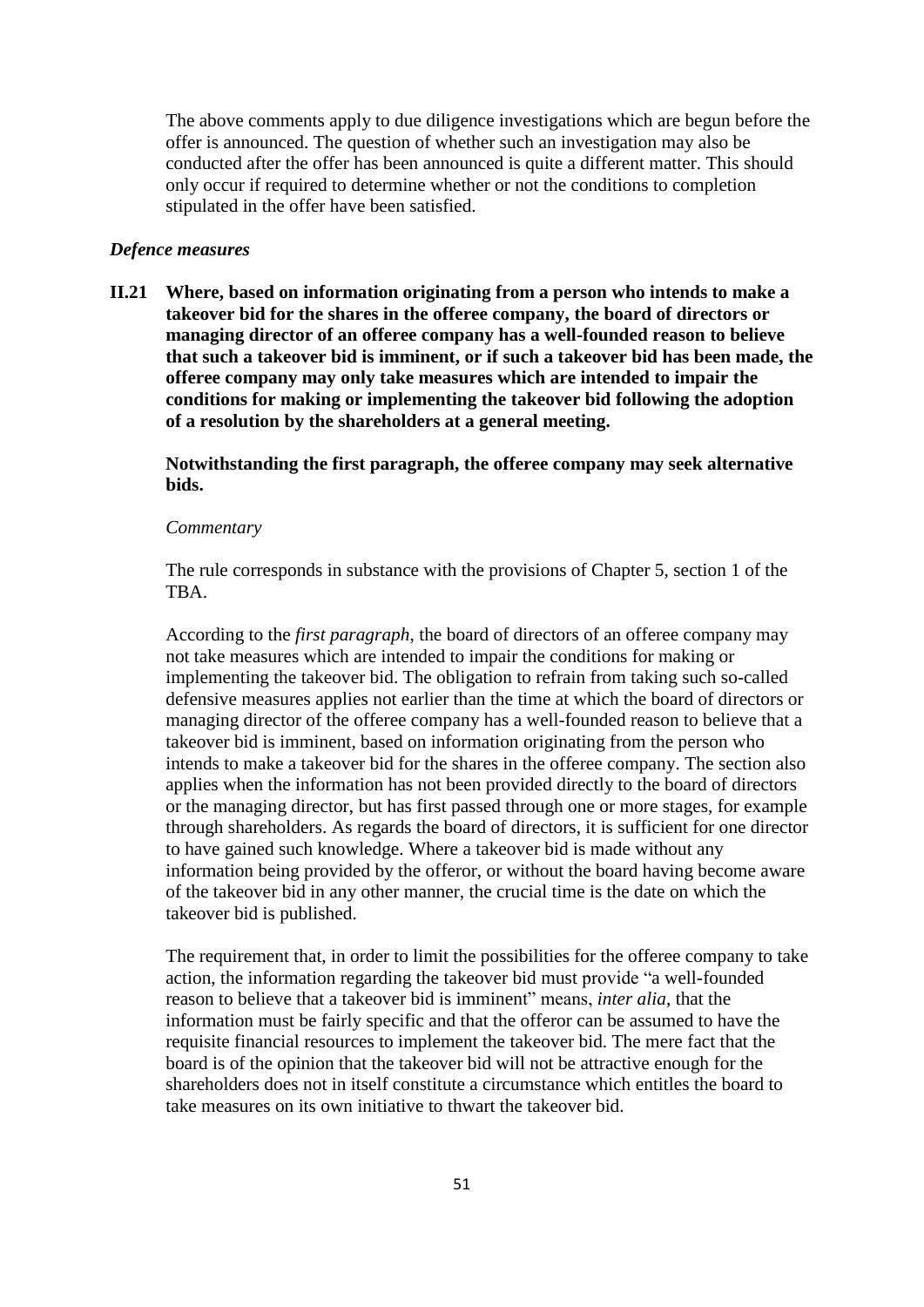It is not possible to provide an exhaustive list of the various types of measures which the offeree company is not permitted to take in cases where the rule applies. Examples of such measures include a private placement of shares, a transfer or acquisition of assets, or an offer to the shareholders of the offeror company or another company to acquire their shares. Measures may also include encouraging a subsidiary to take such measures. However, whether these measures or other measures fall within the ambit of the rule depends on whether the measure is intended to impair the conditions for making or implementing the takeover bid.

Accordingly, measures which are intended to impair the conditions for making or implementing the takeover bid may only be taken following the adoption of a resolution at a general meeting. This also means that the measure cannot be taken pursuant to previously granted authorisation. It also means that a measure which is decided upon by the board, conditional on the subsequent ratification by the shareholders at a general meeting, may not be taken until the shareholders have granted their approval.

The *second paragraph* states that the offeree company may seek alternative bids notwithstanding the provisions of the first paragraph.

# *The offeror's obligation to announce the outcome of the offer*

- **II.22 As soon as possible after the expiry of the acceptance period, the offeror must make an announcement stating:**
	- **the number of shares in the offeree company for which acceptances of the offer have been received and the proportion of the offeree company's share capital and total voting rights represented by these shares;**
	- **the number of shares in the offeree company acquired by the offeror outside the offer and the proportion of the offeree company's share capital and total voting rights represented by these shares;**
	- **whether the stipulated conditions to completion have been satisfied and, where applicable, whether the offeror has decided to complete the offer notwithstanding that all of the conditions have not been satisfied;**
	- **the number of shares in the offeree company held or otherwise controlled by the offeror, and the proportion of the offeree company's share capital and total voting rights represented by these shares;**
	- **any holdings of financial instruments which give the offeror financial exposure equivalent to a shareholding in the offeree company; and**
	- **the date on which payment of the consideration is expected to commence.**

**Where applicable, disclosure must also be made of any decision to:**

- **extend the acceptance period;**
- **reduce the blocks of shares for which acceptances have been received;**
- **initiate a squeeze-out procedure in respect of the remaining shares; or**
- **acquire additional shares on the market.**

*Commentary*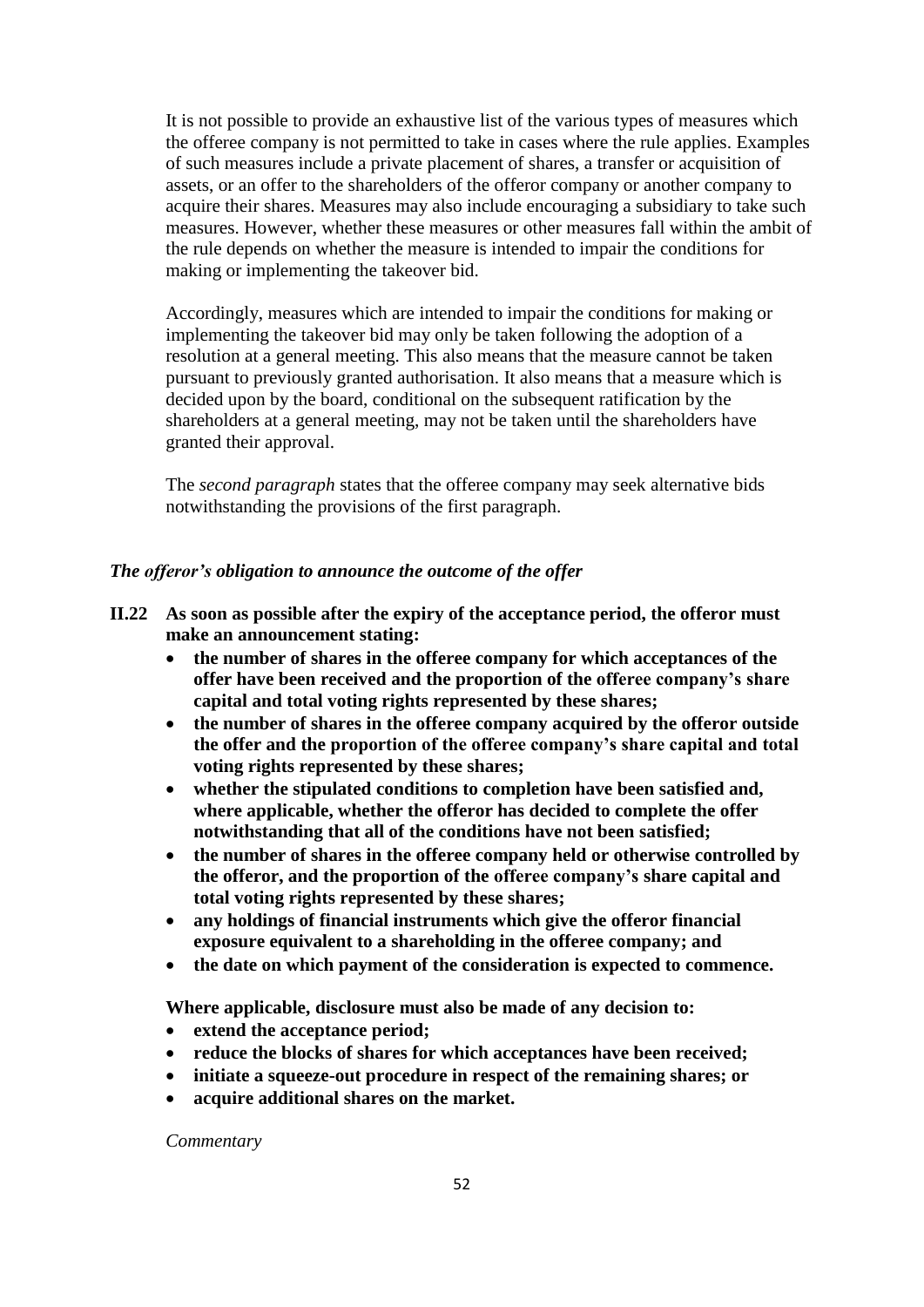According to the *first paragraph*, after the expiry of the acceptance period pursuant to the offer, the offeror must provide information about the outcome of the offer as soon as possible after the counting of acceptances has been completed. Given the importance of shareholders receiving information promptly about the outcome of the offer, the counting of acceptances must take place as quickly as possible without jeopardising the reliability of the counting procedure.

The application of this provision is conditional on the acceptance period having expired. If the offeror extends the acceptance period for the offer prior to the end of the acceptance period, the offeror is not under an obligation to provide information about the outcome of the offer until the end of the extension period. The information must be provided by means of an announcement in the manner stated in section I.4.

In the first instance, the offeror must state the number of shares in the offeree company for which acceptances have been received and the proportion of the offeree company's share capital and total voting rights represented by these shares. This indicates how successful the offer has been. In addition, the offeror must state the number of shares in the offeree company acquired by the offeror outside the offer and the proportion of the offeree company's share capital and total voting rights represented by these shares.

If the offeror has stipulated conditions to completion of the offer, such as the achievement of a specific level of acceptances, the offeror must state whether these conditions have been satisfied or, where applicable, that the offer will be completed notwithstanding that all of the conditions have not been satisfied.

The offeror must also state the number of shares in the offeree company held or otherwise controlled by the offeror, and the proportion of the offeree company's share capital and total voting rights represented by these shares. If the offeror holds warrants or convertible securities issued by the offeree company, details of these must be provided within the scope of the reporting of the number of shares controlled by the offeror. The offeror must also provide details of any holdings of financial instruments which give the offeror financial exposure equivalent to a shareholding in the offeree company. Finally, the date on which payment of the consideration is expected to commence must be stated.

In the *second paragraph*, a requirement is imposed for the offeror to provide information regarding, for example, an extension of the acceptance period for the offer. An offeror may decide to extend the acceptance period at the end of the acceptance period. The offeror may, for example, fail to achieve the level of acceptances stated in the conditions to completion (normally more than 90 per cent), and therefore may wish to extend the acceptance period in order to achieve a higher level of acceptances. There is nothing to prevent the offeror from renouncing such a condition during the extended acceptance period. Also, the offeror may achieve a level of acceptances of more than 90 per cent at the end of the acceptance period, but may extend the acceptance period for the offer nonetheless.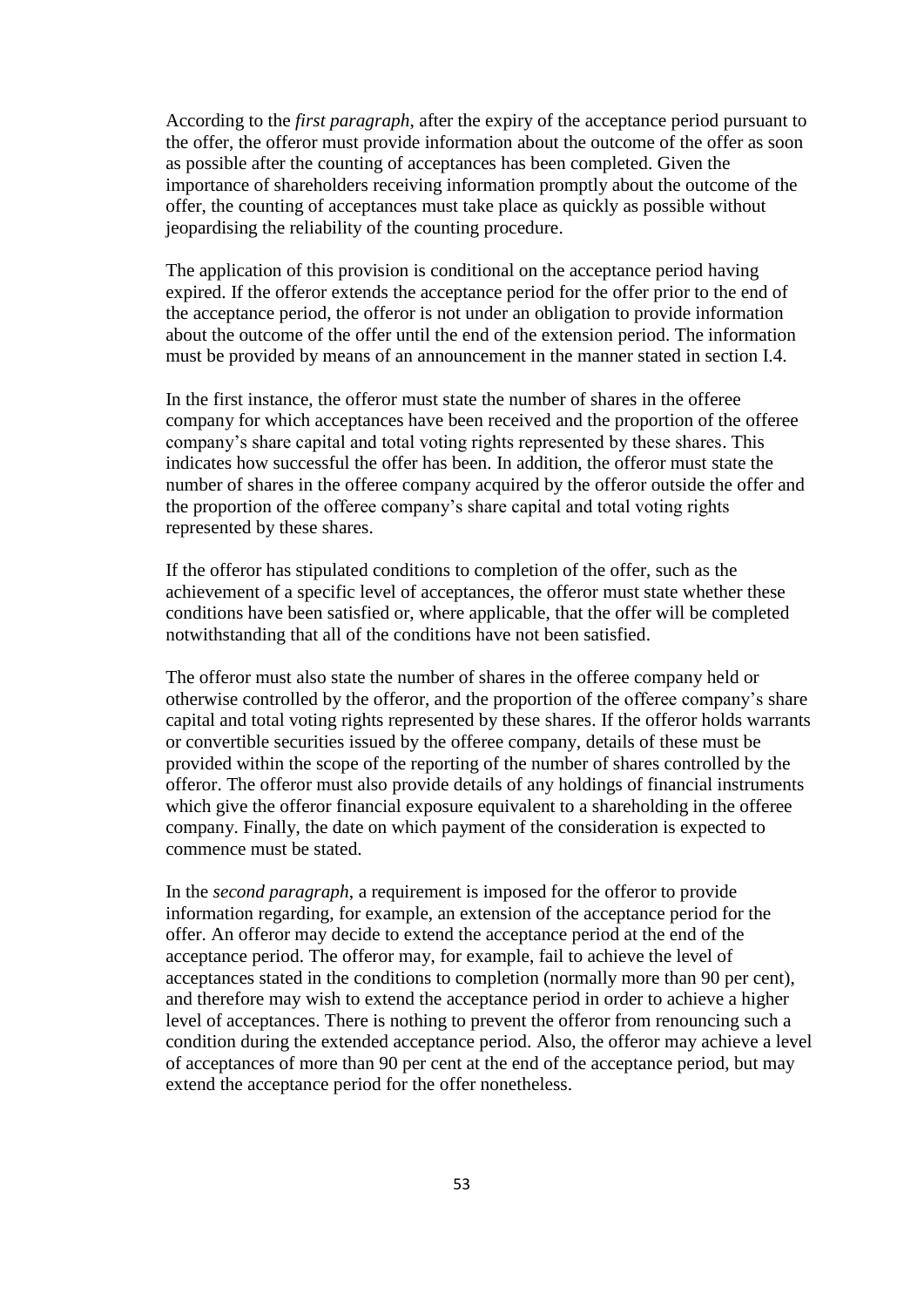If the offeror has made a partial offer, and the interest in selling shares to the offeror is so substantial that a *pro rata* reduction is required, information to this effect must be provided in the press release.

Finally, where applicable, it must be stated that the offeror has decided to initiate a squeeze-out procedure in respect of minority shares or has decided to purchase shares in the offeree company on the market.

### *The offeror's obligation to pay the consideration*

### **II.23 The offeror must pay the consideration under the offer as soon as possible.**

### *Commentary*

When the offeror has given notice that the offer has been completed, the offeror must pay the consideration to shareholders who accepted the offer as soon as possible. It is natural that the payment of consideration may require a longer period of time if the consideration consists wholly or partly of shares in the offeror company or other securities, than if the consideration consists exclusively of cash. If, at the same time as giving notice of completion of the offer, the offeror extends the acceptance period for the offer, the consideration must be paid during the prescribed period to shareholders who accepted the offer during the original acceptance period.

## *Limitations placed on the offeror's right to make a new offer*

**II.24 If an offer that has been made is not completed, the offeror or a party closely related to the offeror according to section I.3 may not, earlier than 12 months thereafter, make an offer to acquire shares in the offeree company or acquire shares in the offeree company which thereby triggers a requirement to make a mandatory offer. This also applies to a party closely related to the offeror when the offer was made according to section I.3. The first and second sentences do not apply if the offeror makes a new offer which is recommended by the board of the offeree company.**

#### *Commentary*

In line with the principle stated in the introduction to the rules that a takeover bid may not prevent the offeree company from conducting its business for a period that is longer than reasonable, this section stipulates certain limitations on the right for an offeror to make a new offer after an unsuccessful offer has been made. The provision entails that an offeror who announces at the end of the acceptance period that the offer is not completed may not, earlier than 12 months thereafter, make an offer to acquire shares in the offeree company, or acquire shares in the offeree company which thereby triggers a requirement to make a mandatory offer. This applies correspondingly if the offeror withdraws its offer.

In order to prevent the circumvention of the rule, the rule also applies to offers and acquisitions which are made or carried out by a party closely related to the offeror according to section I.3.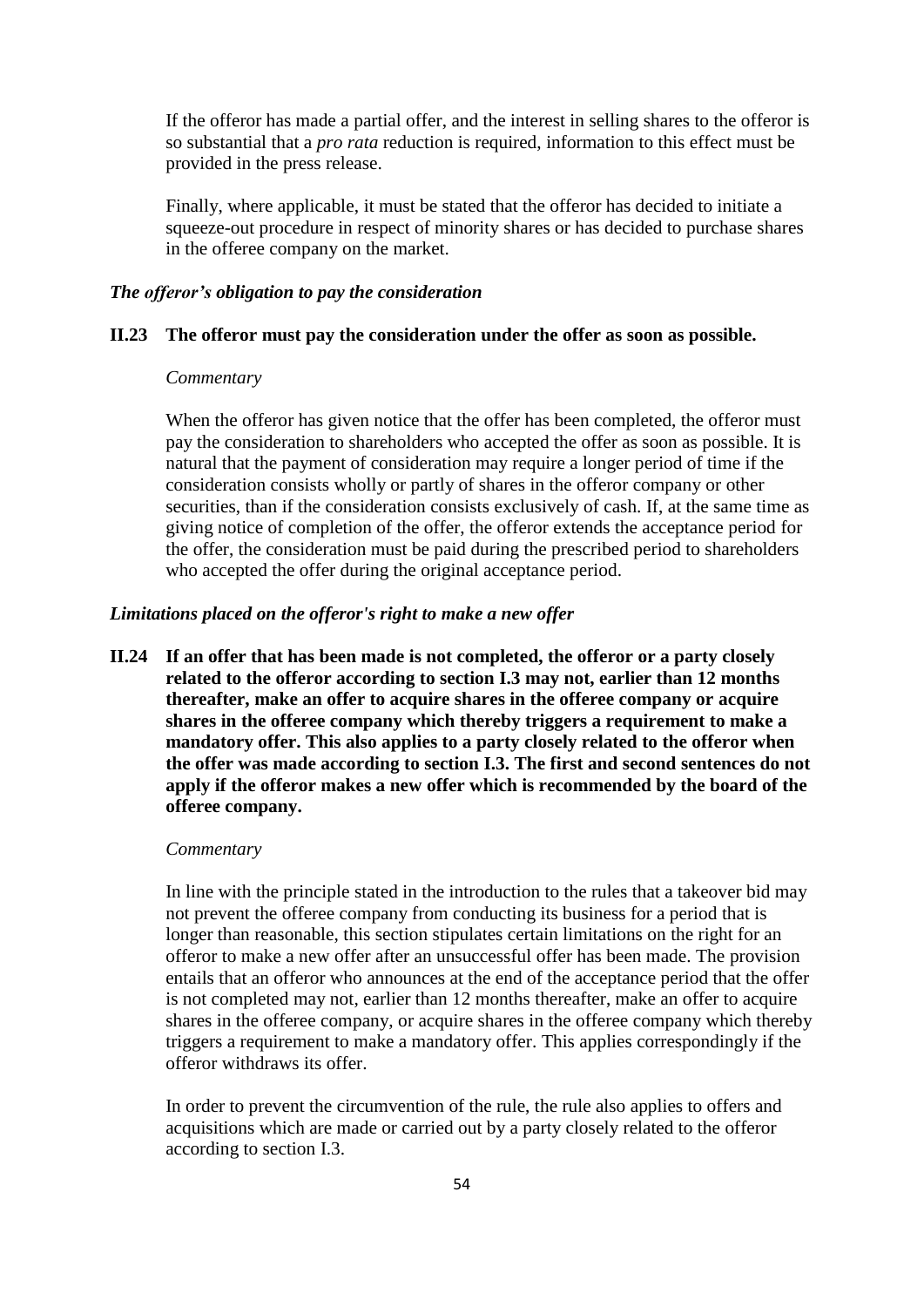The first and second sentences of the provision do not apply if the offeror makes a new offer which is recommended by the board of the offeree company. If this is the case, the recommendation must be obtained in advance. The Securities Council may grant an exemption from the rule. A reason for such exemption may be, for example, that a third party has made an offer to acquire shares in the company.

The application of this provision is conditional on an offer having been made; it does not apply where a potential bidder has made a pre-announcement of a potential offer. Section II.3 states that in this type of situation the Securities Council may set a deadline by which the offer must be made and set the earliest date on which the offeror may subsequently make an offer to acquire the shares in the company if it does not make an offer within the stipulated period.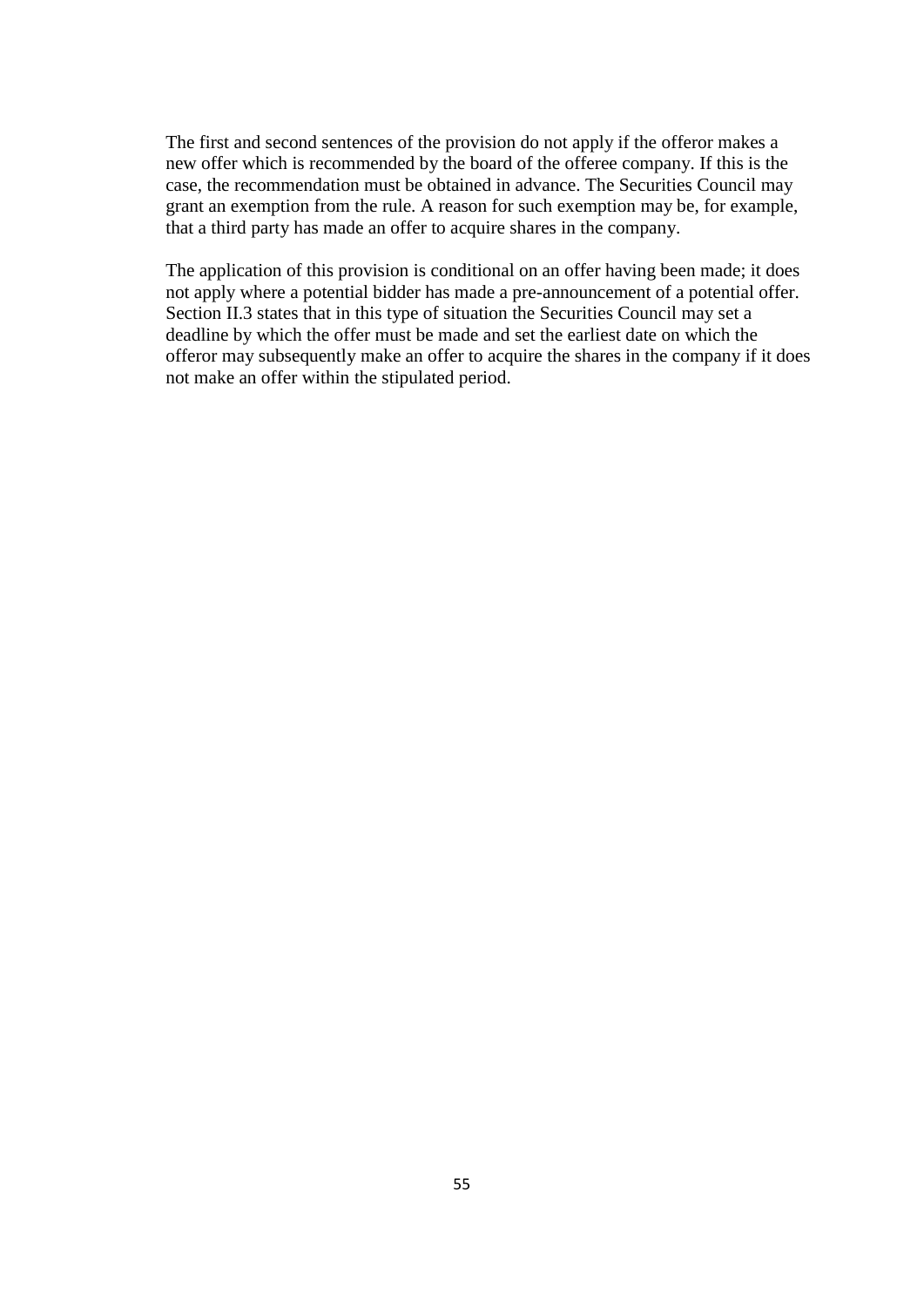# **III. Mandatory offers**

*The conditions giving rise to a requirement to make a mandatory offer*

- **III.1 A person who holds no shares, or holds shares representing less than three-tenths of the voting rights for all of the shares, in a Swedish limited company whose shares are traded on a Marketplace and who, through an acquisition of shares in the company, either alone or together with a closely related party according to section I.3(a) – (d) or (f), attains a shareholding representing not less than threetenths of the voting rights for all of the shares in the company, must:**
	- **1. immediately make public the extent of his or her shareholding in the company; and**
	- **2. within four weeks thereafter make a takeover bid for the remaining shares in the company (a mandatory offer).**

# **According to section III.4, the Securities Council may order that the requirement to make a mandatory offer be satisfied by another person.**

#### *Commentary*

This rule corresponds in substance to the provisions of Chapter 3, section 1 of the TBA.

According to the *first paragraph,* a requirement to make a mandatory offer is triggered where a person who holds no shares, or holds shares representing less than threetenths of the voting rights for all of the shares, in a Swedish limited company whose shares are traded on a Marketplace, through an acquisition of shares, either alone or together with a closely related party according to section 1.3(a)-(d) or (f), attains a shareholding representing not less than three-tenths of the voting rights for all of the shares in the company. It is irrelevant what form the acquisition takes. For example, the acquisition may consist of a purchase but also a subscription for shares, a conversion into shares, or an acquisition by virtue of family law. It is irrelevant how many shares are acquired. The crucial thing is whether the total shareholding after the acquisition meets the specified threshold.

In line with the purpose of the rules governing mandatory offers, the requirement that the relevant share of voting rights must have been achieved through an acquisition means that the acquisition must be final and definitive. If the acquisition has been made through a purchase which is subject to certain conditions, such as regulatory clearance by a competition authority, in order for the requirement to make a mandatory offer to be triggered, these conditions must be satisfied and the the acquirer must be able to exercise voting rights for the relevant shares. Correspondingly, the term "acquisition" in this context means that an acquisition which takes place through a subscription for shares will not trigger a requirement to make a mandatory offer until the relevant share issue has been registered.

When calculating the total share of voting rights in the company, shares held in treasury will be taken into account. As a result, any holding by the company of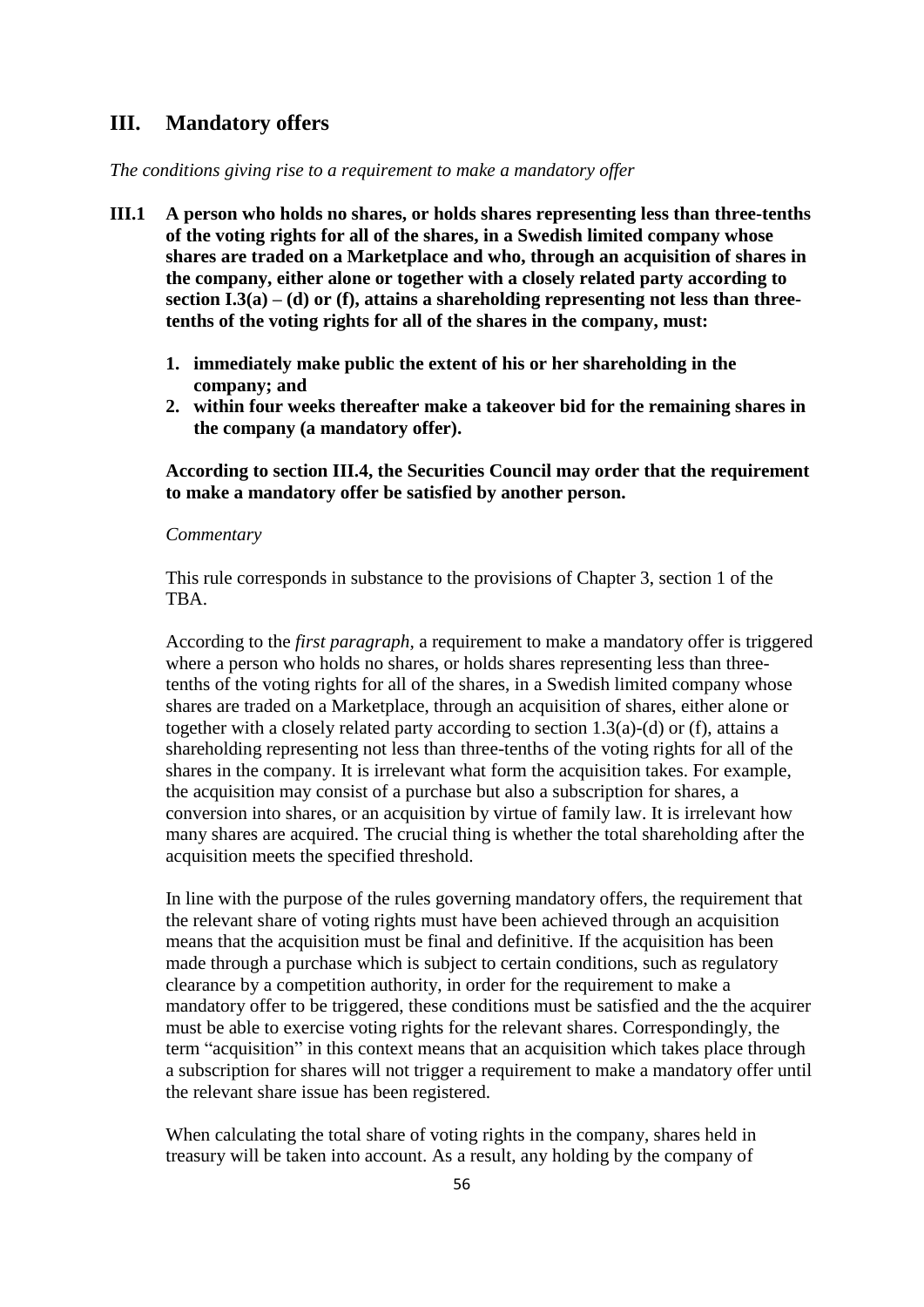treasury shares has no impact on the number of shares which a third party may acquire without triggering a requirement to make a mandatory offer.

When calculating whether a certain holding triggers a requirement to make a mandatory offer, only holdings of shares, and not, for example, warrants or convertible securities issued by the company, will be taken into account. Holdings of call options and put options will also not be taken into account. Furthermore, the exercise of a warrant or a convertible security may result in the holder's share of voting rights reaching three-tenths or more of the voting rights, thereby triggering a requirement to make a mandatory offer.

The requirement to make a mandatory offer entails an obligation to make a takeover bid for the remaining shares in the company. If a person attains or exceeds three-tenths of the voting rights in the company, it is important that the stock market is made aware of this as soon as possible. Therefore, the rule imposes an obligation on the shareholder to publicise the fact that he or she has met the threshold for a mandatory offer requirement. A takeover bid must be made within four weeks of such publication.

Section III.4 provides that the Securities Council may, in a specific case, order that the requirement to make a mandatory offer be satisfied by a party other than the person subject to the requirement to make a mandatory offer according to this rule. The *second paragraph* draws attention to this.

It follows from the wording of the mandatory offer rules that any person who, at the time these rules originally entered into force (on 1 January 2010), either alone or together with a closely related party, already held shares representing not less than three-tenths of the voting rights for all of the shares in a company referred to in the rule, is not subject to a requirement to make a mandatory offer. Furthermore, the rules governing mandatory offers do not prevent such a shareholder from acquiring additional shares in the company at a later date without an accompanying requirement to make a mandatory offer.

### **III.2 The provisions of section III.1 in respect of mandatory offers also apply where:**

**1. a person who holds no shares or who holds shares representing less than threetenths of the voting rights for all of the shares in such a company as referred to in section III.1, through measures by the company or another shareholder, alone or together with another closely related party according to section I.3(a)-(d) or (f), attains a shareholding representing not less than three-tenths of the voting rights for all of the shares and thereafter, other than through a takeover bid to acquire the remaining shares in the company, increases his share of voting rights through an acquisition of one or more shares in the company; or**

**2. a close relationship according to section I.3(a) or (d) is established and the parties thereby together attain a shareholding representing not less than threetenths of the voting rights for all of the shares in such a company as referred to in section III.1.**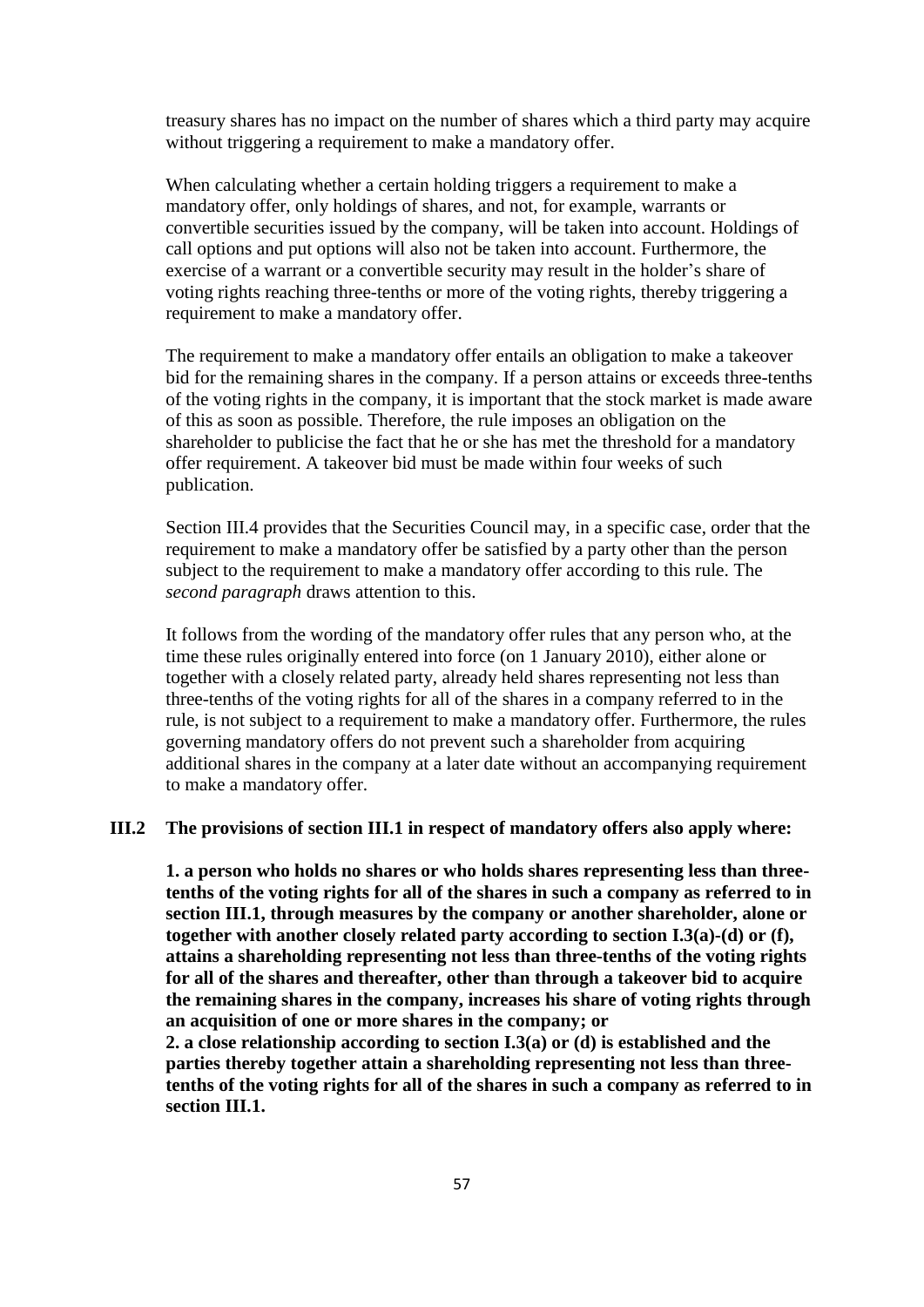**Where the requirement to make a mandatory offer arises pursuant to the first paragraph, subsection 2, the following applies. Under circumstances referred to in section I.3(a), the requirement to make a mandatory offer must be satisfied by the parent company or an equivalent legal entity and, under circumstances referred to in section I.3(d), by the person whose shareholding represents the largest share of voting rights for all of the shares in the company. Where several closely related parties under the latter circumstances hold equal shares of voting rights, each of them shall be jointly and severally liable to ensure that the requirement to make a mandatory offer is satisfied.**

# **Section III.4 states that the Securities Council may order that the requirement to make a mandatory offer be satisfied by a person other than the person pursuant to this rule.**

### *Commentary*

This rule, which in substance corresponds to the provisions of Chapter 3, section 2 of the TBA, applies to certain specific cases where a requirement to make a mandatory offer arises. According to the *first paragraph*, the requirement to make a mandatory offer according to section III.1 is extended to apply in the following two situations as well.

*Subsection 1:* A requirement to make a mandatory offer is not triggered by measures taken by the company, such as redemption of shares, which result in an increase in the share of voting rights held by a shareholder to three-tenths or more of the total voting rights. In that case, the share of voting rights held by the shareholder has increased without the shareholder having acquired any additional shares. However, the requirement to make a mandatory offer is triggered if the relevant shareholder subsequently acquires one or more shares in the company and, as a result, once again increases the share of his or her voting rights. The equivalent applies in relation to certain measures taken by other shareholders. This may include the conversion of shares held by one or more other shareholders to shares with inferior voting rights, thereby resulting in other shareholders obtaining higher shares of voting rights in the company. If measures of this nature result in a shareholder attaining or exceeding the threshold of three-tenths of the voting rights, a requirement to make a mandatory offer will be triggered only if the shareholder in question subsequently acquires a further one or more shares in the company, thereby further increasing his or her share of voting rights. When calculating whether the threshold for a mandatory offer requirement has been exceeded, the shareholding of closely related parties will be taken into account.

*Subsection 2:* The requirement to make a mandatory offer is also triggered if a close relationship according to sections I.3(a) or (d) is established and, as a result, the parties together attain shares comprising not less than three-tenths of the voting rights for all of the shares in the company. The intention is to a group relationship or an agreement regarding coordinated exercise of the voting rights. If a person acquires such shares or interests in a company that a group relationship arises, and the subsidiary, in turn, holds shares in a company, the requirement to make a mandatory offer will be triggered if the acquirer and the subsidiary together, the subsidiary alone, or the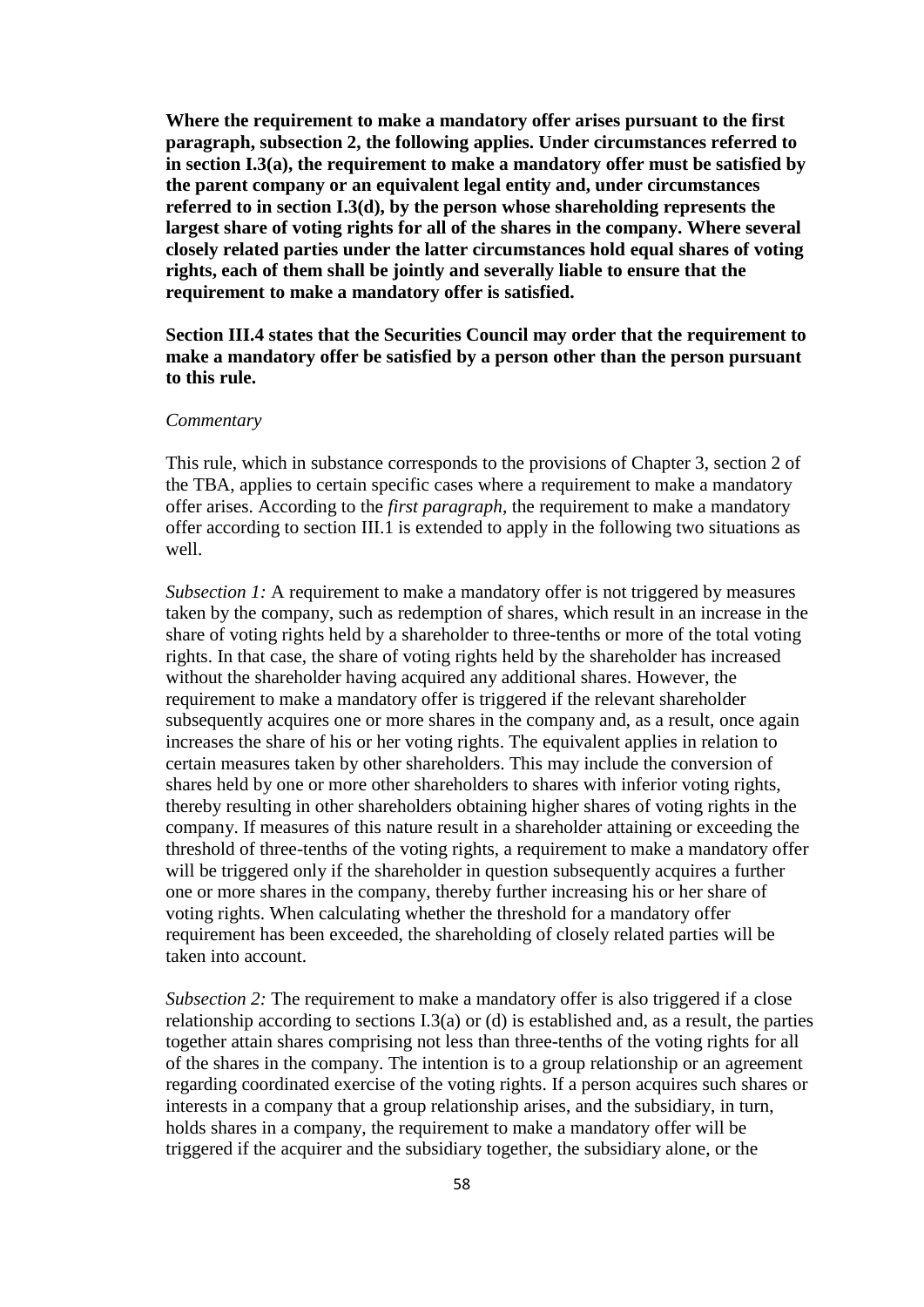subsidiary together with other subsidiaries, holds shares representing not less than three-tenths of the voting rights for all of the shares in the company. Correspondingly, the requirement to make a mandatory offer is triggered if a person who holds twotenths of the voting rights for all of the shares enters into an agreement regarding coordinated exercise of the voting rights with a party who holds not less than onetenth of the voting rights.

The *second paragraph* governs the issue of who is required to satisfy the requirement to make a mandatory offer in cases where the requirement is triggered according to the first paragraph, subsection 2, i.e. through the establishment of a close relationship. The rule distinguishes between two different cases. If a group relationship has been established, the requirement to make a mandatory offer must be satisfied by the parent company or an equivalent legal entity, such as a foreign "parent company". If such an agreement as referred to in section I.3(d) has been entered into, the requirement to make a mandatory offer must be satisfied by a party whose shareholding represents the largest share of the voting rights for all of the shares in the company. Where several closely related parties hold equal shares of voting rights, each of them is jointly and severally liable to ensure that the requirement to make a mandatory offer is satisfied.

The *third paragraph* draws attention to the fact that, according to section III.4, the Securities Council may order that the requirement to make a mandatory offer be satisfied by a person other than the person pursuant to this rule.

# **III.3 Sections III.1 and III.2 do not apply where a party attains a shareholding representing not less than three-tenths of the voting rights for all of the shares through a takeover bid for all of the shares in the company.**

### *Commentary*

This rule, which in substance corresponds to the provisions of Chapter 3, section 3 of the TBA, states that a takeover bid for all of the shares in the offeree company which, upon completion, results in the threshold of three-tenths of the voting rights being met or exceeded, does not trigger a requirement to make a mandatory offer. In this case, all of the shareholders have, through the offer, already been given the opportunity to sell their shares to the controlling shareholder.

If an offeror first makes a voluntary takeover bid and subsequently, during the acceptance period, through purchases on the market or in another manner, acquires a shareholding of such magnitude as to meet the threshold for a mandatory offer requirement, he or she must adapt the offer to comply with the rules governing mandatory offers.

Section III.5 states that the requirement to make a mandatory offer lapses if, within four weeks of the date on which the threshold for a mandatory offer requirement is met, the controlling shareholder disposes of shares such that the holding no longer represents three-tenths of the voting rights or initiates a squeeze-out procedure pursuant to the Swedish Companies Act in respect of the remaining shares.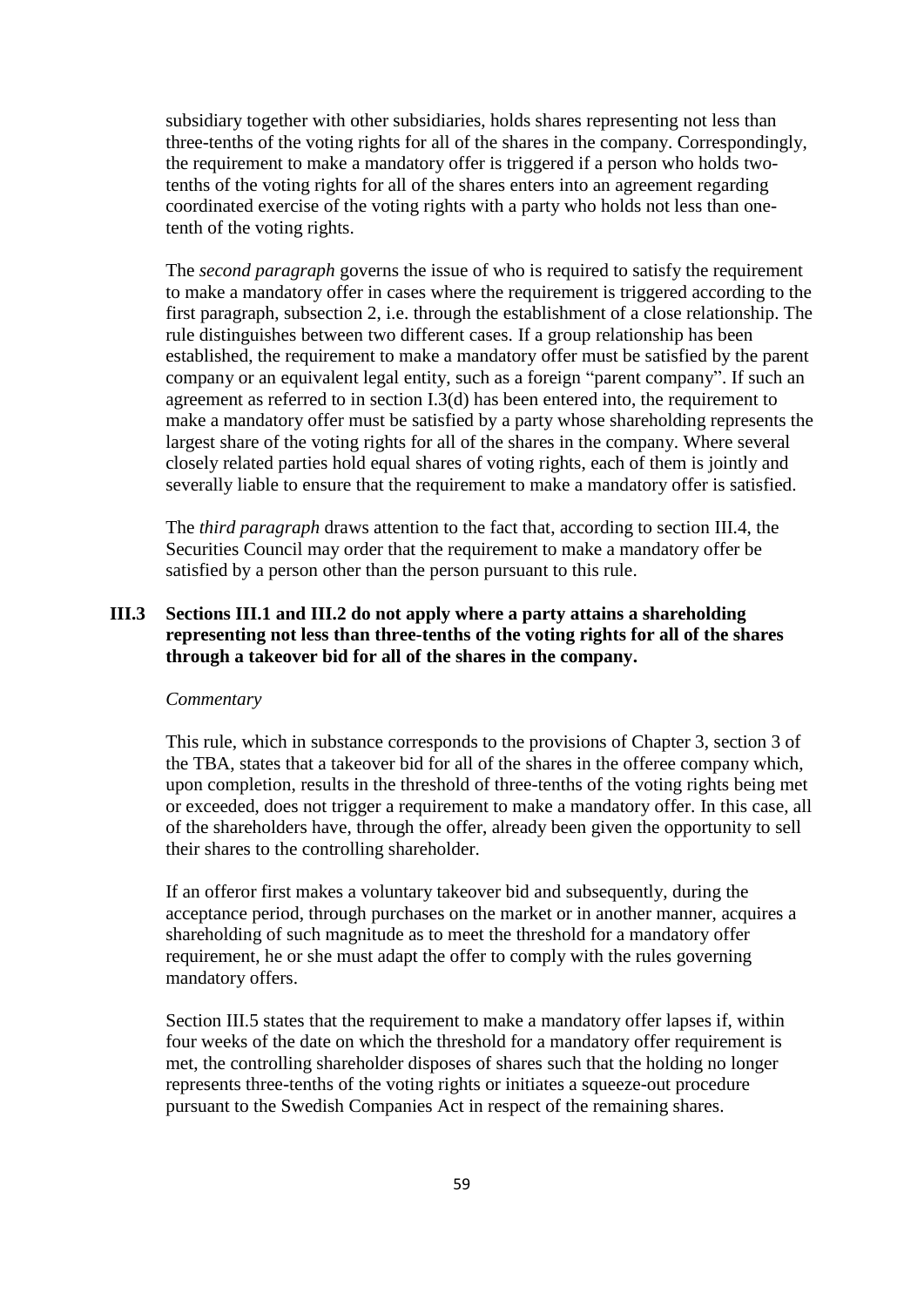# **III.4 Where special cause exists, the Securities Council may order that the requirement to make a mandatory offer be satisfied by a party closely related to the person who is required to make a mandatory offer according to section III.1 or III.2.**

### *Commentary*

This rule, which in substance corresponds to the provisions of Chapter 3, section 4 of the TBA, regulates the power for the Securities Council to decide who is required to satisfy the requirement to make a mandatory offer in certain cases.

A requirement to make a mandatory offer arises, *inter alia*, where a person acquires shares to the extent that his or her shareholding, together with the shareholding of a closely related party, attains the threshold for a mandatory offer requirement. In such a case, it may be the case that the person who acquires the shares holds only a small percentage of the shares in the company even after the acquisition. In such case, the Securities Council may order that the requirement to make a mandatory offer be satisfied by a party closely related to the acquirer. This may be relevant, for example, where a subsidiary acquires a small shareholding in a company in which the parent company has already held a substantial shareholding for some time, and the subsidiary's acquisition results in the aggregate shareholding attaining the threshold for a mandatory offer requirement. In such case, the Securities Council can order that the requirement to make a mandatory offer be satisfied by the parent company despite the fact that section III.1 appears to indicate that it must be satisfied by the subsidiary.

A somewhat similar situation arises where the aggregate shareholding of two closely related parties will exceed the threshold for a mandatory offer requirement as a result of measures taken by the company or another shareholder. If one of them subsequently acquires additional shares, according to section III.2, first paragraph the person who carried out the most recent acquisition will be subject to a requirement to make a mandatory offer. According to this rule, the Securities Council can order that the requirement to make a mandatory offer be satisfied instead by a closely related party of this person.

Correspondingly, in the circumstances referred to in section III.2, first paragraph, subsection 2, i.e. when the threshold for a mandatory offer requirement is exceeded through the establishment of a close relationship, the Securities Council can order that the requirement to make a mandatory offer be satisfied by a closely related party other than the party referred to in section III.2, second paragraph. This may be the case where, for example, two or more parties who together hold shares representing not less than three-tenths of the voting rights for the shares in the company enter into such an agreement as referred to in section I.3(d). An example of a reason which could justify deviating from the main principle is where the parties have agreed that one of them must satisfy the requirement to make the mandatory offer and this does not appear to jeopardise satisfaction of the requirement. Another example is where the underlying agreement between the parties governs the issue of how the voting rights for the shares are to be exercised in a manner which does not reflect the parties' shares of voting rights in the company.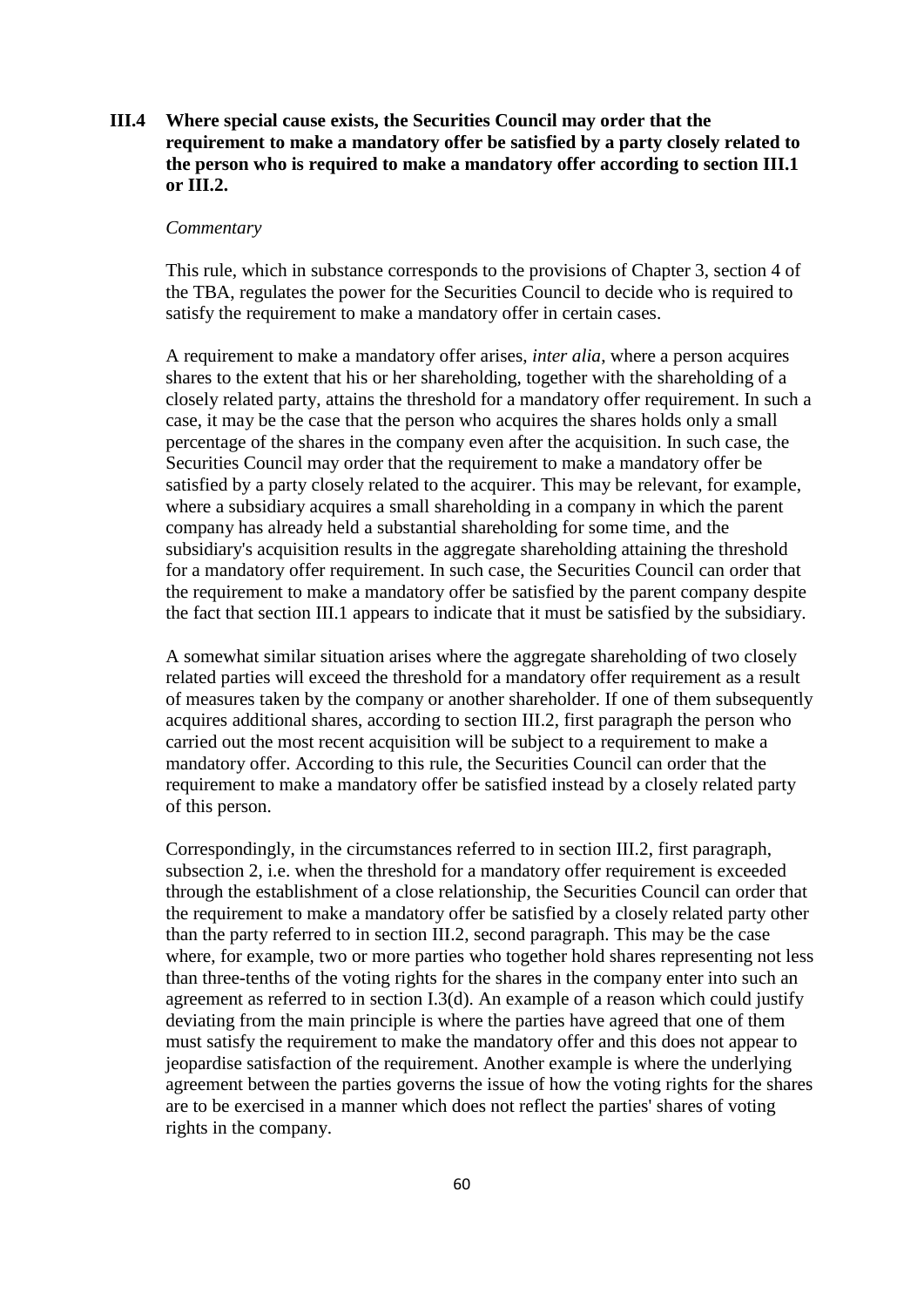Where the parties hold equal shares of voting rights, each of them will be subject to the requirement to make a mandatory offer. According to this section, in such cases, the Securities Council can order that only one of them be required to satisfy the requirement to make a mandatory offer.

*The conditions for lapse of the requirement to make a mandatory offer* 

**III.5 Where a requirement to make a mandatory offer has arisen and, within four weeks of the date on which the requirement to make a mandatory offer arose, the person subject to the requirement or, where applicable, a party closely related to such person according to section I.3(a)-(d) or (f), disposes of shares such that the shareholding does not represent three-tenths of the voting rights for all of the shares in the company, the requirement to make a mandatory offer shall no longer apply. This is also the case where, within the same period, the person subject to the requirement to make a mandatory offer, another party, or the company takes any other measure as a consequence of which the shareholding does not represent at least three-tenths of the voting rights for all of the shares in the company.**

**Where a requirement to make a mandatory offer has arisen and the person subject to the requirement initiates a squeeze-out procedure in respect of the remaining shares pursuant to Chapter 22 of the Companies Act (SFS 2005:551) within four weeks of the date on which the requirement to make a mandatory offer arose, the requirement to make a mandatory offer shall no longer apply. However, where such a request for a squeeze-out procedure is withdrawn, or dismissed on procedural grounds or on the merits of the case, the requirement to make a mandatory offer applies.**

**Where the requirement to make a mandatory offer no longer applies as a result of the first or second paragraphs, the acquiring party must immediately make such fact public.**

### *Commentary*

This rule corresponds in substance to the provisions of Chapter 3, section 6 of the TBA.

According to the *first paragraph,* where a shareholder who is subject to a requirement to make a mandatory offer, within four weeks of the date on which a requirement to make a mandatory offer arose, disposes of shares such that the shareholding no longer represents three-tenths of the voting rights for all of the shares, the requirement to make a mandatory offer no longer applies. This is also the case if, where applicable, a party closely related to the shareholder according to section I.3(a)-(d) and (f) disposes of shares such that the shareholding no longer meets the threshold for a mandatory offer requirement. This rule also covers the situation where a close relationship is dissolved, such as where a parent company sells its shares in the subsidiary, resulting in there no longer being a group relationship.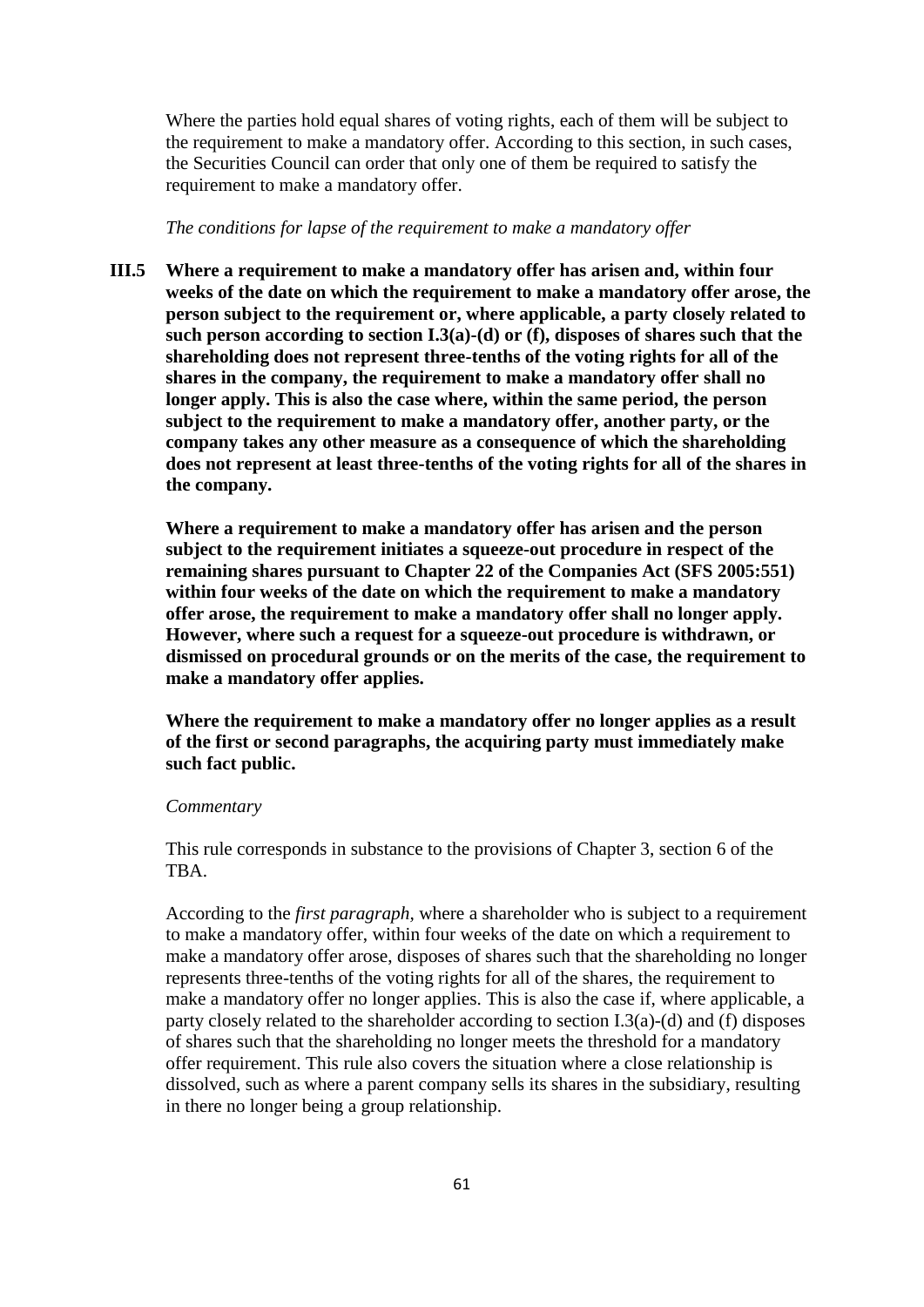According to the *second paragraph,* the mandatory offer requirement also no longer applies where the relevant shareholder initiates a squeeze-out procedure in respect of the remaining shares. However, in order, *inter alia*, to prevent the rules being circumvented, the requirement to make a mandatory offer is reinstated if such a request to initiate a squeeze-out procedure is withdrawn. In order to protect shareholders, this also applies if the request is dismissed on procedural grounds or on the merits of the case.

The *third paragraph* provides that there is duty to provide information in cases where the mandatory offer requirement no longer applies due to any of the grounds stated in the first and second paragraphs.

*Procedures, wording of conditions, etc. in mandatory offers*

- **III.6 Unless otherwise stated, the rules relating to voluntary offers also apply to mandatory offers. However, the following provisions also apply to mandatory offers:**
	- the offer must apply to all of the shares in the offeree company;
	- **the offer must provide for an alternative form of consideration whereby all shareholders are entitled to receive payment in cash;**
	- **the offeror is entitled to make the offer conditional only upon requisite official authorisations/regulatory clearances being obtained; and**
	- an extension of the acceptance period for the cash offer is conditional upon **there being no delay in payment of consideration to those who have already accepted the offer.**

**As stated in sections II.13-15, the terms and conditions of a mandatory cash offer must be adjusted based on the terms and conditions of other acquisitions of shares by the offeror or a party closely related to the offeror according to section I.3 prior to, during or after the offer. However, if the offeror acquires shares via convertible securities, warrants, call options or other securities, thereby achieving a holding of 30 per cent or more of the voting rights for all of the shares in the offeree company, the price under the cash offer may not be less than the volume-weighted average price paid for the share concerned during the 20 trading days preceding the date of announcement of the holding.**

### *Commentary*

In most respects, the rules governing voluntary offers also apply to offers arising due to a requirement to make a mandatory offer. However, certain exceptions must be made in view of the aim of the mandatory offer rules. These exceptions are described in this section.

The aim of the mandatory offer rules is to give shareholders of a company which has a new controlling owner an opportunity to dispose of their entire shareholding in the company in a specific manner. Therefore, it is reasonable that a party who is required to make a mandatory offer must always give shareholders an opportunity to receive payment in cash for their shares. Consideration in this form gives shareholders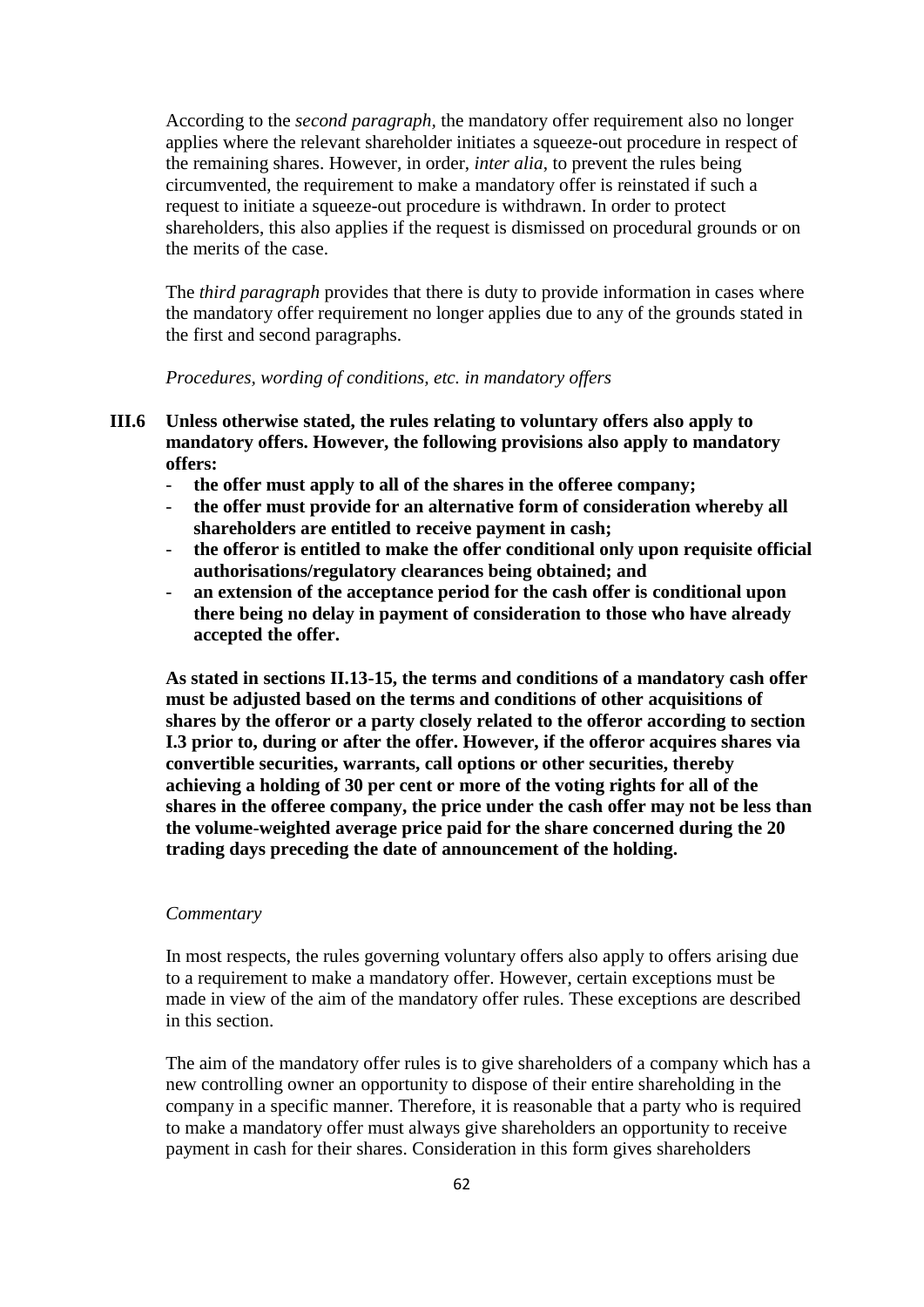maximum freedom of action. In addition, the offeror has the possibility to offer alternative forms of consideration, and at a different value.

A mandatory offer means that an offer must be made to all shareholders for all of the shares. As in the case of section II.12 regarding voluntary offers, mandatory offers also apply to holders of securities the pricing of which might be materially affected by the delisting of the shares to which the offer relates.

The acceptance period for mandatory offers must also be determined in the manner referred to in section II.7. As in the case of voluntary offers, the acceptance period may be extended. However, the extension may not delay payment of consideration to those who have already accepted the cash offer, and the total acceptance period may not exceed three months, or nine months if the offer is conditional on official authorisations/regulatory clearances being obtained.

In the case of mandatory offers, the offeror may not stipulate conditions to completion other than the requisite official authorisations/regulatory clearances being obtained. This means, *inter alia*, that the offeror may not make the offer conditional on the offeree company refraining from taking countermeasures or a more favourable, competing offer not being submitted.

According to the *first paragraph*, subject to the exceptions stated above, the rules governing voluntary offers also apply *mutatis mutandis* to mandatory offers. However, since the determination of the amount of the consideration may be of particular importance in the case of mandatory offers, this matter calls for special comment.

The connection to the rules governing voluntary offers means, *inter alia*, that, according to section II.13, the terms and conditions of the cash offer may not be less favourable than the terms and conditions of a prior transaction carried out less than six months prior to the offer. This usually means that the acquirer must offer the highest price which the acquirer, or, where applicable, a party closely related to the acquirer according to section I.3, paid for the relevant shares less than six months prior to the announcement of the offer. Sections II.14 and II.15 concerning side transactions and subsequent transactions also apply *mutatis mutandis* to mandatory offers. If an acquisition which triggers a mandatory offer requirement is subject to assessment by a competition authority and clearance for the acquisition is granted more than six months after the contract date, the value of the consideration in the prior transaction on the contract date continues to be the determining factor for the price under the offer.

The percentage threshold for a mandatory offer may be attained or exceeded, *inter alia*, if warrants are exercised to subscribe for shares, or convertible securities are converted into shares. Consequently, the *second paragraph* states that, in such cases, the consideration under the offer may not be less than the volume-weighted average price paid for the share concerned during the 20 trading days preceding the date of announcement that the percentage threshold for a mandatory offer has been attained or exceeded. However, if the acquirer has acquired shares at an even higher price during the six-month period prior to the announcement of the offer, that price is the determining factor, and the terms and conditions must then be adjusted based on the terms and conditions of the prior transaction.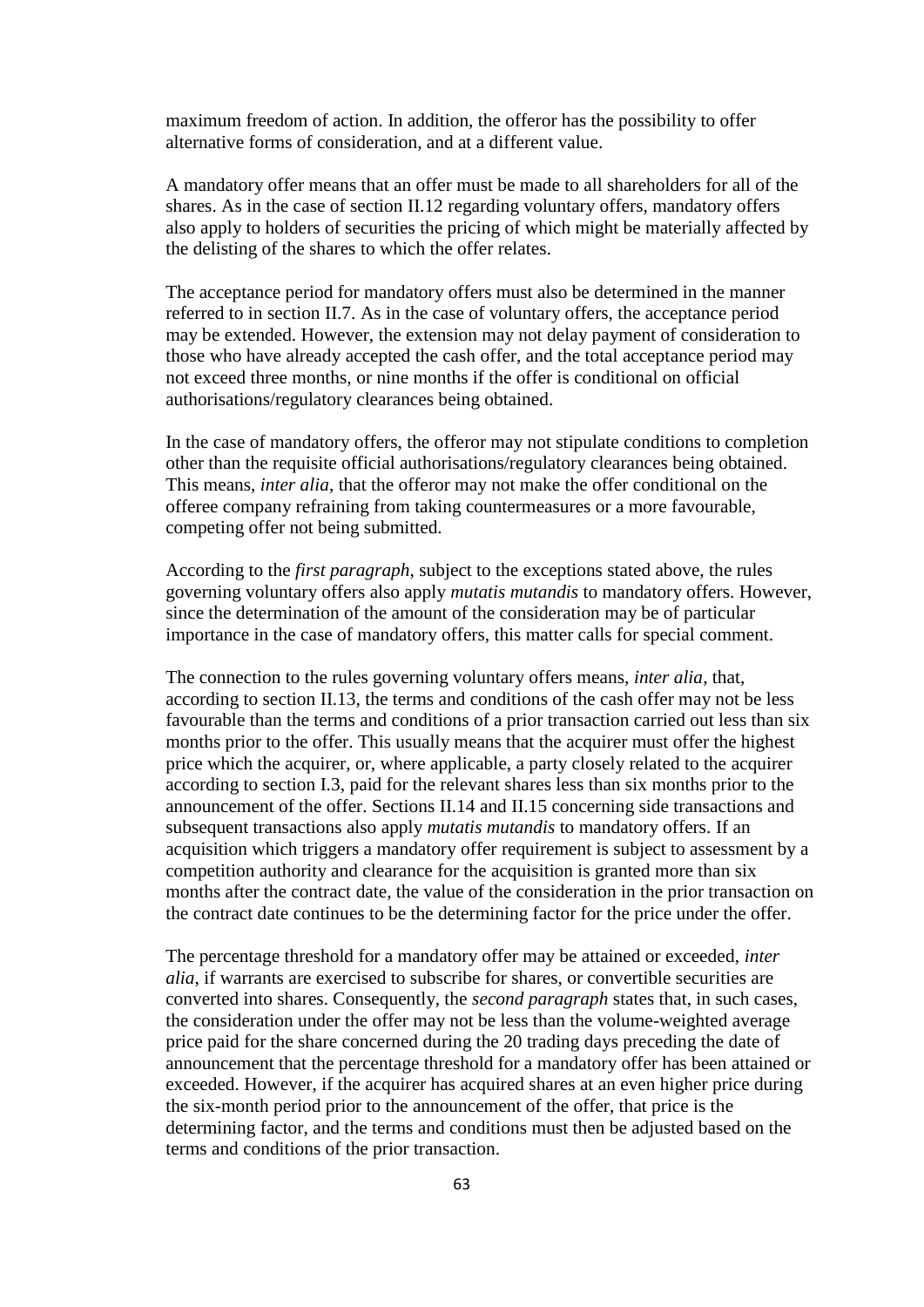The provision stating that the price paid during the preceding 20 days constitutes the minimum threshold for the amount of the consideration also applies in other cases to a mandatory offer requirement which arises without a prior transaction as referred to in II.13 having been carried out during the specified six-month period, for example as a result of an indirect change in ownership control.

If the company has more than one class of shares, the price level and the form of consideration in a mandatory offer are primarily determined pursuant to sections II.10 and II.11.

In light of the far-reaching assault on the freedom of contract which a mandatory offer entails, the legislature has stipulated that a requirement to make a mandatory offer is triggered only in cases where a shareholder (where applicable, together with a closely related party) holds shares representing 30 per cent or more of the voting rights for all of the shares in the company. Accordingly, a requirement to make a mandatory offer will not arise, for example, in cases where a shareholder holds shares representing less than 30 per cent of the voting rights, but also holds an option to acquire additional shares which would increase the holding to 30 per cent or more.

However, the wording of the rules in this respect does not prevent the possibility that the use of various contractual arrangements to achieve what is in practice a change in ownership control without triggering the mandatory offer rules, may be in breach of generally accepted practices on the stock market. It is for the Securities Council to determine in each individual case whether such arrangements are in breach of generally accepted practices.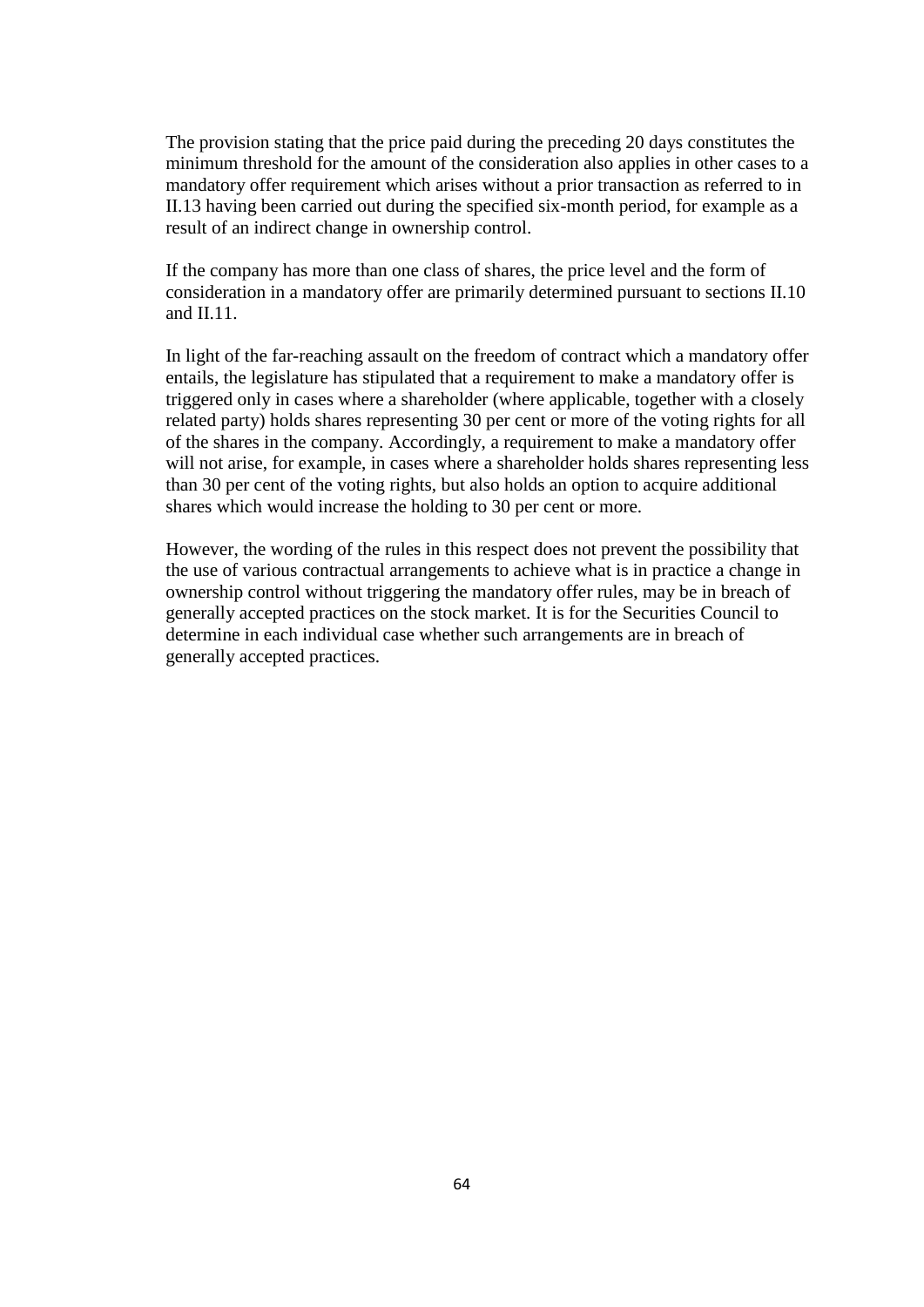**IV. Rules applicable if a director or senior executive of the offeree company makes or participates in a takeover bid or if a parent company makes or participates in a takeover bid for shares in a subsidiary**

## *Participation in an offer by a director or senior executive*

**IV.1 The provisions of this Part (IV) apply if a director or alternate director of the offeree company or a subsidiary of the offeree company makes or participates in a takeover bid. The rules also apply if a senior executive of the offeree company or a person equated with a senior executive makes or participates in a takeover bid.**

**In this context, a "senior executive" means:**

- **a) the managing director or deputy managing director of the offeree company or a subsidiary of the offeree company; and**
- **b) the holder of another senior position in the offeree company or a subsidiary of the offeree company.**

**The provisions of this Part also apply to:**

- **a) the spouse or cohabitee of a person as referred to in the first and second paragraphs;**
- **b) a child of a person as referred to in the first and second paragraphs who is in the custody of such person;**
- **c) a person who has recently held a position referred to in the first and second paragraphs; and**
- **d) a legal entity over which a person as referred to in this paragraph has a decisive influence, either alone or together with another person as referred to in this paragraph.**

#### *Commentary*

If a takeover bid is made, directly or indirectly, by one or more directors or senior executives of the offeree company, a number of problems arise which do not normally occur in the case of takeover bids. One problem is that, in such cases, the offeror may often be assumed to have a material informational advantage in comparison with shareholders as regards the offeree company and, as a result, the offeror is able to make a more reliable assessment of the value of the shares in the company.

In order to mitigate the effects of this informational imbalance, provisions have been included in this Part which provide that a valuation opinion regarding the shares in the offeree company must be obtained if a director or senior executive of the offeree company, or a person equated with a senior executive, makes or participates in a takeover bid.

The rule also applies to individuals who recently held a senior position or who recently resigned as a director. The rule does not contain a definition of the term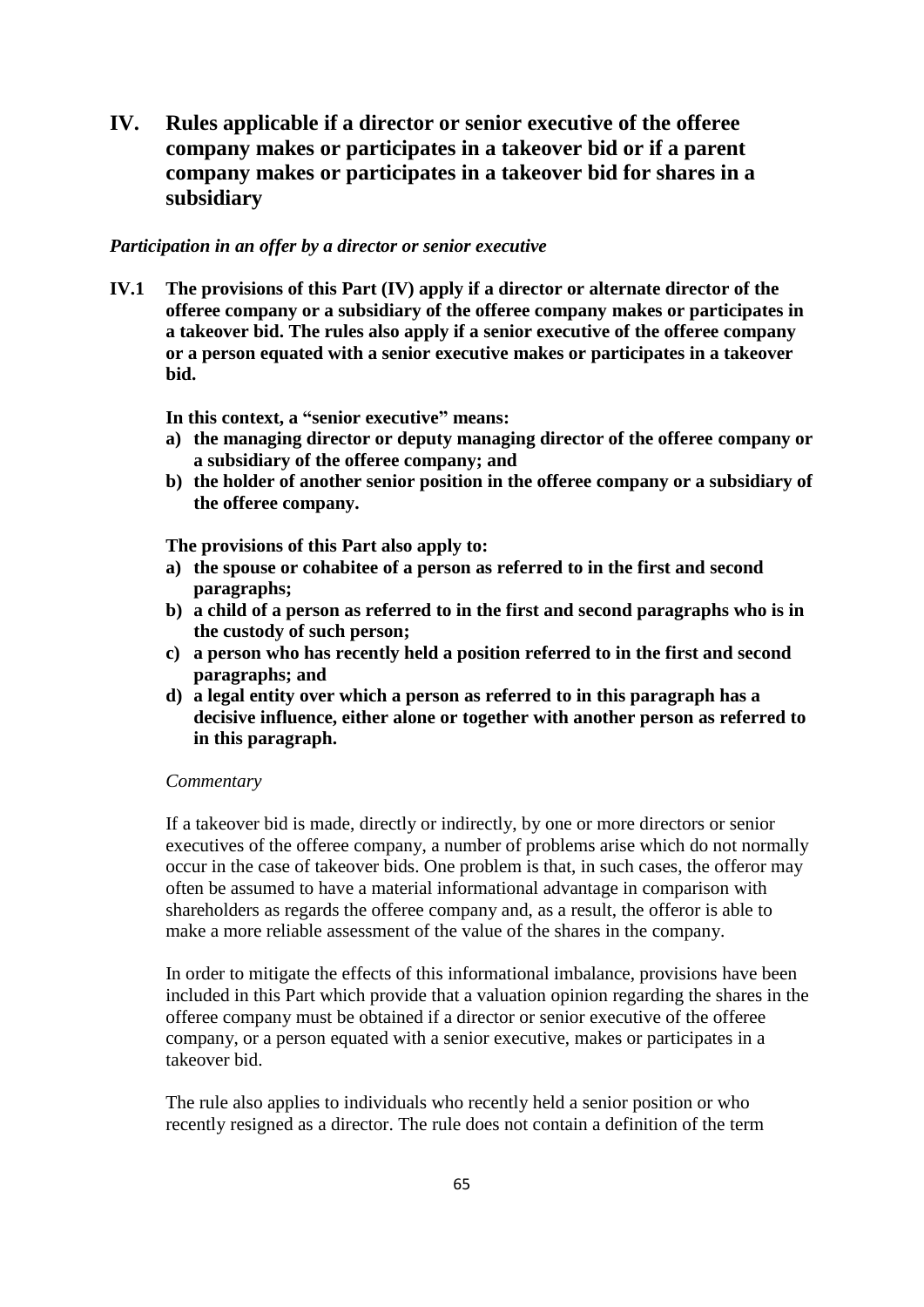"recently". An interpretation must be made in each specific case in light of the aim of the rules, namely to establish a level informational playing field.

The provisions apply if a director or senior executive of the offeree company makes or participates in a takeover bid. The expression "makes" refers to a situation in which a director or senior executive, either alone or together with other parties, is the main bidder. The expression "participates" is primarily aimed at situations in which a director or senior executive holds a position with or in relation to the offeror – without being the principal actor - which enables him or her to influence the terms and conditions of the offer. Such an opportunity to exert influence may be based on a shareholding or some other financial involvement in the offeror company, but it may also be, for example, because the individual concerned is also a director of the offeror company or holds some other prominent position with the offeror company. The possibility to exert influence may also derive from the fact that he or she is an adviser to the offeror in connection with the offer.

However, not all shareholdings or other forms of financial involvement in the offeror company call for the application of these provisions. A shareholding which takes the form of a capital investment in a listed offeror company hardly implies that the senior executive concerned is to be regarded as "participating" in the offer. The decisive criterion is whether the senior executive concerned is able to influence the terms and conditions of the offer due to his or her holding or his or her position.

#### *Acceptance period*

# **IV.2 The acceptance period for the offer must be not less than four weeks. Otherwise, the provisions of section II.7 apply with respect to the acceptance period.**

### *Commentary*

If a director or senior executive of the offeree company, or a person equated with a senior executive, makes or participates in a takeover bid, according to section IV.3 the board is obliged to obtain at least one valuation opinion as the basis for its own opinion and the shareholders' decision in relation to the offer. In light of this rule, and given the complications which may arise for the board work if one or more directors or another senior executive of the company participates in the offer, this section provides that the acceptance period must be a minimum of four weeks. Otherwise, the provisions of section II.7 apply with respect to the acceptance period.

### *Valuation opinion*

**IV.3 The offeree company must obtain, and not later than two weeks prior to the expiry of the acceptance period publish, a valuation opinion from an independent expert regarding the shares in the offeree company. If the consideration offered is in a form other than cash, the opinion must also include a valuation of the consideration offered.**

**If a third party also makes a takeover bid for the shares in the offeree company, and no director or senior executive of the offeree company participates in this**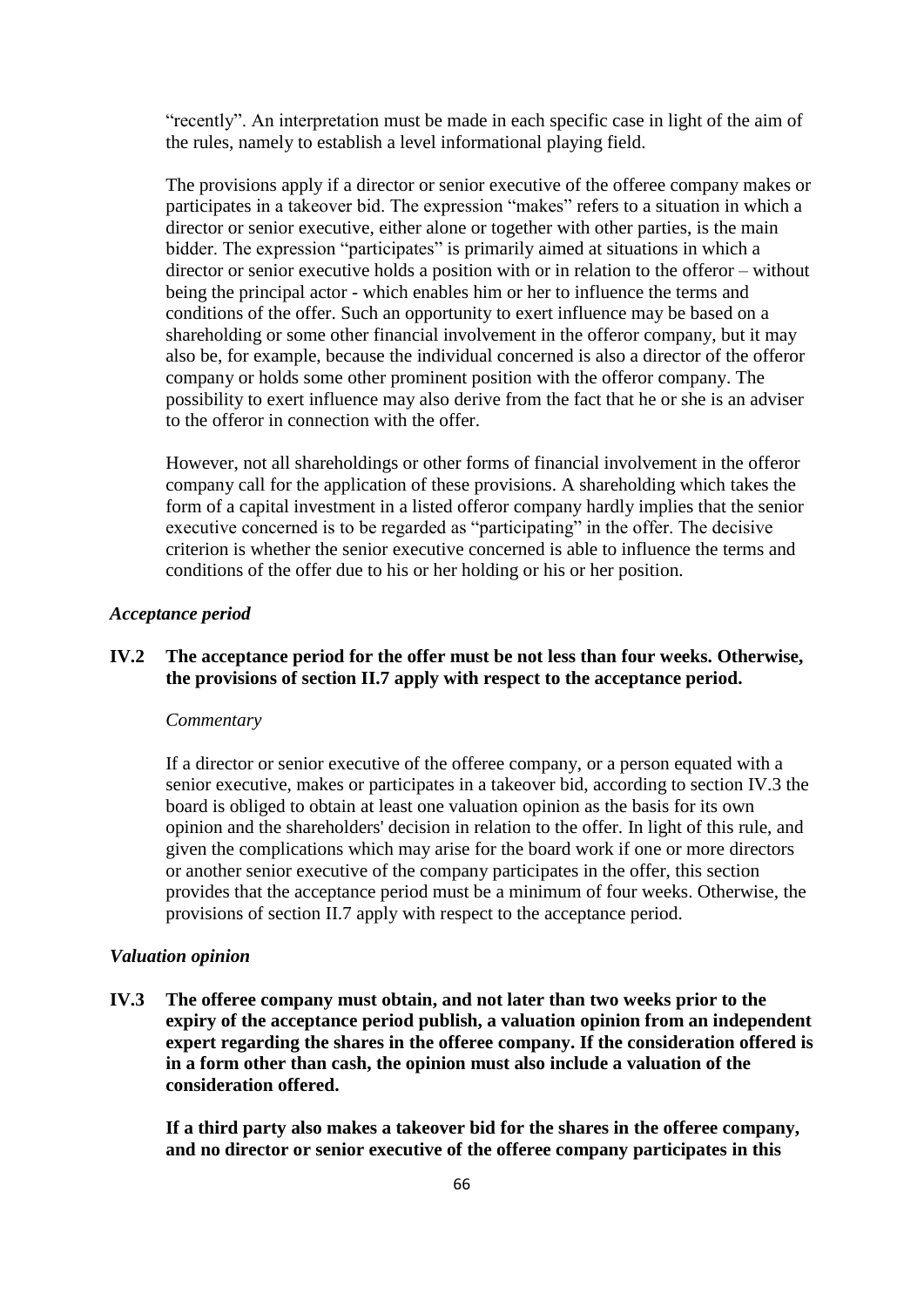# **offer, there is no obligation to obtain a valuation opinion according to the first paragraph.**

### *Commentary*

If a director or senior executive of the offeree company, or a person equated with a senior executive, makes or participates in a takeover bid, there is a considerable risk of an informational imbalance in comparison with shareholders. Consequently, the *first paragraph* stipulates that a valuation opinion must be obtained regarding the shares in the offeree company. The board of the offeree company is primarily responsible for ensuring that the valuation opinion is obtained.

There is no stipulation requiring more than one valuation opinion, although it may be appropriate in certain situations to obtain more than one valuation opinion. Irrespective of whether one or more opinions are obtained, it is important that the expert engaged for this purpose adopts a balanced and independent stance in relation to the offeror. As a starting point, the fee for the valuation opinion may not be dependent on the amount of the consideration, the extent to which acceptances of the offer are received, or whether the offer is completed. The requirement for independence does not prevent the valuation opinion being prepared by a person who is also an adviser to the offeree company on matters concerning the offer, but the fee for those services may not be dependent on one of the factors just referred to.

Both the directors and the senior executives of the offeree company, including those who are participating in the takeover bid on the offeror's side, are responsible for ensuring that the person who performs the valuation has access to all relevant information about the company.

The valuation opinion must be published not later than two weeks prior to the expiry of the acceptance period. However, it is an advantage if the opinion is available in sufficient time for the opinion to be reproduced in the offer document.

The *second paragraph* provides for an exemption from the requirement to obtain a valuation opinion. Where there are competing offerors, it is not been considered reasonable to require that either of them obtain a valuation opinion.

A fairness opinion (i.e. an opinion regarding the reasonableness of an offer for shareholders of the offeree company, from a financial viewpoint) is also to be regarded as a valuation opinion.

# *Offer by a parent company for shares in a subsidiary*

# **IV.4 Sections IV.2 and IV.3 apply if a parent company makes or participates in a takeover bid for shares in a subsidiary.**

### *Commentary*

If a parent company makes or participates in a takeover bid for shares in a subsidiary, a senior executive of the subsidiary usually holds such a position in the parent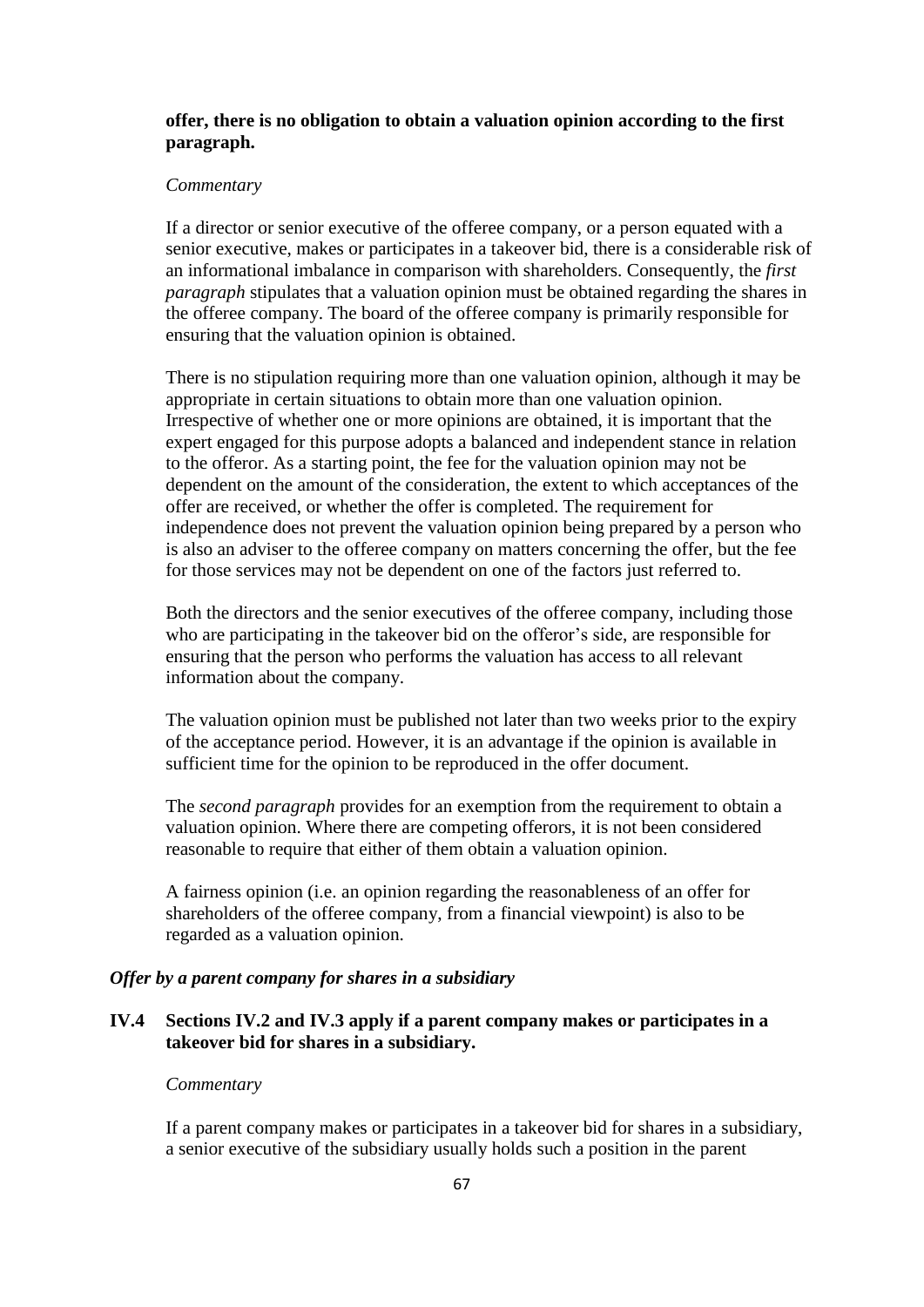company that he or she may be considered to be "participating" in the offer. However, this is not necessarily the case. Nonetheless, a parent company has an informational advantage in comparison with other shareholders. This informational imbalance justifies the application of the requirements under sections IV.2 and IV.3 concerning the extension of the acceptance period and a valuation opinion in those cases where a parent company makes or participates in a takeover bid for the shares in a subsidiary.

### *Supplementary information in press releases*

**IV.5 Where applicable, it must be stated in a press release which an offeror is required to publish when a decision is made to make an offer in accordance with section II.3 that the offer is subject to the rules contained in the foregoing Part. Information must also thereupon be provided about the directors or senior executives of the offeree company who are making or participating in the offer and the manner in which this is taking place. Where a parent company makes or participates in an offer for shares in a subsidiary, the group relationship must be stated in the press release. It must also be stated in these cases that the offeree company is obliged to obtain and publish a valuation opinion.**

### *Commentary*

When an offeror has made a decision to make a takeover bid, according to section II.3, the offeror must announce the offer by way of a press release as soon as possible.

If the offer is subject to the rules contained in Part IV, the offeror must disclose this in the press release. In this context, it must be stated which executives are involved, the manner in which they are participating in the offer, and that the offeree is obliged to obtain and publish a valuation opinion in accordance with section IV.3. The foregoing applies correspondingly if a parent company makes or participates in an offer for shares in a subsidiary.

# **V Rules concerning the structure of an offer document, etc.**

### *Responsibility for the offer document*

**V.1 The offer document must be prepared by the offeror. If the offeror is a Swedish limited company, this task is normally the responsibility of the board of the offeror company.**

**Where possible, the offer document must be prepared in consultation with the board of the offeree company. If the offeree company has not cooperated in this, this fact must be disclosed in the offer document, as well as the manner in which information about the offeree company has been obtained.**

### *Commentary*

Pursuant to section II.6, the offeror must prepare an offer document. If the offeror is a Swedish limited company, the board is normally responsible for this process, and for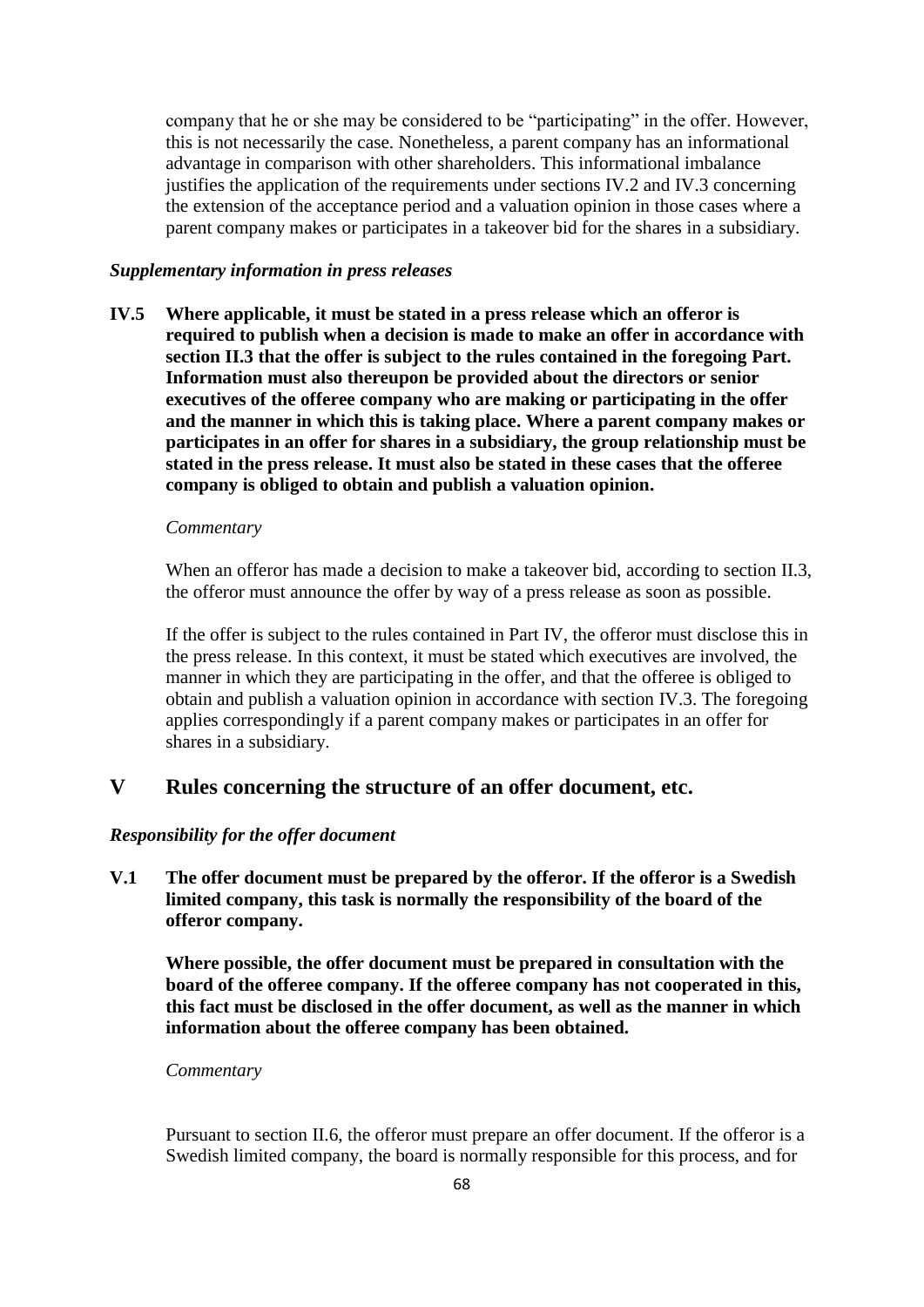ensuring that the contents of the offer document comply with statutes, other ordinances and other rules. However, exceptional cases are conceivable in which the offer relates to such a marginal acquisition that responsibility for the offer document may be imposed on the managing director.

The offer document must include, *inter alia*, information about the offeree company and, accordingly, where possible, must be prepared in consultation with the board of the offeree company. If such cooperation from the offeree company cannot be obtained, this must be disclosed in the offer document. In such case, the manner in which information about the offeree company has been obtained must also be disclosed. In this context, the offeror may have had recourse to documents in the public domain published by the offeree company.

If the offeror adds its own comments on the description of the offeree company in order to comply with the requirements stipulated for offer documents, this fact must be stated.

Lack of cooperation on the part of the offeree company may not result in the postponement or withdrawal of the offer.

### *Examination of the offer document by auditors*

**V.2 If the offer document is prepared in consultation with the board of the offeree company, the information about the offeree company, in the relevant sections, must be examined by the auditors of the offeree company. An examination report must be issued.**

**If the offeror offers consideration which consists wholly or partly of shares or equity-related securities issued by the offeror, the offeror's auditors must examine the relevant sections of the offer document. An examination report must be issued.**

## *Commentary*

If the offer document is prepared in consultation with the board of the offeree company, according to the *first paragraph* the auditors of the offeree company, as far as concerns historical financial information relating to the offeree company, must examine and issue a report relating to this information. "Historical financial information" means audited financial information for a full financial year, financial information for an interim period audited by auditors, and financial key ratios which is entirely based on such financial information. The purpose of the examination is to verify that the information concerned has been presented correctly (*cf.* RevR 5 *Examination of prospectuses*).

In cases where the board of the offeree company does not wish to participate in the preparation of the offer document, the offeree company's auditors may not participate in the examination. In this is the case, information about this must be disclosed in the offer document.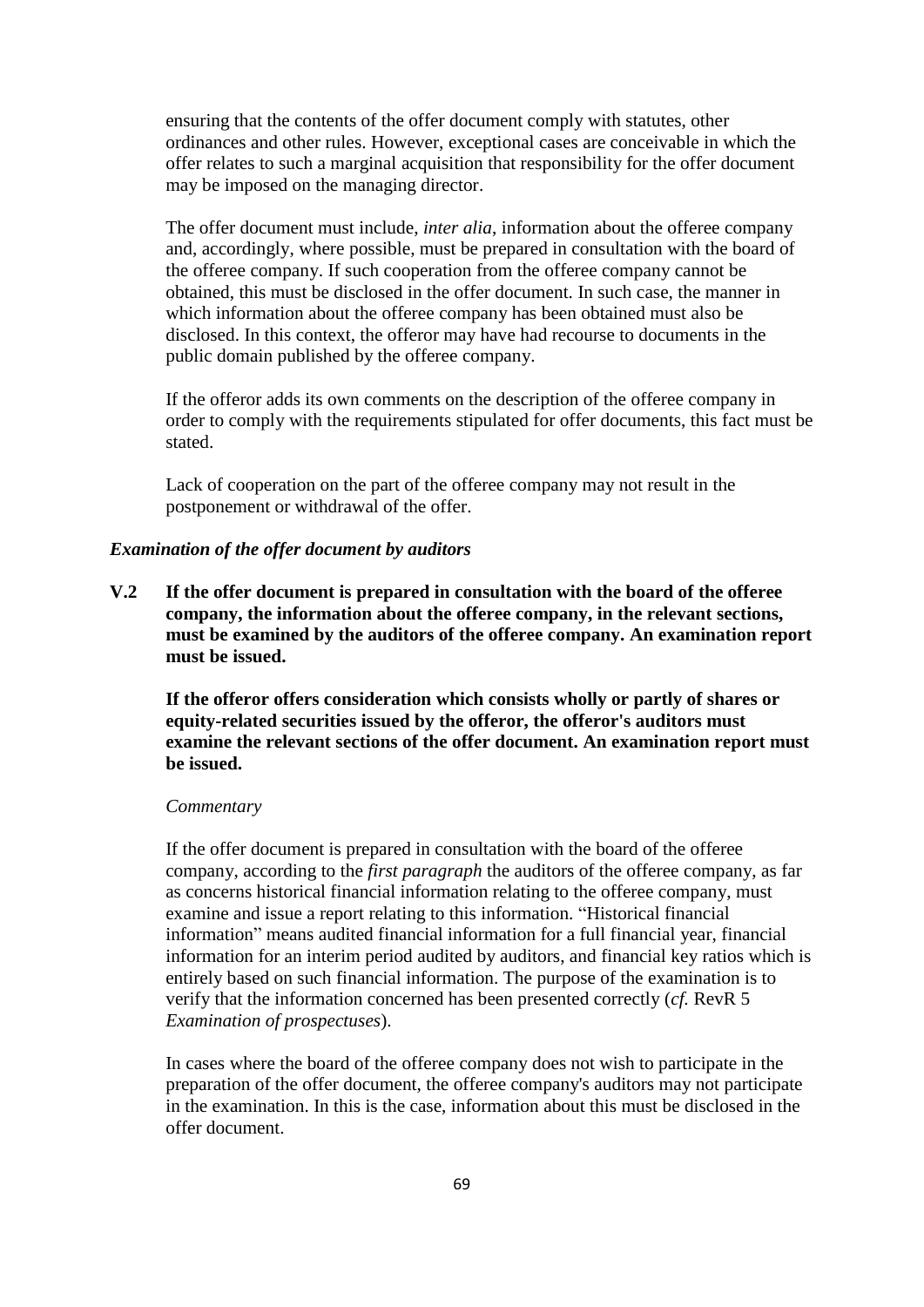The *second paragraph* states that if the offeror offers consideration consisting wholly or partly of shares or equity-related securities issued by the offeror, the offeror's auditors must examine the offer document and issue a report relating to the offeror's historical financial information and, where applicable, the financial statements for the potential merged operations (the pro forma financial statements).

The Appendix states that the examination reports must be reproduced in the offer document.

# *Contents of the offer document*

**V.3 The offer document must contain the information required to enable shareholders of the offeree company to reach a soundly-based decision about the offer.** 

**In addition to the requirements stated in the first paragraph, the offer document must contain the information stated in the Appendix.**

# *Commentary*

According to the *first paragraph*, the offer document must contain the information necessary to enable the shareholders of the offeree company to make a well-founded decision about the offer. Chapter 2 of the FITA and in Commission Regulation (EC) No. 809/2004 (the EU Prospectus Regulation) contain provisions governing the prospectus which must be prepared in the event the consideration consists of transferable securities. In such cases, the provisions of these rules regarding the offer document apply to the prospectus instead.

In addition, according to the *second paragraph*, the offer document must contain the information stated in the Appendix.

# *Information brochures*

- **V.4 The following provisions apply if the offeror prepares an information brochure to supplement the offer document:**
	- **The information brochure should not give the impression that it is replacing the offer document.**
	- **The front cover of the information brochure must clearly state that an offer document is available, and the manner in which it may be obtained.**
	- **The information brochure must contain basic information presented in the offer document about the offeror, the offeree company and the offer.**
	- **The information brochure must be objective and balanced.**
	- **The information brochure may not contain information that is not included in the offer document.**

*Commentary*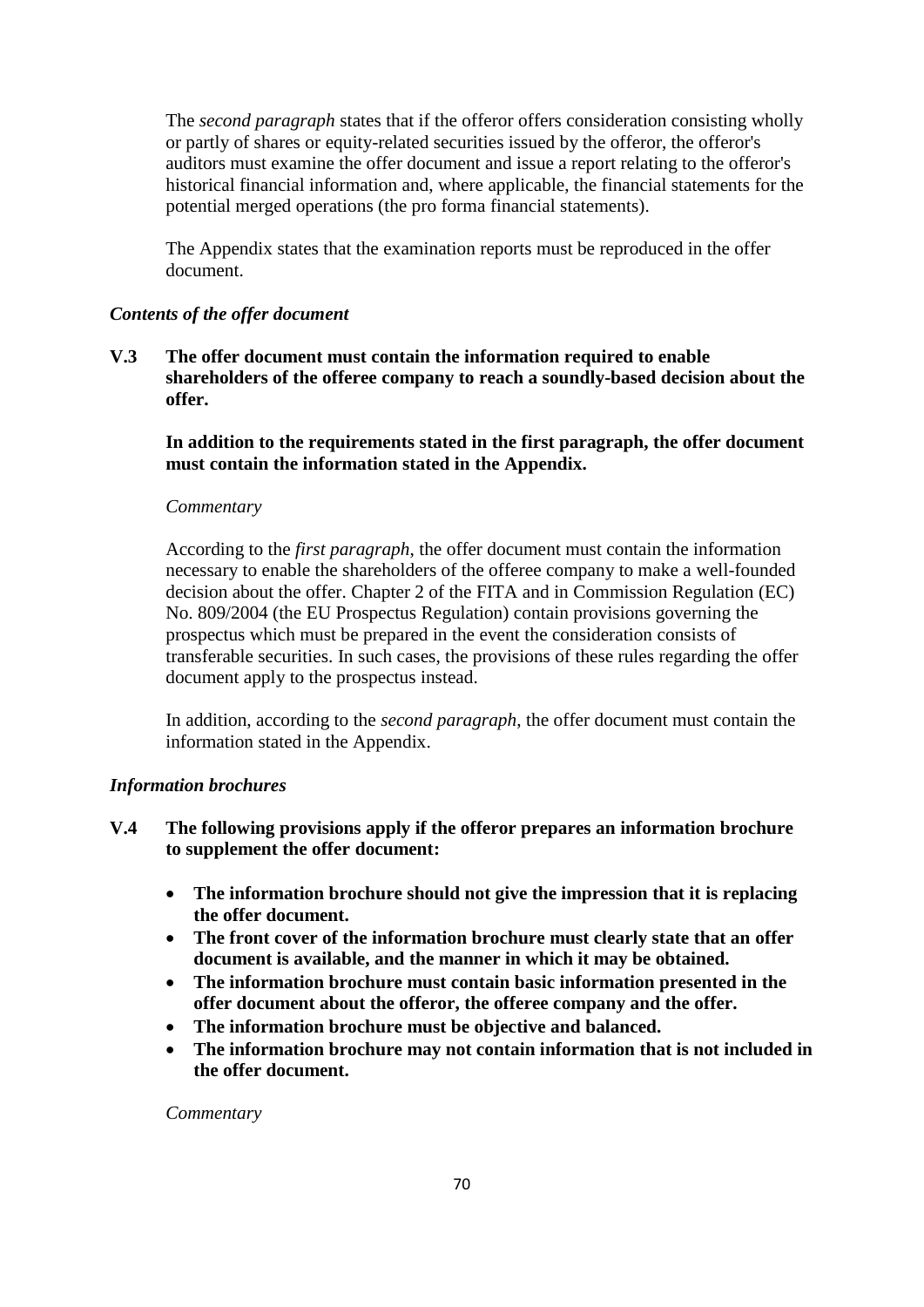An offer document must always include the basic information about a takeover bid. The offeror may also prepare a somewhat shorter information brochure as a supplement to the offer document to facilitate the dissemination of information and make the contents of the offer more easily accessible.

The information brochure does not replace the offer document, and should not give the impression that this is the case. Thus, for example, the brochure may not be described as a "mini offer document", etc. The front cover of the information brochure must also clearly state the manner in which the offer document may be obtained. Obtaining the offer document must be simple and free of charge. It is sufficient for the offeror to state that the offer document is available on the company's website or to offer to transmit the offer document in digital format.

The brochure must contain basic information presented in the offer document about the offeror, the offeree company and the offer, and must be drafted in an objective and balanced manner. This means, *inter alia*, that if the consideration offered consists of shares or other securities, and the securities are associated with special risks, these risks must be stated in the brochure.

The brochure may not contain information that is not included in the offer document. However, this does not prevent the inclusion of graphics, etc. that make it easier to understand technical aspects of the offer.

**\*\*\***

## **ENTRY INTO FORCE AND TRANSITIONAL PROVISIONS**

**These rules shall enter into force on 1 July 2012. The earlier rules issued by the Swedish Industry and Commerce Stock Exchange Committee shall apply to offers announced prior to this date.**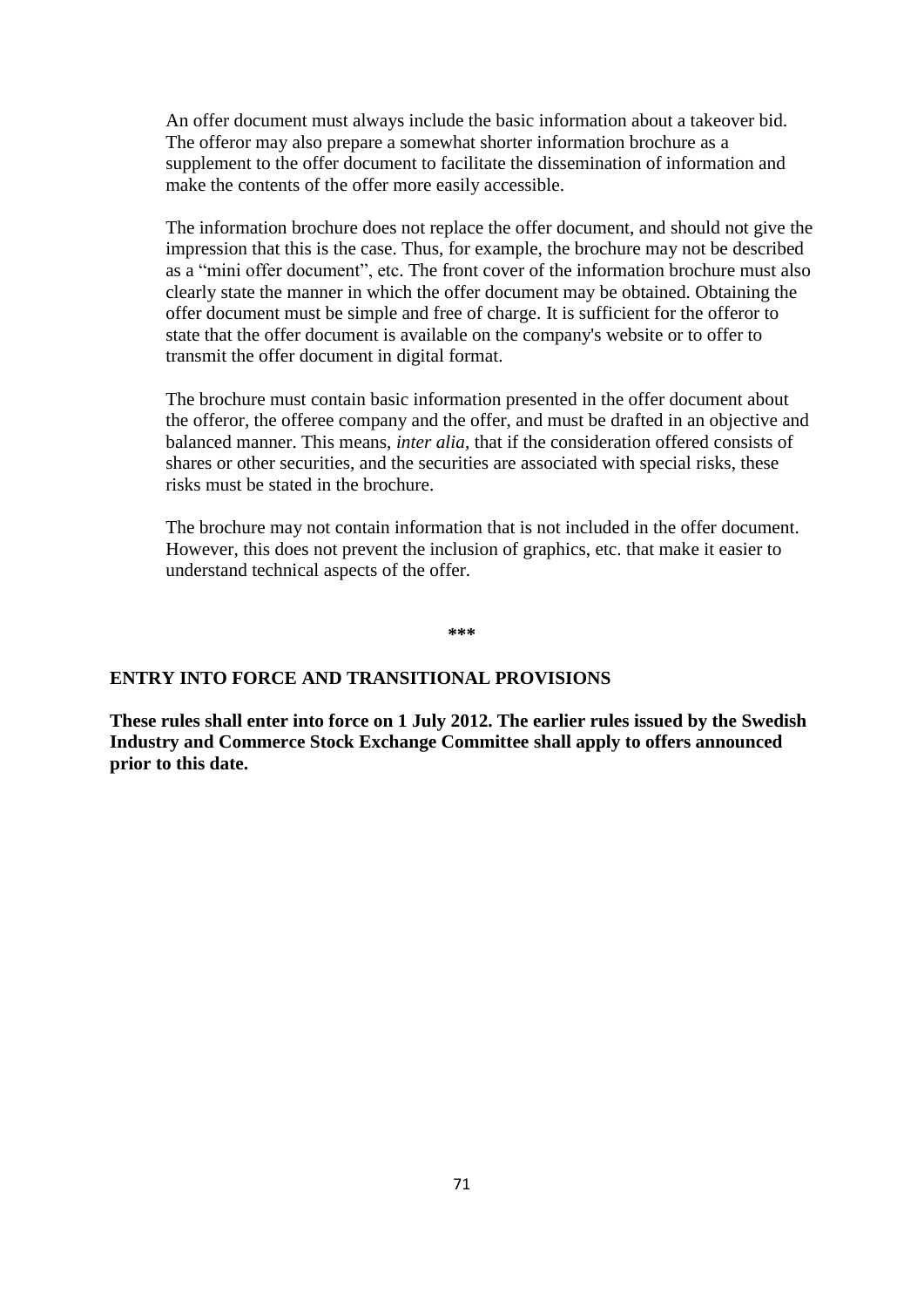# **APPENDIX**

## **Contents of the offer document**

The offer document must contain the information stated in this Appendix. If, as a result of the offer, the offeror is required to prepare a prospectus pursuant to Chapter 2 of the FITA and the EU Prospectus Regulation, these provisions shall apply to the prospectus instead. The prospectus must, in such case, contain the information stated in the EU Prospectus Regulation and in this Appendix.

The Appendix states which information must be included in the offer document. The main sections may be presented in a different order than that presented below.

In principle, the offer document should be structured as a single document, although in certain situations it may be appropriate to include one or more separate annual reports as part of the offer document. If the offer document comprises a number of documents, this must be clearly stated, as well as which documents form part of the offer document.

## **1 The offer**

The introduction to the offer document must contain a description as specified below. The description should give the shareholders an overview of the offer.

# **a) The offeror**

Details of the identity of the offeror must be provided.

If the offer is subject to Part IV of the rules, information as referred to in section IV.5 must be provided.

### **b) When the offer is being made**

Details must be provided of the date on which the offer is being made.

# **c) Shares and other securities to which the offer relates**

Details must be provided of the shares and, where applicable, other securities to which the offer applies.

If the offer also applies to convertible securities, warrants or other securities which are related to the offeree company's shares, details must be provided of the key terms and conditions applicable to these securities or warrants.

If, by virtue of the second or third paragraph of section II.12 or an exemption granted by the Securities Council, the offeror has issued a certain class of security outside the offer, this must be stated and, where applicable, details must also be provided as to the manner in which these securities are intended to be addressed.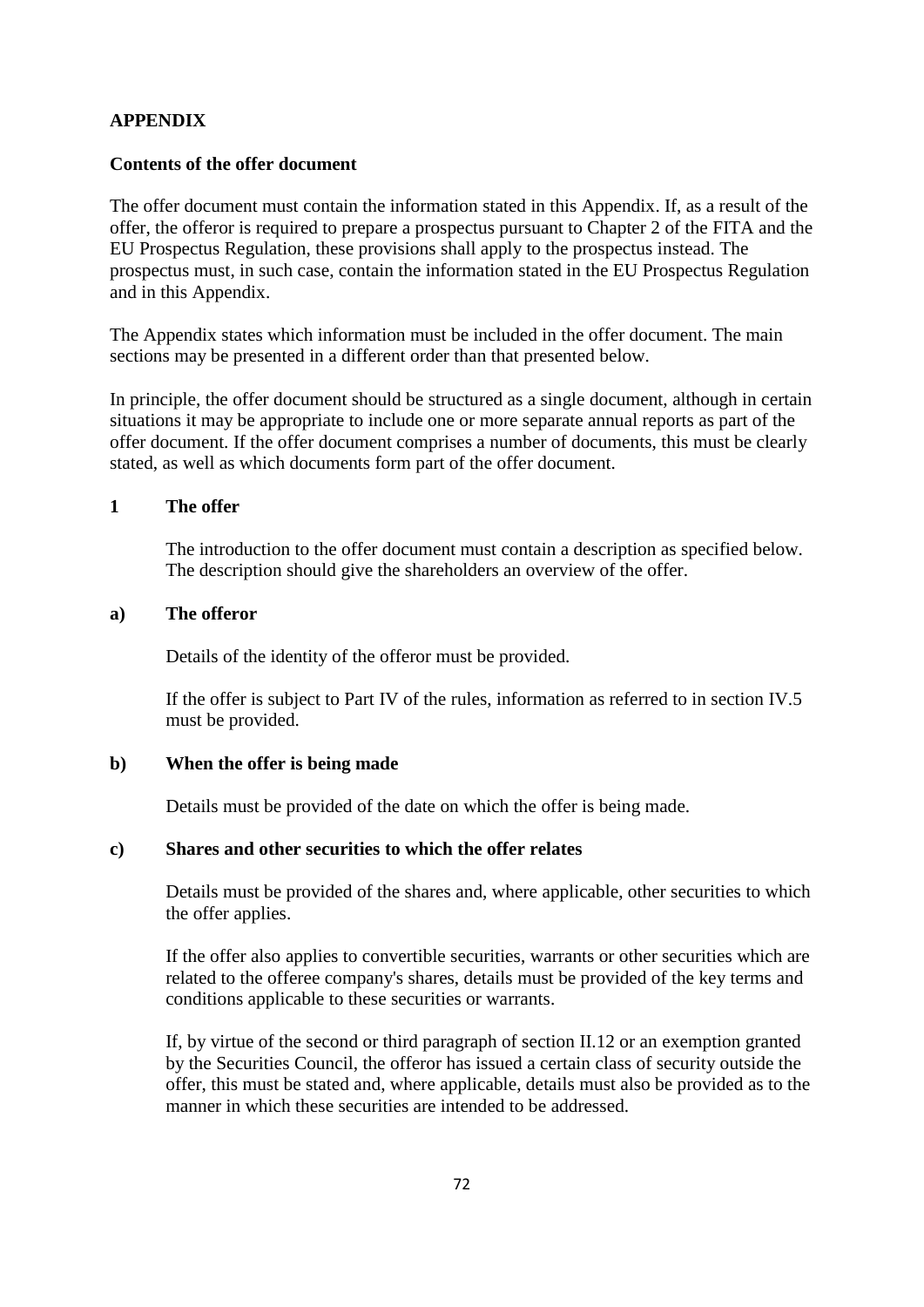In the case of partial offers, the number of shares, of each class where applicable, which the offeror wishes to purchase must be stated as well as, where applicable, the fact that the offeror reserves the right to purchase more shares pursuant to the offer.

# **d) The consideration**

Details must be provided of the consideration which is being offered for the securities covered by the offer.

If the offer applies to shares which are subject to different financial terms and conditions, and the consideration differs for each class of shares, the offer document must contain information which enables shareholders to assess the reasonableness of the offer (*cf.* the second paragraph of section II.11).

If the offer also applies to convertible securities, warrants or other securities which are related to the offeree company shares, details must be provided of the consideration for these securities, as well as the manner in which the consideration has been calculated in order to be considered reasonable (compare section II.12).

If, pursuant to the commentary on section II.10, the offeror offers different forms of consideration to different shareholders, this must be stated and reasons given.

The total value of the offer must be stated.

# **e) Premiums under the offer**

Details must be provided of any premium which the offered consideration entails as compared with the trading price. The premium must be stated relative to the share price immediately prior to the announcement of the offer and relative to the average share price during an appropriate period of time immediately prior to announcement. The basis for calculating the premium must be stated. The average share price must be calculated as the volume-weighted average price paid, unless there is special cause for not doing so.

# **f) Conflicts of interest**

If a situation arises as referred to in section II.18, the nature of the conflict of interest must be disclosed for each individual concerned.

#### **g) Mandatory offers**

If the offer is made based on the mandatory offer rules, such fact must be stated and a summary must be provided of the share acquisitions or other measures which triggered the mandatory offer.

# **h) The offeror's shareholding, etc.**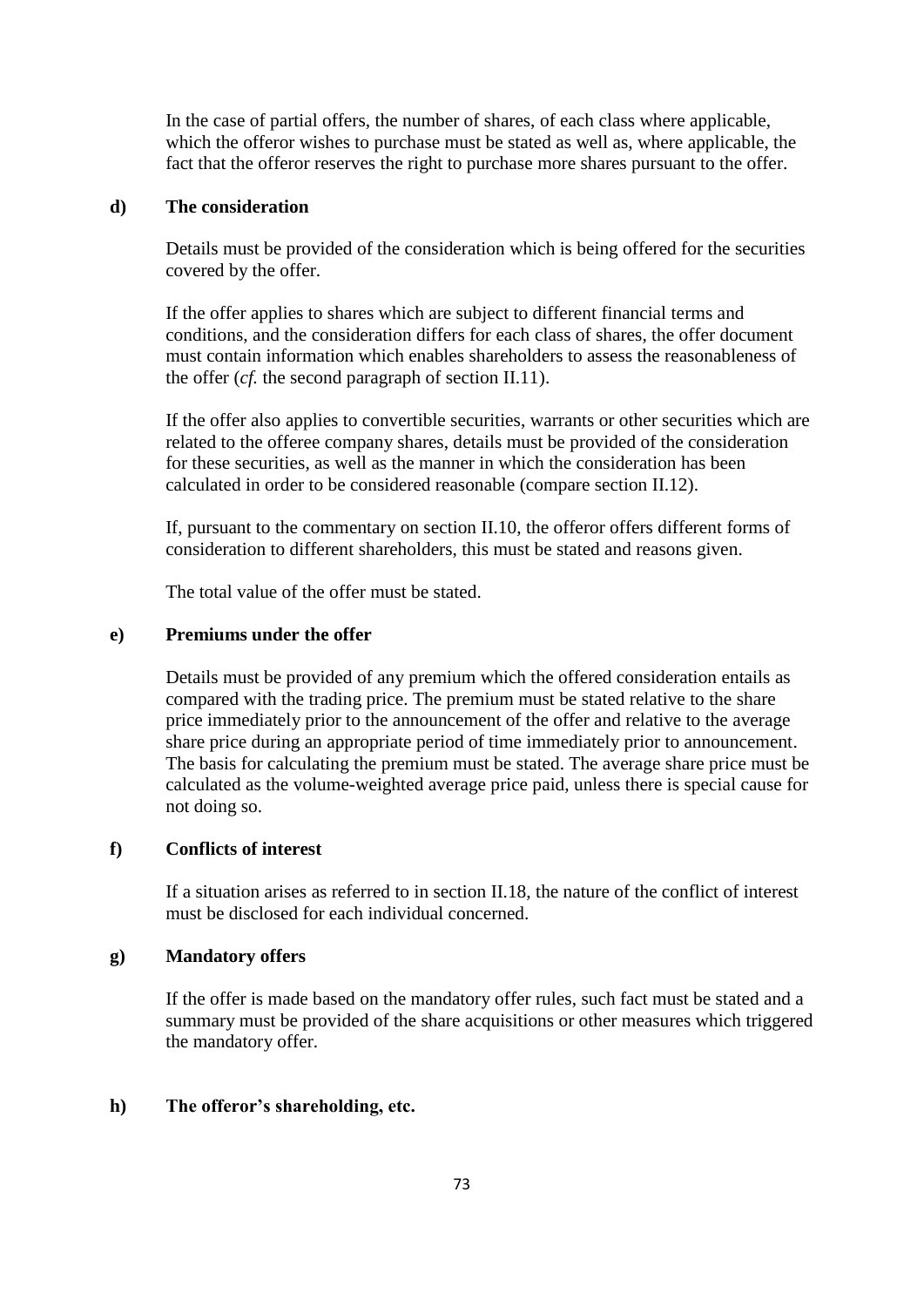Details must be provided of the number of shares in the offeree company held or otherwise controlled by the offeror, for example through an option or forward/futures contract, and the proportion of the total number of shares and voting rights in the offeree company that these shares represent. Details must also be provided of any binding or conditional commitments, declarations of intent or favourable opinions provided or expressed by shareholders of the offeree company with respect to acceptance of the offer. If these contracts, commitments, declarations of intent or favourable opinions contain terms and conditions which are of importance for assessing their strength and full purport, these terms and conditions must be described. If the offeror holds warrants or convertible securities issued by the offeree company, details of these must be provided within the scope of the reporting of the number of shares controlled by the offeror. The offeror must also provide details any holdings of financial instruments which give the offeror financial exposure equivalent to a shareholding in the offeree company, such as cash-settled equity swaps.

In connection with the disclosures above, specific disclosure must be made of the number of shares acquired or otherwise controlled by the offeror (for example through an option or forward/futures contract) during a six-month period immediately preceding the announcement of the offer up to and including the date on which the offer document was issued. In this respect, the highest price, either in cash or in another form of consideration, which has been agreed for the shares, where applicable together with consideration paid for any option or forward/futures contracts, must be stated. Details must be provided of each class of security acquired. If special terms and conditions have been attached to the acquisition or the equivalent, these terms and conditions must be described.

# **i) Bonus arrangements and the equivalent**

If the offeror has offered employees of the offeree company a bonus arrangement or the equivalent, details of the arrangement must be provided.

#### **j) Statements by the Securities Council**

If the Securities Council has made a statement which is of significance to the offer and the Council has ordered the offeror to include the statement in the offer document, this must be done.

# **k) Financing**

A short description must be provided of how the offer is to be financed. Consequently, as early as in the introduction, disclosure must be made of the extent to which the offer is being financed from the offeror's own resources or from borrowed funds. See further section 7.

# **l) Due diligence**

It must be stated whether the offeror has conducted a due diligence investigation on the offeree company, and a summary of the scope of the investigation must be provided.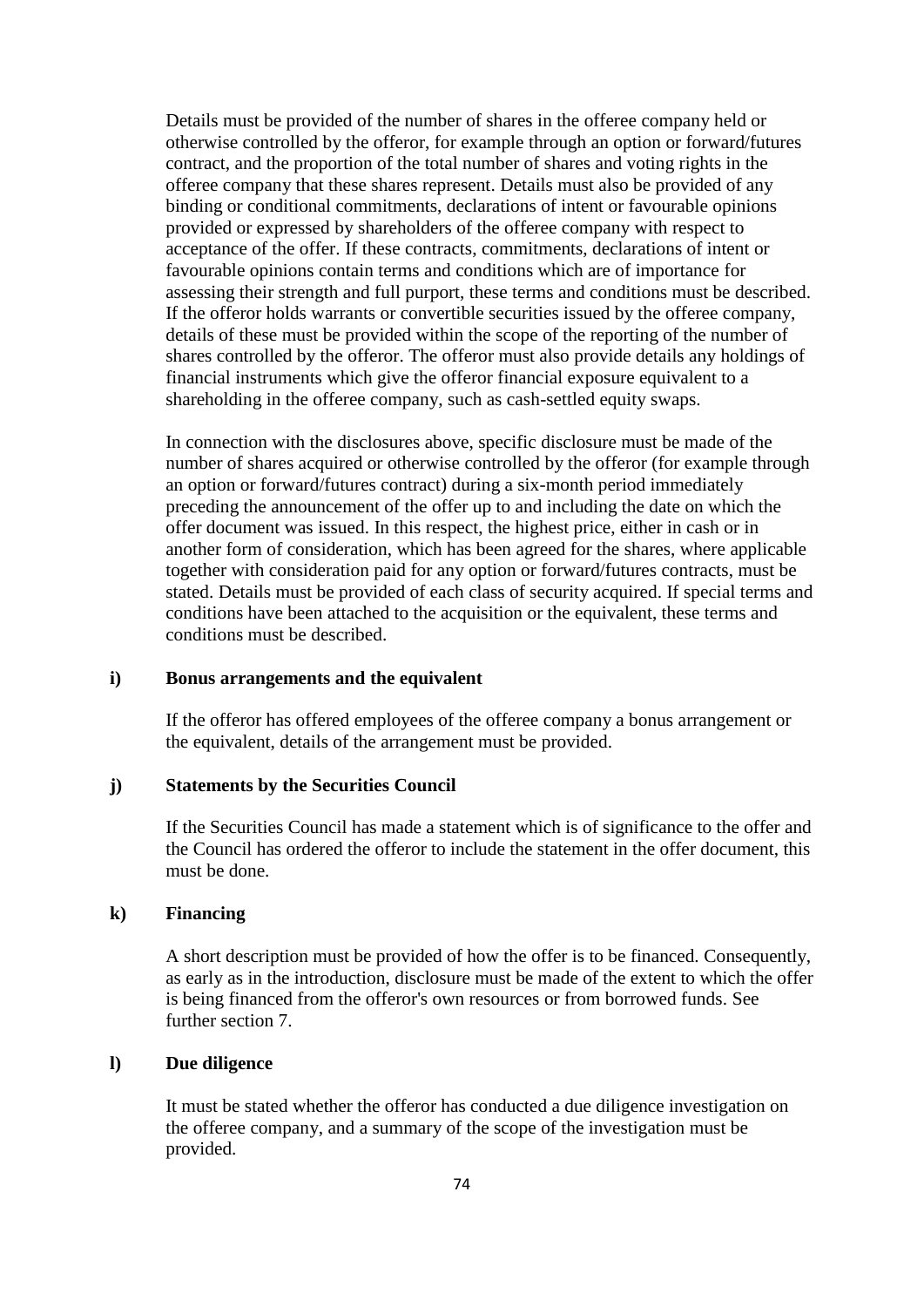#### **m) The rules governing the offer**

The offeror must state that the offer is subject to these rules. The offeror must also state which national legislation will govern, as a result of the offer, the agreements entered into between the offeror and the shareholders of the offeree company.

# **2 Terms and conditions and instructions relating to the offer**

**A detailed description must be provided of the consideration which is being offered.**

**If the offeror stipulates conditions to completion of the offer, these conditions must be stated.**

**Furthermore, the acceptance period and the manner in which the shareholders of the offeree company are to proceed if they accept the offer must be stated. Details must also be provided, where applicable, about the right to withdraw acceptances and the manner in which a shareholder is to proceed in order to exercise this right.**

**Details must be provided of when and how the consideration for acquired shares will be paid out. If the offeror has reserved the right to postpone payment of the consideration, this must be stated.**

**In the case of partial offers, the number of shares, of each class where applicable, that the offeror wishes to acquire must be stated and, where applicable, the fact that the offeror reserves the right to acquire more shares pursuant to the offer. Furthermore, the principles on which acceptances received will be reduced must be stated and, if a fixed price is not stipulated in the offer, the manner in which the price is to be determined.**

Consideration other than cash must be described in such a way that it can be valued. If the consideration consists wholly or partly of shares in the offeror company, details must be provided of the financial year from which the offered shares carry a right to receive dividends. Details must be provided, where applicable, of the marketplace or marketplaces on which the shares are admitted to trading, or are intended to be admitted to trading, and the estimated date for commencement of trading in the shares. If the offeror company has more than one class of shares, it must be stated which class of shares is admitted to trading or intended to be admitted to trading.

If the consideration consists wholly or partly of convertible securities, other debt instruments, warrants, etc., their full terms and conditions must be stated.

If the offeror stipulates conditions to completion of the offer (conditions to completion), these conditions must be stated. The fifth paragraph of section II.4 provides that, if conditions to completion are stipulated, the offeror must state that the offer may only be withdrawn based on a condition to completion if non-fulfilment of the condition is of material importance to the acquisition of the offeree company by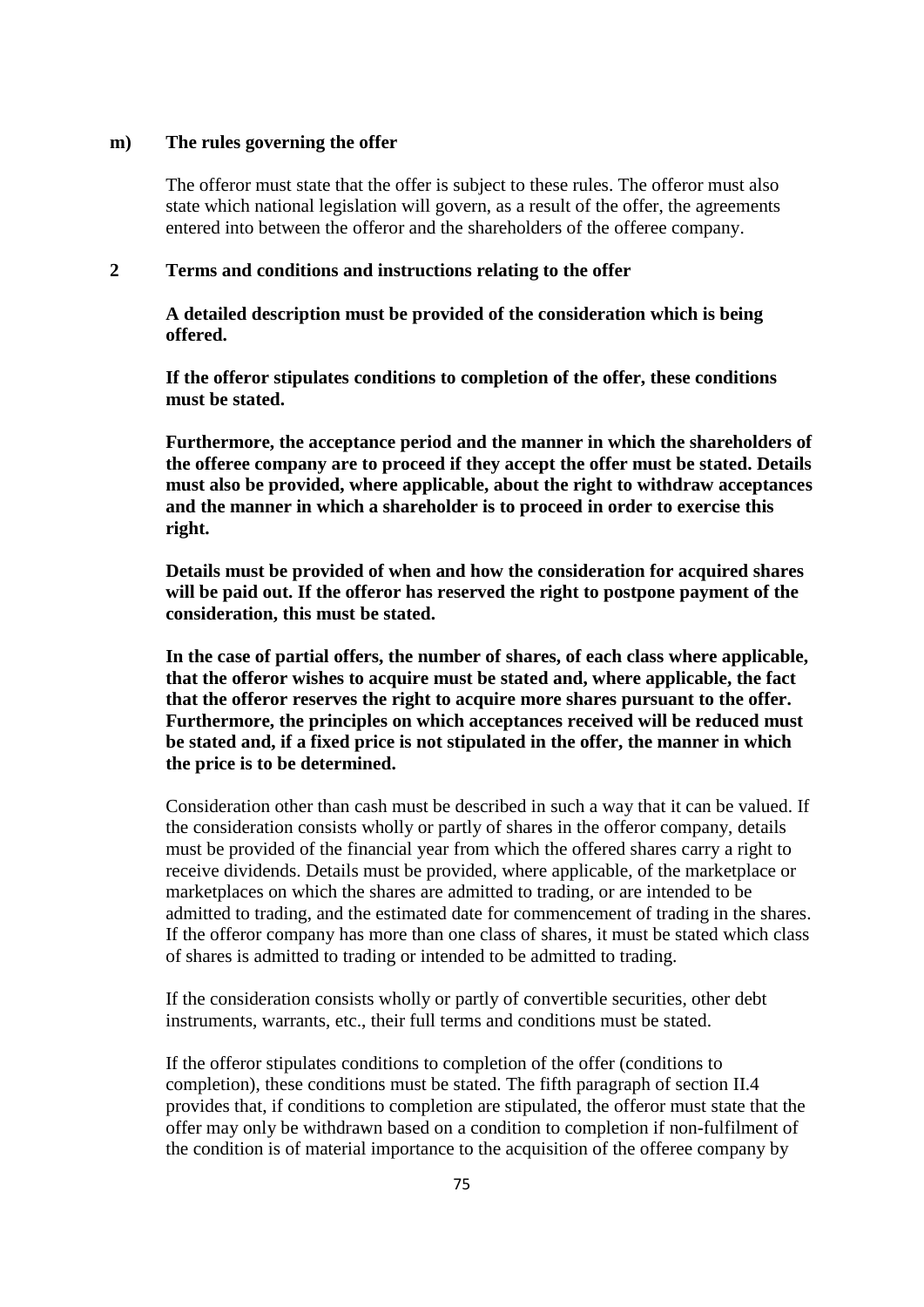the offeror. However, this does not apply to conditions regarding achievement by the offeror of a certain level of acceptances of the offer. It follows from sections II.4 and II.8 that the offeror may reserve the right to control, i.e. waive in whole or in part, one or more of the stipulated conditions to completion. If a reservation of this nature has been made, this must be stated.

Information must be provided about the acceptance period and the manner in which the shareholders are to proceed if they accept the offer. It must also be disclosed, where applicable, that the offeror has reserved the right to extend the acceptance period.

Details must be provided, where applicable, of the right for a shareholder to withdraw his acceptance. The requisite practical instructions regarding such withdrawal possibility must be provided, as well as details of the person to whom a request for a withdrawal should be submitted, the manner in which this is to be accomplished, and the deadline (date and exact time) for receipt of a request for withdrawal. Details must also be provided of the steps to be taken by any shareholder who wishes to withdraw his acceptance in respect of nominee-registered shares.

#### **3 Background and reasons, etc.**

**The considerations and reasons underlying the offer must be stated. Disclosure must also be made of the anticipated financial and other consequences of the offer for the offeror and the offeree company.** 

**Details must be provided of the offeror's intentions with respect to the future operations of the offeree company, as well as the future operations of the offeror, to the extent they are affected. Details must also be provided of the offeror's intentions with respect to the employees and senior management of both companies, including each and every material change to the terms and conditions of employment. Finally, details must be provided of the offeror's strategic plans for both companies and their possible impact on employment and on the communities in which the offeree company conducts its business.**

**If the consideration offered consists of shares in the offeror, the board of the offeror company must provide an assurance that it has taken all reasonable precautionary measures to ensure that, as far as the board is aware, the information in the offer document relating to the company and the new group is in accordance with the facts, and that nothing has been omitted which might affect the purport of the offer document. As regards the brief presentation of the offeree company (section 6), the offeree company's board must provide an assurance that the description of the company has been prepared, or examined, by the board of the offeree company and that, in the opinion of the board, the brief presentation of the offeree company provides a fair and accurate, albeit incomplete, impression of the company.**

**If the consideration offered consists of cash, an assurance must be provided by the board of the offeror to the effect that, as far as the board is aware, the information contained in the offer document relating to the offeror is in**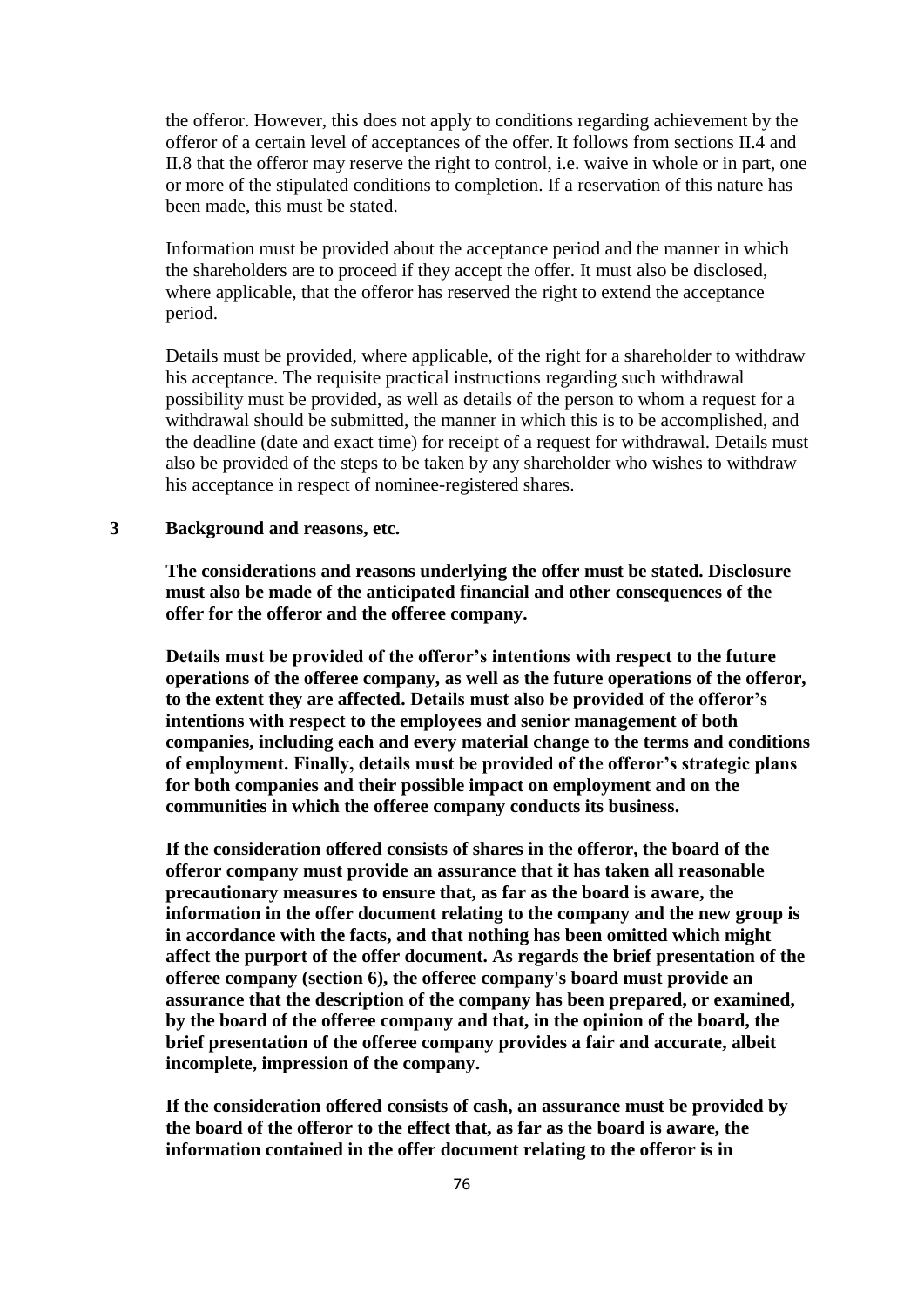**accordance with the facts. In addition, the board of the offeree company must provide an assurance as regards the brief presentation of the offeree company, in accordance with the above, if the board has participated in this context.**

**If the board of the offeree company has not participated in the preparation of the offer document, the person who prepared the description of the offeree company must be specified, as well as the material on which the description is based.**

Details must be provided of the background to the offer and the consequences of the offer for the offeror and the offeree company, both from a financial perspective and in other respects.

The disclosure requirement in the second paragraph corresponds to the provisions of Chapter 2(a), section 2, sub-sections 10-12 of the FITA.

The board of the offeree company must provide an assurance as regards the information in the offer document. The prescribed wording of the assurance differs depending on whether the consideration consists of shares in the offeror or cash. If the consideration consists of debt instruments, shares in a company other than the offeror company or suchlike, the wording of the assurance may need to be adapted accordingly. The board of the offeree company must also provide an assurance if it has participated in the preparation of the offer document (i.e. has prepared or reviewed the description of the offeree company).

#### **4 Statement of opinion by the board of the offeree company; valuation opinion**

**If the board of the offeree company has announced its opinion of the offer in accordance with section II.19 in sufficient time for the opinion to be reproduced in the offer document, the opinion must be reproduced in its entirety in the offer document. This also applies to any statement of opinion from employee representatives expressing different views on the impact of the offer on employment. If such a statement is not available in sufficient time to be included in the offer document, the date on which it is anticipated that the statement will be available must be indicated.**

**If the offeree company has obtained a valuation opinion which is available in sufficient time to be reproduced in the offer document, the valuation opinion must be reproduced in its entirety in the offer document.**

#### **5 The new group**

**Where consideration is offered in the form of shares in the offeror company, a description must be provided of the new group to which the offer relates.**

**Pro forma income statements and pro forma balance sheets, based on historical accounting material relating to the new group, must be reported. Planned changes in operations, the new group's market position, and planned coordination measures and their financial impact must also be presented, as far as possible. This also applies to changes to the board and senior management.**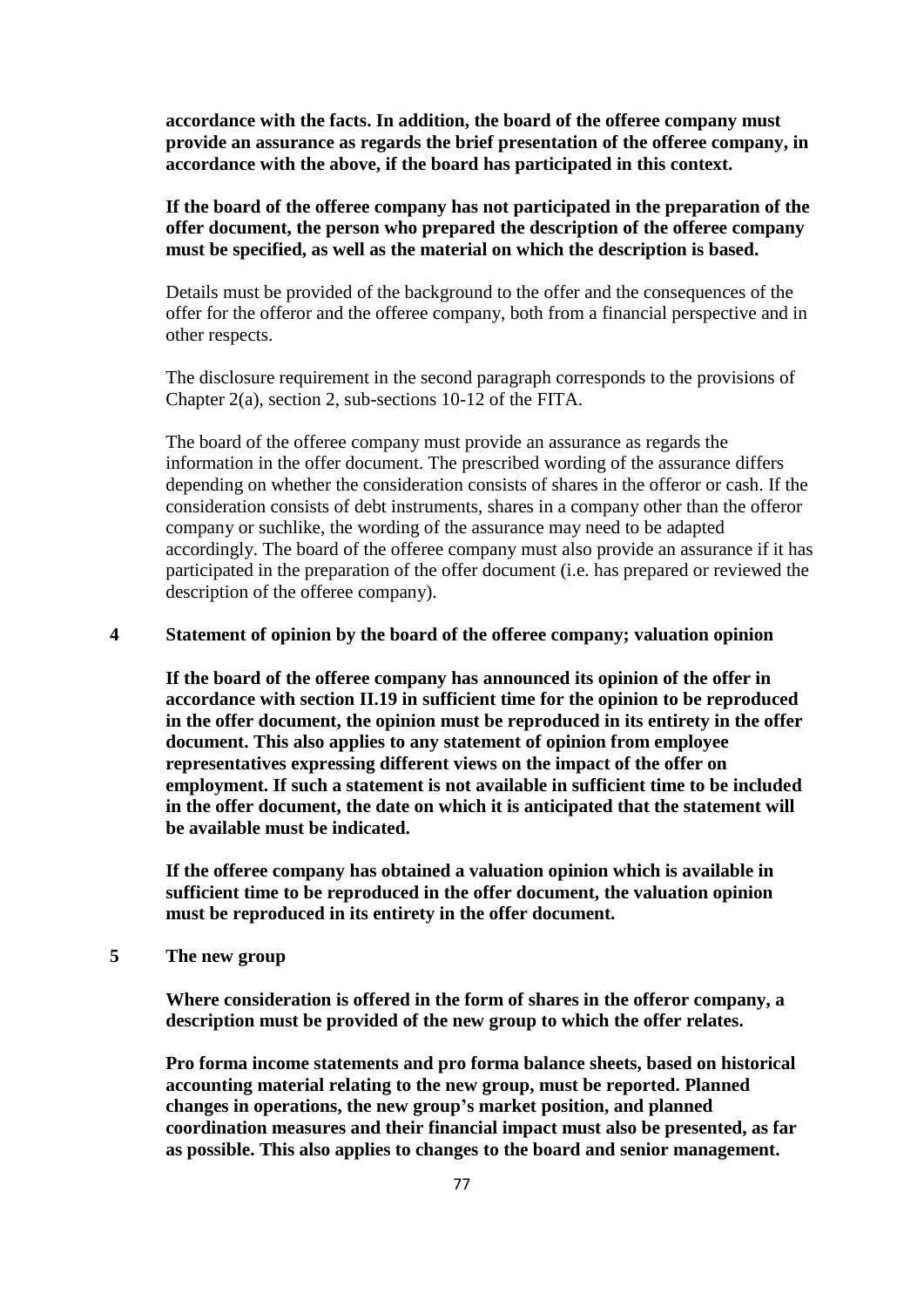In the case of cash offers, a description of the new group is not required.

Where consideration is offered in the form of shares in the offeror company, a description of the new group must be provided. If the offeree company is much smaller than the offeror, the description can be shortened.

Pro forma income statements and pro forma balance sheets relating to the new group must be reported for the most recent completed financial year and, where applicable, for an interim period during the current financial year. In other respects, the rules contained in the EU Prospectus Regulation regarding pro forma accounts shall apply.

The financial benefits and costs of a merger should be discussed, and quantified where feasible, possibly in the form of a range of values. The date on which such benefits and costs are expected to be realised or incurred must also be indicated.

According to legislation and the EU Prospectus Regulation, the risk factors regarding an offeror who offers consideration in the form of shares in the offeror company must be stated, together with any risks that may be involved in the establishment and continued operation of the new group.

The share capital structure and major shareholders of the offeror company in the event of full acceptance of the offer must be reported, in terms of equity and voting rights percentages, based on the most recently known ownership data for the offeror company and the offeree company, respectively.

Plans regarding the composition of the board, senior executives and auditors must be reported, to the extent possible.

# **6 Brief presentation of the offeree company**

**Irrespective of the form of consideration offered, the offer document must contain a brief presentation of the offeree company's financial position, business operations, board of directors, senior management, and ownership structure. The most recent published interim report or statement of results must be reproduced in the offer document.**

Shareholders of the offeree company must receive a brief presentation of the company whose shares they have been invited to sell. The presentation must include:

 A summary of financial developments (i.e. summarised consolidated income statements and balance sheets), and key ratios and data on a per-share basis. This information should at least cover the previous three financial years for which an auditor's report has been submitted and any interim report that may have been published subsequently. Where applicable, per-share data is to be stated both before and after dilution as a result of the conversion of convertible securities or the exercise of warrants.

This information can normally be extracted directly from the offeree company's published reports. If information is reproduced from the income statement in an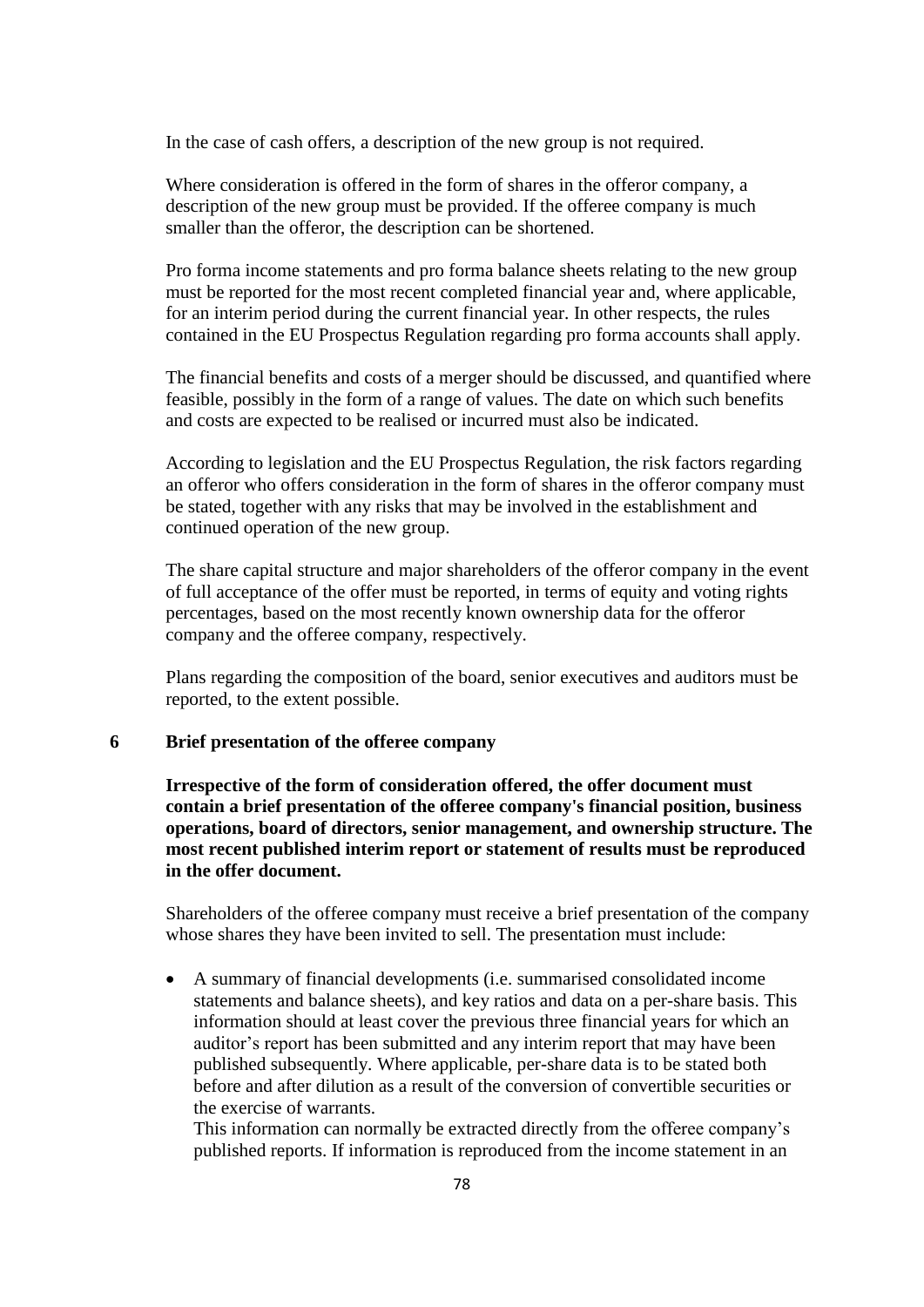interim report, the corresponding information for the same period in the previous year must also be reported.

- A summarised description of operations, broken down by the main business areas.
- Shareholding and ownership structure, indicating the following:
	- o The number of shares, broken down by class of share; shares that may vest upon conversion of convertible securities or the exercise of warrants; and shares held in treasury. Where applicable, share data must reflect circumstances both before and after dilution as a result of the conversion of convertible securities or the exercise of warrants.
	- o The most recently known major shareholders: their percentage holdings in terms of equity and votes, and the number of shareholders.
	- o The dividend policy announced.
	- o Material clauses in the articles of association applicable to shares in the company.
	- o In the case of convertible securities and warrants, the conversion or subscription price and the date when conversion or exercise may take place must be stated.
	- o Authorisation for the board to issue, buy and sell shares, convertible securities or warrants.
	- o Material agreements of which the board is aware between major shareholders or between major shareholders and the offeror or the offeree company.
	- o The marketplace on which shares and, where applicable, convertible securities and warrants, are admitted to trading.
	- o Information equivalent to the information certain other companies are required to disclose in accordance with Chapter 6, section 2(a) of the Annual Reports Act (SFS 1995:1554), to the extent the company has provided such information in its most recent annual report and that information is not stated above.
- Any information which has come to light as a result of a due diligence investigation referred to in the second paragraph of section II.20, in any event in summarised form.
- The company's directors and any alternate directors, senior executives, and auditors and any alternate auditors. In the case of directors, alternate directors and senior executives, disclosure must be made of their duties in the offeree company and other significant appointments, as well as their own holding of shares and other securities in the offeree company, and the holdings of closely related natural or legal persons.

# **7 Presentation of the offeror**

**If the offeror offers consideration in the form of shares in the offeror company, the offeror company must be described in a manner that enables shareholders of the offeree company to make a soundly-based decision about the offer.**

**In the case of a cash offer by a listed company, it is sufficient to state the name and registered office of the offeror company. In other cases involving a cash offer, the identity, legal form, registered office and head office address of the offeror must be stated. Equivalent information which, according to the above, must be**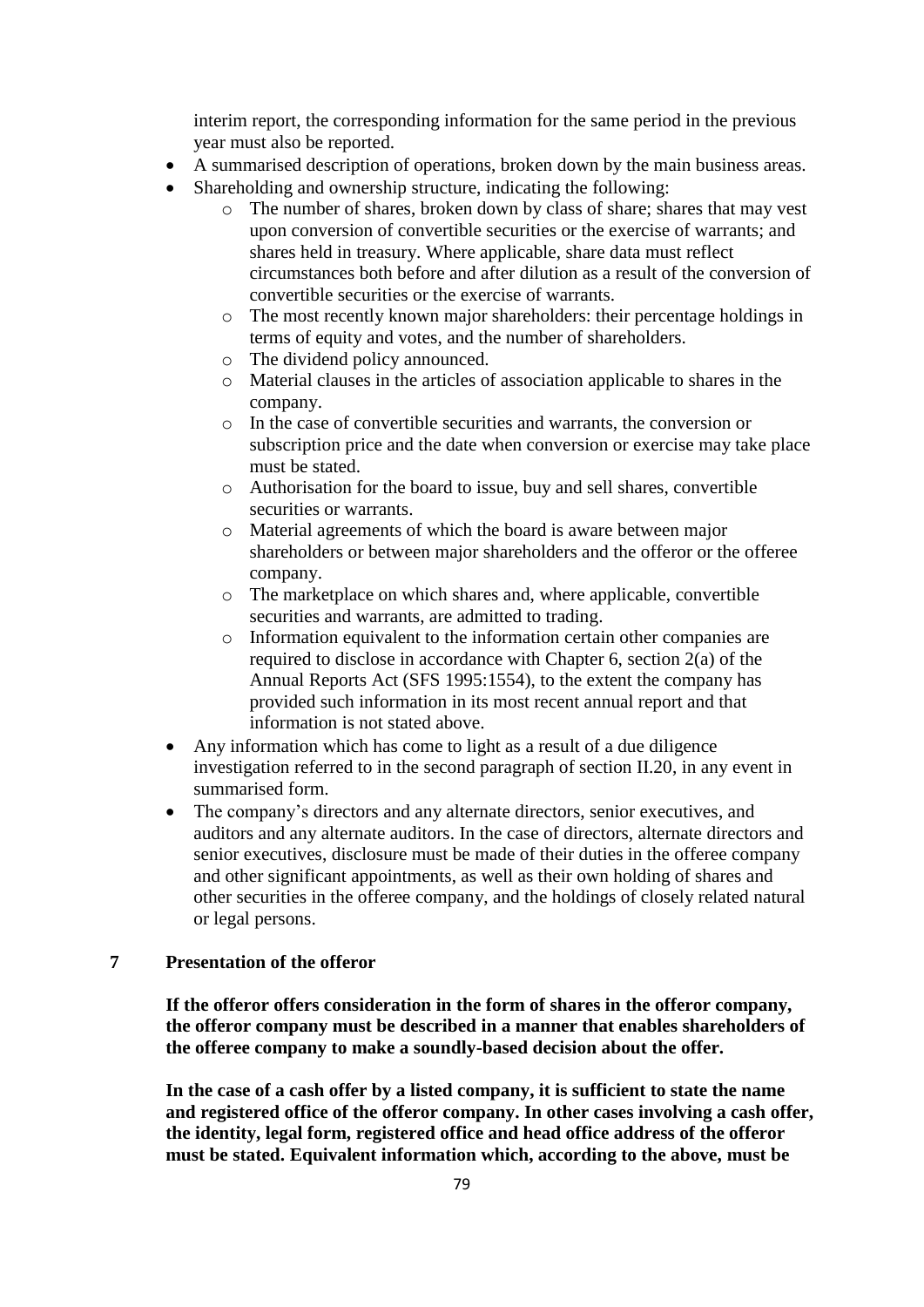**provided about the offeror must, where applicable, also be provided about persons who are acting in concert with the offeror. Information must thereupon be provided about their relationship to the offeror. The offeror's business must be presented in a manner which is relevant to shareholders of the offeree company and the stock market. Financial key ratios must be provided which are relevant to an assessment of the payment ability of the offeror. An outline of the ownership structure of the offeror must also be presented.**

**If the offeror offers consideration which consists wholly or partly of cash, it must be disclosed how the offeror is financing the offer.**

# **Disclosure must be made of resolutions which must be passed at any general meeting of the offeror company in respect of the offer.**

If, as a result of the offer, the offeror is required to prepare a prospectus according to Chapter 2 of the FITA and the EU Prospectus Regulation, the provisions of these rules shall apply to the prospectus instead. In such case, the offeror company must be presented in accordance with the provisions of the EU Prospectus Regulation and in accordance with this section.

If the offeror offers consideration which consists wholly or partly of cash, information must be provided as to how the offeror is financing the offer. This means, *inter alia*, that it must be stated to what extent the offer is being financed from the offeror's own resources or from borrowed funds. If the offeror's implementation of the offer is dependent on contributions or other financing by shareholders or third parties, the relevant information must be provided. Disclosure of the financing arrangements is particularly important if the offer is made by a company established specifically for this purpose.

If the offeror's implementation of the offer is dependent on external financing and the lender imposes conditions for disbursement of the loan or the equivalent, a description of the disbursement terms and conditions must be provided, irrespective of whether or not the offeror makes the offer conditional on the loan being disbursed by the lender. It is not necessary to provide details of all of the terms and conditions; a summary is sufficient. The important thing is that the market receives information about all of the terms and conditions which may be of relevance for assessing the offeror's ability to make payment under the offer. If the disbursement terms and conditions make reference to other agreements entered into between the offeror and the lender, the relevant terms and conditions of those agreements must also be described.

If the offeror is dependent on the adoption of a specific resolution regarding the offer at a general meeting of the offeror company, for example a resolution to issue new shares which are to constitute consideration under the offer, disclosure must be made of the extent to which the offeror has received information that the company's shareholders intend to vote in favour of such resolution at the general meeting. Correspondingly, the offeror must disclose details of subscription or underwriting commitments received in respect of a cash issue which is necessary to implement the offer.